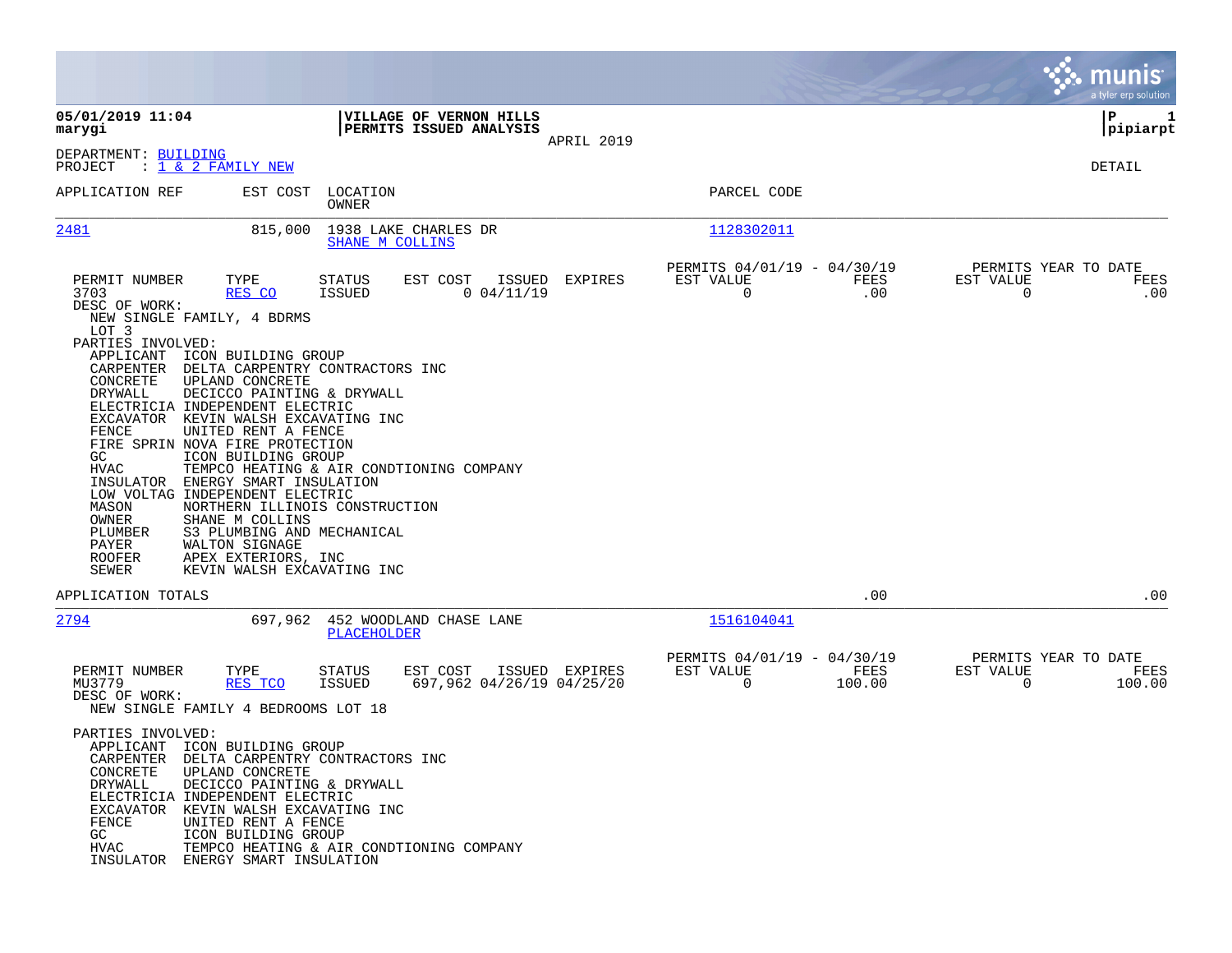|                                                                                                                                                                                                                                                                                                                                 |                                                                                                                                                         |                                                                           | munis<br>a tyler erp solution                                         |
|---------------------------------------------------------------------------------------------------------------------------------------------------------------------------------------------------------------------------------------------------------------------------------------------------------------------------------|---------------------------------------------------------------------------------------------------------------------------------------------------------|---------------------------------------------------------------------------|-----------------------------------------------------------------------|
| 05/01/2019 11:04<br>marygi                                                                                                                                                                                                                                                                                                      | VILLAGE OF VERNON HILLS<br>PERMITS ISSUED ANALYSIS<br>APRIL 2019                                                                                        |                                                                           | l P<br>$\overline{a}$<br> pipiarpt                                    |
| DEPARTMENT: BUILDING<br>$\therefore$ 1 & 2 FAMILY NEW<br>PROJECT                                                                                                                                                                                                                                                                |                                                                                                                                                         |                                                                           | <b>DETAIL</b>                                                         |
| EST COST<br>APPLICATION REF<br>LOW VOLTAG INDEPENDENT ELECTRIC<br>MASON<br>OWNER<br>PLACEHOLDER<br>S3 PLUMBING AND MECHANICAL<br>PLUMBER<br>WOODLAND CHASE PARTNERS, LLC<br>PAYER<br><b>ROOFER</b><br>TIM COTE, INC<br>KEVIN WALSH EXCAVATING INC<br>SEWER                                                                      | LOCATION<br>OWNER<br>NORTHERN ILLINOIS CONSTRUCTION                                                                                                     | PARCEL CODE                                                               |                                                                       |
| APPLICATION TOTALS                                                                                                                                                                                                                                                                                                              |                                                                                                                                                         | 100.00                                                                    | 100.00                                                                |
| 3232<br>699,078                                                                                                                                                                                                                                                                                                                 | 530 COUNCIL CIRCLE<br><b>PLACEHOLDER</b>                                                                                                                | 1133205055                                                                |                                                                       |
| PERMIT NUMBER<br>TYPE<br>RES TCO<br>MU3692<br>DESC OF WORK:<br>PARTIES INVOLVED:<br>APPLICANT PULTE HOMES<br>CARPENTER CCA MIDWEST<br>FIVE STAR<br>CONCRETE<br>DRYWALL<br>A & D PAINTING AND DRYWALL<br>ELECTRICIA LAKESIDE ELECTRIC                                                                                            | STATUS<br>EST COST<br>ISSUED EXPIRES<br><b>ISSUED</b><br>699,078 04/10/19 04/10/20<br>NEW SINGLE FAM 4 BATH WILLWOOD, NORTHERN CRAFTSMAN LOT 21         | PERMITS 04/01/19 - 04/30/19<br>EST VALUE<br>FEES<br>0<br>100.00           | PERMITS YEAR TO DATE<br>EST VALUE<br>FEES<br>$\overline{0}$<br>100.00 |
| EXCAVATOR CUSTOM LAND SERVICES<br>GC<br>PULTE HOMES<br>HVAC<br>INSULATOR ENERGY SMART INSULATION<br>LOW VOLTAG COMMATE COMMUNICATION<br>MASON<br>PRO BROTHERS MASONRY<br>OWNER<br>PLACEHOLDER<br>PLUMBER<br>S3 PLUMBING AND MECHANICAL<br>PAYER<br>PULTE HOMES<br>EXTERIOR BUILDERS<br>ROOFER<br>SEWER<br>HOLIDAY SEWER & WATER | ADVANTAGE CONTRACTOR SOLUTIONS                                                                                                                          |                                                                           |                                                                       |
| APPLICATION TOTALS                                                                                                                                                                                                                                                                                                              |                                                                                                                                                         | 100.00                                                                    | 100.00                                                                |
| 3284<br>701,098                                                                                                                                                                                                                                                                                                                 | 532 COUNCIL CIRCLE<br>PLACEHOLDER                                                                                                                       | 1133205054                                                                |                                                                       |
| PERMIT NUMBER<br>TYPE<br>MU3768<br>RES TCO<br>DESC OF WORK:<br>PARTIES INVOLVED:                                                                                                                                                                                                                                                | EST COST<br><b>STATUS</b><br>ISSUED EXPIRES<br><b>ISSUED</b><br>701,098 04/25/19 04/26/20<br>NEW SINGLE FAMILY 4 BEDROOMS WILLWOOD, CRAFTSMAN ELEVATION | PERMITS 04/01/19 - 04/30/19<br>EST VALUE<br>FEES<br>$\mathbf 0$<br>100.00 | PERMITS YEAR TO DATE<br>EST VALUE<br>FEES<br>$\Omega$<br>100.00       |
| APPLICANT<br>PULTE HOMES<br>CARPENTER<br>CCA MIDWEST<br>CONCRETE<br>FIVE STAR                                                                                                                                                                                                                                                   |                                                                                                                                                         |                                                                           |                                                                       |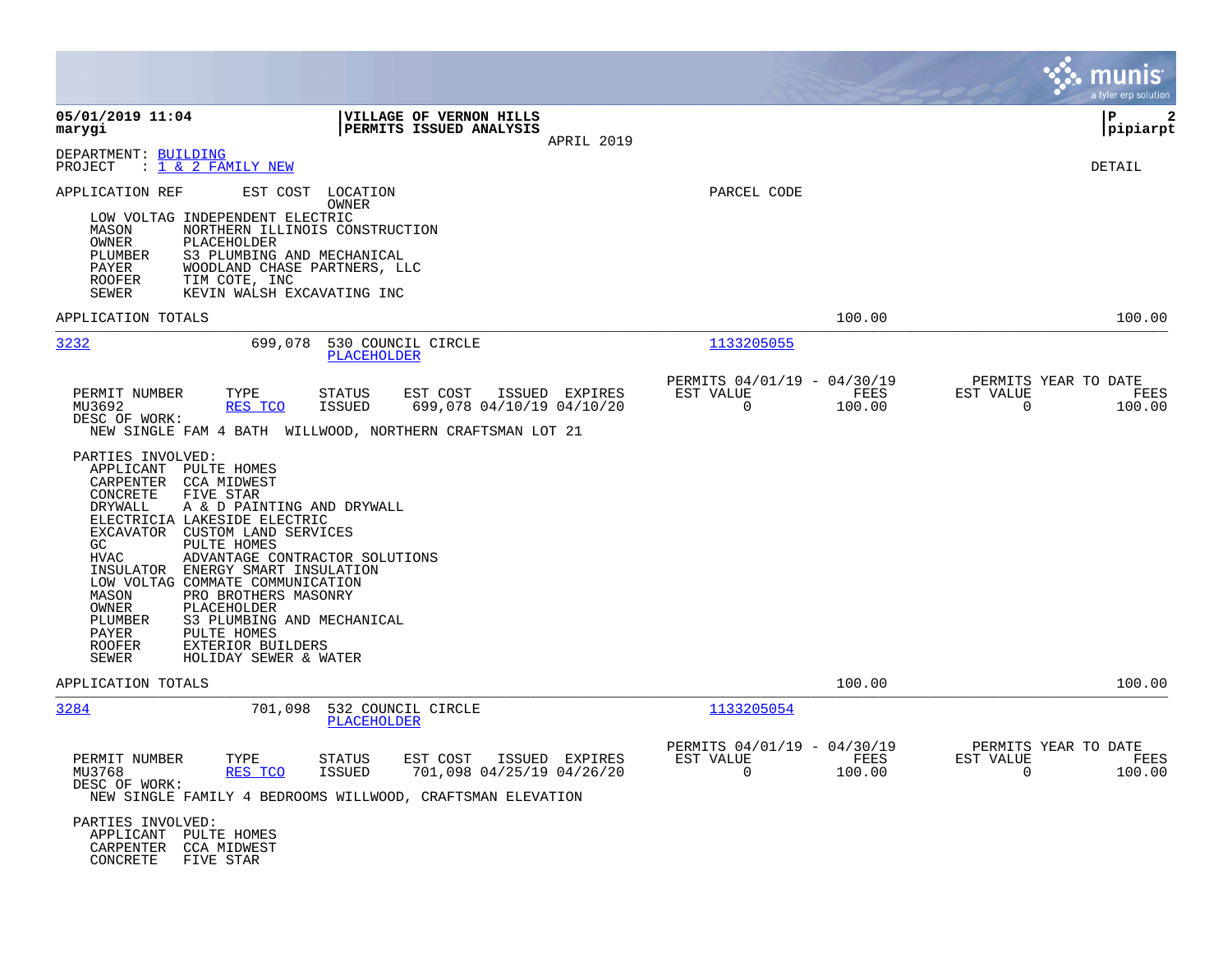|                                                                                                                                                                                                                                                                                                                                                                                                                                                                                                                                                                                                                                                                                         |                                                                                                              |                                                  | <b>munis</b><br>a tyler erp solution      |
|-----------------------------------------------------------------------------------------------------------------------------------------------------------------------------------------------------------------------------------------------------------------------------------------------------------------------------------------------------------------------------------------------------------------------------------------------------------------------------------------------------------------------------------------------------------------------------------------------------------------------------------------------------------------------------------------|--------------------------------------------------------------------------------------------------------------|--------------------------------------------------|-------------------------------------------|
| 05/01/2019 11:04<br>marygi                                                                                                                                                                                                                                                                                                                                                                                                                                                                                                                                                                                                                                                              | VILLAGE OF VERNON HILLS<br>PERMITS ISSUED ANALYSIS<br>APRIL 2019                                             |                                                  | l P<br>3<br> pipiarpt                     |
| DEPARTMENT: BUILDING<br>PROJECT<br>: <u>1 &amp; 2 FAMILY NEW</u>                                                                                                                                                                                                                                                                                                                                                                                                                                                                                                                                                                                                                        |                                                                                                              |                                                  | <b>DETAIL</b>                             |
| APPLICATION REF<br>EST COST<br>DRYWALL<br>A & D PAINTING AND DRYWALL<br>ELECTRICIA LAKESIDE ELECTRIC<br>EXCAVATOR CUSTOM LAND SERVICES<br>GC<br>PULTE HOMES<br><b>HVAC</b><br>INSULATOR<br>ENERGY SMART INSULATION<br>IRON WORK<br>LOW VOLTAG COMMATE COMMUNICATION<br>MASON<br>PRO BROTHERS MASONRY<br>OWNER<br>PLACEHOLDER<br>PLUMBER<br>S3 PLUMBING AND MECHANICAL<br>PAYER<br>PULTE HOMES<br><b>ROOFER</b><br>EXTERIOR BUILDERS<br>SEWER<br>HOLIDAY SEWER & WATER                                                                                                                                                                                                                   | LOCATION<br>OWNER<br>ADVANTAGE CONTRACTOR SOLUTIONS<br>RESIDENTIAL STEEL FABRICATORS                         | PARCEL CODE                                      |                                           |
| APPLICATION TOTALS                                                                                                                                                                                                                                                                                                                                                                                                                                                                                                                                                                                                                                                                      |                                                                                                              | 100.00                                           | 100.00                                    |
| 3535<br>682,552                                                                                                                                                                                                                                                                                                                                                                                                                                                                                                                                                                                                                                                                         | 1302 GARDEN VIEW DRIVE<br>PLACEHOLDER                                                                        | 1133205068<br>PERMITS 04/01/19 - 04/30/19        | PERMITS YEAR TO DATE                      |
| PERMIT NUMBER<br>TYPE<br>MU3668<br>$1&2$ FAM<br>DESC OF WORK:<br>BELFORT/CRAFTSMAN, FPLC, SUNROOM, 3 BR, 3 BATH<br>LOT 34<br>PARTIES INVOLVED:<br>APPLICANT PULTE HOMES<br>CCA MIDWEST<br>CARPENTER<br>CONCRETE<br>FIVE STAR<br>DRYWALL<br>A & D PAINTING AND DRYWALL<br>ELECTRICIA LAKESIDE ELECTRIC<br>EXCAVATOR CH HAGER EXCAVATING<br>GC<br>PULTE HOMES<br><b>HVAC</b><br>ENERGY SERVICES<br>INSULATOR<br>ENERGY SMART INSULATION<br>IRON WORK<br>LOW VOLTAG COMMATE COMMUNICATION<br>MASON<br>CHERRY CONSTRUCTION<br>OWNER<br>PLACEHOLDER<br>PLUMBER<br>S3 PLUMBING AND MECHANICAL<br>PAYER<br>PULTE HOMES<br><b>ROOFER</b><br>EXTERIOR BUILDERS<br>SEWER<br>HOLIDAY SEWER & WATER | STATUS<br>EST COST<br>ISSUED EXPIRES<br>ISSUED<br>682,552 04/03/19 04/18/20<br>RESIDENTIAL STEEL FABRICATORS | EST VALUE<br>FEES<br>682,552<br>12,709.74        | EST VALUE<br>FEES<br>682,552<br>12,709.74 |
| APPLICATION TOTALS                                                                                                                                                                                                                                                                                                                                                                                                                                                                                                                                                                                                                                                                      |                                                                                                              | 12,709.74                                        | 12,709.74                                 |
| 3536<br>646,522                                                                                                                                                                                                                                                                                                                                                                                                                                                                                                                                                                                                                                                                         | 526 COUNCIL CIRCLE<br>PLACEHOLDER                                                                            | 1133205057                                       |                                           |
| TYPE<br>PERMIT NUMBER                                                                                                                                                                                                                                                                                                                                                                                                                                                                                                                                                                                                                                                                   | <b>STATUS</b><br>EST COST<br>ISSUED<br>EXPIRES                                                               | PERMITS 04/01/19 - 04/30/19<br>FEES<br>EST VALUE | PERMITS YEAR TO DATE<br>EST VALUE<br>FEES |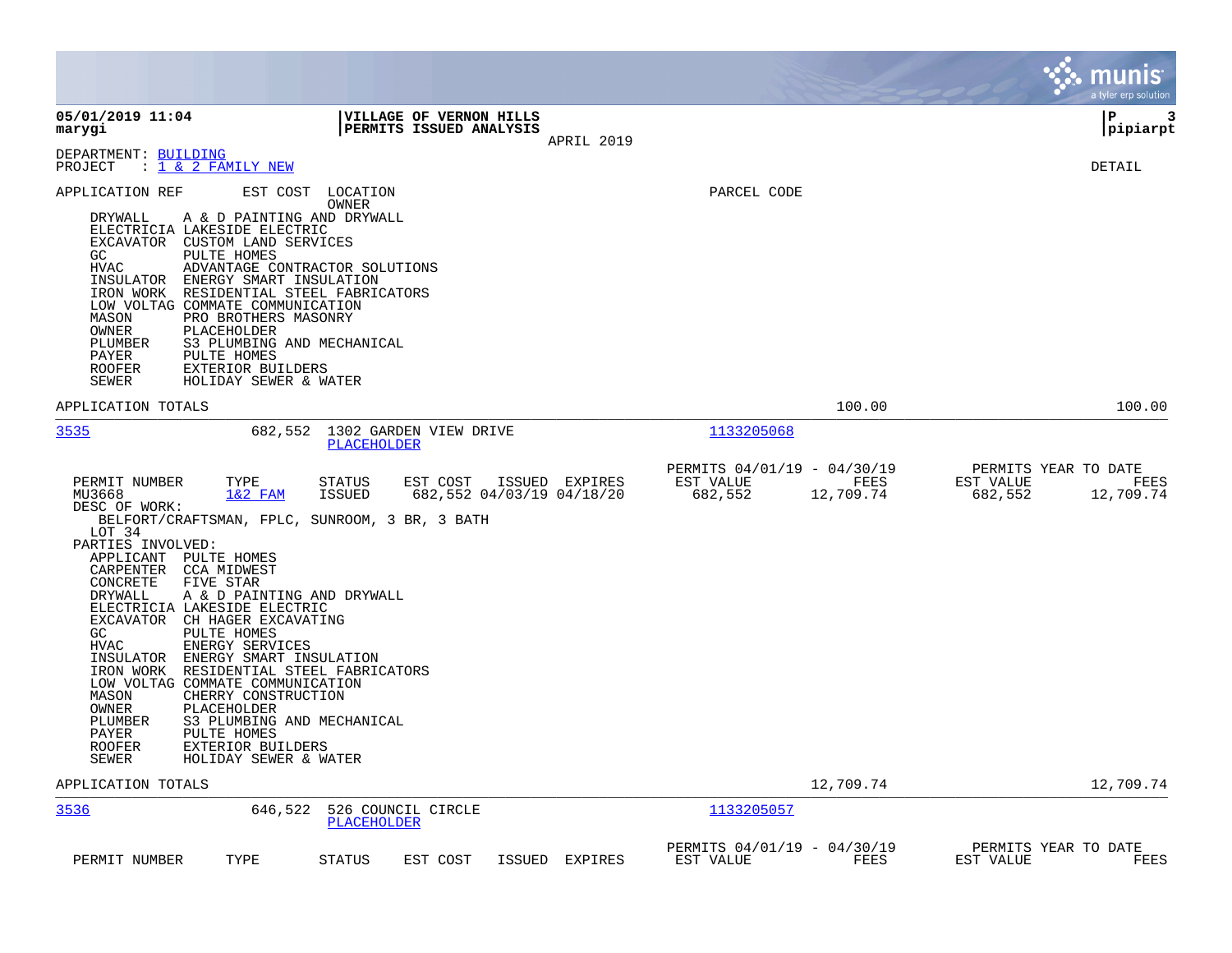|                                                                                                                                                                                                                                                                                                                                                                                                                                                                                                                                                                                                                                                                                                                          |             |                        |           | munis<br>a tyler erp solution  |
|--------------------------------------------------------------------------------------------------------------------------------------------------------------------------------------------------------------------------------------------------------------------------------------------------------------------------------------------------------------------------------------------------------------------------------------------------------------------------------------------------------------------------------------------------------------------------------------------------------------------------------------------------------------------------------------------------------------------------|-------------|------------------------|-----------|--------------------------------|
| 05/01/2019 11:04<br>VILLAGE OF VERNON HILLS<br>PERMITS ISSUED ANALYSIS<br>marygi<br>APRIL 2019                                                                                                                                                                                                                                                                                                                                                                                                                                                                                                                                                                                                                           |             |                        |           | $\mathbf{P}$<br>4<br> pipiarpt |
| DEPARTMENT: BUILDING<br>: 1 & 2 FAMILY NEW<br>PROJECT                                                                                                                                                                                                                                                                                                                                                                                                                                                                                                                                                                                                                                                                    |             |                        |           | DETAIL                         |
| APPLICATION REF<br>EST COST<br>LOCATION                                                                                                                                                                                                                                                                                                                                                                                                                                                                                                                                                                                                                                                                                  | PARCEL CODE |                        |           |                                |
| OWNER<br>MU3681<br><b>ISSUED</b><br>$1&2$ FAM<br>646,522 04/08/19 04/18/20<br>DESC OF WORK:<br>WOODSIDE/AMERICAN COTTAGE, FPLC, 5 BR, 3 BATH<br>LOT 23<br>PARTIES INVOLVED:<br>APPLICANT<br>PULTE HOMES<br>CARPENTER<br><b>CCA MIDWEST</b><br>CONCRETE<br>FIVE STAR<br><b>DRYWALL</b><br>A & D PAINTING AND DRYWALL<br>ELECTRICIA LAKESIDE ELECTRIC<br>CUSTOM LAND SERVICES<br><b>EXCAVATOR</b><br>PULTE HOMES<br>GC<br><b>HVAC</b><br>ADVANTAGE CONTRACTOR SOLUTIONS<br>INSULATOR<br>ENERGY SMART INSULATION<br>IRON WORK<br>RESIDENTIAL STEEL FABRICATORS<br>LOW VOLTAG COMMATE COMMUNICATION<br>MASON<br>PRO BROTHERS MASONRY<br>OWNER<br>PLACEHOLDER<br>PLUMBER<br>PLUMBING SYSTEMS & REPAIR<br>PAYER<br>PULTE HOMES | 646,522     | 16,658.74              | 646,522   | 16,658.74                      |
| <b>ROOFER</b><br>SCHALL DEVELOPEMENT CORP<br>SEWER<br>HOLIDAY SEWER & WATER<br>APPLICATION TOTALS<br>PROJECT TOTALS                                                                                                                                                                                                                                                                                                                                                                                                                                                                                                                                                                                                      | 1,329,074   | 16,658.74<br>29,668.48 | 1,329,074 | 16,658.74<br>29,668.48         |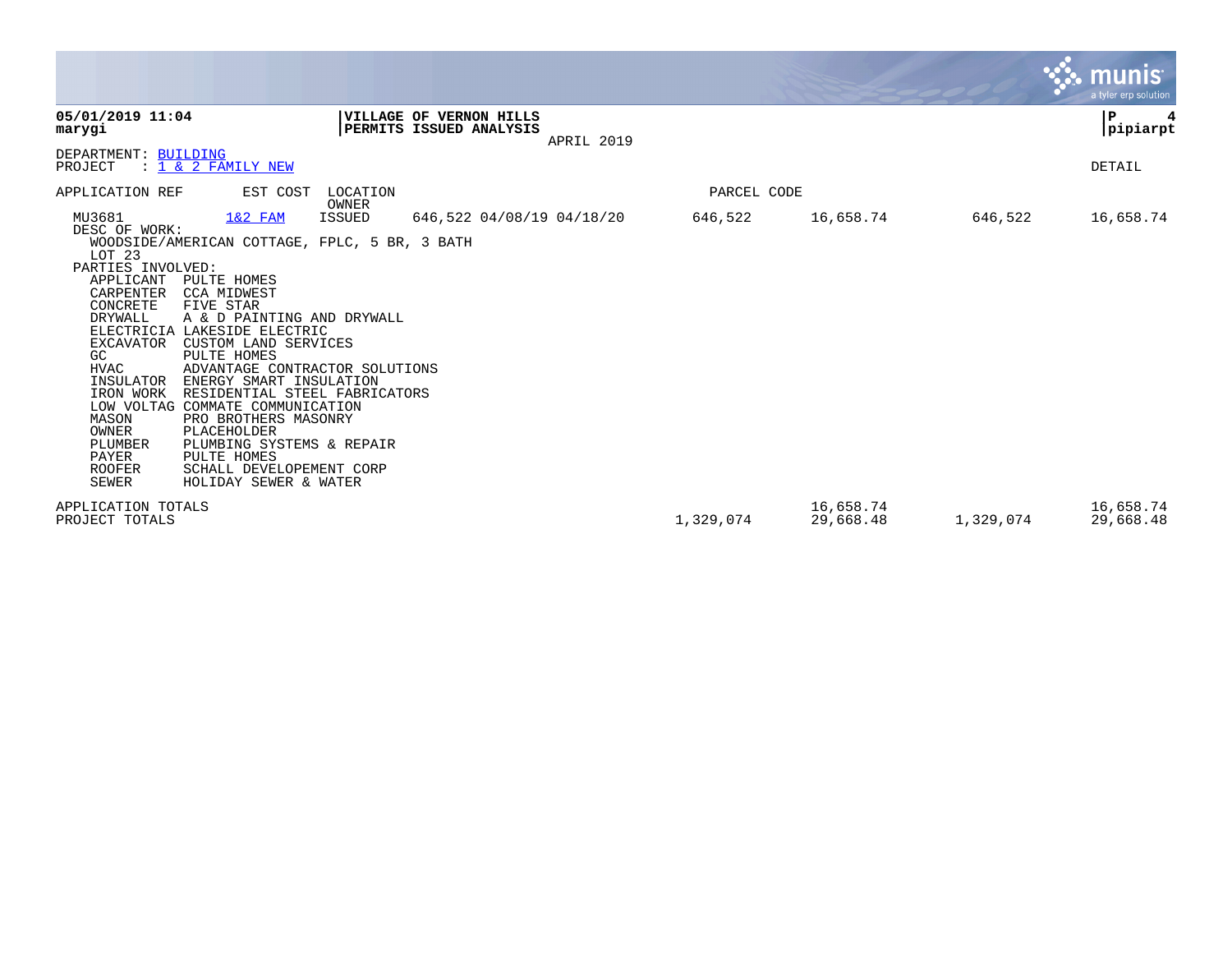|                                                                                                                                                             |                                                                                                                                                                                                                                                                                                                           |                                                |                                                               |                |                                                         |                       |                                                  | munis<br>a tyler erp solution |
|-------------------------------------------------------------------------------------------------------------------------------------------------------------|---------------------------------------------------------------------------------------------------------------------------------------------------------------------------------------------------------------------------------------------------------------------------------------------------------------------------|------------------------------------------------|---------------------------------------------------------------|----------------|---------------------------------------------------------|-----------------------|--------------------------------------------------|-------------------------------|
| 05/01/2019 11:04<br>marygi                                                                                                                                  |                                                                                                                                                                                                                                                                                                                           |                                                | VILLAGE OF VERNON HILLS<br>PERMITS ISSUED ANALYSIS            | APRIL 2019     |                                                         |                       |                                                  | P<br>5<br> pipiarpt           |
| DEPARTMENT: BUILDING<br>PROJECT                                                                                                                             | <u>: COMMERCIAL ALTERATION</u>                                                                                                                                                                                                                                                                                            |                                                |                                                               |                |                                                         |                       |                                                  | <b>DETAIL</b>                 |
| APPLICATION REF                                                                                                                                             |                                                                                                                                                                                                                                                                                                                           | EST COST LOCATION<br>OWNER                     |                                                               |                | PARCEL CODE                                             |                       |                                                  |                               |
| 2472                                                                                                                                                        | 3,000,000                                                                                                                                                                                                                                                                                                                 | 155 EAST TOWNLINE RD<br><b>JOSEPH Z WASCOW</b> |                                                               |                | 1504109005                                              |                       |                                                  |                               |
| PERMIT NUMBER<br>MU3730<br>MU3699<br>DESC OF WORK:                                                                                                          | TYPE<br>CO NO FEE<br>COMM TCO<br>COMMERCIAL BUILD OUT - BEARS FIT                                                                                                                                                                                                                                                         | <b>STATUS</b><br>COMPLT<br>COMPLT              | EST COST<br>3,000,000 04/17/19 04/16/20<br>3,000,000 04/11/19 | ISSUED EXPIRES | PERMITS 04/01/19 - 04/30/19<br>EST VALUE<br>0<br>0      | FEES<br>.00<br>350.00 | PERMITS YEAR TO DATE<br>EST VALUE<br>0<br>0      | FEES<br>.00<br>350.00         |
| PARTIES INVOLVED:<br>CARPENTER<br>DRYWALL<br>GC<br>GC<br><b>HVAC</b><br>IRON WORK<br><b>OCCUPANT</b><br>OWNER<br>PLUMBER<br>PAYER<br><b>ROOFER</b><br>SEWER | APPLICANT TB ARCHITECTS PC<br>LAKEWOOD CARPENTRY SERVICES<br>LAKEWOOD CARPENTRY SERVICES<br>ELECTRICIA BASSETT ELECTRICAL<br>HILBERS INC<br>FOOTBALL FIT CHICAGO LLC<br>AIR SUPPLY<br>HARDCORE STEEL CO<br>BEARS FIT<br>JOSEPH Z WASCOW<br>KOHN PLUMBING<br>FOOTBALL FIT CHICAGO LLC<br>SULLIVAN ROOFING<br>KOHN PLUMBING |                                                |                                                               |                |                                                         |                       |                                                  |                               |
| APPLICATION TOTALS                                                                                                                                          |                                                                                                                                                                                                                                                                                                                           |                                                |                                                               |                |                                                         | 350.00                |                                                  | 350.00                        |
| 3358                                                                                                                                                        | 12,000                                                                                                                                                                                                                                                                                                                    |                                                | 150 NORTH FAIRWAY DR 140<br>ARTHUR J ROGERS & CO              |                | 1504303179                                              |                       |                                                  |                               |
| PERMIT NUMBER<br>MU3756<br>DESC OF WORK:<br>NEW TENANT SPACE<br>PARTIES INVOLVED:<br>DRYWALL<br>GC.<br><b>OCCUPANT</b><br>OWNER<br>PLUMBER<br>PAYER         | TYPE<br>CO NO FEE<br>ADD SHOWERS TO EXISTING BATH ROOMS<br>APPLICANT ASTRO CONSTRUCTION<br>CARPENTER ASTRO CONSTRUCTION<br>ASTRO CONSTRUCTION<br>ELECTRICIA ALEX GUIGLI<br>ASTRO CONSTRUCTION<br>CROSSFIT CARBON<br>ARTHUR J ROGERS & CO<br>PLUMB CRAZY<br>ASTRO CONSTRUCTION                                             | <b>STATUS</b><br>COMPLT                        | EST COST<br>12,000 04/22/19 04/21/20                          | ISSUED EXPIRES | PERMITS 04/01/19 - 04/30/19<br>EST VALUE<br>$\mathbf 0$ | FEES<br>.00           | PERMITS YEAR TO DATE<br>EST VALUE<br>$\mathbf 0$ | FEES<br>.00                   |
| APPLICATION TOTALS                                                                                                                                          |                                                                                                                                                                                                                                                                                                                           |                                                |                                                               |                |                                                         | .00                   |                                                  | .00                           |
| 3414                                                                                                                                                        | 1,000,000                                                                                                                                                                                                                                                                                                                 |                                                | 555 EAST TOWNLINE RD 30                                       |                | 1504201019                                              |                       |                                                  |                               |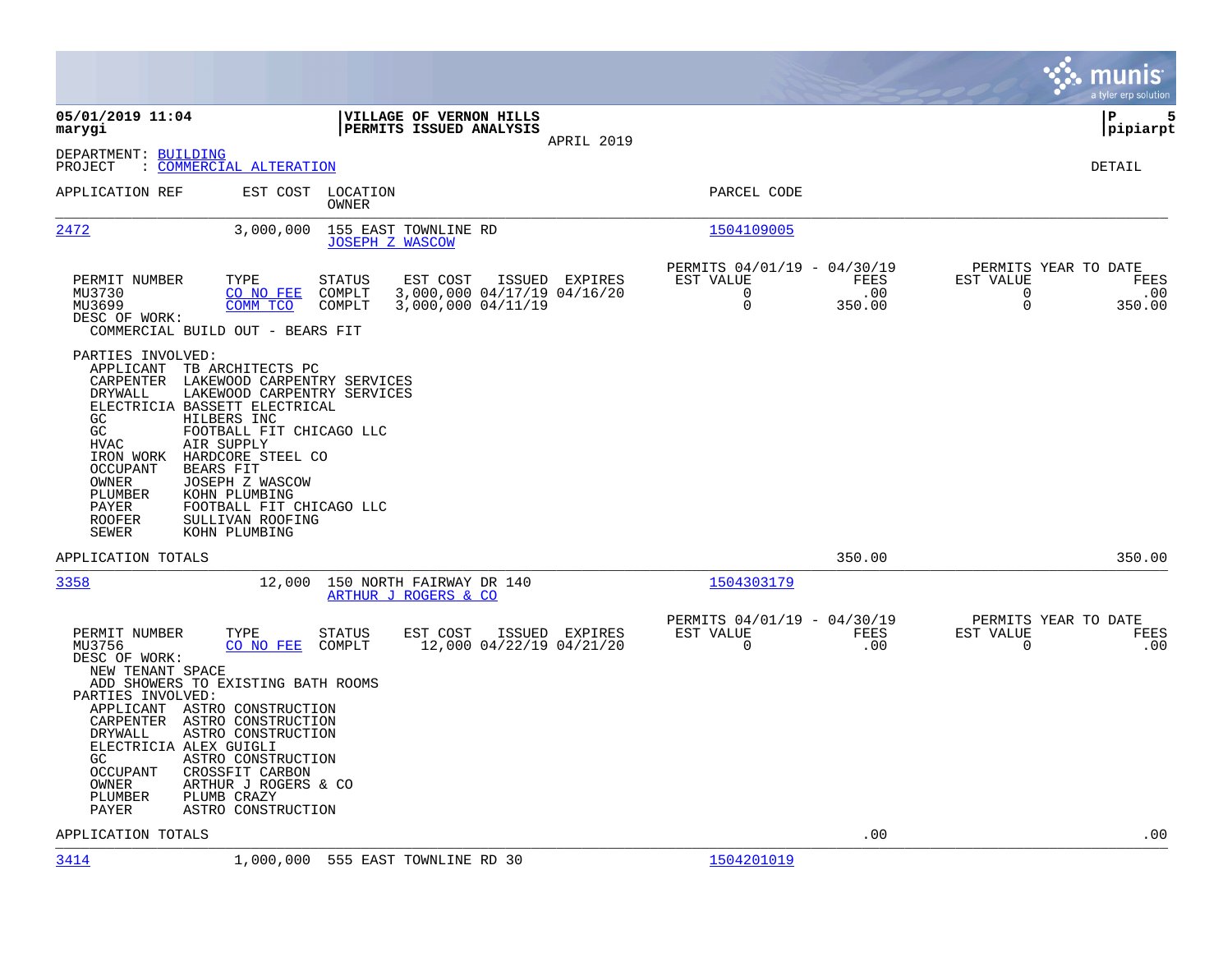|                                                                                                                                                                                                                                                                                                                                                                                                                                                                                                                               |                                                                                           |                                                        |             |                                               | munis<br>a tyler erp solution |
|-------------------------------------------------------------------------------------------------------------------------------------------------------------------------------------------------------------------------------------------------------------------------------------------------------------------------------------------------------------------------------------------------------------------------------------------------------------------------------------------------------------------------------|-------------------------------------------------------------------------------------------|--------------------------------------------------------|-------------|-----------------------------------------------|-------------------------------|
| 05/01/2019 11:04<br>marygi                                                                                                                                                                                                                                                                                                                                                                                                                                                                                                    | VILLAGE OF VERNON HILLS<br>PERMITS ISSUED ANALYSIS<br>WALMART STORES INC                  |                                                        |             |                                               | l P<br>6<br> pipiarpt         |
| TYPE<br>PERMIT NUMBER                                                                                                                                                                                                                                                                                                                                                                                                                                                                                                         | ISSUED EXPIRES<br><b>STATUS</b><br>EST COST                                               | PERMITS 04/01/19 - 04/30/19<br>EST VALUE<br>APRIL 2019 | FEES        | PERMITS YEAR TO DATE<br>EST VALUE             | FEES                          |
| DEPARTMENT: BUILDING<br>: COMMERCIAL ALTERATION<br>PROJECT                                                                                                                                                                                                                                                                                                                                                                                                                                                                    |                                                                                           |                                                        |             |                                               | DETAIL                        |
| APPLICATION REF                                                                                                                                                                                                                                                                                                                                                                                                                                                                                                               | EST COST LOCATION<br>OWNER                                                                | PARCEL CODE                                            |             |                                               |                               |
| MU3674<br>COM ALT<br>DESC OF WORK:<br>COMMERCIAL ALTERATION - REMODEL                                                                                                                                                                                                                                                                                                                                                                                                                                                         | 1,000,000 04/05/19 04/04/20<br>ISSUED                                                     | 1,000,000                                              | 10,200.00   | 1,000,000                                     | 10,200.00                     |
| PARTIES INVOLVED:<br>APPLICANT<br>WALMART<br>CARPENTER<br>WILLIAM A. RANDOLPH<br>CONCRETE<br>PREFERRED CONCRETE<br>DRYWALL<br>WILLIAM A. RANDOLPH<br>ELECTRICIA FACTOR ELECTRIC<br>GC.<br>WILLIAM A. RANDOLPH<br>HVAC<br>WALMART STORES INC<br><b>OCCUPANT</b><br>OWNER<br>WALMART STORES INC<br>PEAK PLUMBING CO<br>PLUMBER<br><b>PAYER</b><br>SGA DESIGN GROUP<br>PAYER<br>WILLIAM A. RANDOLPH<br><b>ROOFER</b><br>METALMASTER                                                                                              | JENSEN'S PLUMBING & HEATING INC                                                           |                                                        |             |                                               |                               |
| APPLICATION TOTALS                                                                                                                                                                                                                                                                                                                                                                                                                                                                                                            |                                                                                           |                                                        | 10,200.00   |                                               | 10,200.00                     |
| 3419<br>300,000                                                                                                                                                                                                                                                                                                                                                                                                                                                                                                               | 901 NORTH MILWAUKEE AVENUE 750<br><b>PLACEHOLDER</b>                                      | 1134302008                                             |             |                                               |                               |
| PERMIT NUMBER<br>TYPE<br>MU3793<br>CO NO FEE<br>DESC OF WORK:<br>COMMERCIAL ALTERATION<br>KIDS SCIENCE LAB<br>PARTIES INVOLVED:<br>CARPENTER<br>JAMM CONSTRUCTION SOLUTIONS<br>CONCRETE<br>COMEX CONSTRUCTION<br>DRYWALL<br>JAMM CONSTRUCTION SOLUTIONS<br>ELECTRICIA GARZA ELECTRICLA<br>JAMM CONSTRUCTION SOLUTIONS<br>GC.<br>PATRICK MECHANICAL<br><b>HVAC</b><br>LOW VOLTAG GARZA ELECTRICLA<br>OCCUPANT<br>KIDS SCIENCE LABS<br>OWNER<br>PLACEHOLDER<br>PLUMBER<br>KUCALA BROTHER PLUMBING<br>PAYER<br>KIDS SCIENCE LABS | <b>STATUS</b><br>EST COST<br>ISSUED EXPIRES<br><b>ISSUED</b><br>300,000 04/30/19 04/29/20 | PERMITS 04/01/19 - 04/30/19<br>EST VALUE<br>$\Omega$   | FEES<br>.00 | PERMITS YEAR TO DATE<br>EST VALUE<br>$\Omega$ | FEES<br>.00                   |
| APPLICATION TOTALS                                                                                                                                                                                                                                                                                                                                                                                                                                                                                                            |                                                                                           |                                                        | .00         |                                               | .00                           |
| 3459<br>134,518                                                                                                                                                                                                                                                                                                                                                                                                                                                                                                               | 910 WOODLANDS PKY<br>VAN VLISSINGEN & CO                                                  | 1515103034                                             |             |                                               |                               |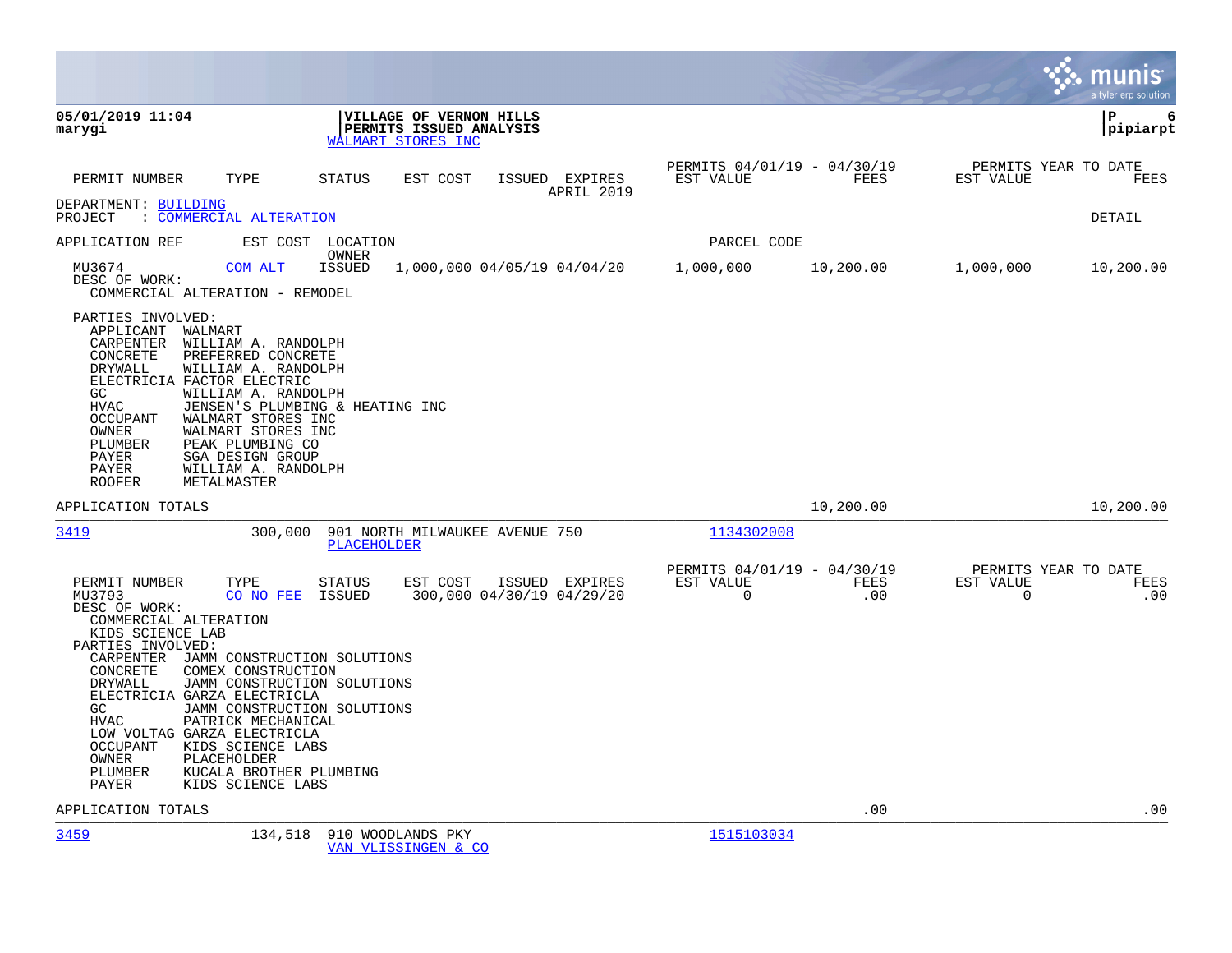|                                                                                                                                                                                                                                                                                    |                                                                                   |                                                                      | munis<br>a tyler erp solution                                 |
|------------------------------------------------------------------------------------------------------------------------------------------------------------------------------------------------------------------------------------------------------------------------------------|-----------------------------------------------------------------------------------|----------------------------------------------------------------------|---------------------------------------------------------------|
| 05/01/2019 11:04<br>marygi                                                                                                                                                                                                                                                         | VILLAGE OF VERNON HILLS<br>PERMITS ISSUED ANALYSIS                                |                                                                      | 7<br>l P<br> pipiarpt                                         |
| PERMIT NUMBER<br>TYPE                                                                                                                                                                                                                                                              | <b>STATUS</b><br>EST COST<br>ISSUED EXPIRES<br>APRIL 2019                         | PERMITS 04/01/19 - 04/30/19<br>EST VALUE<br>FEES                     | PERMITS YEAR TO DATE<br>EST VALUE<br>FEES                     |
| DEPARTMENT: BUILDING<br>: COMMERCIAL ALTERATION<br>PROJECT                                                                                                                                                                                                                         |                                                                                   |                                                                      | DETAIL                                                        |
| APPLICATION REF                                                                                                                                                                                                                                                                    | EST COST<br>LOCATION                                                              | PARCEL CODE                                                          |                                                               |
| MU3697<br>CO NO FEE<br>DESC OF WORK:<br>INTERIOR REMODEL (910 MERGING WITH 920)                                                                                                                                                                                                    | OWNER<br>COMPLT<br>134,518 04/11/19 04/11/20                                      | $\mathsf 0$<br>.00                                                   | $\mathbf 0$<br>.00                                            |
| PARTIES INVOLVED:<br>APPLICANT<br>BUILD CORPS INC<br>CARPENTER<br>BUILD CORPS INC<br>BUILD CORPS INC<br>DRYWALL<br>ELECTRICIA HOMESTEAD ELECTRIC<br>GC<br>BUILD CORPS INC<br>HVAC<br>OCCUPANT<br>PARTZ STOP<br>OWNER<br>VAN VLISSINGEN & CO<br>PLUMBER<br>PAYER<br>BUILD CORPS INC | EHMS MECHANICAL SERVICES<br>HARTWIG PLUMBING AND HEATING                          |                                                                      |                                                               |
| APPLICATION TOTALS                                                                                                                                                                                                                                                                 |                                                                                   | .00                                                                  | .00                                                           |
| 3549                                                                                                                                                                                                                                                                               | 207 BUTTERFIELD RD<br>12,000<br>FRANK & CHRISTINE GIEGER                          | 1505308139                                                           |                                                               |
| PERMIT NUMBER<br>TYPE<br>MU3666<br>COM ALT<br>DESC OF WORK:<br>BUILD OUT: EYE LEVEL OF VH LEARNING CENTER                                                                                                                                                                          | <b>STATUS</b><br>EST COST<br>ISSUED EXPIRES<br>12,000 04/02/19 04/15/20<br>ISSUED | PERMITS 04/01/19 - 04/30/19<br>EST VALUE<br>FEES<br>12,000<br>320.00 | PERMITS YEAR TO DATE<br>EST VALUE<br>FEES<br>12,000<br>320.00 |
| PARTIES INVOLVED:<br>APPLICANT HERA JEONG<br>CARPENTER<br>BCH CONSTRUCTION<br>DRYWALL<br>BCH CONSTRUCTION<br>ELECTRICIA OK ELECTRIC<br>GC<br>HERA JEONG<br>OCCUPANT<br>OWNER<br>PAYER<br>HERA JEONG                                                                                | EYE LEVEL OF VH LEARNING CENTER<br>FRANK & CHRISTINE GIEGER                       |                                                                      |                                                               |
| APPLICATION TOTALS                                                                                                                                                                                                                                                                 |                                                                                   | 320.00                                                               | 320.00                                                        |
| 3614                                                                                                                                                                                                                                                                               | 50,000<br>701 NORTH MILWAUKEE AVE 268<br>INLAND REAL ESTATE CORPORATION           | 1503102018                                                           |                                                               |
| PERMIT NUMBER<br>TYPE<br>MU3737<br><b>COM ALT</b><br>DESC OF WORK:<br>INTERIOR ALTERATION                                                                                                                                                                                          | ISSUED EXPIRES<br>STATUS<br>EST COST<br>50,000 04/17/19 04/16/20<br><b>ISSUED</b> | PERMITS 04/01/19 - 04/30/19<br>EST VALUE<br>FEES<br>50,000<br>700.00 | PERMITS YEAR TO DATE<br>EST VALUE<br>FEES<br>700.00<br>50,000 |
| PARTIES INVOLVED:<br>APPLICANT RAMEN HOUSE                                                                                                                                                                                                                                         |                                                                                   |                                                                      |                                                               |

**College**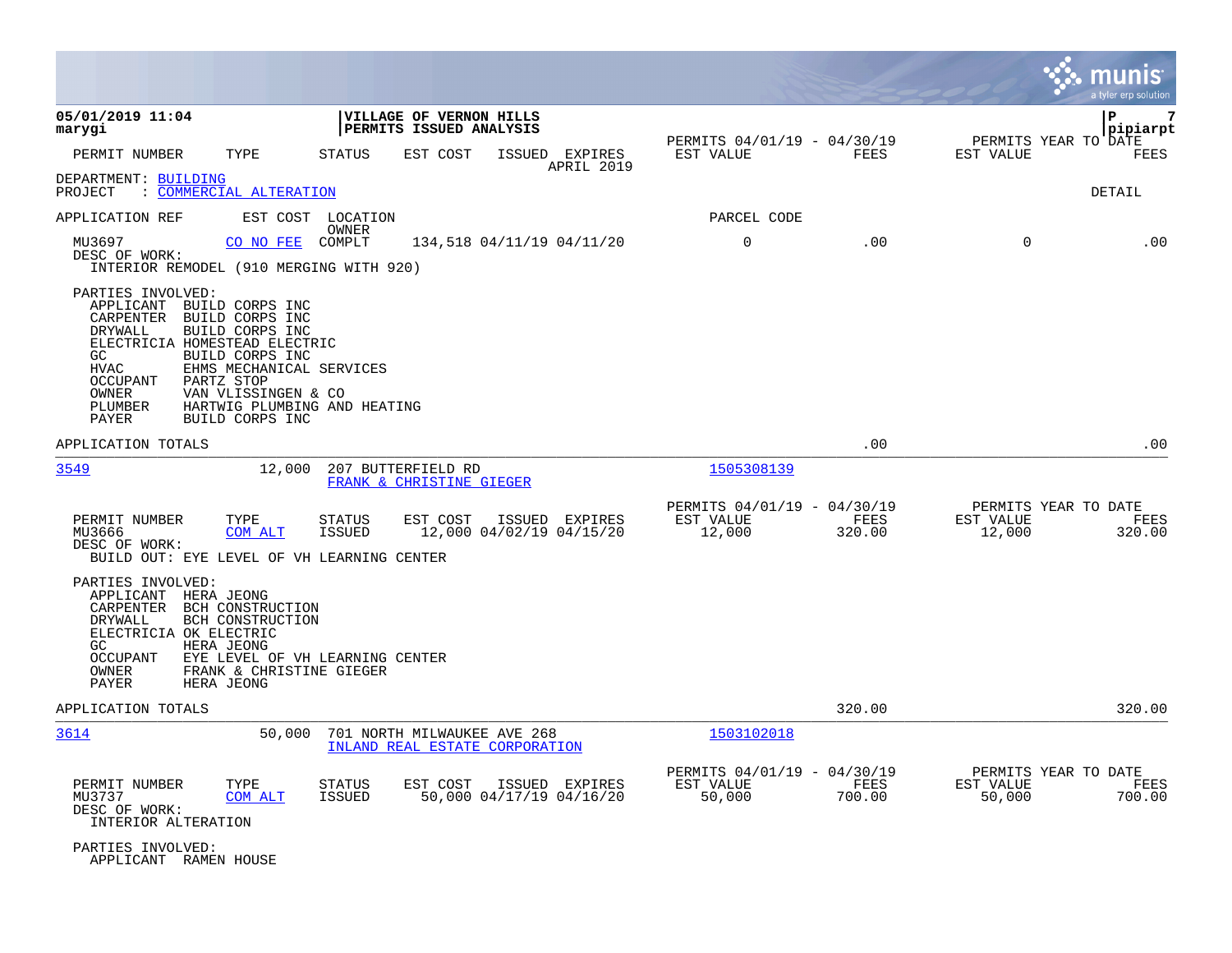|                                                                                                                                                                                                                                                                                                                                                                             |             |                     |           | <b>munis</b><br>a tyler erp solution |
|-----------------------------------------------------------------------------------------------------------------------------------------------------------------------------------------------------------------------------------------------------------------------------------------------------------------------------------------------------------------------------|-------------|---------------------|-----------|--------------------------------------|
| 05/01/2019 11:04<br>VILLAGE OF VERNON HILLS<br>PERMITS ISSUED ANALYSIS<br>marygi<br>APRIL 2019                                                                                                                                                                                                                                                                              |             |                     |           | P<br>8<br> pipiarpt                  |
| DEPARTMENT: BUILDING<br>: COMMERCIAL ALTERATION<br>PROJECT                                                                                                                                                                                                                                                                                                                  |             |                     |           | DETAIL                               |
| APPLICATION REF<br>EST COST<br>LOCATION<br>OWNER<br>SONG OKUNO CONSTRUCTION<br>CARPENTER<br>DRYWALL<br>SONG OKUNO CONSTRUCTION<br>ELECTRICIA<br>T.A.G. ELECTRIC<br>SONG OKUNO CONSTRUCTION<br>GC<br>GC.<br>RAMEN HOUSE<br>OCCUPANT<br>RAMEN HOUSE<br>OWNER<br>INLAND REAL ESTATE CORPORATION<br>PLUMBER<br>DND PLUMBING INC<br>RAMEN HOUSE<br>PAYER<br>PAYER<br>RAMEN HOUSE | PARCEL CODE |                     |           |                                      |
| APPLICATION TOTALS<br>PROJECT TOTALS                                                                                                                                                                                                                                                                                                                                        | 1,062,000   | 700.00<br>11,570.00 | 1,062,000 | 700.00<br>11,570.00                  |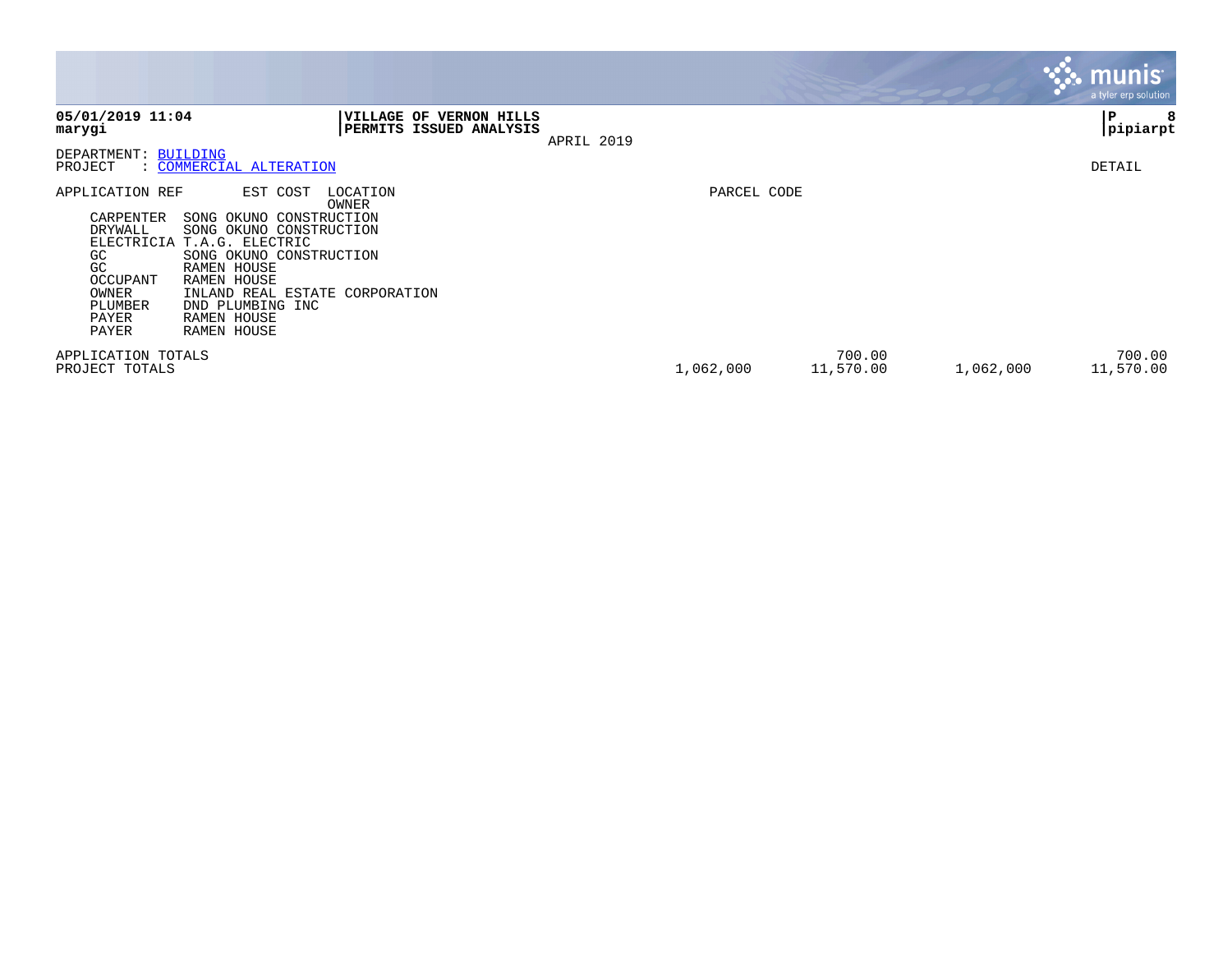|                                                                                             |                                                                                       |                                               |             |                | <b>munis</b><br>a tyler erp solution |
|---------------------------------------------------------------------------------------------|---------------------------------------------------------------------------------------|-----------------------------------------------|-------------|----------------|--------------------------------------|
| 05/01/2019 11:04<br>marygi                                                                  | VILLAGE OF VERNON HILLS<br>PERMITS ISSUED ANALYSIS<br>APRIL 2019                      |                                               |             |                | P<br> pipiarpt                       |
| DEPARTMENT: BUILDING<br>PROJECT<br>: DEMOLITION                                             |                                                                                       |                                               |             |                | DETAIL                               |
| EST COST<br>APPLICATION REF                                                                 | LOCATION<br>OWNER                                                                     | PARCEL CODE                                   |             |                |                                      |
| 3710                                                                                        | 226,300<br>294 EVERGREEN DR<br>VILLAGE OF VERNON HILLS                                | 1508200044                                    |             |                |                                      |
| PERMIT NUMBER<br>TYPE<br>MU3678<br><b>DEMO</b><br>DESC OF WORK:<br>DEMO ENTIRE BLDG         | STATUS<br>EST COST<br>ISSUED<br>EXPIRES<br>226,300 04/05/19 04/04/20<br><b>ISSUED</b> | PERMITS 04/01/19 - 04/30/19<br>EST VALUE<br>0 | FEES<br>.00 | EST VALUE<br>0 | PERMITS YEAR TO DATE<br>FEES<br>.00  |
| PARTIES INVOLVED:<br>APPLICANT<br>AMERICAN DEMOLITION<br>GC<br>AMERICAN DEMOLITION<br>OWNER | VILLAGE OF VERNON HILLS                                                               |                                               |             |                |                                      |
| APPLICATION TOTALS<br>PROJECT TOTALS                                                        |                                                                                       | 0                                             | .00<br>.00  | 0              | .00<br>.00                           |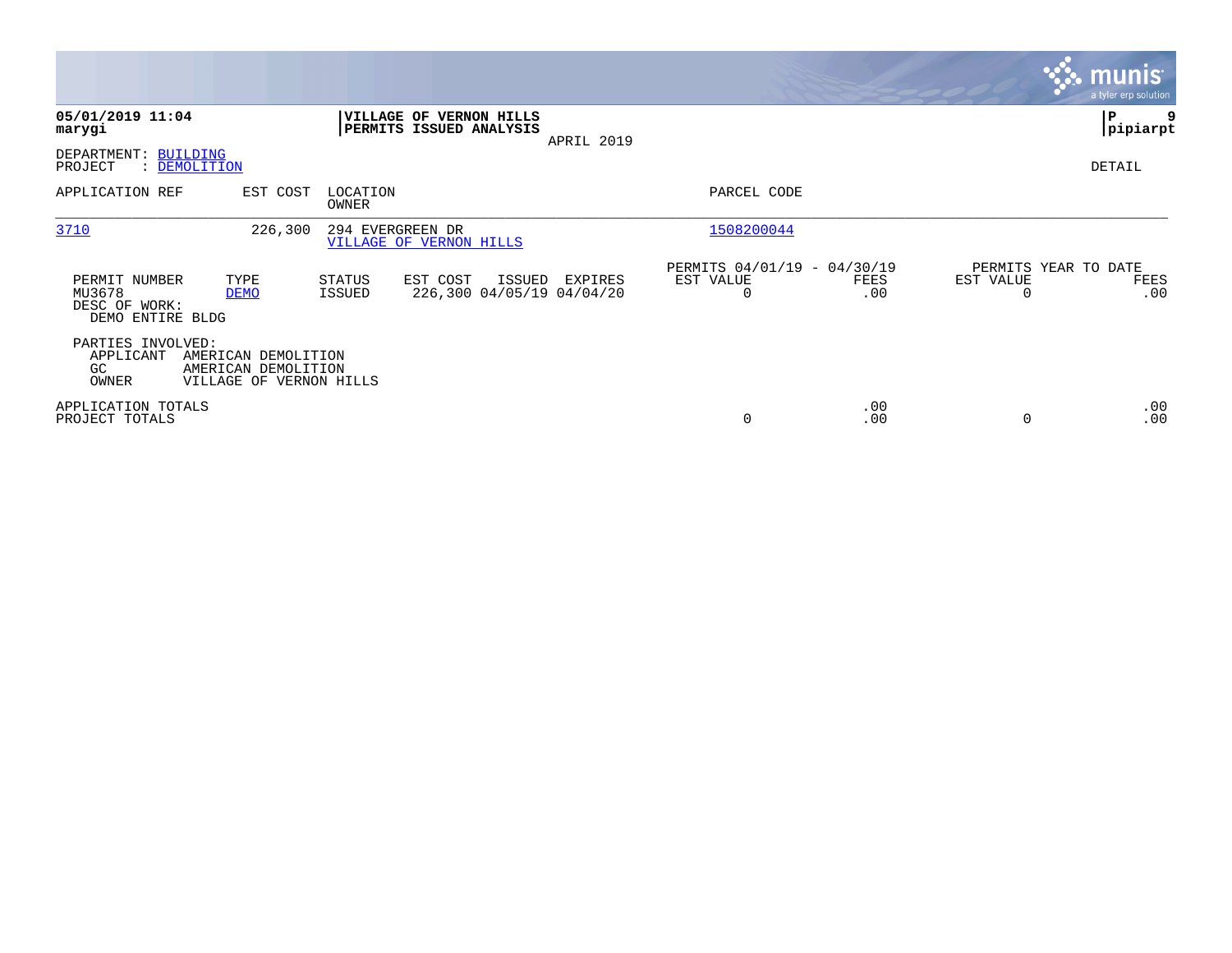|                                                                                                                    |                                                                                                                                                                                        |                |                                                                           | munis<br>a tyler erp solution                                      |
|--------------------------------------------------------------------------------------------------------------------|----------------------------------------------------------------------------------------------------------------------------------------------------------------------------------------|----------------|---------------------------------------------------------------------------|--------------------------------------------------------------------|
| 05/01/2019 11:04<br>marygi                                                                                         | VILLAGE OF VERNON HILLS<br>PERMITS ISSUED ANALYSIS                                                                                                                                     |                |                                                                           | ΙP<br>10<br> pipiarpt                                              |
| DEPARTMENT: BUILDING<br>: AC/FURNACE<br>PROJECT                                                                    |                                                                                                                                                                                        | APRIL 2019     |                                                                           | DETAIL                                                             |
| APPLICATION REF                                                                                                    | EST COST<br>LOCATION<br>OWNER                                                                                                                                                          |                | PARCEL CODE                                                               |                                                                    |
| 3727                                                                                                               | 1314 GEORGETOWN WAY<br>6,900<br>PLACEHOLDER                                                                                                                                            |                | 1515205010                                                                |                                                                    |
| TYPE<br>PERMIT NUMBER<br>MU3683<br>DESC OF WORK:<br>AC/FURNACE                                                     | EST COST<br>STATUS<br>6,900 04/08/19 04/07/20<br><b>AC/FURN</b><br><b>ISSUED</b>                                                                                                       | ISSUED EXPIRES | PERMITS 04/01/19 - 04/30/19<br>EST VALUE<br>FEES<br>$\Omega$<br>69.00     | PERMITS YEAR TO DATE<br>EST VALUE<br>FEES<br>$\Omega$<br>69.00     |
| PARTIES INVOLVED:<br>GC.<br>HVAC<br>OWNER<br>PLACEHOLDER<br>PAYER                                                  | APPLICANT ALLIED AIR CONDITIONING & HEATING<br>ALLIED AIR CONDITIONING & HEATING<br>ALLIED AIR CONDITIONING & HEATING<br>ALLIED AIR CONDITIONING & HEATING                             |                |                                                                           |                                                                    |
| APPLICATION TOTALS                                                                                                 |                                                                                                                                                                                        |                | 69.00                                                                     | 69.00                                                              |
| 3753                                                                                                               | 493 VALHALLA TER<br>12,565<br>RYAN MITCHELL                                                                                                                                            |                | 1129311079                                                                |                                                                    |
| PERMIT NUMBER<br>TYPE<br>MU3706<br>DESC OF WORK:<br>AC/FURNACE                                                     | EST COST<br><b>STATUS</b><br>12,565 04/12/19 04/11/20<br>AC/FURN<br><b>ISSUED</b>                                                                                                      | ISSUED EXPIRES | PERMITS 04/01/19 - 04/30/19<br>EST VALUE<br>FEES<br>$\Omega$<br>125.65    | PERMITS YEAR TO DATE<br>EST VALUE<br>FEES<br>$\Omega$<br>125.65    |
| PARTIES INVOLVED:<br>APPLICANT FOUR SEASONS HEATING & AIR<br>GC.<br><b>HVAC</b><br>OWNER<br>RYAN MITCHELL<br>PAYER | FOUR SEASONS HEATING & AIR<br>FOUR SEASONS HEATING & AIR<br>FOUR SEASONS HEATING & AIR                                                                                                 |                |                                                                           |                                                                    |
| APPLICATION TOTALS                                                                                                 |                                                                                                                                                                                        |                | 125.65                                                                    | 125.65                                                             |
| 3754                                                                                                               | 224 SOUTHFIELD DR<br>10,612<br>KATHRYN M WYSONG                                                                                                                                        |                | 1506401031                                                                |                                                                    |
| PERMIT NUMBER<br>TYPE<br>MU3707<br>DESC OF WORK:<br>AC/FURNACE                                                     | <b>STATUS</b><br>EST COST<br>AC/FURN<br><b>ISSUED</b><br>10,612 04/12/19 04/11/20                                                                                                      | ISSUED EXPIRES | PERMITS 04/01/19 - 04/30/19<br>EST VALUE<br>FEES<br>$\mathbf 0$<br>106.12 | PERMITS YEAR TO DATE<br>EST VALUE<br>FEES<br>$\mathbf 0$<br>106.12 |
| PARTIES INVOLVED:<br>GC<br>HVAC<br>KATHRYN M WYSONG<br>OWNER<br>PAYER                                              | APPLICANT ABC PLUMBING, HEATING, COOLING, ELECTRIC<br>ABC PLUMBING, HEATING, COOLING, ELECTRIC<br>ABC PLUMBING, HEATING, COOLING, ELECTRIC<br>ABC PLUMBING, HEATING, COOLING, ELECTRIC |                |                                                                           |                                                                    |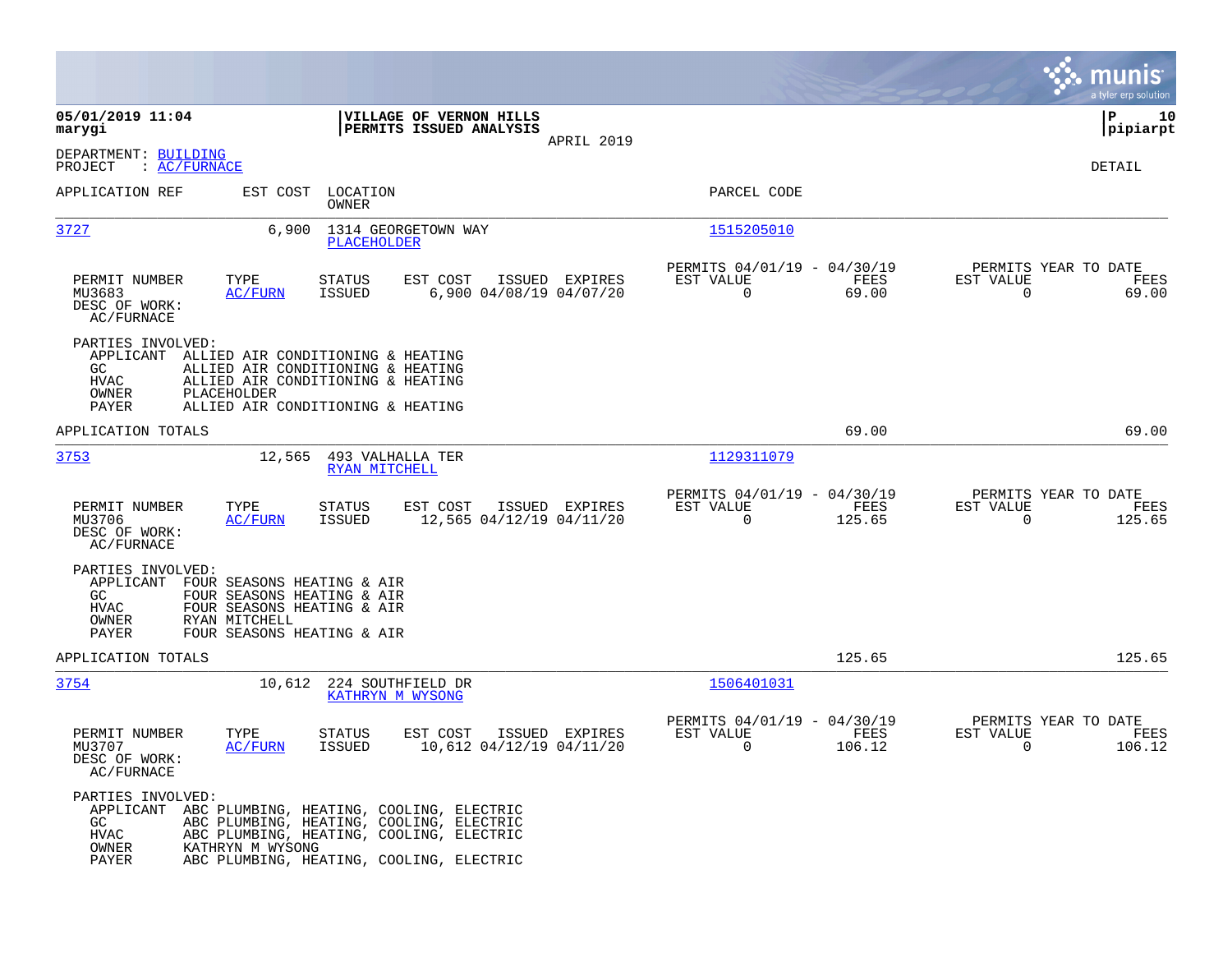|                                                                                                                                                                                            |                                                                                         |                                                                          | munis<br>a tyler erp solution                                     |
|--------------------------------------------------------------------------------------------------------------------------------------------------------------------------------------------|-----------------------------------------------------------------------------------------|--------------------------------------------------------------------------|-------------------------------------------------------------------|
| 05/01/2019 11:04<br>marygi                                                                                                                                                                 | VILLAGE OF VERNON HILLS<br>PERMITS ISSUED ANALYSIS<br>APRIL 2019                        |                                                                          | ΙP<br>11<br> pipiarpt                                             |
| DEPARTMENT: BUILDING<br>: AC/FURNACE<br>PROJECT                                                                                                                                            |                                                                                         |                                                                          | DETAIL                                                            |
| EST COST<br>APPLICATION REF                                                                                                                                                                | LOCATION<br>OWNER                                                                       | PARCEL CODE                                                              |                                                                   |
| APPLICATION TOTALS                                                                                                                                                                         |                                                                                         | 106.12                                                                   | 106.12                                                            |
| 4,775<br><u>3801</u>                                                                                                                                                                       | 866 SPARTA CT<br><b>ASHWANY RAYU</b>                                                    | 1506206128                                                               |                                                                   |
| PERMIT NUMBER<br>TYPE<br>MU3762<br><b>AC/FURN</b><br>DESC OF WORK:<br>A/C AND FURNACE                                                                                                      | EST COST<br><b>STATUS</b><br>ISSUED EXPIRES<br>4,775 04/23/19 04/22/20<br><b>ISSUED</b> | PERMITS 04/01/19 - 04/30/19<br>EST VALUE<br>FEES<br>$\Omega$<br>50.00    | PERMITS YEAR TO DATE<br>EST VALUE<br>FEES<br>$\Omega$<br>50.00    |
| PARTIES INVOLVED:<br>APPLICANT<br>ASHWANY RAYU<br>GC.<br>ASHWANY RAYU<br>HVAC<br>LIFETIME COMFORT INC<br>OWNER<br>ASHWANY RAYU<br>ASHWANY RAYU<br>PAYER                                    |                                                                                         |                                                                          |                                                                   |
| APPLICATION TOTALS                                                                                                                                                                         |                                                                                         | 50.00                                                                    | 50.00                                                             |
| 3812<br>3,300                                                                                                                                                                              | 303 WESTMORELAND DR<br><b>JESUS ALMANZA</b>                                             | 1508110004                                                               |                                                                   |
| TYPE<br>PERMIT NUMBER<br>MU3766<br><b>AC/FURN</b><br>DESC OF WORK:<br>A/C AND FURNACE                                                                                                      | EST COST<br><b>STATUS</b><br>ISSUED EXPIRES<br><b>ISSUED</b><br>3,300 04/24/19 04/23/20 | PERMITS 04/01/19 - 04/30/19<br>EST VALUE<br>FEES<br>0<br>50.00           | PERMITS YEAR TO DATE<br>EST VALUE<br>FEES<br>50.00<br>0           |
| PARTIES INVOLVED:<br>APPLICANT<br>MECHANICAL BROTHERS<br>GC.<br>MECHANICAL BROTHERS<br><b>HVAC</b><br>MECHANICAL BROTHERS<br><b>JESUS ALMANZA</b><br>OWNER<br>PAYER<br>MECHANICAL BROTHERS |                                                                                         |                                                                          |                                                                   |
| APPLICATION TOTALS                                                                                                                                                                         |                                                                                         | 50.00                                                                    | 50.00                                                             |
| 3817<br>8,655                                                                                                                                                                              | 731 SUSSEX CIR<br>CHUCK BUDDHIRAJU                                                      | 1508407015                                                               |                                                                   |
| PERMIT NUMBER<br>TYPE<br>MU3769<br>AC/FURN<br>DESC OF WORK:<br>A/C ONLY                                                                                                                    | STATUS<br>EST COST<br>ISSUED EXPIRES<br>8,655 04/25/19 04/24/20<br><b>ISSUED</b>        | PERMITS 04/01/19 - 04/30/19<br>EST VALUE<br>FEES<br>$\mathbf 0$<br>86.55 | PERMITS YEAR TO DATE<br>EST VALUE<br>FEES<br>$\mathbf 0$<br>86.55 |
| PARTIES INVOLVED:<br>FOUR SEASONS HEATING & AIR<br>APPLICANT<br>GC<br>FOUR SEASONS HEATING & AIR<br><b>HVAC</b><br>FOUR SEASONS HEATING & AIR                                              |                                                                                         |                                                                          |                                                                   |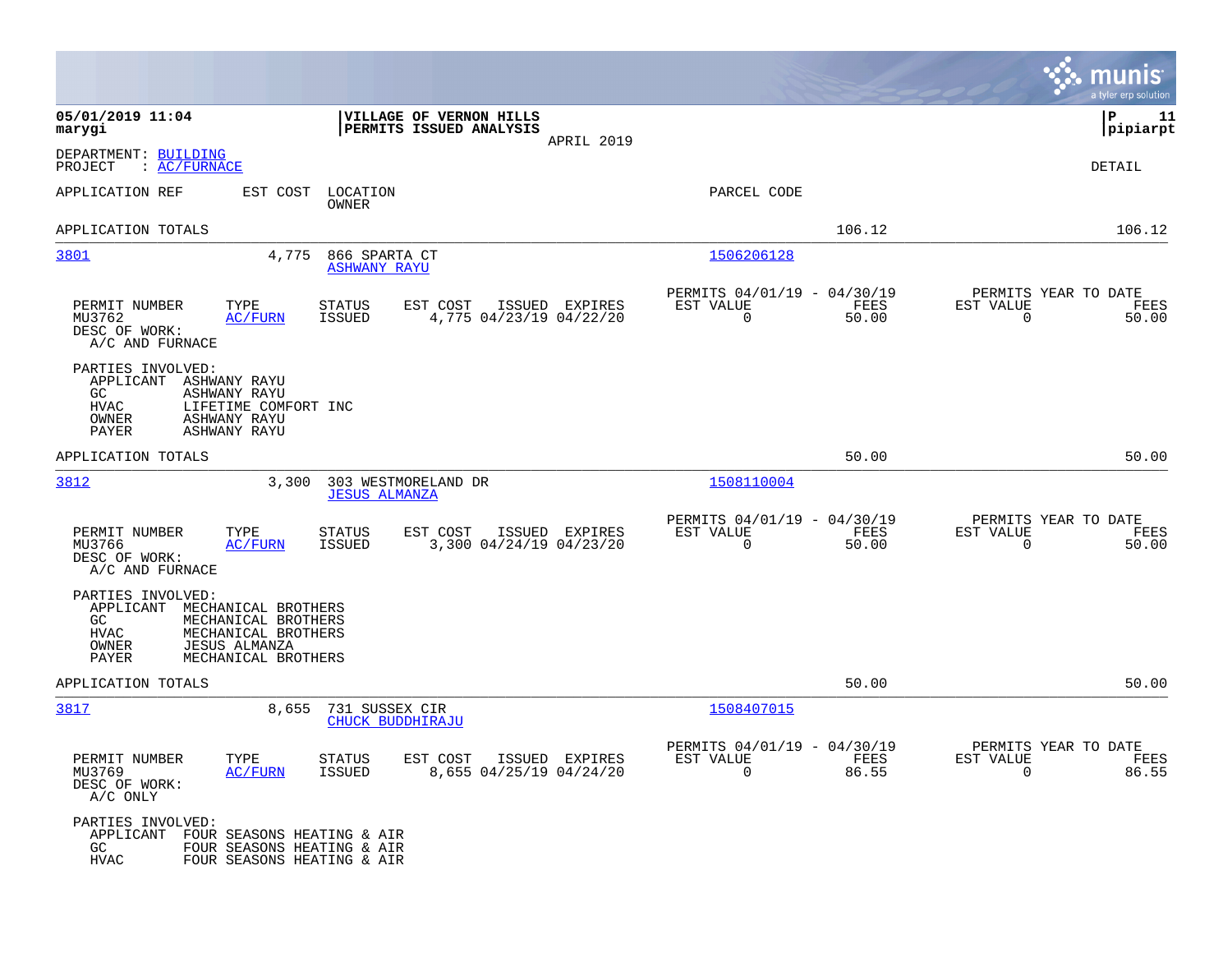|                                                                       |                                                                                           |                          |                                                                  |                |                                                         |                 |                                               | munis<br>a tyler erp solution |
|-----------------------------------------------------------------------|-------------------------------------------------------------------------------------------|--------------------------|------------------------------------------------------------------|----------------|---------------------------------------------------------|-----------------|-----------------------------------------------|-------------------------------|
| 05/01/2019 11:04<br>marygi                                            |                                                                                           |                          | <b>VILLAGE OF VERNON HILLS</b><br><b>PERMITS ISSUED ANALYSIS</b> | APRIL 2019     |                                                         |                 |                                               | P)<br>12<br> pipiarpt         |
| DEPARTMENT: BUILDING<br>PROJECT                                       | : AC/FURNACE                                                                              |                          |                                                                  |                |                                                         |                 |                                               | DETAIL                        |
| APPLICATION REF<br>OWNER<br>PAYER                                     | EST COST<br>CHUCK BUDDHIRAJU<br>FOUR SEASONS HEATING & AIR                                | LOCATION<br><b>OWNER</b> |                                                                  |                | PARCEL CODE                                             |                 |                                               |                               |
| APPLICATION TOTALS                                                    |                                                                                           |                          |                                                                  |                |                                                         | 86.55           |                                               | 86.55                         |
| 3840                                                                  | 8,689                                                                                     | SHENG & LI XU            | 1808 SAINT ANDREW DR                                             |                | 1129311008                                              |                 |                                               |                               |
| PERMIT NUMBER<br>MU3794<br>DESC OF WORK:<br>FURNACE AND A/C           | TYPE<br>AC/FURN                                                                           | STATUS<br>ISSUED         | EST COST<br>8,689 04/30/19 04/29/20                              | ISSUED EXPIRES | PERMITS 04/01/19 - 04/30/19<br>EST VALUE<br>$\mathbf 0$ | FEES<br>86.89   | PERMITS YEAR TO DATE<br>EST VALUE<br>$\Omega$ | FEES<br>86.89                 |
| PARTIES INVOLVED:<br>APPLICANT<br>GC<br><b>HVAC</b><br>OWNER<br>PAYER | ARS OF ILLINOIS<br>ARS OF ILLINOIS<br>ARS OF ILLINOIS<br>SHENG & LI XU<br>ARS OF ILLINOIS |                          |                                                                  |                |                                                         |                 |                                               |                               |
| APPLICATION TOTALS<br>PROJECT TOTALS                                  |                                                                                           |                          |                                                                  |                | 0                                                       | 86.89<br>574.21 | 0                                             | 86.89<br>574.21               |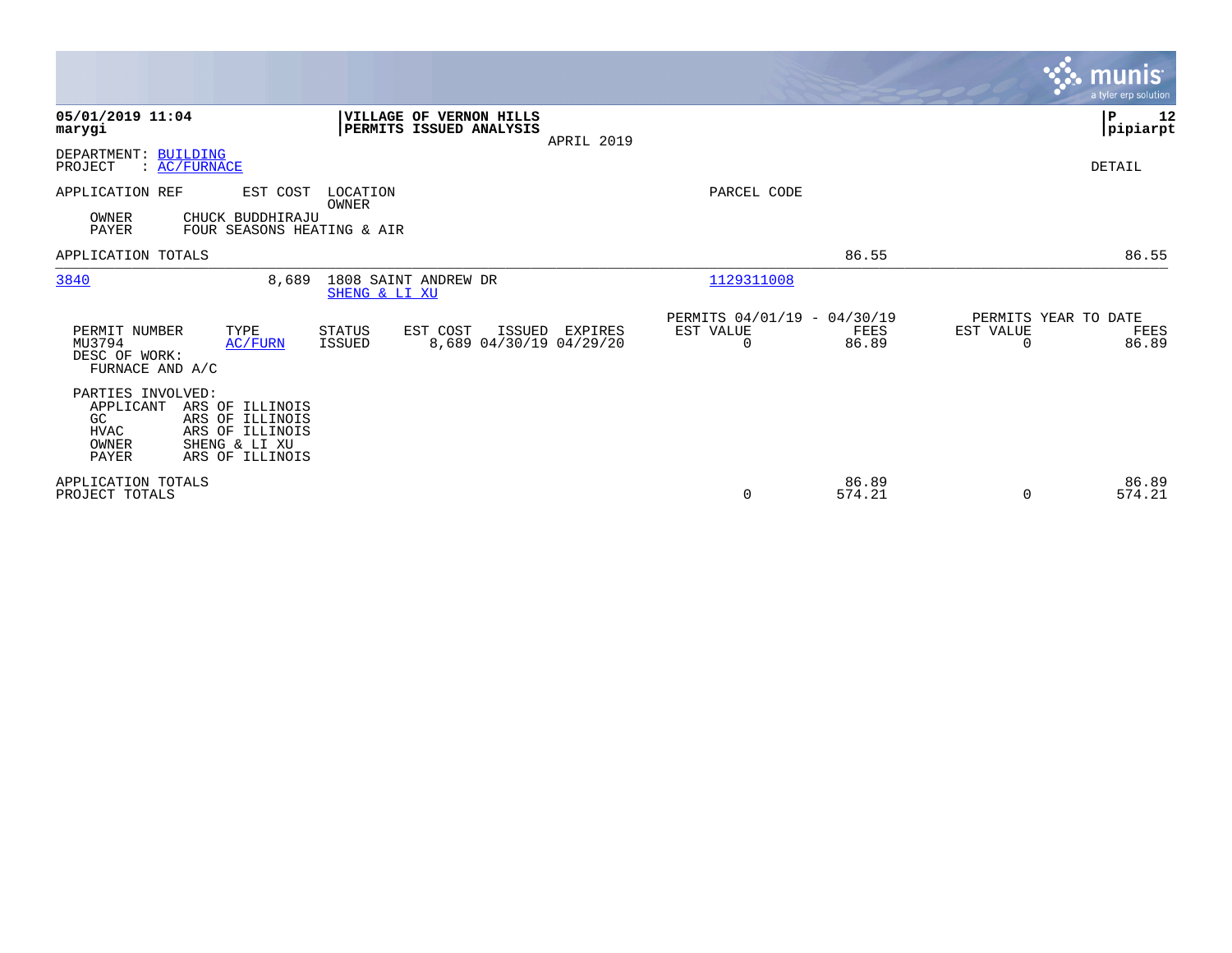|                                                                                                                       |                                                                                  |                          |                                                    |                |                                                         |                 |                          | munis<br>a tyler erp solution         |
|-----------------------------------------------------------------------------------------------------------------------|----------------------------------------------------------------------------------|--------------------------|----------------------------------------------------|----------------|---------------------------------------------------------|-----------------|--------------------------|---------------------------------------|
| 05/01/2019 11:04<br>marygi                                                                                            |                                                                                  |                          | VILLAGE OF VERNON HILLS<br>PERMITS ISSUED ANALYSIS |                |                                                         |                 |                          | ΙP<br>13<br> pipiarpt                 |
| DEPARTMENT: BUILDING<br>: ANTENNA<br>PROJECT                                                                          |                                                                                  |                          |                                                    | APRIL 2019     |                                                         |                 |                          | <b>DETAIL</b>                         |
| APPLICATION REF                                                                                                       | EST COST                                                                         | LOCATION<br><b>OWNER</b> |                                                    |                | PARCEL CODE                                             |                 |                          |                                       |
| 3625                                                                                                                  | 7,700                                                                            |                          | 290 EVERGREEN DRIVE<br>VILLAGE OF VERNON HILLS     |                | 1508200053                                              |                 |                          |                                       |
| PERMIT NUMBER<br>MU3673<br>DESC OF WORK:<br>SPRINT ANTENNA                                                            | TYPE<br><b>ANTENNA</b>                                                           | <b>STATUS</b><br>ISSUED  | EST COST<br>7,700 04/04/19 04/03/20                | ISSUED EXPIRES | PERMITS 04/01/19 - 04/30/19<br>EST VALUE<br>$\mathbf 0$ | FEES<br>77.00   | EST VALUE<br>$\mathbf 0$ | PERMITS YEAR TO DATE<br>FEES<br>77.00 |
| PARTIES INVOLVED:<br>APPLICANT SAC WIRELESS<br>ELECTRICIA KNOLLWOOD<br>GC<br>KNOLLWOOD<br>GC<br>OWNER<br><b>PAYER</b> | SAC WIRELESS<br>VILLAGE OF VERNON HILLS<br>SAC WIRELESS                          |                          |                                                    |                |                                                         |                 |                          |                                       |
| APPLICATION TOTALS                                                                                                    |                                                                                  |                          |                                                    |                |                                                         | 77.00           |                          | 77.00                                 |
| 3677                                                                                                                  | 1,500                                                                            | 740 LAKEVIEW PKY         | VILLAGE OF VERNON HILLS                            |                | 1504111030                                              |                 |                          |                                       |
| PERMIT NUMBER<br>MU3776<br>DESC OF WORK:<br>SPRINT: FIBER/CONDUIT, H-FRAME, NID                                       | TYPE<br><b>ANTENNA</b>                                                           | STATUS<br><b>ISSUED</b>  | EST COST<br>ISSUED<br>1,500 04/26/19 04/25/20      | EXPIRES        | PERMITS 04/01/19 - 04/30/19<br>EST VALUE<br>$\Omega$    | FEES<br>75.00   | EST VALUE<br>$\mathbf 0$ | PERMITS YEAR TO DATE<br>FEES<br>75.00 |
| PARTIES INVOLVED:<br>SAC WIRELESS<br>APPLICANT<br>ELECTRICIA ZAMFIR T POP<br>GC.<br>GC<br>OWNER<br><b>PAYER</b>       | TOTAL SERVICE TELECOM<br>SAC WIRELESS<br>VILLAGE OF VERNON HILLS<br>SAC WIRELESS |                          |                                                    |                |                                                         |                 |                          |                                       |
| APPLICATION TOTALS<br>PROJECT TOTALS                                                                                  |                                                                                  |                          |                                                    |                | 0                                                       | 75.00<br>152.00 | 0                        | 75.00<br>152.00                       |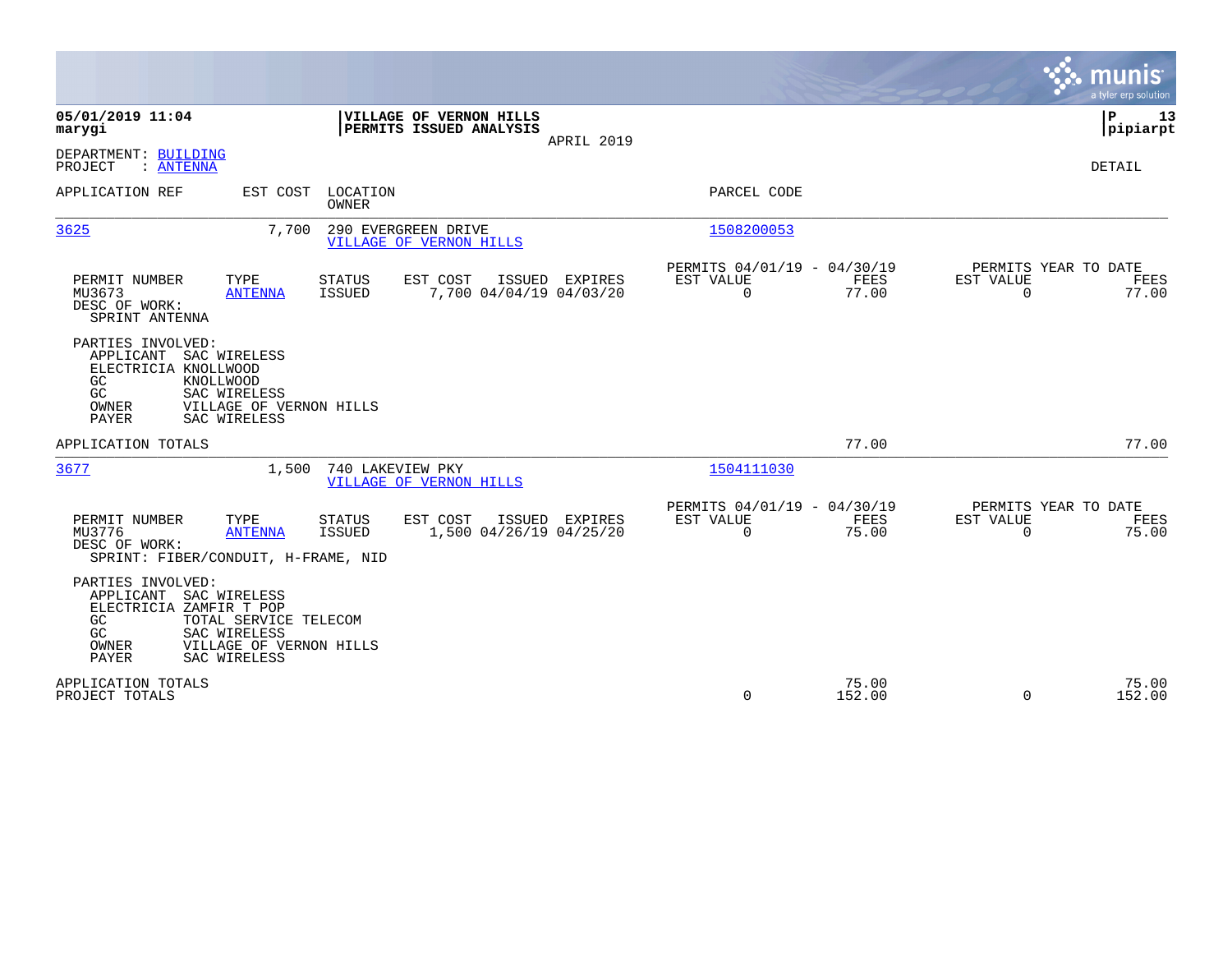|                                                                                                                                                                   |                                                                         |                                                         |             |                                                  | munis<br>a tyler erp solution |
|-------------------------------------------------------------------------------------------------------------------------------------------------------------------|-------------------------------------------------------------------------|---------------------------------------------------------|-------------|--------------------------------------------------|-------------------------------|
| 05/01/2019 11:04<br>marygi                                                                                                                                        | <b>VILLAGE OF VERNON HILLS</b><br>PERMITS ISSUED ANALYSIS<br>APRIL 2019 |                                                         |             |                                                  | l P<br>14<br> pipiarpt        |
| DEPARTMENT: BUILDING<br>: NEW BUSINESS NO REMODEL<br>PROJECT                                                                                                      |                                                                         |                                                         |             |                                                  | <b>DETAIL</b>                 |
| APPLICATION REF<br>EST COST LOCATION<br>OWNER                                                                                                                     |                                                                         | PARCEL CODE                                             |             |                                                  |                               |
| 3479<br>$\Omega$                                                                                                                                                  | 101 WEST TOWNLINE ROAD<br><b>JOSEPH Z WASCOW</b>                        | 1505200032                                              |             |                                                  |                               |
| PERMIT NUMBER<br>TYPE<br>STATUS<br>MU3689<br>CO NO FEE<br>COMPLT<br>DESC OF WORK:<br>CERTIFICATE OF OCCUPANCY - ROSATI'S PIZZA                                    | EST COST<br>ISSUED EXPIRES<br>$0$ 04/09/19 04/08/20                     | PERMITS 04/01/19 - 04/30/19<br>EST VALUE<br>$\mathbf 0$ | FEES<br>.00 | PERMITS YEAR TO DATE<br>EST VALUE<br>$\mathbf 0$ | FEES<br>.00                   |
| PARTIES INVOLVED:<br>APPLICANT ROSATI'S PIZZA<br>ROSATI'S PIZZA<br>GC<br><b>OCCUPANT</b><br>ROSATI'S PIZZA<br>OWNER<br>JOSEPH Z WASCOW<br>ROSATI'S PIZZA<br>PAYER |                                                                         |                                                         |             |                                                  |                               |
| APPLICATION TOTALS                                                                                                                                                |                                                                         |                                                         | .00         |                                                  | .00                           |
| 3500<br>$\Omega$                                                                                                                                                  | 645 LAKEVIEW PKY 100<br>WESTFIELD LLC                                   | 1504201014                                              |             |                                                  |                               |
| PERMIT NUMBER<br>TYPE<br>STATUS<br>MU3664<br>CO NO FEE<br>COMPLT<br>DESC OF WORK:<br>CO - VERNON HILLS GYMNASTICS                                                 | EST COST<br>ISSUED EXPIRES<br>$0$ 04/02/19 04/01/20                     | PERMITS 04/01/19 - 04/30/19<br>EST VALUE<br>$\mathbf 0$ | FEES<br>.00 | PERMITS YEAR TO DATE<br>EST VALUE<br>$\mathbf 0$ | FEES<br>.00                   |
| PARTIES INVOLVED:<br>APPLICANT VERNON HILLS GYMNASTICS<br>VERNON HILLS GYMNASTICS<br>GC.<br>OWNER<br>WESTFIELD LLC<br>PAYER<br>VERNON HILLS GYMNASTICS            |                                                                         |                                                         |             |                                                  |                               |
| APPLICATION TOTALS                                                                                                                                                |                                                                         |                                                         | .00         |                                                  | .00                           |
| 3543<br>0                                                                                                                                                         | 200 NORTH FAIRWAY DR 192<br>ARTHUR J ROGERS & CO                        | 1504303178                                              |             |                                                  |                               |
| STATUS<br>PERMIT NUMBER<br>TYPE<br>CO NO FEE<br>COMPLT<br>MU3672<br>DESC OF WORK:<br>CO: HAJDER ENTERPRISES & DESIGN                                              | EST COST<br>ISSUED EXPIRES<br>$0$ 04/04/19 04/03/20                     | PERMITS 04/01/19 - 04/30/19<br>EST VALUE<br>$\mathbf 0$ | FEES<br>.00 | PERMITS YEAR TO DATE<br>EST VALUE<br>$\mathbf 0$ | FEES<br>.00                   |
| PARTIES INVOLVED:<br>GC<br>HEADS, INC<br>OCCUPANT<br>HEADS, INC<br>OWNER<br>ARTHUR J ROGERS & CO<br>PAYER<br>HEADS, INC                                           |                                                                         |                                                         |             |                                                  |                               |
| APPLICATION TOTALS                                                                                                                                                |                                                                         |                                                         | .00         |                                                  | .00                           |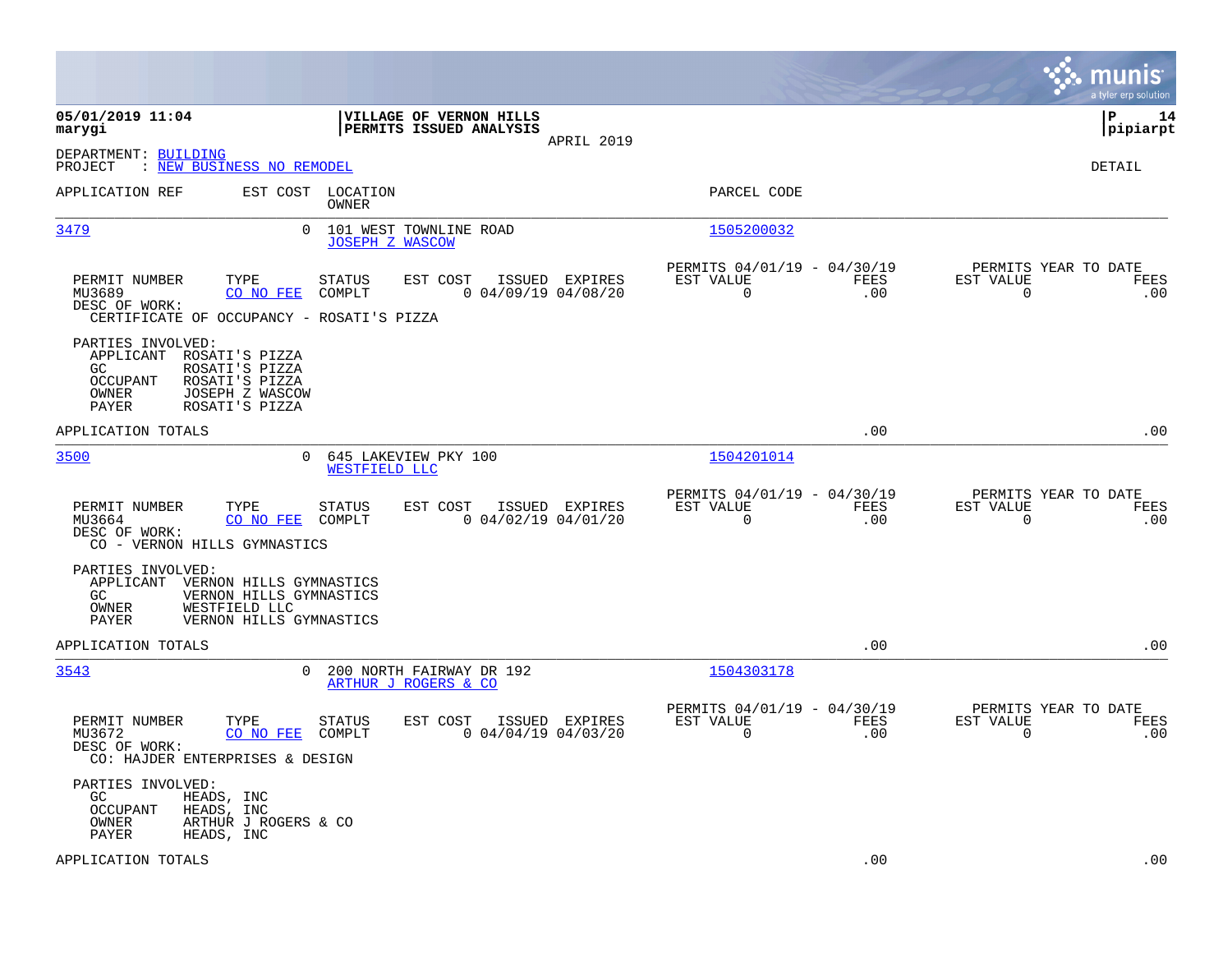|                                                                                                                            |                                                                                           |                                                                     |                                                         |                       | munis<br>a tyler erp solution                                            |     |
|----------------------------------------------------------------------------------------------------------------------------|-------------------------------------------------------------------------------------------|---------------------------------------------------------------------|---------------------------------------------------------|-----------------------|--------------------------------------------------------------------------|-----|
| 05/01/2019 11:04<br>marygi                                                                                                 | VILLAGE OF VERNON HILLS<br>PERMITS ISSUED ANALYSIS                                        |                                                                     |                                                         |                       | ∣P<br>pipiarpt                                                           | 15  |
| DEPARTMENT: BUILDING<br>: NEW BUSINESS NO REMODEL<br>PROJECT                                                               |                                                                                           | APRIL 2019                                                          |                                                         |                       | DETAIL                                                                   |     |
| APPLICATION REF                                                                                                            | EST COST LOCATION<br>OWNER                                                                |                                                                     | PARCEL CODE                                             |                       |                                                                          |     |
| 3734                                                                                                                       | $\Omega$<br>945 LAKEVIEW PKY 120<br>TOM WARD                                              |                                                                     | 1133302013                                              |                       |                                                                          |     |
| PERMIT NUMBER<br>TYPE<br>MU3690<br>MU3700<br>DESC OF WORK:<br>CO: RETIREMENT PLAN CONSULTANTS                              | <b>STATUS</b><br>EST COST<br>NO REMODEL COMPLT<br>CO NO FEE<br>COMPLT                     | ISSUED<br>EXPIRES<br>$0$ 04/10/19 04/09/20<br>$0$ 04/11/19 04/10/20 | PERMITS 04/01/19 - 04/30/19<br>EST VALUE<br>0<br>0      | FEES<br>150.00<br>.00 | PERMITS YEAR TO DATE<br>EST VALUE<br>FEES<br>0<br>150.00<br>$\mathsf{O}$ | .00 |
| PARTIES INVOLVED:<br>APPLICANT RETIREMENT PLAN CONSULTANTS<br>GC.<br>OCCUPANT<br>OWNER<br>TOM WARD<br>PAYER                | RETIREMENT PLAN CONSULTANTS<br>RETIREMENT PLAN CONSULTANTS<br>RETIREMENT PLAN CONSULTANTS |                                                                     |                                                         |                       |                                                                          |     |
| APPLICATION TOTALS                                                                                                         |                                                                                           |                                                                     |                                                         | 150.00                | 150.00                                                                   |     |
| 3772                                                                                                                       | 229 HAWTHORN CTR<br>0<br>CENTENNIAL                                                       |                                                                     | 1133401086                                              |                       |                                                                          |     |
| PERMIT NUMBER<br>TYPE<br>MU3726<br>DESC OF WORK:<br>CO: BALLROOM DANCE STUDIO                                              | EST COST<br>STATUS<br><b>NO REMODEL ISSUED</b>                                            | ISSUED EXPIRES<br>$0$ 04/17/19 04/24/20                             | PERMITS 04/01/19 - 04/30/19<br>EST VALUE<br>$\Omega$    | FEES<br>150.00        | PERMITS YEAR TO DATE<br>EST VALUE<br>FEES<br>$\Omega$<br>150.00          |     |
| PARTIES INVOLVED:<br>GC<br>OCCUPANT<br>OWNER<br>CENTENNIAL<br>PAYER                                                        | BALLROOM DANCE STUDIO<br>BALLROOM DANCE STUDIO<br>BALLROOM DANCE STUDIO                   |                                                                     |                                                         |                       |                                                                          |     |
| APPLICATION TOTALS                                                                                                         |                                                                                           |                                                                     |                                                         | 150.00                | 150.00                                                                   |     |
| 3815                                                                                                                       | 204 HAWTHORN CTR<br>0<br><b>CENTENNIAL</b>                                                |                                                                     | 1133401086                                              |                       |                                                                          |     |
| PERMIT NUMBER<br>TYPE<br>MU3767<br>DESC OF WORK:<br>CO: GYMBOREE PLAY & MUSIC                                              | <b>STATUS</b><br>EST COST<br>NO REMODEL ISSUED                                            | ISSUED EXPIRES<br>$0$ 04/25/19 04/24/20                             | PERMITS 04/01/19 - 04/30/19<br>EST VALUE<br>$\mathbf 0$ | FEES<br>150.00        | PERMITS YEAR TO DATE<br>EST VALUE<br>FEES<br>0<br>150.00                 |     |
| PARTIES INVOLVED:<br>GC.<br><b>QUANTUM BUILDERS</b><br>OCCUPANT<br>OWNER<br>CENTENNIAL<br>PAYER<br><b>QUANTUM BUILDERS</b> | GYMBOREE PLAY & MUSIC                                                                     |                                                                     |                                                         |                       |                                                                          |     |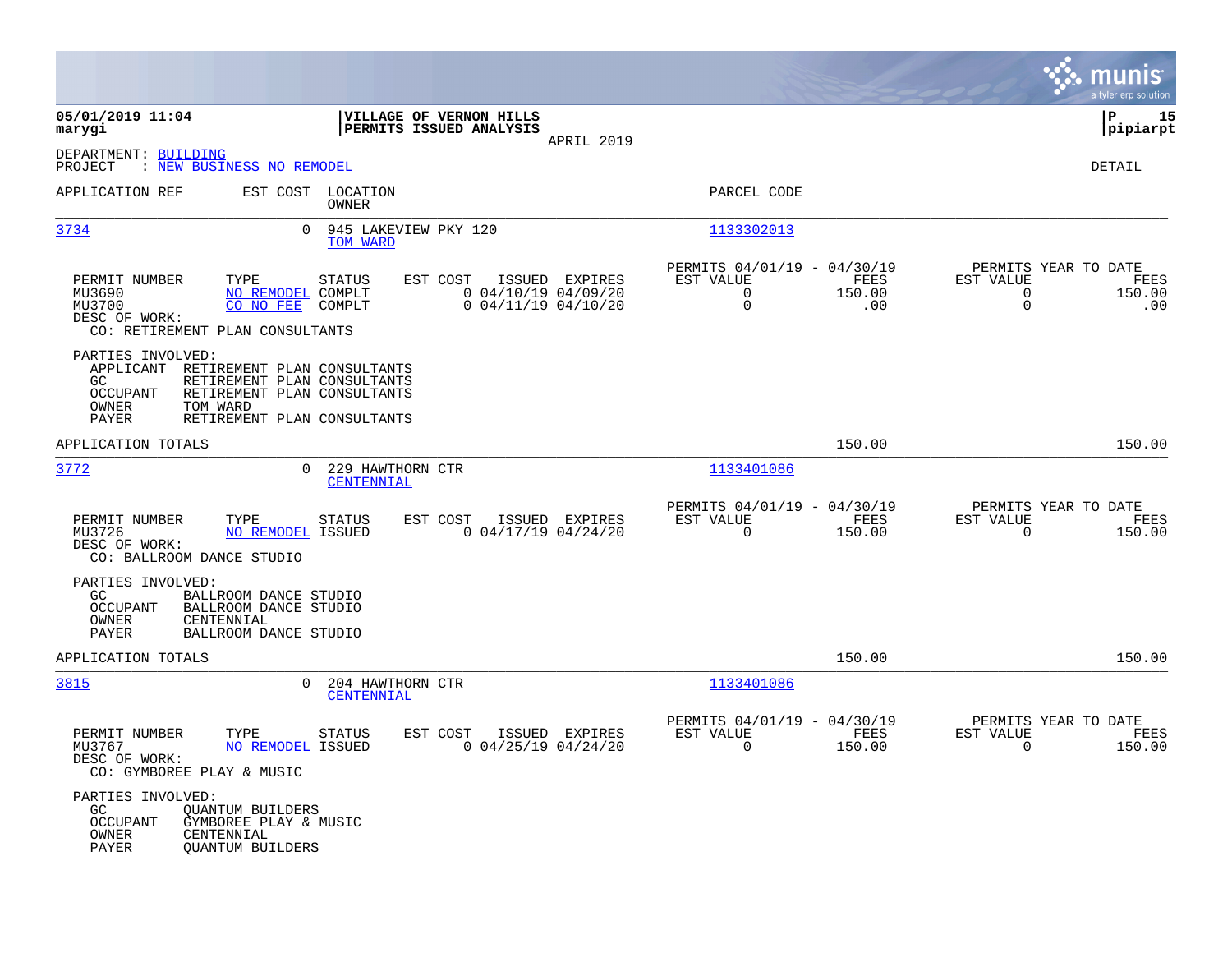|                                                              |                                                           |            |             |        | $\mathbf{\ddot{.}}\mathbf{.}$ munis<br>a tyler erp solution |
|--------------------------------------------------------------|-----------------------------------------------------------|------------|-------------|--------|-------------------------------------------------------------|
| 05/01/2019 11:04<br>marygi<br>APPLICATION TOTALS             | <b>VILLAGE OF VERNON HILLS</b><br>PERMITS ISSUED ANALYSIS | APRIL 2019 |             | 150.00 | 16<br>l P<br><b>pipiarpt</b><br>150.00                      |
| DEPARTMENT: BUILDING<br>: NEW BUSINESS NO REMODEL<br>PROJECT |                                                           |            |             |        | DETAIL                                                      |
| EST COST<br>APPLICATION REF                                  | LOCATION<br>OWNER                                         |            | PARCEL CODE |        |                                                             |
| PROJECT TOTALS                                               |                                                           |            |             | 450.00 | 450.00                                                      |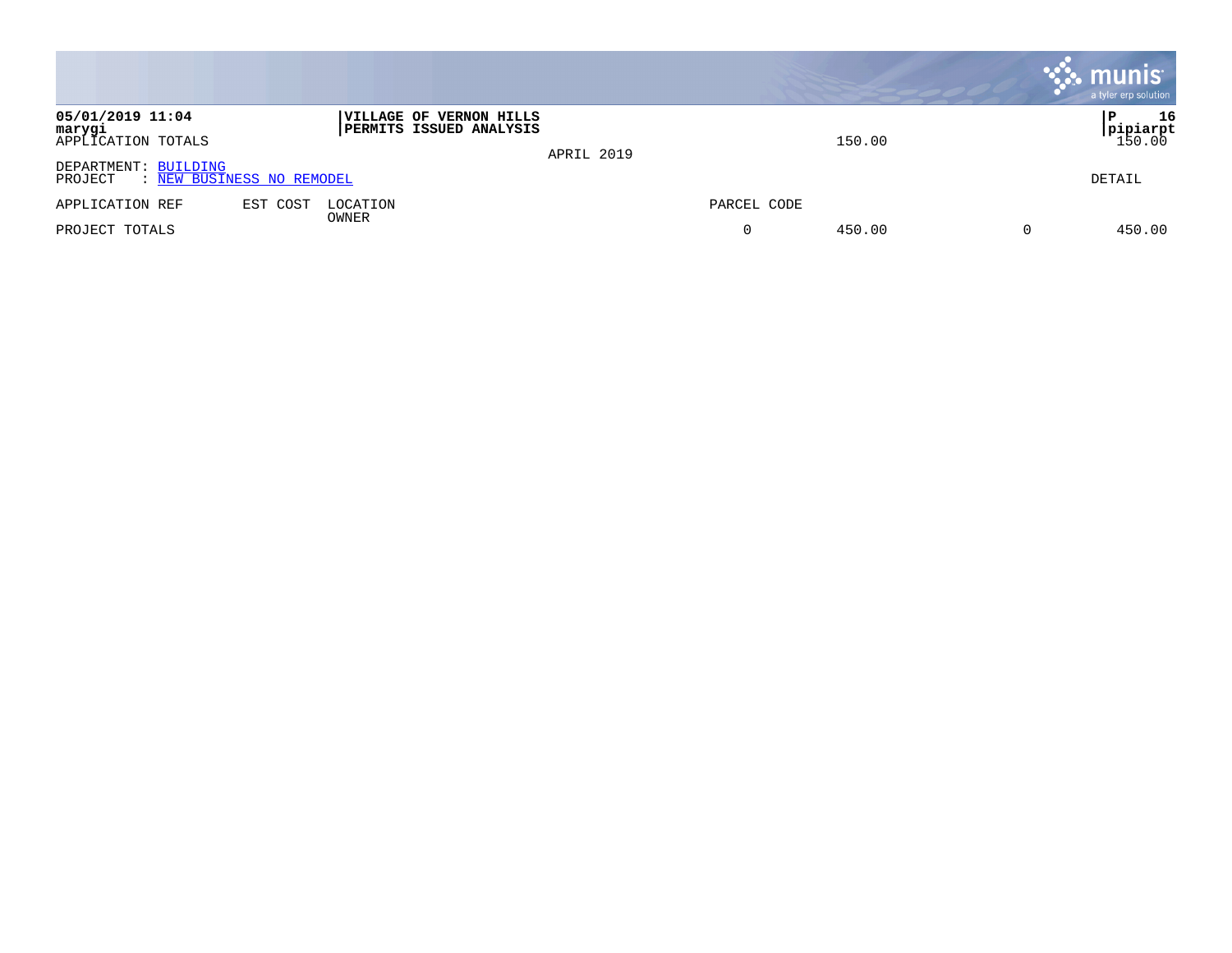|                                                                                   |                                                                                        |                   |                                                           |            |                                               |                      |           | <b>munis</b><br>a tyler erp solution     |
|-----------------------------------------------------------------------------------|----------------------------------------------------------------------------------------|-------------------|-----------------------------------------------------------|------------|-----------------------------------------------|----------------------|-----------|------------------------------------------|
| 05/01/2019 11:04<br>marygi                                                        |                                                                                        |                   | <b>VILLAGE OF VERNON HILLS</b><br>PERMITS ISSUED ANALYSIS | APRIL 2019 |                                               |                      |           | ∣₽<br>17<br> pipiarpt                    |
| DEPARTMENT:<br>PROJECT                                                            | <b>BUILDING</b><br>: COMMERCIAL ROOFTOP HVAC                                           |                   |                                                           |            |                                               |                      |           | DETAIL                                   |
| APPLICATION REF                                                                   | EST COST                                                                               | LOCATION<br>OWNER |                                                           |            | PARCEL CODE                                   |                      |           |                                          |
| 3735                                                                              | 135,000                                                                                | 10 HAWTHORN PKY   | BROOKDALE SENIOR LIVING                                   |            | 1132414223                                    |                      |           |                                          |
| PERMIT NUMBER<br>MU3691<br>DESC OF WORK:<br>CHILLER REPLACEMENT                   | TYPE<br>RFTP HVAC                                                                      | STATUS<br>ISSUED  | EST COST<br>ISSUED<br>135,000 04/10/19 04/09/20           | EXPIRES    | PERMITS 04/01/19 - 04/30/19<br>EST VALUE<br>0 | FEES<br>1,350.00     | EST VALUE | PERMITS YEAR TO DATE<br>FEES<br>1,350.00 |
| PARTIES INVOLVED:<br>APPLICANT<br>GC<br><b>HVAC</b><br>OCCUPANT<br>OWNER<br>PAYER | DELCO<br>DELCO<br>DELCO<br>BROOKDALE SENIOR LIVING<br>BROOKDALE SENIOR LIVING<br>DELCO |                   |                                                           |            |                                               |                      |           |                                          |
| APPLICATION TOTALS<br>PROJECT TOTALS                                              |                                                                                        |                   |                                                           |            | 0                                             | 1,350.00<br>1,350.00 |           | 1,350.00<br>1,350.00                     |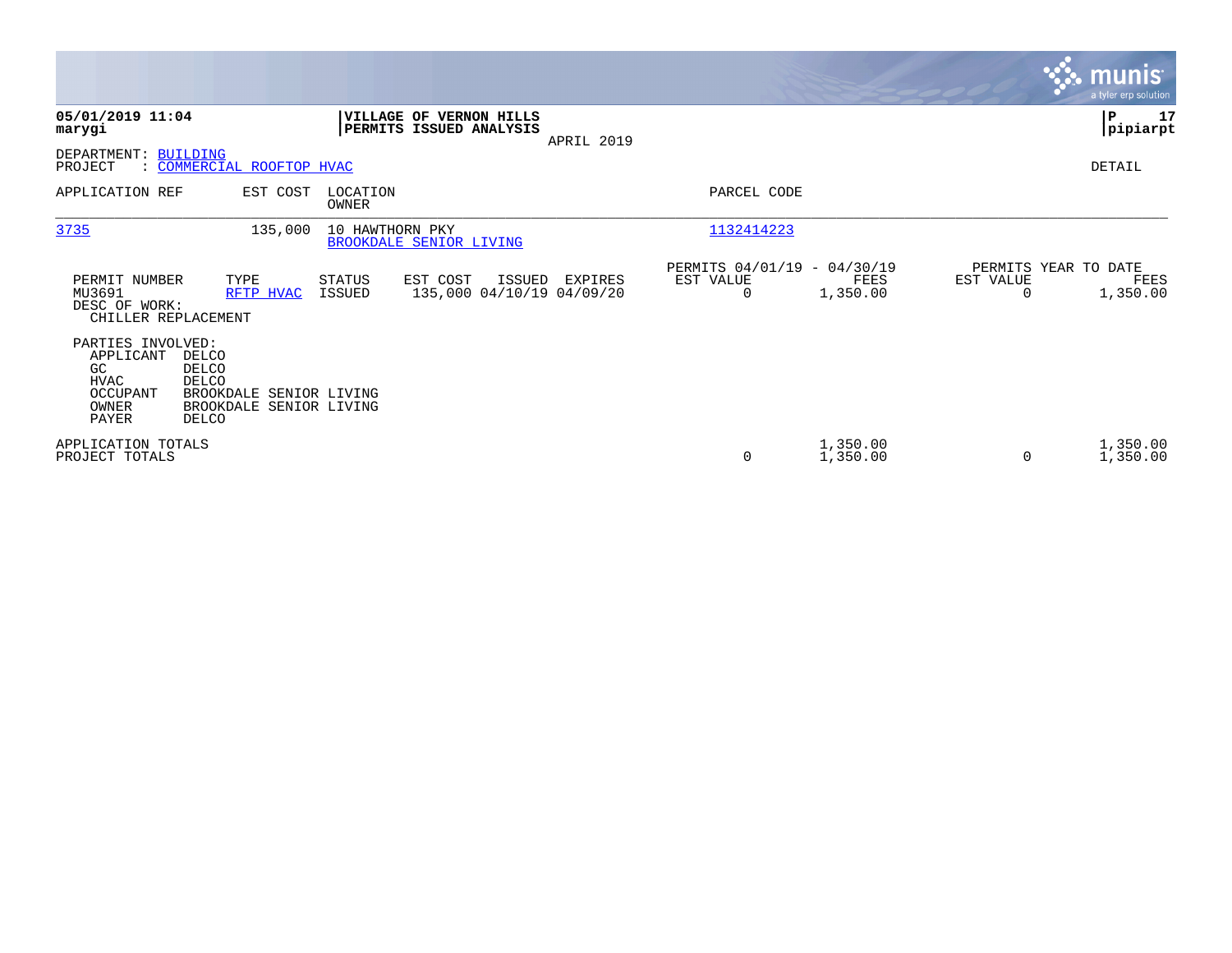|                                                                                                                                                                        |                                                                                  |                                                                           | munis<br>a tyler erp solution                                      |
|------------------------------------------------------------------------------------------------------------------------------------------------------------------------|----------------------------------------------------------------------------------|---------------------------------------------------------------------------|--------------------------------------------------------------------|
| 05/01/2019 11:04<br>marygi                                                                                                                                             | VILLAGE OF VERNON HILLS<br>PERMITS ISSUED ANALYSIS<br>APRIL 2019                 |                                                                           | lР<br>18<br> pipiarpt                                              |
| DEPARTMENT: BUILDING<br>PROJECT<br>$\therefore$ DECK                                                                                                                   |                                                                                  |                                                                           | DETAIL                                                             |
| APPLICATION REF<br>EST COST                                                                                                                                            | LOCATION<br>OWNER                                                                | PARCEL CODE                                                               |                                                                    |
| 3277<br>5,535                                                                                                                                                          | 1456 CLAIRMONT COURT<br>PLACEHOLDER                                              | 1133101189                                                                |                                                                    |
| PERMIT NUMBER<br>TYPE<br>MU3298<br><b>DECK</b><br>DESC OF WORK:<br><b>BALCONY</b>                                                                                      | <b>STATUS</b><br>EST COST<br>ISSUED EXPIRES<br>COMPLT<br>5,535 04/04/19 04/03/20 | PERMITS 04/01/19 - 04/30/19<br>EST VALUE<br>FEES<br>$\mathbf 0$<br>55.35  | PERMITS YEAR TO DATE<br>EST VALUE<br>FEES<br>$\mathbf 0$<br>55.35  |
| PARTIES INVOLVED:<br>APPLICANT MCGILL MANAGEMENT<br>GC<br>MCGILL MANAGEMENT<br>OWNER<br>PLACEHOLDER<br>PAYER<br>MCGILL MANAGEMENT                                      |                                                                                  |                                                                           |                                                                    |
| APPLICATION TOTALS                                                                                                                                                     |                                                                                  | 55.35                                                                     | 55.35                                                              |
| 3646<br>26,500                                                                                                                                                         | 383 CHESTERFIELD LN<br>WILLIAM & AMY LEBER                                       | 1508216006                                                                |                                                                    |
| PERMIT NUMBER<br>TYPE<br>MU3687<br><b>DECK</b><br>DESC OF WORK:<br>DECK/PAVER PATIO                                                                                    | ISSUED EXPIRES<br>STATUS<br>EST COST<br>26,500 04/09/19 04/30/20<br>ISSUED       | PERMITS 04/01/19 - 04/30/19<br>EST VALUE<br>FEES<br>$\mathbf 0$<br>265.00 | PERMITS YEAR TO DATE<br>EST VALUE<br>FEES<br>$\mathbf 0$<br>265.00 |
| PARTIES INVOLVED:<br>APPLICANT ARCHADECK OF CHICAGOLAND<br>GC<br>ARCHADECK OF CHICAGOLAND<br>OWNER<br>WILLIAM & AMY LEBER<br>PAYER<br>ARCHADECK OF CHICAGOLAND         |                                                                                  |                                                                           |                                                                    |
| APPLICATION TOTALS                                                                                                                                                     |                                                                                  | 265.00                                                                    | 265.00                                                             |
| 3678                                                                                                                                                                   | 5,535<br>1435 CLAIRMONT COURT<br><b>PLACEHOLDER</b>                              | 1133101154                                                                |                                                                    |
| PERMIT NUMBER<br>TYPE<br>MU3742<br><b>DECK</b><br>DESC OF WORK:<br><b>BALCONY</b>                                                                                      | STATUS<br>EST COST<br>ISSUED EXPIRES<br><b>ISSUED</b><br>5,535 04/18/19 04/17/20 | PERMITS 04/01/19 - 04/30/19<br>EST VALUE<br>FEES<br>$\mathbf 0$<br>55.35  | PERMITS YEAR TO DATE<br>EST VALUE<br>FEES<br>$\mathbf 0$<br>55.35  |
| PARTIES INVOLVED:<br>APPLICANT<br>MCGILL MANAGEMENT<br>CARPENTER<br>MCGILL MANAGEMENT<br>GC<br>MCGILL MANAGEMENT<br>PLACEHOLDER<br>OWNER<br>PAYER<br>MCGILL MANAGEMENT |                                                                                  |                                                                           |                                                                    |
| APPLICATION TOTALS                                                                                                                                                     |                                                                                  | 55.35                                                                     | 55.35                                                              |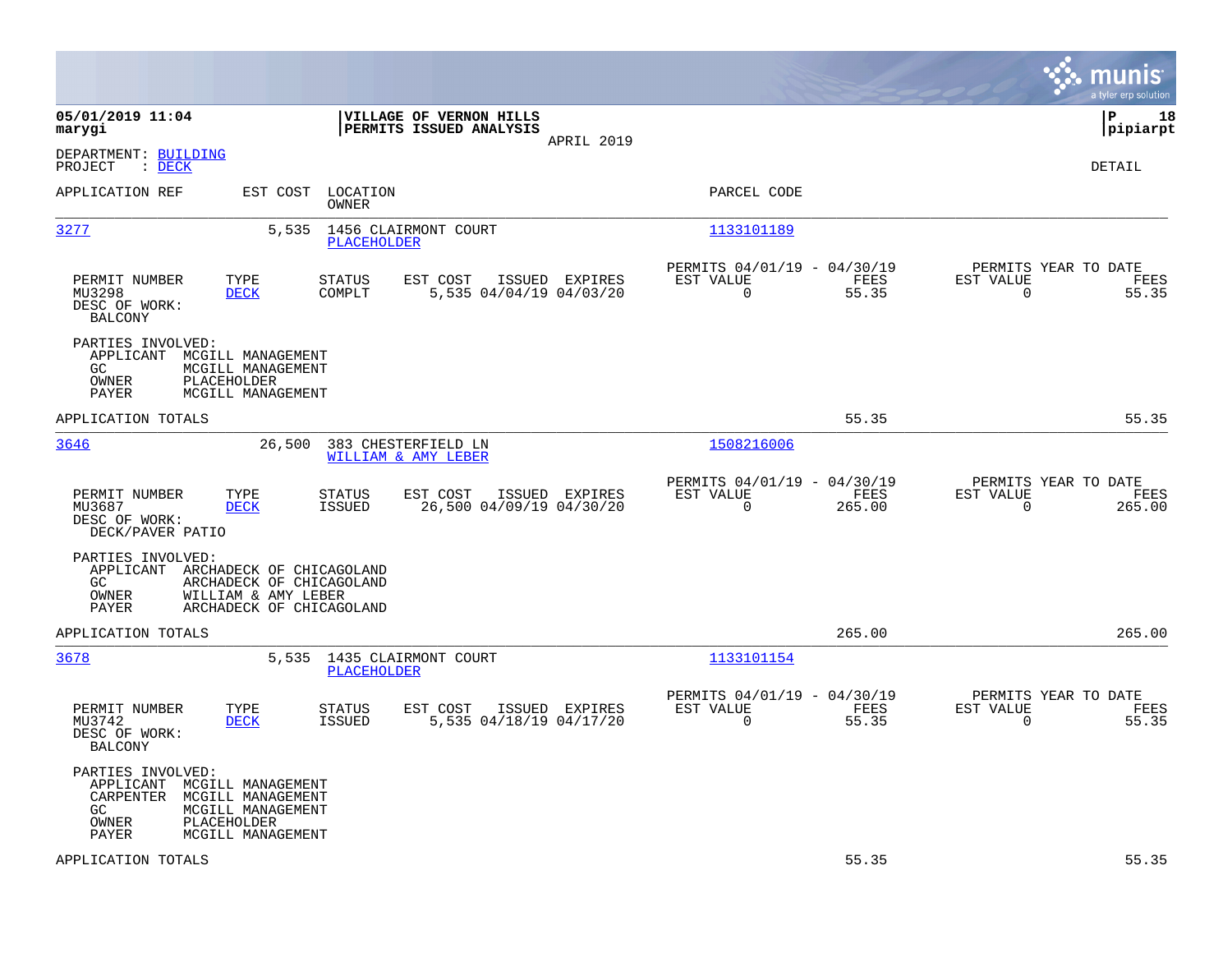|                                                                                                                                                                         |                                                                                         |                                                                             | munis<br>a tyler erp solution                                        |
|-------------------------------------------------------------------------------------------------------------------------------------------------------------------------|-----------------------------------------------------------------------------------------|-----------------------------------------------------------------------------|----------------------------------------------------------------------|
| 05/01/2019 11:04<br>marygi                                                                                                                                              | VILLAGE OF VERNON HILLS<br>PERMITS ISSUED ANALYSIS                                      |                                                                             | 19<br>P<br> pipiarpt                                                 |
| DEPARTMENT: BUILDING<br>PROJECT<br>$\therefore$ DECK                                                                                                                    | APRIL 2019                                                                              |                                                                             | DETAIL                                                               |
| APPLICATION REF                                                                                                                                                         | EST COST LOCATION<br><b>OWNER</b>                                                       | PARCEL CODE                                                                 |                                                                      |
| 3679                                                                                                                                                                    | 5,535 1427 CLAIRMONT COURT<br>PLACEHOLDER                                               | 1133101151                                                                  |                                                                      |
| PERMIT NUMBER<br>TYPE<br>MU3743<br><b>DECK</b><br>DESC OF WORK:<br><b>BALCONY</b>                                                                                       | EST COST<br><b>STATUS</b><br>ISSUED EXPIRES<br><b>ISSUED</b><br>5,535 04/18/19 04/17/20 | PERMITS 04/01/19 - 04/30/19<br>EST VALUE<br>FEES<br>55.35<br>$\overline{0}$ | PERMITS YEAR TO DATE<br>EST VALUE<br>FEES<br>$\overline{0}$<br>55.35 |
| PARTIES INVOLVED:<br>APPLICANT<br>MCGILL MANAGEMENT<br>MCGILL MANAGEMENT<br>CARPENTER<br>MCGILL MANAGEMENT<br>GC.<br>PLACEHOLDER<br>OWNER<br>PAYER<br>MCGILL MANAGEMENT |                                                                                         |                                                                             |                                                                      |
| APPLICATION TOTALS                                                                                                                                                      |                                                                                         | 55.35                                                                       | 55.35                                                                |
| 3680                                                                                                                                                                    | 5,346<br>1425 CLAIRMONT COURT<br><b>PLACEHOLDER</b>                                     | 1133101150                                                                  |                                                                      |
| PERMIT NUMBER<br>TYPE<br>MU3753<br><b>DECK</b><br>DESC OF WORK:<br><b>BALCONY</b>                                                                                       | <b>STATUS</b><br>ISSUED EXPIRES<br>EST COST<br><b>ISSUED</b><br>5,346 04/18/19 04/17/20 | PERMITS 04/01/19 - 04/30/19<br>EST VALUE<br>FEES<br>$\mathbf 0$<br>53.46    | PERMITS YEAR TO DATE<br>EST VALUE<br>FEES<br>$\Omega$<br>53.46       |
| PARTIES INVOLVED:<br>MCGILL MANAGEMENT<br>APPLICANT<br>CARPENTER<br>MCGILL MANAGEMENT<br>GC.<br>MCGILL MANAGEMENT<br>PLACEHOLDER<br>OWNER<br>PAYER<br>MCGILL MANAGEMENT |                                                                                         |                                                                             |                                                                      |
| APPLICATION TOTALS                                                                                                                                                      |                                                                                         | 53.46                                                                       | 53.46                                                                |
| 3681                                                                                                                                                                    | 5,535 1417 CLAIRMONT COURT<br>PLACEHOLDER                                               | 1133101147                                                                  |                                                                      |
| PERMIT NUMBER<br>TYPE<br>MU3744<br><b>DECK</b><br>DESC OF WORK:<br><b>BALCONY</b>                                                                                       | STATUS<br>EST COST<br>ISSUED EXPIRES<br>5,535 04/18/19 04/17/20<br><b>ISSUED</b>        | PERMITS 04/01/19 - 04/30/19<br>EST VALUE<br>FEES<br>55.35<br>0              | PERMITS YEAR TO DATE<br>EST VALUE<br>FEES<br>0<br>55.35              |
| PARTIES INVOLVED:<br>APPLICANT MCGILL MANAGEMENT<br>CARPENTER MCGILL MANAGEMENT<br>GC<br>MCGILL MANAGEMENT<br>OWNER<br>PLACEHOLDER<br>PAYER<br>MCGILL MANAGEMENT        |                                                                                         |                                                                             |                                                                      |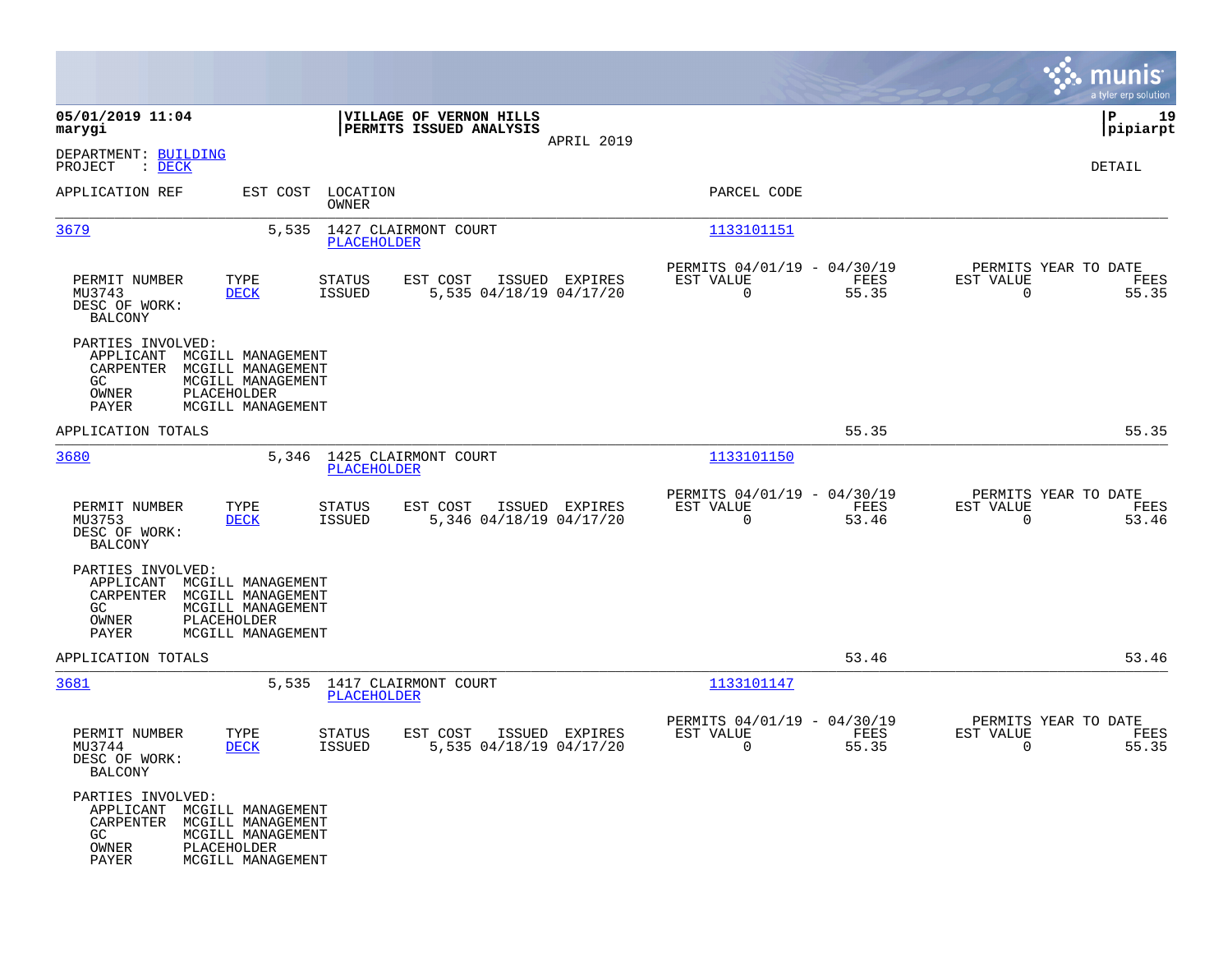|                                                                                                                                                                         |                                                                                         |                                                                          | munis<br>a tyler erp solution                                     |
|-------------------------------------------------------------------------------------------------------------------------------------------------------------------------|-----------------------------------------------------------------------------------------|--------------------------------------------------------------------------|-------------------------------------------------------------------|
| 05/01/2019 11:04<br>marygi                                                                                                                                              | VILLAGE OF VERNON HILLS<br>PERMITS ISSUED ANALYSIS<br>APRIL 2019                        |                                                                          | lР<br>20<br> pipiarpt                                             |
| DEPARTMENT: BUILDING<br>PROJECT<br>$\therefore$ DECK                                                                                                                    |                                                                                         |                                                                          | DETAIL                                                            |
| APPLICATION REF<br>EST COST                                                                                                                                             | LOCATION<br>OWNER                                                                       | PARCEL CODE                                                              |                                                                   |
| APPLICATION TOTALS                                                                                                                                                      |                                                                                         | 55.35                                                                    | 55.35                                                             |
| 3682<br>5,535                                                                                                                                                           | 1415 CLAIRMONT COURT<br><b>KAREN DAHL</b>                                               | 1133101146                                                               |                                                                   |
| PERMIT NUMBER<br>TYPE<br>MU3745<br><b>DECK</b><br>DESC OF WORK:<br><b>BALCONY</b>                                                                                       | <b>STATUS</b><br>EST COST<br>ISSUED EXPIRES<br><b>ISSUED</b><br>5,535 04/18/19 04/17/20 | PERMITS 04/01/19 - 04/30/19<br>EST VALUE<br>FEES<br>0<br>55.35           | PERMITS YEAR TO DATE<br>EST VALUE<br>FEES<br>0<br>55.35           |
| PARTIES INVOLVED:<br>APPLICANT<br>MCGILL MANAGEMENT<br>CARPENTER<br>MCGILL MANAGEMENT<br>GC<br>MCGILL MANAGEMENT<br>OWNER<br>KAREN DAHL<br>PAYER<br>MCGILL MANAGEMENT   |                                                                                         |                                                                          |                                                                   |
| APPLICATION TOTALS                                                                                                                                                      |                                                                                         | 55.35                                                                    | 55.35                                                             |
| 3683<br>5,346                                                                                                                                                           | 1405 CLAIRMONT COURT<br><b>PLACEHOLDER</b>                                              | 1133101142                                                               |                                                                   |
| PERMIT NUMBER<br>TYPE<br>MU3752<br><b>DECK</b><br>DESC OF WORK:<br><b>BALCONY</b>                                                                                       | <b>STATUS</b><br>EST COST<br>ISSUED EXPIRES<br><b>ISSUED</b><br>5,346 04/18/19 04/17/20 | PERMITS 04/01/19 - 04/30/19<br>EST VALUE<br>FEES<br>$\mathbf 0$<br>53.46 | PERMITS YEAR TO DATE<br>EST VALUE<br>FEES<br>$\mathbf 0$<br>53.46 |
| PARTIES INVOLVED:<br>APPLICANT<br>MCGILL MANAGEMENT<br>CARPENTER<br>MCGILL MANAGEMENT<br>GC.<br>MCGILL MANAGEMENT<br>PLACEHOLDER<br>OWNER<br>PAYER<br>MCGILL MANAGEMENT |                                                                                         |                                                                          |                                                                   |
| APPLICATION TOTALS                                                                                                                                                      |                                                                                         | 53.46                                                                    | 53.46                                                             |
| 3684<br>5,346                                                                                                                                                           | 194 HEMINGWAY CT<br>PLACEHOLDER                                                         | 1133101241                                                               |                                                                   |
| PERMIT NUMBER<br>TYPE<br>MU3751<br><b>DECK</b><br>DESC OF WORK:<br><b>BALCONY</b>                                                                                       | <b>STATUS</b><br>EST COST<br>ISSUED EXPIRES<br><b>ISSUED</b><br>5,346 04/18/19 04/17/20 | PERMITS 04/01/19 - 04/30/19<br>EST VALUE<br>FEES<br>0<br>53.46           | PERMITS YEAR TO DATE<br>EST VALUE<br>FEES<br>$\mathbf 0$<br>53.46 |
| PARTIES INVOLVED:<br>APPLICANT<br>MCGILL MANAGEMENT<br>CARPENTER<br>MCGILL MANAGEMENT<br>GC<br>MCGILL MANAGEMENT                                                        |                                                                                         |                                                                          |                                                                   |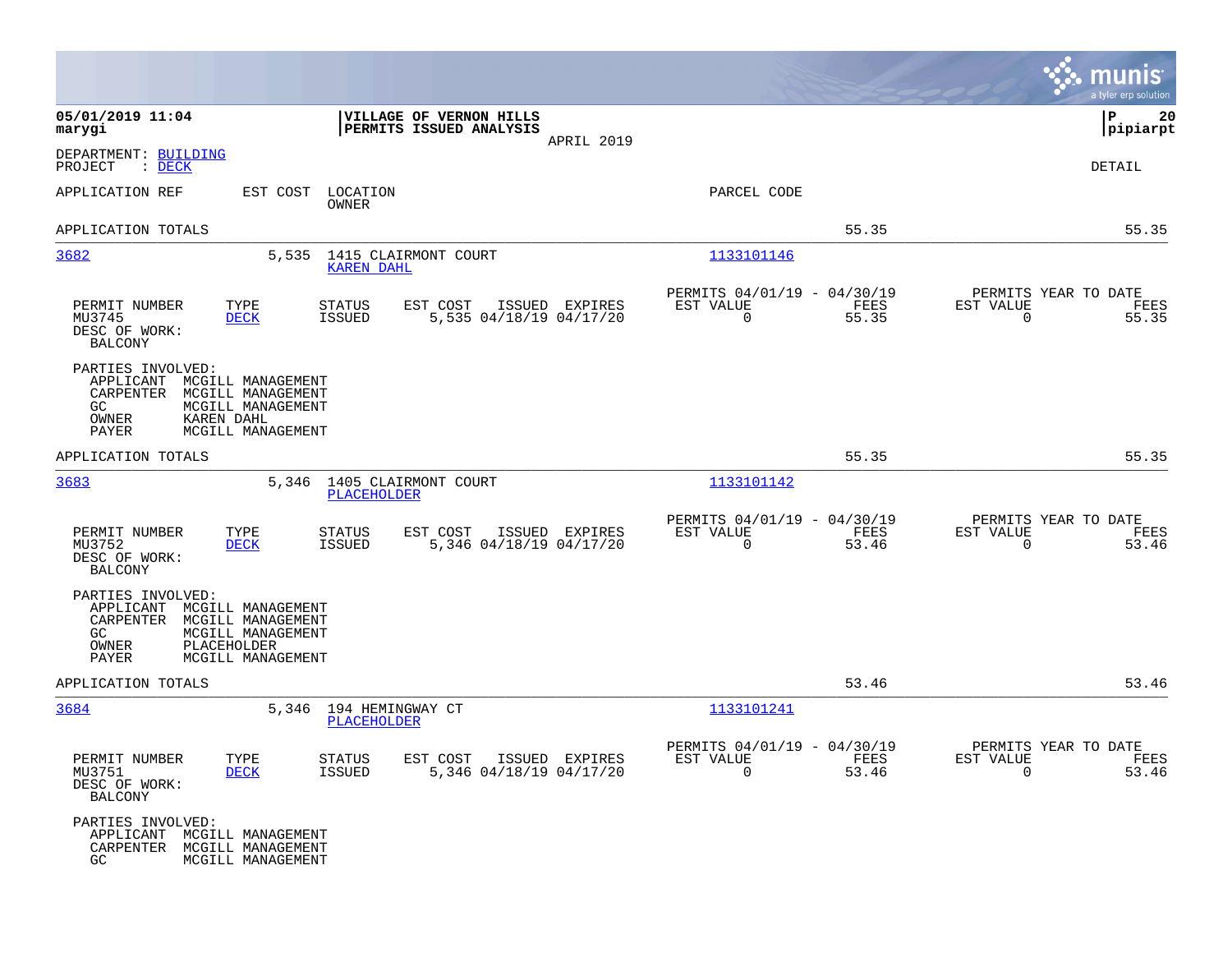|                                                                                        |                                                                            |                                              |                                                    |                |                                                         |               |                                                  | munis<br>a tyler erp solution |
|----------------------------------------------------------------------------------------|----------------------------------------------------------------------------|----------------------------------------------|----------------------------------------------------|----------------|---------------------------------------------------------|---------------|--------------------------------------------------|-------------------------------|
| 05/01/2019 11:04<br>marygi                                                             |                                                                            |                                              | VILLAGE OF VERNON HILLS<br>PERMITS ISSUED ANALYSIS | APRIL 2019     |                                                         |               |                                                  | lР<br>21<br> pipiarpt         |
| DEPARTMENT: BUILDING<br>PROJECT<br>$\therefore$ DECK                                   |                                                                            |                                              |                                                    |                |                                                         |               |                                                  | DETAIL                        |
| APPLICATION REF                                                                        |                                                                            | EST COST LOCATION<br><b>OWNER</b>            |                                                    |                | PARCEL CODE                                             |               |                                                  |                               |
| OWNER<br>PAYER                                                                         | PLACEHOLDER<br>MCGILL MANAGEMENT                                           |                                              |                                                    |                |                                                         |               |                                                  |                               |
| APPLICATION TOTALS                                                                     |                                                                            |                                              |                                                    |                |                                                         | 53.46         |                                                  | 53.46                         |
| 3685                                                                                   | 5,535                                                                      | 186 HEMINGWAY CT<br>PLACEHOLDER              |                                                    |                | 1133101246                                              |               |                                                  |                               |
| PERMIT NUMBER<br>MU3746<br>DESC OF WORK:<br><b>BALCONY</b>                             | TYPE<br><b>DECK</b>                                                        | <b>STATUS</b><br>ISSUED                      | EST COST<br>5,535 04/18/19 04/17/20                | ISSUED EXPIRES | PERMITS 04/01/19 - 04/30/19<br>EST VALUE<br>$\mathbf 0$ | FEES<br>55.35 | PERMITS YEAR TO DATE<br>EST VALUE<br>$\mathbf 0$ | FEES<br>55.35                 |
| PARTIES INVOLVED:<br>APPLICANT MCGILL MANAGEMENT<br>CARPENTER<br>GC<br>OWNER<br>PAYER  | MCGILL MANAGEMENT<br>MCGILL MANAGEMENT<br>PLACEHOLDER<br>MCGILL MANAGEMENT |                                              |                                                    |                |                                                         |               |                                                  |                               |
| APPLICATION TOTALS                                                                     |                                                                            |                                              |                                                    |                |                                                         | 55.35         |                                                  | 55.35                         |
| 3686                                                                                   |                                                                            | 5,535 166 HEMINGWAY CT<br><b>PLACEHOLDER</b> |                                                    |                | 1133101254                                              |               |                                                  |                               |
| PERMIT NUMBER<br>MU3749<br>DESC OF WORK:<br>BALCONY                                    | TYPE<br><b>DECK</b>                                                        | <b>STATUS</b><br>ISSUED                      | EST COST<br>5,535 04/18/19 04/17/20                | ISSUED EXPIRES | PERMITS 04/01/19 - 04/30/19<br>EST VALUE<br>0           | FEES<br>55.35 | PERMITS YEAR TO DATE<br>EST VALUE<br>$\mathbf 0$ | FEES<br>55.35                 |
| PARTIES INVOLVED:<br>APPLICANT MCGILL MANAGEMENT<br>CARPENTER<br>GC.<br>OWNER<br>PAYER | MCGILL MANAGEMENT<br>MCGILL MANAGEMENT<br>PLACEHOLDER<br>MCGILL MANAGEMENT |                                              |                                                    |                |                                                         |               |                                                  |                               |
| APPLICATION TOTALS                                                                     |                                                                            |                                              |                                                    |                |                                                         | 55.35         |                                                  | 55.35                         |
| 3687                                                                                   | 5,346                                                                      | 174 HEMINGWAY CT<br><b>PLACEHOLDER</b>       |                                                    |                | 1133101257                                              |               |                                                  |                               |
| PERMIT NUMBER<br>MU3750<br>DESC OF WORK:<br><b>BALCONY</b>                             | TYPE<br><b>DECK</b>                                                        | <b>STATUS</b><br>ISSUED                      | EST COST<br>5,346 04/18/19 04/17/20                | ISSUED EXPIRES | PERMITS 04/01/19 - 04/30/19<br>EST VALUE<br>$\mathbf 0$ | FEES<br>53.46 | PERMITS YEAR TO DATE<br>EST VALUE<br>$\mathbf 0$ | FEES<br>53.46                 |
| PARTIES INVOLVED:<br>APPLICANT MCGILL MANAGEMENT                                       |                                                                            |                                              |                                                    |                |                                                         |               |                                                  |                               |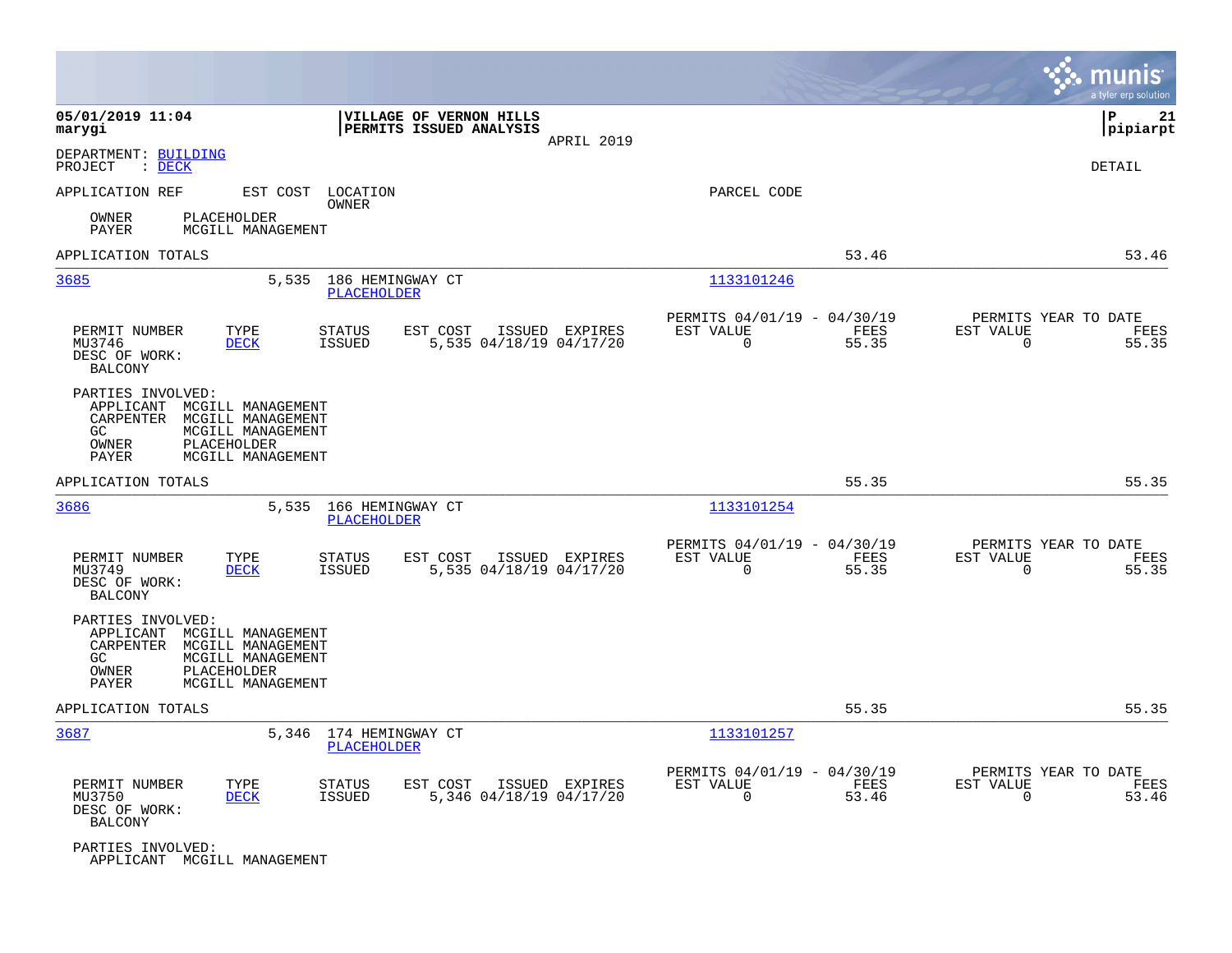|                                                      |                                                                                        |                                                    |            |             |                 |          | <b>munis</b><br>a tyler erp solution |
|------------------------------------------------------|----------------------------------------------------------------------------------------|----------------------------------------------------|------------|-------------|-----------------|----------|--------------------------------------|
| 05/01/2019 11:04<br>marygi                           |                                                                                        | VILLAGE OF VERNON HILLS<br>PERMITS ISSUED ANALYSIS | APRIL 2019 |             |                 |          | 22<br>l P<br> pipiarpt               |
| DEPARTMENT: BUILDING<br>PROJECT<br>$:$ DECK          |                                                                                        |                                                    |            |             |                 |          | DETAIL                               |
| APPLICATION REF<br>CARPENTER<br>GC<br>OWNER<br>PAYER | EST COST<br>MCGILL MANAGEMENT<br>MCGILL MANAGEMENT<br>PLACEHOLDER<br>MCGILL MANAGEMENT | LOCATION<br>OWNER                                  |            | PARCEL CODE |                 |          |                                      |
| APPLICATION TOTALS<br>PROJECT TOTALS                 |                                                                                        |                                                    |            | 0           | 53.46<br>866.29 | $\Omega$ | 53.46<br>866.29                      |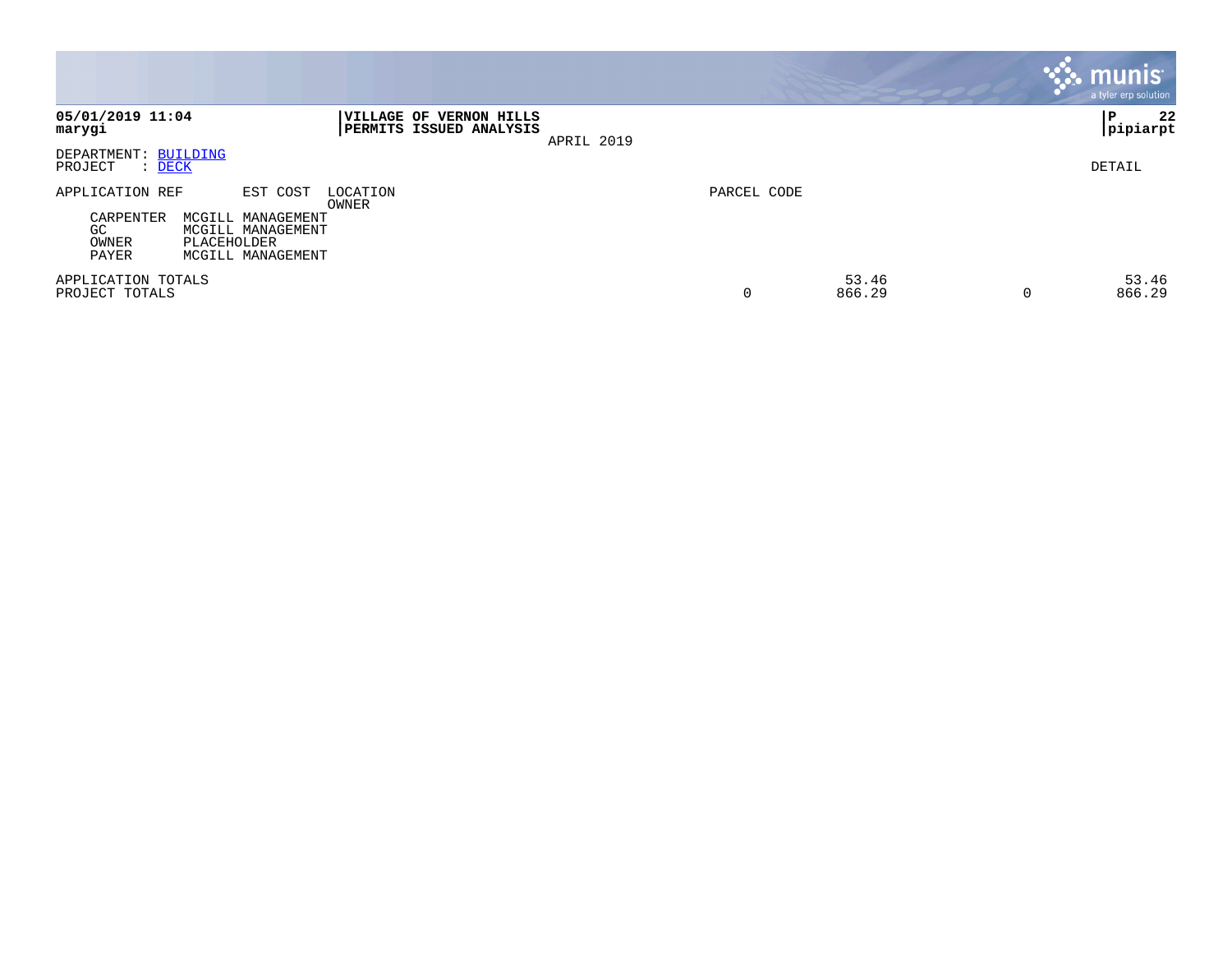|                                                                                                                                          |                                                                                                      |                                                                       | munis<br>a tyler erp solution                                     |
|------------------------------------------------------------------------------------------------------------------------------------------|------------------------------------------------------------------------------------------------------|-----------------------------------------------------------------------|-------------------------------------------------------------------|
| 05/01/2019 11:04<br>marygi                                                                                                               | VILLAGE OF VERNON HILLS<br>PERMITS ISSUED ANALYSIS<br>APRIL 2019                                     |                                                                       | P<br>23<br> pipiarpt                                              |
| DEPARTMENT: BUILDING<br>PROJECT<br>: DRIVEWAY                                                                                            |                                                                                                      |                                                                       | DETAIL                                                            |
| APPLICATION REF                                                                                                                          | EST COST<br>LOCATION<br><b>OWNER</b>                                                                 | PARCEL CODE                                                           |                                                                   |
| 3603                                                                                                                                     | 5,000<br>308 SPRING LN<br><b>ERNIE VOLE</b>                                                          | 1504303001                                                            |                                                                   |
| PERMIT NUMBER<br>TYPE<br>MU3694<br><b>DRVWY</b><br>DESC OF WORK:<br>DRIVEWAY & APRON (PAVERS)                                            | EST COST<br><b>STATUS</b><br>ISSUED EXPIRES<br>5,000 04/11/19 04/17/20<br><b>ISSUED</b>              | PERMITS 04/01/19 - 04/30/19<br>EST VALUE<br>FEES<br>0<br>50.00        | PERMITS YEAR TO DATE<br>EST VALUE<br>FEES<br>0<br>50.00           |
| PARTIES INVOLVED:<br>APPLICANT<br>RUFFOLO, INC<br>GC.<br>RUFFOLO, INC<br>ERNIE VOLE<br>OWNER<br>PAYER<br>RUFFOLO, INC                    |                                                                                                      |                                                                       |                                                                   |
| APPLICATION TOTALS                                                                                                                       |                                                                                                      | 50.00                                                                 | 50.00                                                             |
| 3637                                                                                                                                     | 4,050<br>197 MONTEITH CT<br>TIMOTHY & MARGO ROGERS                                                   | 1506401016                                                            |                                                                   |
| PERMIT NUMBER<br>TYPE<br><b>DRVWY</b><br>MU3682<br>DESC OF WORK:<br>DRIVEWAY AND RIBBONS                                                 | <b>STATUS</b><br>EST COST<br>ISSUED<br>EXPIRES<br><b>ISSUED</b><br>4,050 04/08/19 05/01/20           | PERMITS 04/01/19 - 04/30/19<br>EST VALUE<br>FEES<br>$\Omega$<br>50.00 | PERMITS YEAR TO DATE<br>EST VALUE<br>FEES<br>50.00<br>$\Omega$    |
| PARTIES INVOLVED:<br>APPLICANT<br>GC<br>TOTAL PAVING<br>GC<br>OWNER<br>PAYER                                                             | TIMOTHY & MARGO ROGERS<br>TIMOTHY & MARGO ROGERS<br>TIMOTHY & MARGO ROGERS<br>TIMOTHY & MARGO ROGERS |                                                                       |                                                                   |
| APPLICATION TOTALS                                                                                                                       |                                                                                                      | 50.00                                                                 | 50.00                                                             |
| 3642                                                                                                                                     | 2,300<br>323S MARSEILLES ST<br><b>GREGORY SHERWIN</b>                                                | 1509310019                                                            |                                                                   |
| PERMIT NUMBER<br>TYPE<br>MU3701<br><b>DRVWY</b><br>DESC OF WORK:<br>DRIVEWAY                                                             | <b>STATUS</b><br>EST COST<br>ISSUED EXPIRES<br>2,300 04/11/19 04/30/20<br>ISSUED                     | PERMITS 04/01/19 - 04/30/19<br>EST VALUE<br>FEES<br>0<br>50.00        | PERMITS YEAR TO DATE<br>EST VALUE<br>FEES<br>$\mathbf 0$<br>50.00 |
| PARTIES INVOLVED:<br>APPLICANT<br>GREGORY SHERWIN<br>GC<br>GC<br>GREGORY SHERWIN<br>GREGORY SHERWIN<br>OWNER<br>GREGORY SHERWIN<br>PAYER | AMERICAN ASPHALT MAINTENANCE INC                                                                     |                                                                       |                                                                   |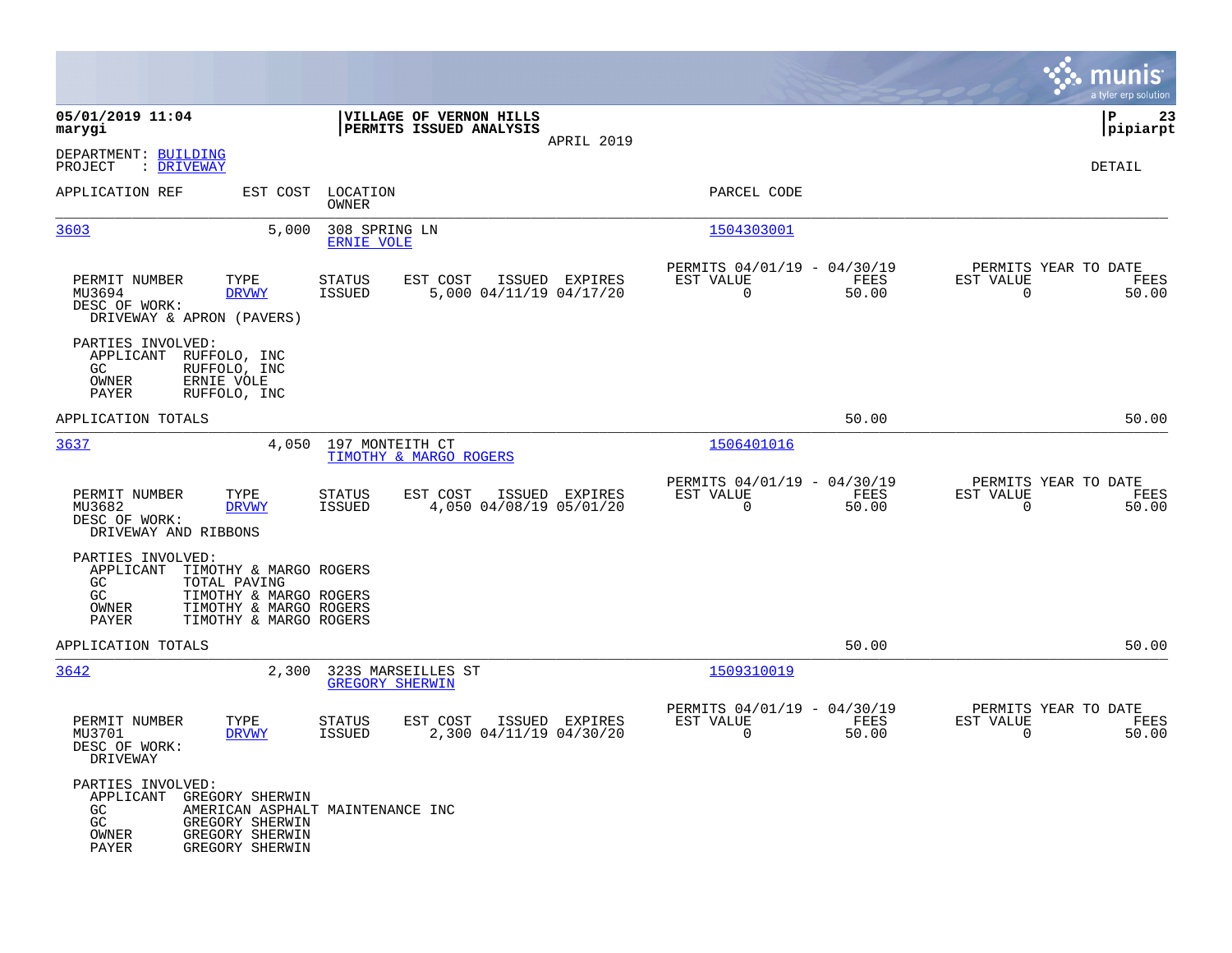|                                                                                                                                                                                     |                                                                                         |                                                                          | munis<br>a tyler erp solution                                     |
|-------------------------------------------------------------------------------------------------------------------------------------------------------------------------------------|-----------------------------------------------------------------------------------------|--------------------------------------------------------------------------|-------------------------------------------------------------------|
| 05/01/2019 11:04<br>marygi<br>APPLICATION TOTALS                                                                                                                                    | VILLAGE OF VERNON HILLS<br>PERMITS ISSUED ANALYSIS                                      | 50.00<br>APRIL 2019                                                      | ΙP<br>24<br> pipiarpt<br>50.00                                    |
| DEPARTMENT: BUILDING<br>: DRIVEWAY<br>PROJECT                                                                                                                                       |                                                                                         |                                                                          | DETAIL                                                            |
| APPLICATION REF<br>EST COST                                                                                                                                                         | LOCATION<br>OWNER                                                                       | PARCEL CODE                                                              |                                                                   |
| 3661<br>3,600                                                                                                                                                                       | 113 ALLENTOWN CT<br>IGOR VILK                                                           | 1504305043                                                               |                                                                   |
| PERMIT NUMBER<br>TYPE<br>MU3715<br><b>DRVWY</b><br>DESC OF WORK:<br>GARAGE FLOOR ONLY                                                                                               | EST COST<br>STATUS<br>ISSUED EXPIRES<br><b>ISSUED</b><br>3,600 04/16/19 04/15/20        | PERMITS 04/01/19 - 04/30/19<br>EST VALUE<br>FEES<br>$\mathbf 0$<br>50.00 | PERMITS YEAR TO DATE<br>EST VALUE<br>FEES<br>$\mathbf 0$<br>50.00 |
| PARTIES INVOLVED:<br>APPLICANT<br>IGOR VILK<br>GC<br>IGOR VILK<br>OCCUPANT<br>IGOR VILK<br>OWNER<br>IGOR VILK                                                                       |                                                                                         |                                                                          |                                                                   |
| APPLICATION TOTALS                                                                                                                                                                  |                                                                                         | 50.00                                                                    | 50.00                                                             |
| 3739<br>4,000                                                                                                                                                                       | 78 NORTH STERLING HEIGHTS RD<br><b>GERRY THOMAS</b>                                     | 1506410007                                                               |                                                                   |
| PERMIT NUMBER<br>TYPE<br>MU3786<br><b>DRVWY</b><br>DESC OF WORK:<br>DRIVEWAY                                                                                                        | <b>STATUS</b><br>EST COST<br>ISSUED EXPIRES<br><b>ISSUED</b><br>4,000 04/29/19 04/28/20 | PERMITS 04/01/19 - 04/30/19<br>EST VALUE<br>FEES<br>$\mathbf 0$<br>50.00 | PERMITS YEAR TO DATE<br>EST VALUE<br>FEES<br>$\mathbf 0$<br>50.00 |
| PARTIES INVOLVED:<br>APPLICANT<br><b>BRANCATO</b><br>CONCRETE<br><b>BRANCATO</b><br>GERRY THOMAS<br>GC.<br>GERRY THOMAS<br>OWNER<br>PAYER<br>GERRY THOMAS                           |                                                                                         |                                                                          |                                                                   |
| APPLICATION TOTALS                                                                                                                                                                  |                                                                                         | 50.00                                                                    | 50.00                                                             |
| 3768<br>5,800                                                                                                                                                                       | 8 MONTEBELLO DR<br>GARY R & LORI A WEISS                                                | 1505416007                                                               |                                                                   |
| PERMIT NUMBER<br>TYPE<br>MU3782<br><b>DRVWY</b><br>DESC OF WORK:<br>DRIVEWAY, PVT WALK, FRONT STEP & STOOP                                                                          | EST COST<br>STATUS<br>ISSUED EXPIRES<br><b>ISSUED</b><br>5,800 04/26/19 04/25/20        | PERMITS 04/01/19 - 04/30/19<br>EST VALUE<br>FEES<br>0<br>58.00           | PERMITS YEAR TO DATE<br>EST VALUE<br>FEES<br>58.00<br>0           |
| PARTIES INVOLVED:<br>GARY R & LORI A WEISS<br>APPLICANT<br>CHEN'S CONCRETE<br>GC<br>GC<br>GARY R & LORI A WEISS<br>OWNER<br>GARY R & LORI A WEISS<br>PAYER<br>GARY R & LORI A WEISS |                                                                                         |                                                                          |                                                                   |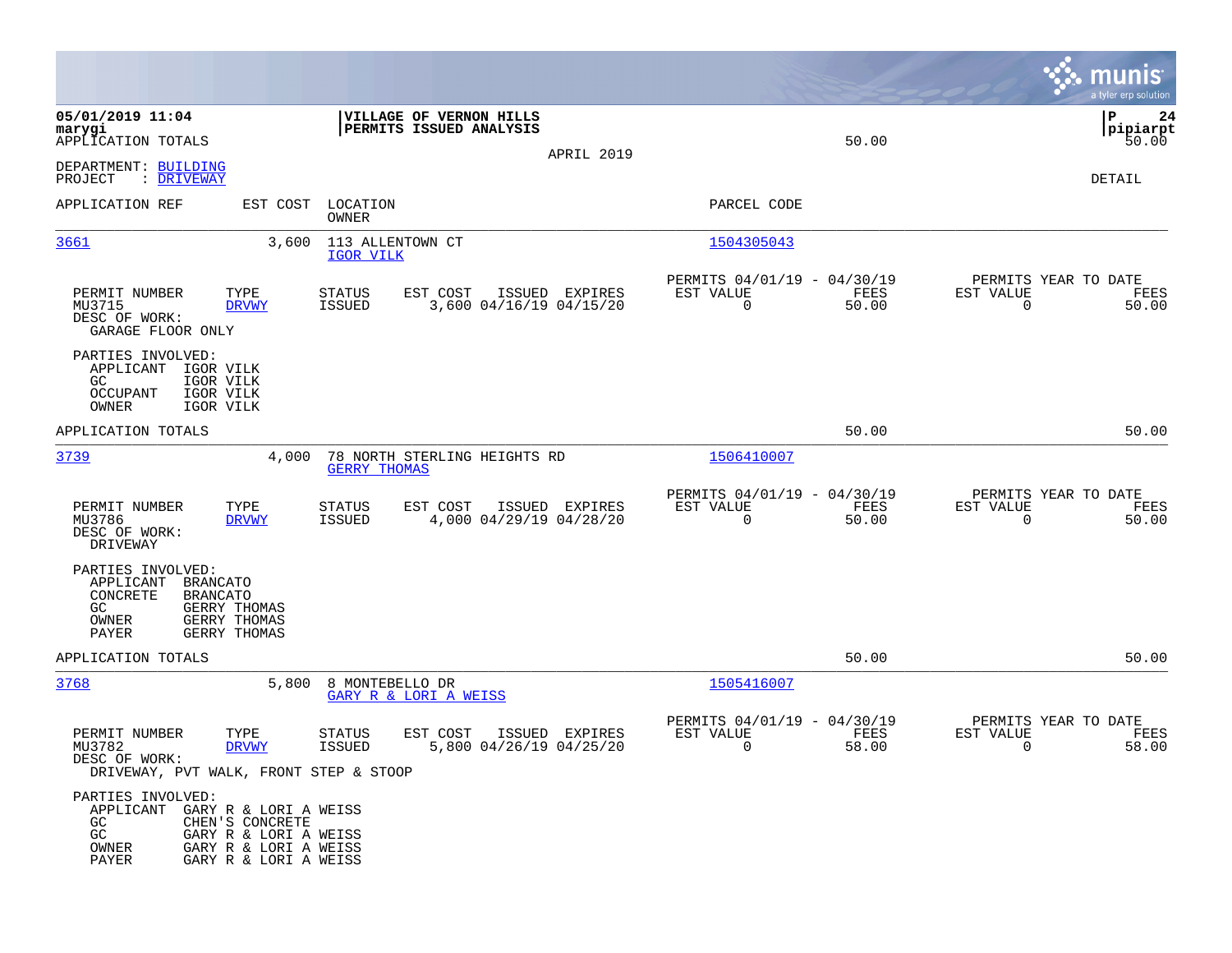|                                                                                                                                                                                                      |                |                                                         |                 | munis<br>a tyler erp solution                                   |
|------------------------------------------------------------------------------------------------------------------------------------------------------------------------------------------------------|----------------|---------------------------------------------------------|-----------------|-----------------------------------------------------------------|
| 05/01/2019 11:04<br>VILLAGE OF VERNON HILLS<br>PERMITS ISSUED ANALYSIS<br>marygi                                                                                                                     | APRIL 2019     |                                                         |                 | P<br>25<br> pipiarpt                                            |
| DEPARTMENT: BUILDING<br>PROJECT<br>: DRIVEWAY                                                                                                                                                        |                |                                                         |                 | <b>DETAIL</b>                                                   |
| EST COST<br>LOCATION<br>APPLICATION REF<br><b>OWNER</b>                                                                                                                                              |                | PARCEL CODE                                             |                 |                                                                 |
| APPLICATION TOTALS                                                                                                                                                                                   |                |                                                         | 58.00           | 58.00                                                           |
| 3790<br>58,172<br>SADDLE BROOK LANE<br><b>PLACEHOLDER</b>                                                                                                                                            |                | 1133405001                                              |                 |                                                                 |
| PERMIT NUMBER<br>TYPE<br><b>STATUS</b><br>EST COST<br>MU3763<br>58,172 04/23/19 04/22/20<br><b>DRVWY</b><br><b>ISSUED</b><br>DESC OF WORK:<br>REPLACE DRIVEWAYS                                      | ISSUED EXPIRES | PERMITS 04/01/19 - 04/30/19<br>EST VALUE<br>$\Omega$    | FEES<br>581.72  | PERMITS YEAR TO DATE<br>EST VALUE<br>FEES<br>$\Omega$<br>581.72 |
| PARTIES INVOLVED:<br>APPLICANT DUBOIS PAVING COMPANY<br>GC.<br>DUBOIS PAVING COMPANY<br>SADDLE BROOK OF GREGG'S LANDING<br><b>OCCUPANT</b><br>OWNER<br>PLACEHOLDER<br>PAYER<br>DUBOIS PAVING COMPANY |                |                                                         |                 |                                                                 |
| APPLICATION TOTALS                                                                                                                                                                                   |                |                                                         | 581.72          | 581.72                                                          |
| 470 STEVENSON PL<br>3825<br>7,295<br>PLACEHOLDER                                                                                                                                                     |                | 1132306094                                              |                 |                                                                 |
| PERMIT NUMBER<br>TYPE<br><b>STATUS</b><br>EST COST<br>MU3778<br><b>DRVWY</b><br><b>ISSUED</b><br>7,295 04/26/19 04/25/20<br>DESC OF WORK:<br>DRIVEWAYS: 470-472-474                                  | ISSUED EXPIRES | PERMITS 04/01/19 - 04/30/19<br>EST VALUE<br>$\mathbf 0$ | FEES<br>72.95   | PERMITS YEAR TO DATE<br>EST VALUE<br>FEES<br>72.95<br>$\Omega$  |
| PARTIES INVOLVED:<br>APPLICANT<br>DUBOIS PAVING COMPANY<br>GC.<br>DUBOIS PAVING COMPANY<br>OWNER<br>PLACEHOLDER<br><b>PAYER</b><br>DUBOIS PAVING COMPANY                                             |                |                                                         |                 |                                                                 |
| APPLICATION TOTALS<br>PROJECT TOTALS                                                                                                                                                                 |                | $\mathbf 0$                                             | 72.95<br>962.67 | 72.95<br>962.67<br>$\Omega$                                     |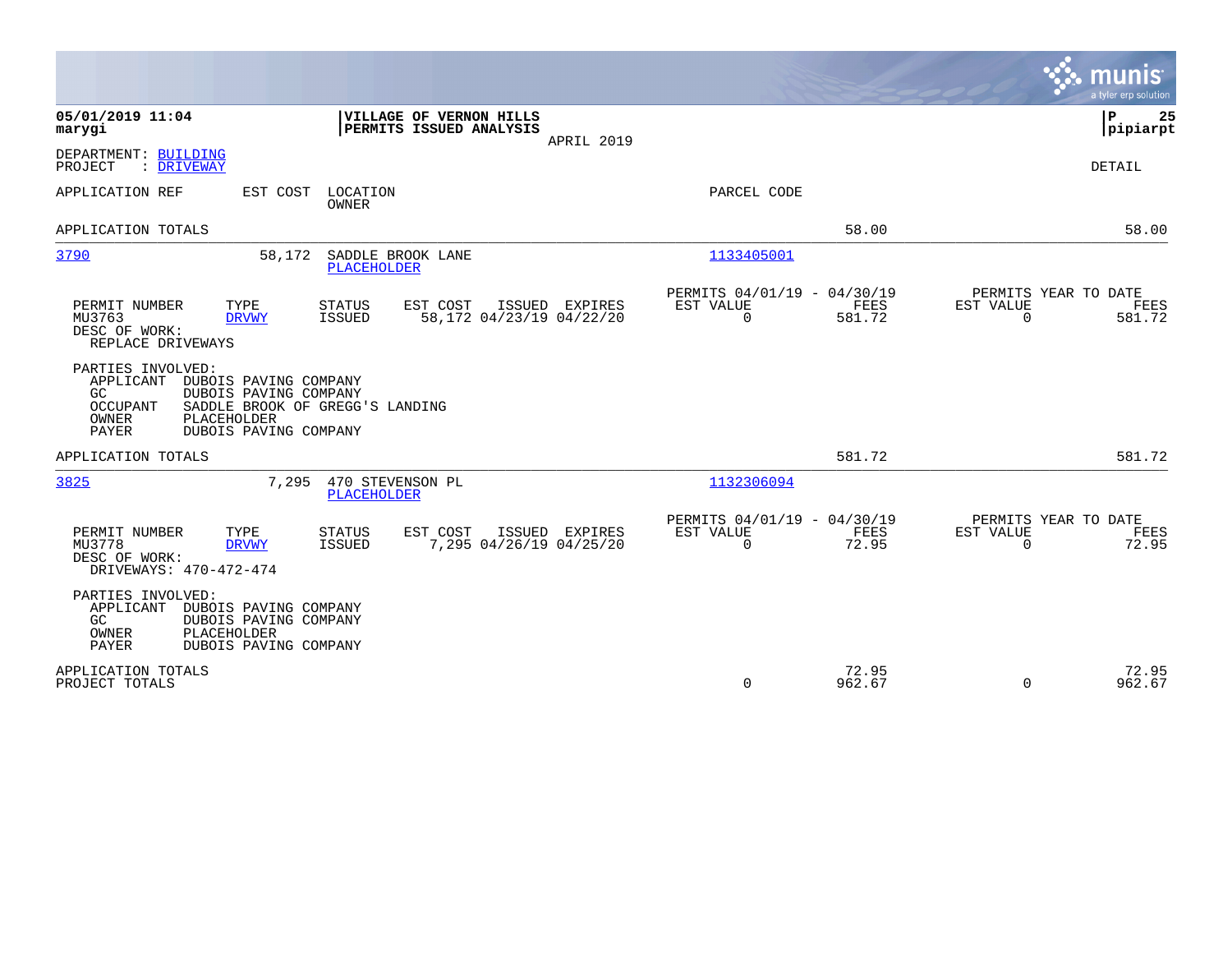|                                                                                                                                                                                                                             |                                                                                  |                                                                              |               | munis<br>a tyler erp solution                                        |
|-----------------------------------------------------------------------------------------------------------------------------------------------------------------------------------------------------------------------------|----------------------------------------------------------------------------------|------------------------------------------------------------------------------|---------------|----------------------------------------------------------------------|
| 05/01/2019 11:04<br>marygi                                                                                                                                                                                                  | VILLAGE OF VERNON HILLS<br>PERMITS ISSUED ANALYSIS                               |                                                                              |               | 26<br>IΡ<br> pipiarpt                                                |
| DEPARTMENT: BUILDING<br>PROJECT<br>$\colon$ FENCE                                                                                                                                                                           |                                                                                  | APRIL 2019                                                                   |               | DETAIL                                                               |
| APPLICATION REF                                                                                                                                                                                                             | EST COST LOCATION<br>OWNER                                                       | PARCEL CODE                                                                  |               |                                                                      |
| 3664<br>2,100                                                                                                                                                                                                               | 301 AQUA CT<br>KAZIMIERA J PENROD                                                | 1505425024                                                                   |               |                                                                      |
| TYPE<br>PERMIT NUMBER<br>MU3748<br><b>FENCE</b><br>DESC OF WORK:<br>FENCE                                                                                                                                                   | STATUS<br>EST COST<br>ISSUED EXPIRES<br><b>ISSUED</b><br>2,100 04/18/19 04/17/20 | PERMITS 04/01/19 - 04/30/19<br>EST VALUE<br>$\overline{0}$                   | FEES<br>50.00 | PERMITS YEAR TO DATE<br>EST VALUE<br>FEES<br>$\overline{0}$<br>50.00 |
| PARTIES INVOLVED:<br>APPLICANT<br>KAZIMIERA J PENROD<br>FENCE<br>GOLDEN FENCE INC<br>GC<br>KAZIMIERA J PENROD<br>KAZIMIERA J PENROD<br>OWNER<br>PAYER<br>KAZIMIERA J PENROD                                                 |                                                                                  |                                                                              |               |                                                                      |
| APPLICATION TOTALS                                                                                                                                                                                                          |                                                                                  |                                                                              | 50.00         | 50.00                                                                |
| 3726<br>7,200                                                                                                                                                                                                               | 209 APRIL AVE<br>TIMOTHY & AMANDA BURT                                           | 1505422007                                                                   |               |                                                                      |
| PERMIT NUMBER<br>TYPE<br>MU3788<br>FENCE<br>DESC OF WORK:<br>FENCE & WALKWAY                                                                                                                                                | EST COST<br>STATUS<br>ISSUED EXPIRES<br>7,200 04/29/19 04/28/20<br>ISSUED        | PERMITS 04/01/19 - 04/30/19<br>EST VALUE<br>$\mathbf 0$                      | FEES<br>72.00 | PERMITS YEAR TO DATE<br>EST VALUE<br>FEES<br>$\Omega$<br>72.00       |
| PARTIES INVOLVED:<br>APPLICANT<br>TIMOTHY & AMANDA BURT<br>CONCRETE<br>NORTHRANGE CONCRETE INC<br>FENCE<br>ARTEAGA FENCE<br>GC<br>TIMOTHY & AMANDA BURT<br>OWNER<br>TIMOTHY & AMANDA BURT<br>PAYER<br>TIMOTHY & AMANDA BURT |                                                                                  |                                                                              |               |                                                                      |
| APPLICATION TOTALS                                                                                                                                                                                                          |                                                                                  |                                                                              | 72.00         | 72.00                                                                |
| 3733                                                                                                                                                                                                                        | 1,600 125 MARIMAC LN<br><b>JASON &amp; SYBIL FOWLER</b>                          | 1508209011                                                                   |               |                                                                      |
| PERMIT NUMBER<br>TYPE<br><b>FENCE</b><br>MU3795<br>DESC OF WORK:<br>FENCE                                                                                                                                                   | <b>STATUS</b><br>EST COST<br>ISSUED<br>1,600 04/30/19 04/29/20                   | PERMITS 04/01/19 - 04/30/19<br>ISSUED EXPIRES<br>EST VALUE<br>$\overline{0}$ | FEES<br>50.00 | PERMITS YEAR TO DATE<br>EST VALUE<br>FEES<br>50.00<br>$\overline{0}$ |
| PARTIES INVOLVED:<br>APPLICANT<br>JASON & SYBIL FOWLER<br>FENCE<br>ASPEN FENCE<br>GC<br>JASON & SYBIL FOWLER<br>OWNER<br>JASON & SYBIL FOWLER                                                                               |                                                                                  |                                                                              |               |                                                                      |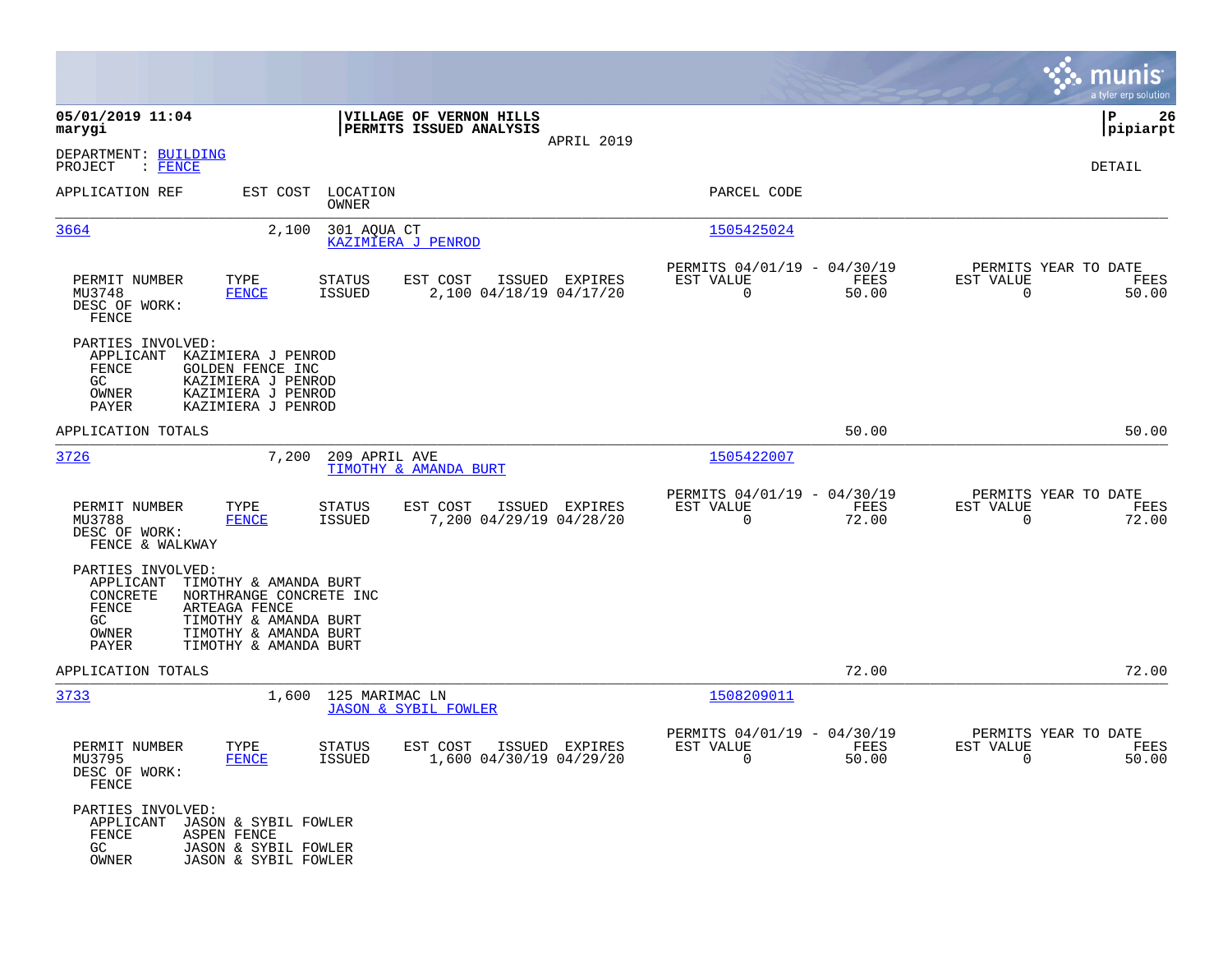|                                                                                                                                                                                                                   |                                                                           |                                                            | munis<br>a tyler erp solution                                                             |
|-------------------------------------------------------------------------------------------------------------------------------------------------------------------------------------------------------------------|---------------------------------------------------------------------------|------------------------------------------------------------|-------------------------------------------------------------------------------------------|
| 05/01/2019 11:04<br>marygi                                                                                                                                                                                        | VILLAGE OF VERNON HILLS<br>PERMITS ISSUED ANALYSIS<br>APRIL 2019          |                                                            | P<br>27<br> pipiarpt                                                                      |
| DEPARTMENT: BUILDING<br>PROJECT<br>$\therefore$ FENCE                                                                                                                                                             |                                                                           |                                                            | <b>DETAIL</b>                                                                             |
| APPLICATION REF                                                                                                                                                                                                   | EST COST LOCATION                                                         | PARCEL CODE                                                |                                                                                           |
| PAYER<br><b>JASON &amp; SYBIL FOWLER</b>                                                                                                                                                                          | OWNER                                                                     |                                                            |                                                                                           |
| APPLICATION TOTALS                                                                                                                                                                                                |                                                                           |                                                            | 50.00<br>50.00                                                                            |
| 3741<br>3,000                                                                                                                                                                                                     | 27 MANCHESTER LN<br><b>JACOB ZOLL</b>                                     | 1508207009                                                 |                                                                                           |
| PERMIT NUMBER<br>TYPE<br>MU3785<br><b>FENCE</b><br>DESC OF WORK:<br>FENCE                                                                                                                                         | STATUS<br>EST COST<br>ISSUED EXPIRES<br>3,000 04/29/19 05/01/20<br>ISSUED | PERMITS 04/01/19 - 04/30/19<br>EST VALUE<br>$\overline{0}$ | PERMITS YEAR TO DATE<br>FEES<br><b>EST VALUE</b><br>FEES<br>50.00<br>$\mathbf 0$<br>50.00 |
| PARTIES INVOLVED:<br>APPLICANT<br>JENNIFER SOTIROVIC<br>FENCE<br>JENNIFER SOTIROVIC<br>GC<br>JENNIFER SOTIROVIC<br>OWNER<br>JACOB ZOLL<br>PAYER<br>JENNIFER SOTIROVIC                                             |                                                                           |                                                            |                                                                                           |
| APPLICATION TOTALS                                                                                                                                                                                                |                                                                           |                                                            | 50.00<br>50.00                                                                            |
| 3744<br>3,440                                                                                                                                                                                                     | 106 HASTINGS CT<br>ARNOLD J & PATRICIA A TYDELL                           | 1132204016                                                 |                                                                                           |
| PERMIT NUMBER<br>TYPE<br>MU3772<br><b>FENCE</b><br>DESC OF WORK:<br>FENCE                                                                                                                                         | STATUS<br>EST COST<br>ISSUED EXPIRES<br>3,440 04/25/19 04/24/20<br>ISSUED | PERMITS 04/01/19 - 04/30/19<br>EST VALUE<br>$\Omega$       | PERMITS YEAR TO DATE<br>FEES<br>EST VALUE<br>FEES<br>50.00<br>$\mathbf 0$<br>50.00        |
| PARTIES INVOLVED:<br>APPLICANT<br>ARNOLD J & PATRICIA A TYDELL<br>FENCE<br>SUPERIOR FENCE<br>GC<br>ARNOLD J & PATRICIA A TYDELL<br>ARNOLD J & PATRICIA A TYDELL<br>OWNER<br>PAYER<br>ARNOLD J & PATRICIA A TYDELL |                                                                           |                                                            |                                                                                           |
| APPLICATION TOTALS                                                                                                                                                                                                |                                                                           |                                                            | 50.00<br>50.00                                                                            |
| 3747<br>2,016                                                                                                                                                                                                     | 105 MIDWAY LN<br>LORI S ALPER                                             | 1509102021                                                 |                                                                                           |
| PERMIT NUMBER<br>TYPE<br>MU3777<br><b>FENCE</b><br>DESC OF WORK:<br>FENCE                                                                                                                                         | STATUS<br>EST COST<br>ISSUED EXPIRES<br>ISSUED<br>2,016 04/26/19 04/30/20 | PERMITS 04/01/19 - 04/30/19<br>EST VALUE<br>$\overline{0}$ | PERMITS YEAR TO DATE<br>EST VALUE<br>FEES<br>FEES<br>50.00<br>$\Omega$<br>50.00           |
| PARTIES INVOLVED:<br>APPLICANT ARTEAGA FENCE<br>FENCE<br>ARTEAGA FENCE                                                                                                                                            |                                                                           |                                                            |                                                                                           |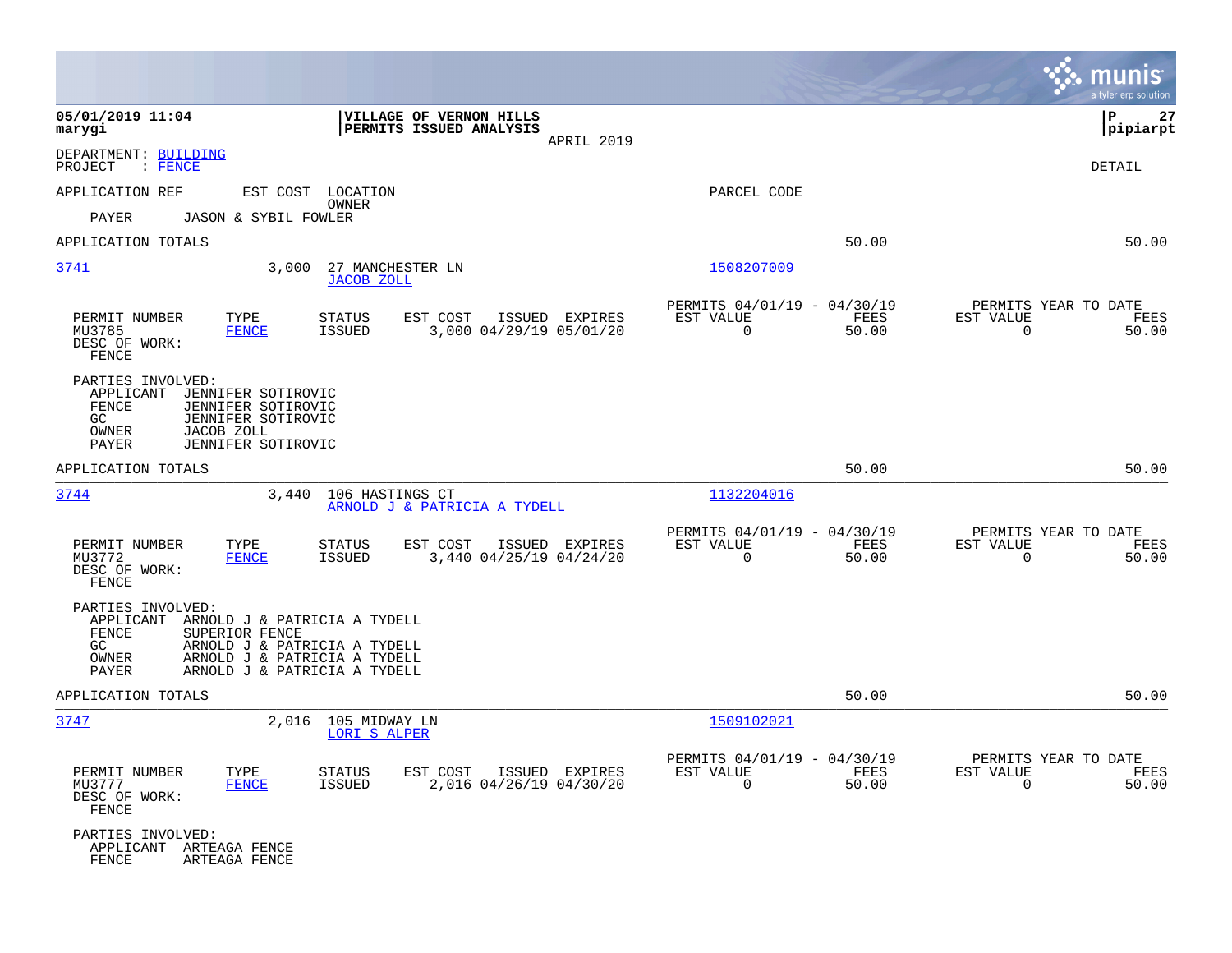|                                               |                                                    |             |                 |   | , munis <sup>,</sup><br>a tyler erp solution |
|-----------------------------------------------|----------------------------------------------------|-------------|-----------------|---|----------------------------------------------|
| 05/01/2019 11:04<br>marygi                    | VILLAGE OF VERNON HILLS<br>PERMITS ISSUED ANALYSIS | APRIL 2019  |                 |   | 28<br>P<br> pipiarpt                         |
| DEPARTMENT: BUILDING<br>PROJECT<br>: FENCE    |                                                    |             |                 |   | DETAIL                                       |
| APPLICATION REF<br>EST COST                   | LOCATION<br>OWNER                                  | PARCEL CODE |                 |   |                                              |
| GC.<br>ARTEAGA FENCE<br>OWNER<br>LORI S ALPER |                                                    |             |                 |   |                                              |
| APPLICATION TOTALS<br>PROJECT TOTALS          |                                                    | 0           | 50.00<br>322.00 | 0 | 50.00<br>322.00                              |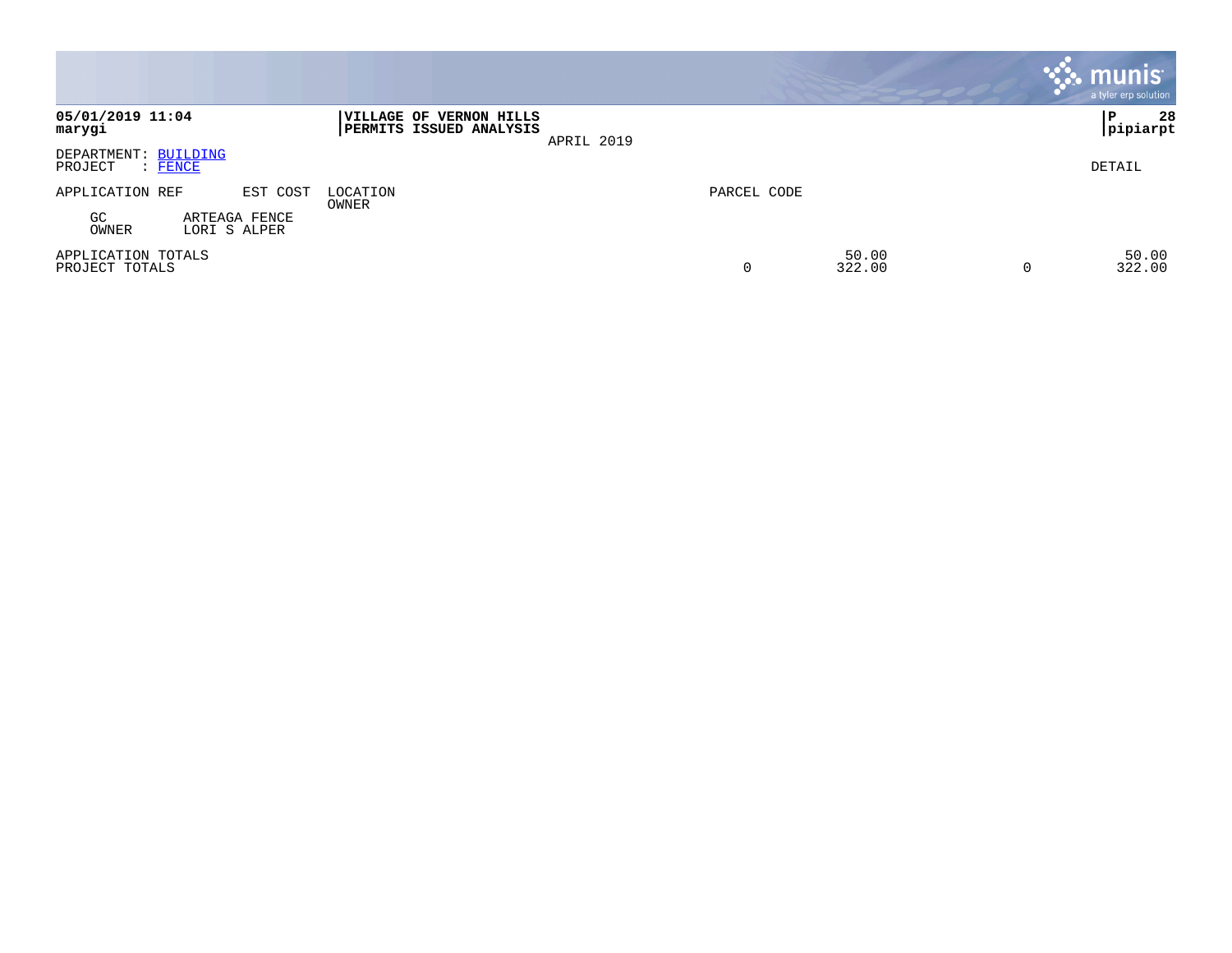|                                                                                                                                                                                                                                                                                                                             |                                                      |                             |                                                             |                             | munis<br>a tyler erp solution          |
|-----------------------------------------------------------------------------------------------------------------------------------------------------------------------------------------------------------------------------------------------------------------------------------------------------------------------------|------------------------------------------------------|-----------------------------|-------------------------------------------------------------|-----------------------------|----------------------------------------|
| 05/01/2019 11:04<br>marygi                                                                                                                                                                                                                                                                                                  | VILLAGE OF VERNON HILLS<br>PERMITS ISSUED ANALYSIS   | APRIL 2019                  |                                                             |                             | P<br>29<br> pipiarpt                   |
| DEPARTMENT: BUILDING<br>: FIRE ALARM<br>PROJECT                                                                                                                                                                                                                                                                             |                                                      |                             |                                                             |                             | <b>DETAIL</b>                          |
| APPLICATION REF                                                                                                                                                                                                                                                                                                             | EST COST LOCATION<br><b>OWNER</b>                    |                             | PARCEL CODE                                                 |                             |                                        |
| 3651<br>2,900                                                                                                                                                                                                                                                                                                               | 900 WOODLANDS PARKWAY<br>TAI R SHIN                  |                             | 1510302052                                                  |                             |                                        |
| TYPE<br>PERMIT NUMBER<br>MU3675<br>FIRE ALARM ISSUED<br>DESC OF WORK:<br>FIRE ALARM                                                                                                                                                                                                                                         | EST COST<br><b>STATUS</b><br>2,900 04/05/19 04/09/20 | ISSUED EXPIRES<br>EST VALUE | PERMITS 04/01/19 - 04/30/19<br>FEES<br>$\Omega$<br>430.00   | EST VALUE<br>$\Omega$       | PERMITS YEAR TO DATE<br>FEES<br>430.00 |
| PARTIES INVOLVED:<br>ALARM<br>HIGH RISE SECURITY SYSTEMS<br>APPLICANT HIGH RISE SECURITY SYSTEMS<br>GC.<br>HOMESTEAD ELECTRIC<br>TAI R SHIN<br>OWNER<br>HIGH RISE SECURITY SYSTEMS<br>PAYER                                                                                                                                 |                                                      |                             |                                                             |                             |                                        |
| APPLICATION TOTALS                                                                                                                                                                                                                                                                                                          |                                                      |                             | 430.00                                                      |                             | 430.00                                 |
| 3666<br>2,000                                                                                                                                                                                                                                                                                                               | 910 WOODLANDS PKY<br>VAN VLISSINGEN & CO             |                             | 1515103034                                                  |                             |                                        |
| PERMIT NUMBER<br>TYPE<br>MU3676<br>FIRE ALARM COMPLT<br>DESC OF WORK:<br>FIRE ALARM<br>910/920 WOODLANDS PARKWAY<br>PARTIES INVOLVED:<br>ALARM<br>HIGH RISE SECURITY SYSTEMS<br>APPLICANT<br>HIGH RISE SECURITY SYSTEMS<br>GC.<br>HOMESTEAD ELECTRIC<br>VAN VLISSINGEN & CO<br>OWNER<br>PAYER<br>HIGH RISE SECURITY SYSTEMS | <b>STATUS</b><br>EST COST<br>2,000 04/05/19 04/09/20 | ISSUED EXPIRES<br>EST VALUE | PERMITS 04/01/19 - 04/30/19<br>FEES<br>$\mathbf 0$<br>75.00 | EST VALUE<br>$\overline{0}$ | PERMITS YEAR TO DATE<br>FEES<br>75.00  |
| APPLICATION TOTALS                                                                                                                                                                                                                                                                                                          |                                                      |                             | 75.00                                                       |                             | 75.00                                  |
| 3743<br>1,500                                                                                                                                                                                                                                                                                                               | 285 EAST COURT OF SHOREWOOD<br>PLACEHOLDER           |                             | 1507205025                                                  |                             |                                        |
| PERMIT NUMBER<br>TYPE<br>FIRE ALARM ISSUED<br>MU3729<br>DESC OF WORK:<br>FIRE ALARM PANEL                                                                                                                                                                                                                                   | EST COST<br>STATUS<br>1,500 04/17/19 04/16/20        | EST VALUE<br>ISSUED EXPIRES | PERMITS 04/01/19 - 04/30/19<br>FEES<br>0<br>325.00          | EST VALUE<br>0              | PERMITS YEAR TO DATE<br>FEES<br>325.00 |
| PARTIES INVOLVED:<br>ALARM<br>J.A.B. ELECTRONICS<br>APPLICANT<br>J.A.B. ELECTRONICS<br><b>OWNER</b><br>PLACEHOLDER<br>PETER SHASHIN<br>PAYER                                                                                                                                                                                |                                                      |                             |                                                             |                             |                                        |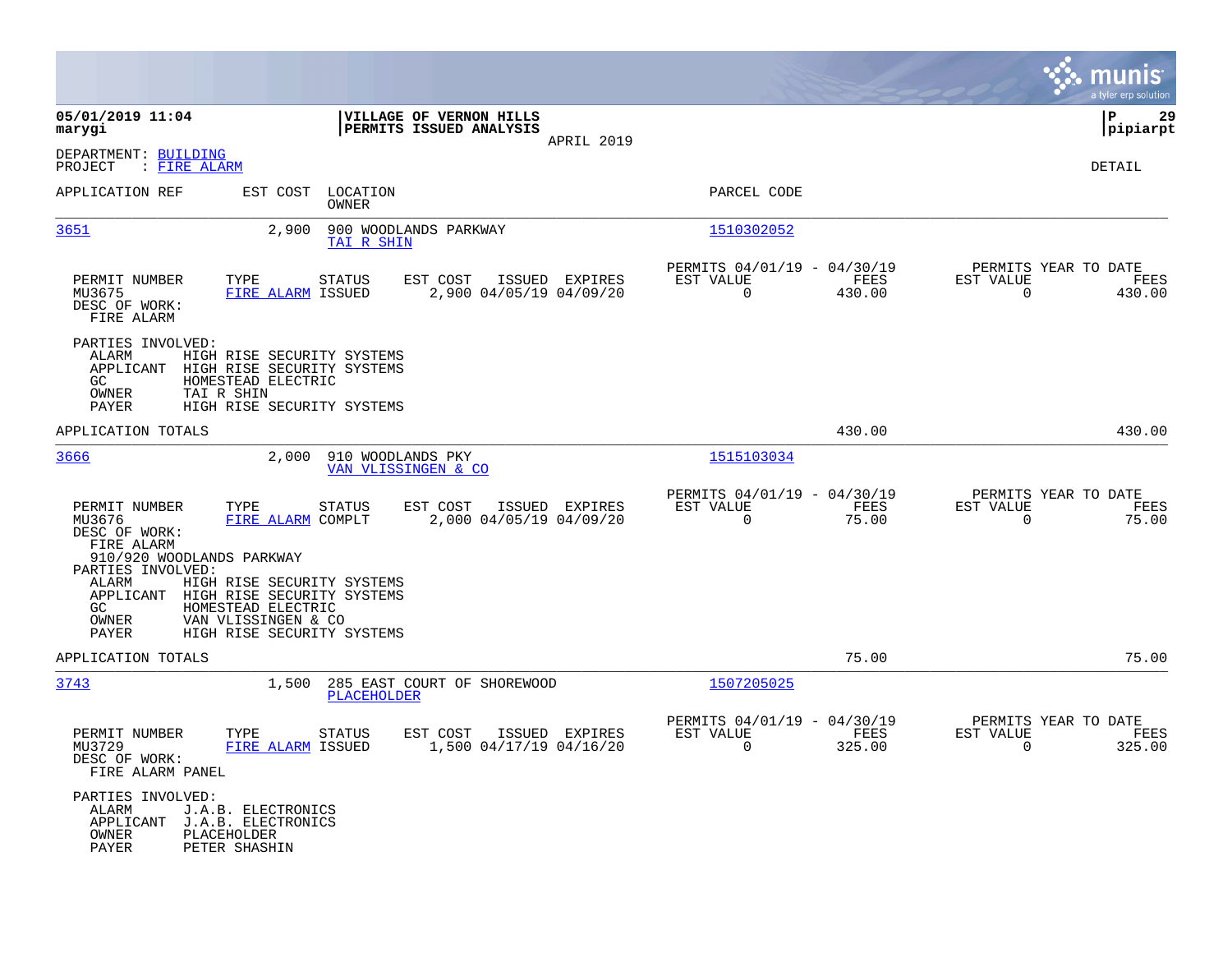|                                                                                                                                                                                             |                                                                |            |                                                      |                             | <b>munis</b><br>a tyler erp solution        |
|---------------------------------------------------------------------------------------------------------------------------------------------------------------------------------------------|----------------------------------------------------------------|------------|------------------------------------------------------|-----------------------------|---------------------------------------------|
| 05/01/2019 11:04<br>marygi<br>APPLICATION TOTALS                                                                                                                                            | VILLAGE OF VERNON HILLS<br>PERMITS ISSUED ANALYSIS             | APRIL 2019 |                                                      | 325.00                      | 30<br>${\bf P}$<br> pipiarpt<br>325.00      |
| DEPARTMENT: BUILDING<br>PROJECT<br>: FIRE ALARM                                                                                                                                             |                                                                |            |                                                      |                             | DETAIL                                      |
| APPLICATION REF<br>EST COST                                                                                                                                                                 | LOCATION<br>OWNER                                              |            | PARCEL CODE                                          |                             |                                             |
| 3810<br>5,000                                                                                                                                                                               | 901 NORTH MILWAUKEE AVENUE 800<br><b>PLACEHOLDER</b>           |            | 1134302008                                           |                             |                                             |
| PERMIT NUMBER<br>TYPE<br>MU3787<br>FIRE ALARM ISSUED<br>DESC OF WORK:<br>FIRE ALARM                                                                                                         | <b>STATUS</b><br>EST COST<br>ISSUED<br>5,000 04/29/19 04/28/20 | EXPIRES    | PERMITS 04/01/19 - 04/30/19<br>EST VALUE<br>$\Omega$ | EST VALUE<br>FEES<br>330.00 | PERMITS YEAR TO DATE<br>FEES<br>330.00<br>O |
| PARTIES INVOLVED:<br><b>ALARM</b><br>SIEMENS INDUSTRY INC<br>STRETCHED<br>APPLICANT<br>GC<br>STRETCHED<br>OCCUPANT<br><b>STRETCHED</b><br>OWNER<br>PLACEHOLDER<br><b>PAYER</b><br>STRETCHED |                                                                |            |                                                      |                             |                                             |
| APPLICATION TOTALS<br>PROJECT TOTALS                                                                                                                                                        |                                                                |            | $\mathbf 0$                                          | 330.00<br>1,160.00          | 330.00<br>1,160.00<br>$\Omega$              |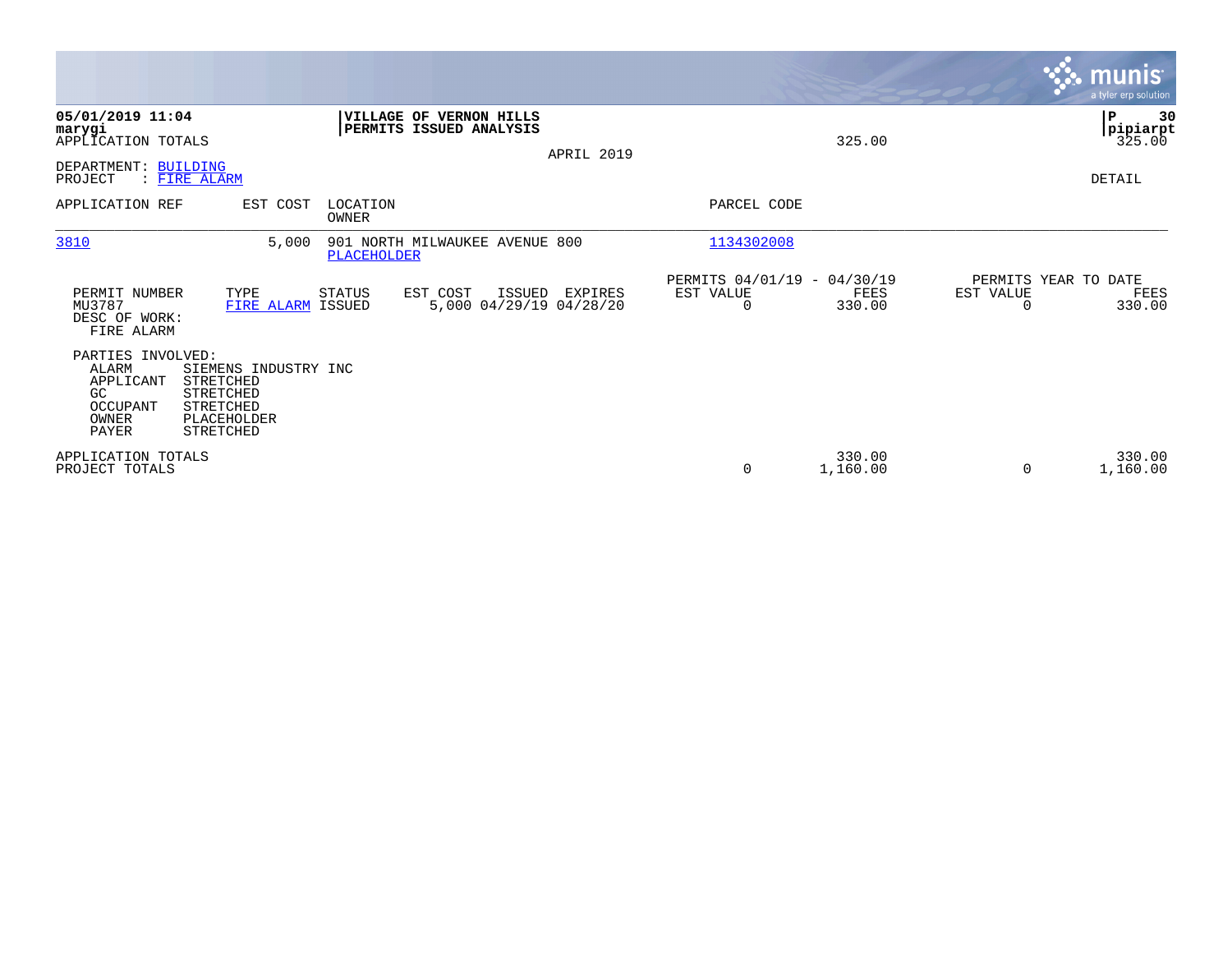|                                                                                                                                         |                                                                                                            |                                        |                                                    |                |                                                                                                                                                                                                                                                                                                                                                                                |                |                                                     | munis<br>a tyler erp solution |
|-----------------------------------------------------------------------------------------------------------------------------------------|------------------------------------------------------------------------------------------------------------|----------------------------------------|----------------------------------------------------|----------------|--------------------------------------------------------------------------------------------------------------------------------------------------------------------------------------------------------------------------------------------------------------------------------------------------------------------------------------------------------------------------------|----------------|-----------------------------------------------------|-------------------------------|
| 05/01/2019 11:04<br>marygi                                                                                                              |                                                                                                            |                                        | VILLAGE OF VERNON HILLS<br>PERMITS ISSUED ANALYSIS | APRIL 2019     |                                                                                                                                                                                                                                                                                                                                                                                |                |                                                     | P<br>31<br> pipiarpt          |
| DEPARTMENT: BUILDING<br>PROJECT<br>: FIRE SPRINKLER                                                                                     |                                                                                                            |                                        |                                                    |                |                                                                                                                                                                                                                                                                                                                                                                                |                |                                                     | DETAIL                        |
| APPLICATION REF                                                                                                                         | EST COST                                                                                                   | LOCATION<br>OWNER                      |                                                    |                | PARCEL CODE                                                                                                                                                                                                                                                                                                                                                                    |                |                                                     |                               |
| 3499                                                                                                                                    | 52,481                                                                                                     | 701 NORTH ASPEN DR                     | COOK MEMORIAL LIBRARY                              |                | 1505209002                                                                                                                                                                                                                                                                                                                                                                     |                |                                                     |                               |
| PERMIT NUMBER<br>MU3667<br>DESC OF WORK:<br>FIRE SPRINKLER                                                                              | TYPE<br>FIRE SPR                                                                                           | STATUS<br>ISSUED                       | EST COST<br>52,481 04/03/19 04/02/20               | ISSUED EXPIRES | PERMITS 04/01/19 - 04/30/19<br>EST VALUE<br>$\mathbf 0$                                                                                                                                                                                                                                                                                                                        | FEES<br>.00    | PERMITS YEAR TO DATE<br>EST VALUE<br>$\overline{0}$ | FEES<br>.00                   |
| PARTIES INVOLVED:<br>APPLICANT F.E. MORAN FIRE PROTECTION<br>FIRE SPRIN F.E. MORAN FIRE PROTECTION<br>GC.<br>OCCUPANT<br>OWNER<br>PAYER | F.E. MORAN FIRE PROTECTION<br>COOK MEMORIAL LIBRARY<br>COOK MEMORIAL LIBRARY<br>F.E. MORAN FIRE PROTECTION |                                        |                                                    |                |                                                                                                                                                                                                                                                                                                                                                                                |                |                                                     |                               |
| APPLICATION TOTALS                                                                                                                      |                                                                                                            |                                        |                                                    |                |                                                                                                                                                                                                                                                                                                                                                                                | .00            |                                                     | .00                           |
| 3606                                                                                                                                    |                                                                                                            | 10,430 653 INSULL DRIVE<br>PLACEHOLDER |                                                    |                | 1133205088                                                                                                                                                                                                                                                                                                                                                                     |                |                                                     |                               |
| PERMIT NUMBER<br>MU3758<br>DESC OF WORK:<br>FIRE SPRINKLER                                                                              | TYPE<br>FIRE SPR                                                                                           | STATUS<br>ISSUED                       | EST COST<br>10,430 04/22/19 04/24/20               | ISSUED EXPIRES | PERMITS 04/01/19 - 04/30/19<br>EST VALUE<br>$\Omega$                                                                                                                                                                                                                                                                                                                           | FEES<br>304.30 | PERMITS YEAR TO DATE<br>EST VALUE<br>$\Omega$       | FEES<br>304.30                |
| PARTIES INVOLVED:<br>APPLICANT NOVA FIRE PROTECTION<br>FIRE SPRIN NOVA FIRE PROTECTION<br>GC<br>OWNER<br>PAYER                          | NOVA FIRE PROTECTION<br>PLACEHOLDER<br>NOVA FIRE PROTECTION                                                |                                        |                                                    |                |                                                                                                                                                                                                                                                                                                                                                                                |                |                                                     |                               |
| APPLICATION TOTALS                                                                                                                      |                                                                                                            |                                        |                                                    |                |                                                                                                                                                                                                                                                                                                                                                                                | 304.30         |                                                     | 304.30                        |
| 3616                                                                                                                                    |                                                                                                            | PLACEHOLDER                            | 4,544 901 NORTH MILWAUKEE AVENUE 800               |                | 1134302008                                                                                                                                                                                                                                                                                                                                                                     |                |                                                     |                               |
| PERMIT NUMBER<br>MU3670<br>DESC OF WORK:<br>FIRE SPRINKLERS                                                                             | TYPE<br>FIRE SPR ISSUED                                                                                    | STATUS                                 | EST COST<br>4,544 04/04/19 04/17/20                | ISSUED EXPIRES | PERMITS 04/01/19 - 04/30/19<br>EST VALUE<br>$\overline{a}$ and $\overline{a}$ and $\overline{a}$ and $\overline{a}$ and $\overline{a}$ and $\overline{a}$ and $\overline{a}$ and $\overline{a}$ and $\overline{a}$ and $\overline{a}$ and $\overline{a}$ and $\overline{a}$ and $\overline{a}$ and $\overline{a}$ and $\overline{a}$ and $\overline{a}$ and $\overline{a}$ and | FEES<br>329.00 | PERMITS YEAR TO DATE<br>EST VALUE<br>$\sim$ 0       | FEES<br>329.00                |
| PARTIES INVOLVED:<br>APPLICANT ABSOLUTE FIRE PROTECTION<br>FIRE SPRIN ABSOLUTE FIRE PROTECTION<br>GC<br>OCCUPANT STRETCHED              | ABSOLUTE FIRE PROTECTION                                                                                   |                                        |                                                    |                |                                                                                                                                                                                                                                                                                                                                                                                |                |                                                     |                               |

**College**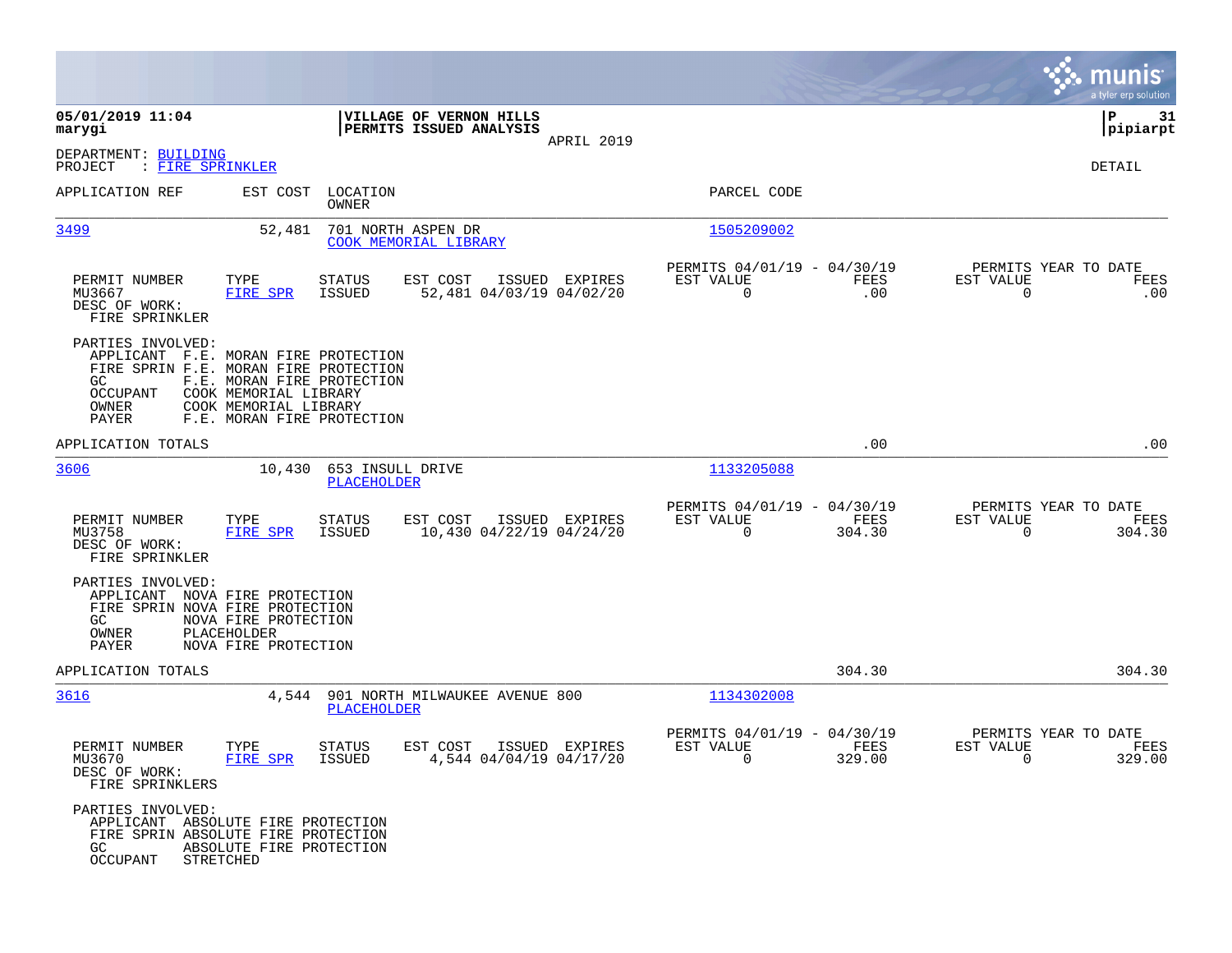|                                                                                                                                                                                                             |                                                                                           |                                                                              | munis<br>a tyler erp solution                                           |
|-------------------------------------------------------------------------------------------------------------------------------------------------------------------------------------------------------------|-------------------------------------------------------------------------------------------|------------------------------------------------------------------------------|-------------------------------------------------------------------------|
| 05/01/2019 11:04<br>marygi                                                                                                                                                                                  | VILLAGE OF VERNON HILLS<br>PERMITS ISSUED ANALYSIS                                        | APRIL 2019                                                                   | lР<br>32<br> pipiarpt                                                   |
| DEPARTMENT: BUILDING<br>: FIRE SPRINKLER<br>PROJECT                                                                                                                                                         |                                                                                           |                                                                              | DETAIL                                                                  |
| APPLICATION REF<br>PLACEHOLDER<br>OWNER<br>PAYER<br>ABSOLUTE FIRE PROTECTION                                                                                                                                | EST COST LOCATION<br>OWNER                                                                | PARCEL CODE                                                                  |                                                                         |
| APPLICATION TOTALS                                                                                                                                                                                          |                                                                                           | 329.00                                                                       | 329.00                                                                  |
| 3619<br>317,000                                                                                                                                                                                             | 555 EAST TOWNLINE RD 30<br>WALMART STORES INC                                             | 1504201019                                                                   |                                                                         |
| PERMIT NUMBER<br>TYPE<br>FIRE SPR<br>MU3688<br>DESC OF WORK:<br>FIRE SPRINKLER                                                                                                                              | <b>STATUS</b><br>EST COST<br>ISSUED EXPIRES<br><b>ISSUED</b><br>317,000 04/09/19 04/08/20 | PERMITS 04/01/19 - 04/30/19<br>EST VALUE<br>FEES<br>$\mathbf 0$<br>6, 157.00 | PERMITS YEAR TO DATE<br>EST VALUE<br>FEES<br>$\overline{0}$<br>6,157.00 |
| PARTIES INVOLVED:<br>APPLICANT UNITED STATES ALLIANCE FIRE PROTECTION<br>FIRE SPRIN UNITED STATES ALLIANCE FIRE PROTECTION<br>GC.<br>WALMART STORES INC<br>OCCUPANT<br>WALMART STORES INC<br>OWNER<br>PAYER | UNITED STATES ALLIANCE FIRE PROTECTION<br>UNITED STATES ALLIANCE FIRE PROTECTION          |                                                                              |                                                                         |
| APPLICATION TOTALS                                                                                                                                                                                          |                                                                                           | 6,157.00                                                                     | 6,157.00                                                                |
| 3652<br>13,500                                                                                                                                                                                              | 533 COUNCIL CIRCLE<br><b>PLACEHOLDER</b>                                                  | 1133213009                                                                   |                                                                         |
| TYPE<br>PERMIT NUMBER<br>MU3714<br><b>FIRE SPR</b><br>DESC OF WORK:<br>FIRE SPRINKLER                                                                                                                       | <b>STATUS</b><br>EST COST<br>ISSUED EXPIRES<br>13,500 04/16/19 04/15/20<br><b>ISSUED</b>  | PERMITS 04/01/19 - 04/30/19<br>EST VALUE<br><b>FEES</b><br>0<br>335.00       | PERMITS YEAR TO DATE<br>EST VALUE<br>FEES<br>$\mathbf 0$<br>335.00      |
| PARTIES INVOLVED:<br>APPLICANT NOVA FIRE PROTECTION<br>FIRE SPRIN NOVA FIRE PROTECTION<br>GC<br>NOVA FIRE PROTECTION<br>OWNER<br>PLACEHOLDER<br>PAYER<br>NOVA FIRE PROTECTION                               |                                                                                           |                                                                              |                                                                         |
| APPLICATION TOTALS                                                                                                                                                                                          |                                                                                           | 335.00                                                                       | 335.00                                                                  |
| 3658<br>11,000                                                                                                                                                                                              | 456 WOODLAND CHASE LANE<br>PLACEHOLDER                                                    | 1516104042                                                                   |                                                                         |
| PERMIT NUMBER<br>TYPE<br>MU3717<br>FIRE SPR<br>DESC OF WORK:<br>FIRE SPRINKLERS                                                                                                                             | STATUS<br>EST COST<br>ISSUED EXPIRES<br><b>ISSUED</b><br>11,000 04/16/19 04/15/20         | PERMITS 04/01/19 - 04/30/19<br>EST VALUE<br>FEES<br>$\mathbf 0$<br>625.00    | PERMITS YEAR TO DATE<br>EST VALUE<br>FEES<br>$\Omega$<br>625.00         |

PARTIES INVOLVED: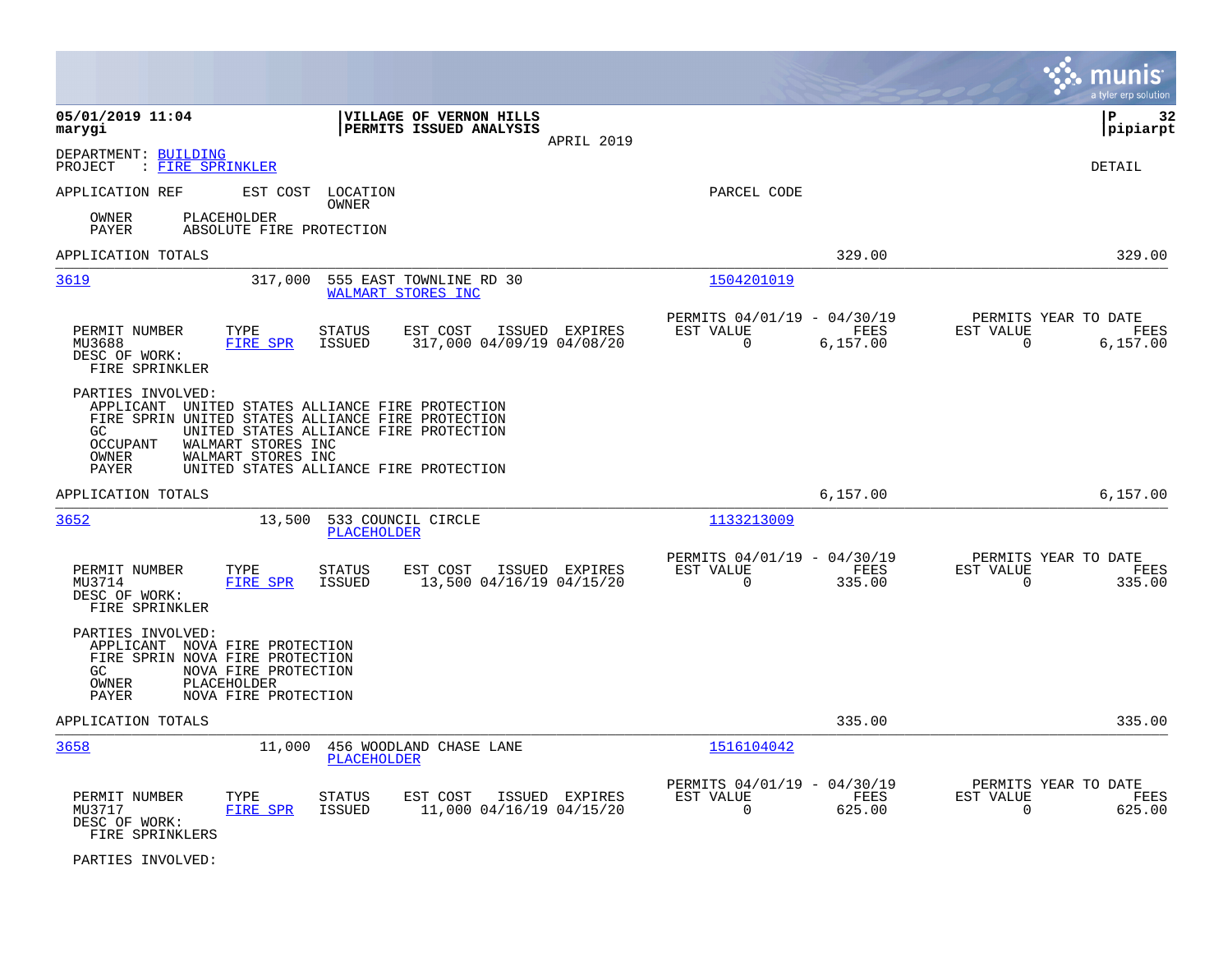|                                                                                                                |                                                             |                                   |                                                                  |                |                                                         |                |                                                  | munis<br>a tyler erp solution |
|----------------------------------------------------------------------------------------------------------------|-------------------------------------------------------------|-----------------------------------|------------------------------------------------------------------|----------------|---------------------------------------------------------|----------------|--------------------------------------------------|-------------------------------|
| 05/01/2019 11:04<br>marygi                                                                                     |                                                             |                                   | VILLAGE OF VERNON HILLS<br>PERMITS ISSUED ANALYSIS               | APRIL 2019     |                                                         |                |                                                  | lР<br>33<br> pipiarpt         |
| DEPARTMENT: BUILDING<br>: FIRE SPRINKLER<br>PROJECT                                                            |                                                             |                                   |                                                                  |                |                                                         |                |                                                  | <b>DETAIL</b>                 |
| APPLICATION REF<br>APPLICANT NOVA FIRE PROTECTION<br>FIRE SPRIN NOVA FIRE PROTECTION<br>GC.<br>OWNER<br>PAYER  | NOVA FIRE PROTECTION<br>PLACEHOLDER<br>NOVA FIRE PROTECTION | EST COST LOCATION<br><b>OWNER</b> |                                                                  |                | PARCEL CODE                                             |                |                                                  |                               |
| APPLICATION TOTALS                                                                                             |                                                             |                                   |                                                                  |                |                                                         | 625.00         |                                                  | 625.00                        |
| 3665                                                                                                           | 14,500                                                      | <b>PLACEHOLDER</b>                | 536 COUNCIL CIRCLE                                               |                | 1133205052                                              |                |                                                  |                               |
| PERMIT NUMBER<br>MU3716<br>DESC OF WORK:<br>FIRE SPRINKLERS                                                    | TYPE<br>FIRE SPR                                            | STATUS<br>ISSUED                  | EST COST<br>14,500 04/16/19 04/15/20                             | ISSUED EXPIRES | PERMITS 04/01/19 - 04/30/19<br>EST VALUE<br>$\Omega$    | FEES<br>345.00 | PERMITS YEAR TO DATE<br>EST VALUE<br>$\Omega$    | FEES<br>345.00                |
| PARTIES INVOLVED:<br>APPLICANT NOVA FIRE PROTECTION<br>FIRE SPRIN NOVA FIRE PROTECTION<br>GC<br>OWNER<br>PAYER | NOVA FIRE PROTECTION<br>PLACEHOLDER<br>NOVA FIRE PROTECTION |                                   |                                                                  |                |                                                         |                |                                                  |                               |
| APPLICATION TOTALS                                                                                             |                                                             |                                   |                                                                  |                |                                                         | 345.00         |                                                  | 345.00                        |
| 3669                                                                                                           | 10,430                                                      | 645 INSULL DRIVE<br>PLACEHOLDER   |                                                                  |                | 1133205087                                              |                |                                                  |                               |
| PERMIT NUMBER<br>MU3718<br>DESC OF WORK:<br>FIRE SPRINKLERS                                                    | TYPE<br>FIRE SPR                                            | <b>STATUS</b><br>ISSUED           | EST COST<br>10,430 04/16/19 04/15/20                             | ISSUED EXPIRES | PERMITS 04/01/19 - 04/30/19<br>EST VALUE<br>$\mathbf 0$ | FEES<br>304.30 | PERMITS YEAR TO DATE<br>EST VALUE<br>$\mathbf 0$ | FEES<br>304.30                |
| PARTIES INVOLVED:<br>APPLICANT NOVA FIRE PROTECTION<br>FIRE SPRIN NOVA FIRE PROTECTION<br>GC<br>OWNER<br>PAYER | NOVA FIRE PROTECTION<br>PLACEHOLDER<br>NOVA FIRE PROTECTION |                                   |                                                                  |                |                                                         |                |                                                  |                               |
| APPLICATION TOTALS                                                                                             |                                                             |                                   |                                                                  |                |                                                         | 304.30         |                                                  | 304.30                        |
| 3670                                                                                                           | 5,770                                                       |                                   | 700 NORTH MILWAUKEE AVENUE 127<br>HAWTHORN HILLS SOUARE 1687 LLC |                | 1504201051                                              |                |                                                  |                               |
| PERMIT NUMBER<br>MU3727<br>DESC OF WORK:<br>FIRE SPRINKLER                                                     | TYPE<br>FIRE SPR                                            | <b>STATUS</b><br>ISSUED           | EST COST<br>5,770 04/17/19 04/16/20                              | ISSUED EXPIRES | PERMITS 04/01/19 - 04/30/19<br>EST VALUE<br>0           | FEES<br>335.00 | PERMITS YEAR TO DATE<br>EST VALUE<br>0           | FEES<br>335.00                |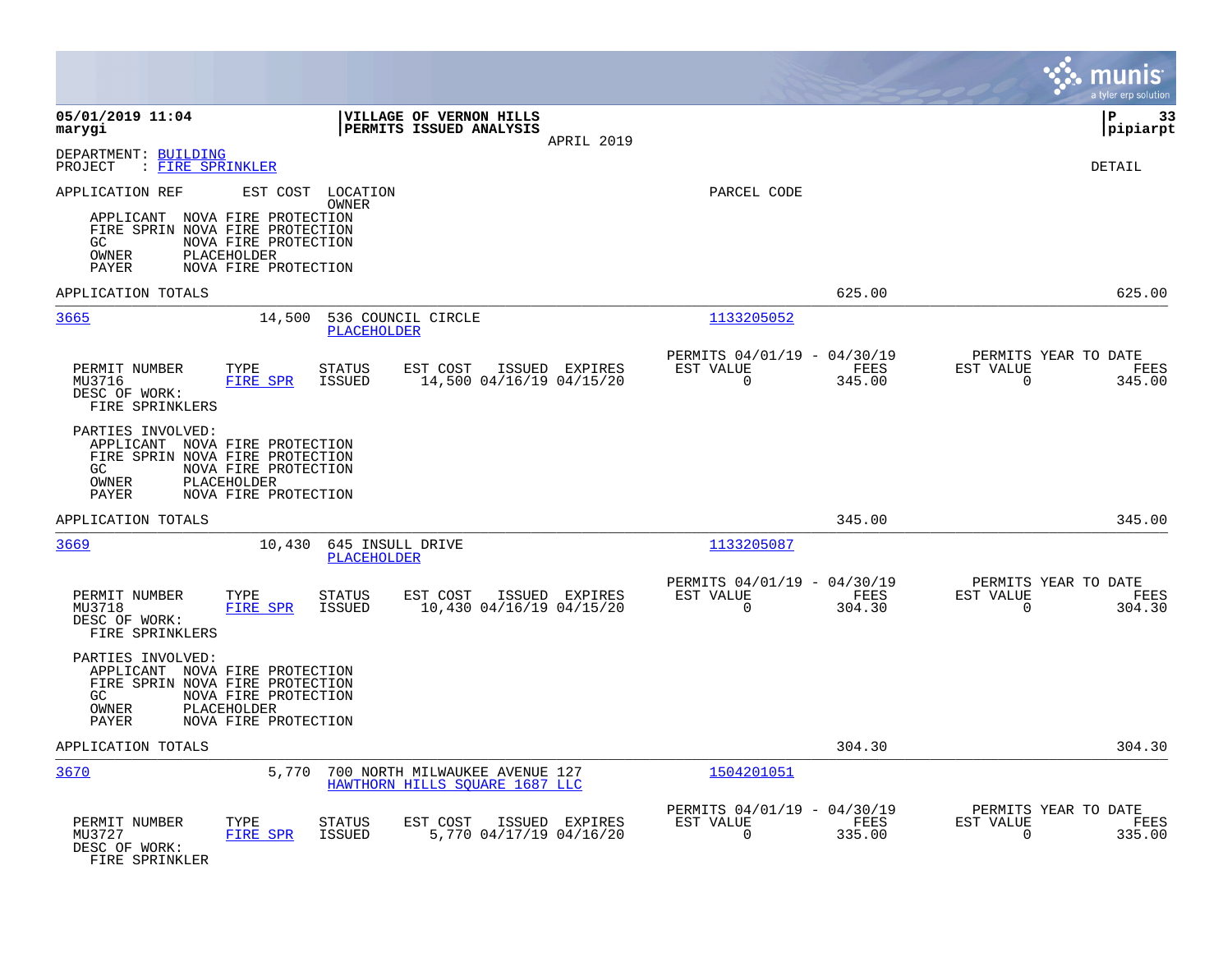|                                      |                                                                                     |             |                    |   | <b>munis</b><br>a tyler erp solution |
|--------------------------------------|-------------------------------------------------------------------------------------|-------------|--------------------|---|--------------------------------------|
| 05/01/2019 11:04<br>marygi           | <b>VILLAGE OF VERNON HILLS</b><br><b>PERMITS ISSUED ANALYSIS</b>                    |             |                    |   | 34<br>l P<br> pipiarpt               |
|                                      | APRIL 2019                                                                          |             |                    |   |                                      |
| DEPARTMENT: BUILDING<br>PROJECT      | : FIRE SPRINKLER                                                                    |             |                    |   | DETAIL                               |
| APPLICATION REF                      | EST COST<br>LOCATION<br>OWNER                                                       | PARCEL CODE |                    |   |                                      |
| PARTIES INVOLVED:                    |                                                                                     |             |                    |   |                                      |
| APPLICANT<br>FIRE SPRIN              | UNITED STATES ALLIANCE FIRE PROTECTION<br>UNITED STATES ALLIANCE FIRE<br>PROTECTION |             |                    |   |                                      |
| GC.<br>OCCUPANT                      | UNITED STATES ALLIANCE FIRE PROTECTION<br>C2 EDUCATION                              |             |                    |   |                                      |
| OWNER                                | HAWTHORN HILLS SQUARE 1687 LLC                                                      |             |                    |   |                                      |
| PAYER                                | UNITED STATES ALLIANCE FIRE PROTECTION                                              |             |                    |   |                                      |
| APPLICATION TOTALS<br>PROJECT TOTALS |                                                                                     | 0           | 335.00<br>8,734.60 | 0 | 335.00<br>8,734.60                   |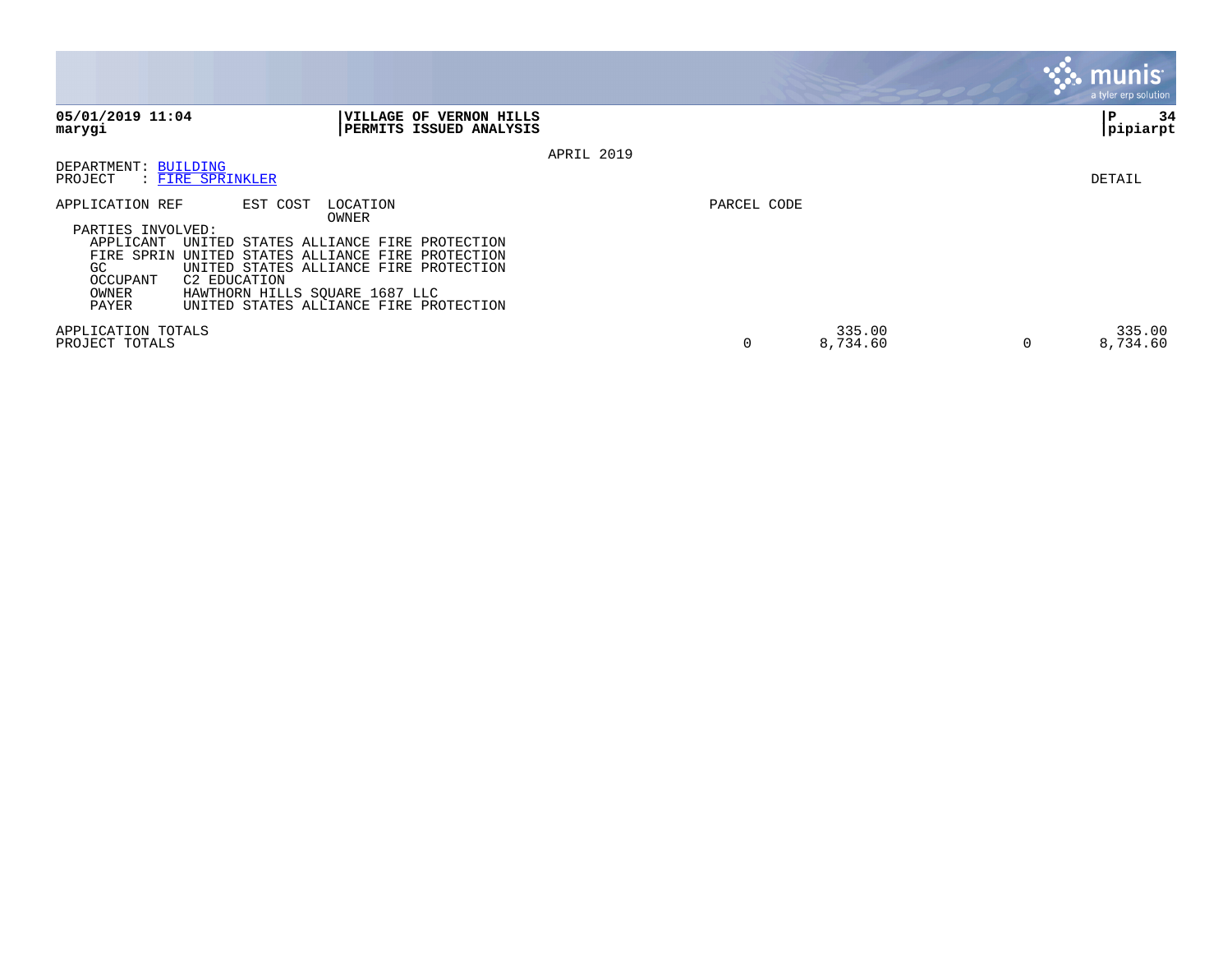|                                                                                                                                                                                                                                                                                                                                                                                                                                                                           |                                                                                    |                                                                          | munis<br>a tyler erp solution                                            |
|---------------------------------------------------------------------------------------------------------------------------------------------------------------------------------------------------------------------------------------------------------------------------------------------------------------------------------------------------------------------------------------------------------------------------------------------------------------------------|------------------------------------------------------------------------------------|--------------------------------------------------------------------------|--------------------------------------------------------------------------|
| 05/01/2019 11:04<br>marygi                                                                                                                                                                                                                                                                                                                                                                                                                                                | VILLAGE OF VERNON HILLS<br>PERMITS ISSUED ANALYSIS                                 |                                                                          | ΙP<br>35<br> pipiarpt                                                    |
| DEPARTMENT: BUILDING<br>: MISC COMMERCIAL<br>PROJECT                                                                                                                                                                                                                                                                                                                                                                                                                      | APRIL 2019                                                                         |                                                                          | <b>DETAIL</b>                                                            |
| APPLICATION REF<br>EST COST                                                                                                                                                                                                                                                                                                                                                                                                                                               | LOCATION<br>OWNER                                                                  | PARCEL CODE                                                              |                                                                          |
| 3547<br>610,000                                                                                                                                                                                                                                                                                                                                                                                                                                                           | 863 NORTH MILWAUKEE AVENUE<br>PLACEHOLDER                                          | 1134302008                                                               |                                                                          |
| PERMIT NUMBER<br>TYPE<br>MISC COMM<br>MU3740<br>DESC OF WORK:<br>BLDG J: LANDLORD WORK                                                                                                                                                                                                                                                                                                                                                                                    | <b>STATUS</b><br>EST COST<br>ISSUED EXPIRES<br>ISSUED<br>610,000 04/18/19 04/17/20 | PERMITS 04/01/19 - 04/30/19<br><b>FEES</b><br>EST VALUE<br>0<br>6,300.00 | PERMITS YEAR TO DATE<br>EST VALUE<br><b>FEES</b><br>$\Omega$<br>6,300.00 |
| PARTIES INVOLVED:<br>APPLICANT NELCO ARCHITECTURE<br>CARPENTER<br>IGS<br>CONCRETE<br>HENSON CONCRETE<br>DRYWALL<br>IGS<br>ELECTRICIA 1ST CHOICE<br>GC.<br>MIDWEST CONSTRUCTION PARTNERS<br>GC<br>REGENCY CENTERS LP<br><b>HVAC</b><br>INDOOR AIR<br>IRON WORK<br>D5 IRONWORKS<br>1ST CHOICE<br>IRON WORK<br>MASON<br>W & T CONSTRUCTION<br>OWNER<br>PLACEHOLDER<br>PLUMBER<br>PROSPECTIVE PLUMBING CORP<br>REGENCY CENTERS LP<br>PAYER<br><b>ROOFER</b><br>OLSSON ROOFING |                                                                                    |                                                                          |                                                                          |
| APPLICATION TOTALS                                                                                                                                                                                                                                                                                                                                                                                                                                                        |                                                                                    | 6,300.00                                                                 | 6,300.00                                                                 |
| 3656<br>15,000                                                                                                                                                                                                                                                                                                                                                                                                                                                            | 171 CORPORATE WOODS PARKWAY<br>FUJI AMERICA CORPORATION                            | 1509403030                                                               |                                                                          |
| PERMIT NUMBER<br>TYPE<br>MU3660<br>MISC COMM<br>DESC OF WORK:<br>BACKFLOW REPLACEMENT                                                                                                                                                                                                                                                                                                                                                                                     | <b>STATUS</b><br>EST COST<br>ISSUED EXPIRES<br>ISSUED<br>15,000 04/01/19 03/31/20  | PERMITS 04/01/19 - 04/30/19<br>EST VALUE<br>FEES<br>0<br>150.00          | PERMITS YEAR TO DATE<br>EST VALUE<br>FEES<br>$\mathbf 0$<br>150.00       |
| PARTIES INVOLVED:<br>APPLICANT<br>CHICAGO BACKFLOW<br>GC<br>CHICAGO BACKFLOW<br>OWNER<br>FUJI AMERICA CORPORATION<br>CHICAGO BACKFLOW<br>PLUMBER<br>PAYER<br>CHICAGO BACKFLOW                                                                                                                                                                                                                                                                                             |                                                                                    |                                                                          |                                                                          |
| APPLICATION TOTALS                                                                                                                                                                                                                                                                                                                                                                                                                                                        |                                                                                    | 150.00                                                                   | 150.00                                                                   |
| 3674<br>71,000                                                                                                                                                                                                                                                                                                                                                                                                                                                            | 900 GROSSE POINTE BLVD<br><b>VERNON HILLS PARK DISTRICT</b>                        | 1506407001                                                               |                                                                          |
| PERMIT NUMBER<br>TYPE                                                                                                                                                                                                                                                                                                                                                                                                                                                     | <b>STATUS</b><br>EST COST<br>ISSUED<br>EXPIRES                                     | PERMITS 04/01/19 - 04/30/19<br>FEES<br>EST VALUE                         | PERMITS YEAR TO DATE<br>EST VALUE<br>FEES                                |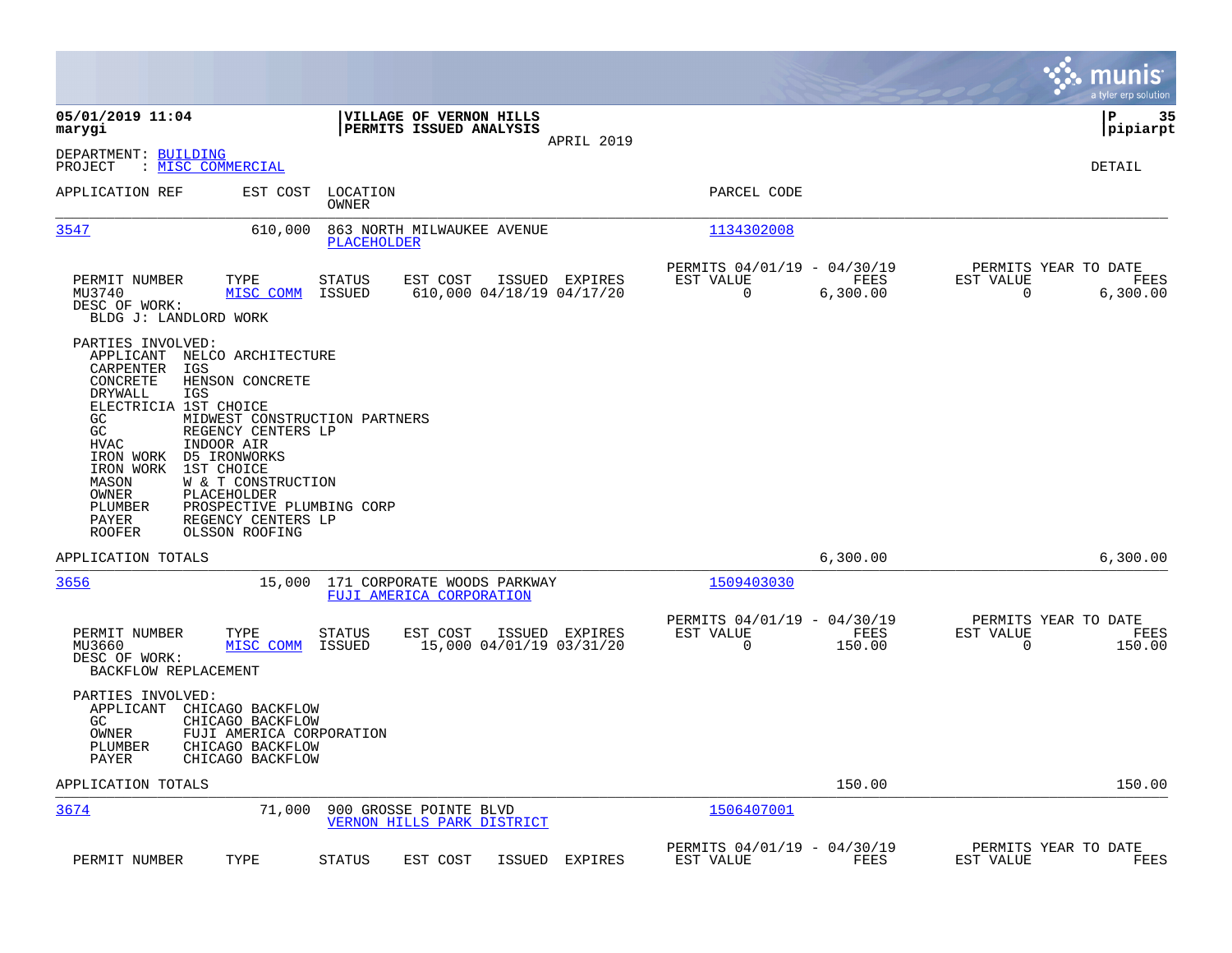|                                                                                                                                                                                                                                                                                                                                                                                                                                 |                                                      |                   |                                               | munis<br>a tyler erp solution |
|---------------------------------------------------------------------------------------------------------------------------------------------------------------------------------------------------------------------------------------------------------------------------------------------------------------------------------------------------------------------------------------------------------------------------------|------------------------------------------------------|-------------------|-----------------------------------------------|-------------------------------|
| 05/01/2019 11:04<br>VILLAGE OF VERNON HILLS<br>PERMITS ISSUED ANALYSIS<br>marygi<br>APRIL 2019                                                                                                                                                                                                                                                                                                                                  |                                                      |                   |                                               | P<br>36<br> pipiarpt          |
| DEPARTMENT: BUILDING<br>: MISC COMMERCIAL<br>PROJECT                                                                                                                                                                                                                                                                                                                                                                            |                                                      |                   |                                               | DETAIL                        |
| EST COST<br>LOCATION<br>APPLICATION REF<br>OWNER                                                                                                                                                                                                                                                                                                                                                                                | PARCEL CODE                                          |                   |                                               |                               |
| MU3732<br>MISC COMM<br>ISSUED<br>71,000 04/17/19 04/26/20<br>DESC OF WORK:<br>REMOVE RETAINING WALL, CONSTRUCT BERM, REPLACE STORM SEWER,<br>ADD CONCRETE CURB, NEW ASPHALT PATH, FENCE, BLANKET & SEED<br>PARTIES INVOLVED:<br>APPLICANT<br>VERNON HILLS PARK DISTRICT<br>EXCAVATOR<br>CHICAGOLAND PAVING<br>VERNON HILLS PARK DISTRICT<br>GC<br>VERNON HILLS PARK DISTRICT<br>OCCUPANT<br>OWNER<br>VERNON HILLS PARK DISTRICT | $\mathbf 0$                                          | .00               | $\Omega$                                      | .00                           |
| APPLICATION TOTALS                                                                                                                                                                                                                                                                                                                                                                                                              |                                                      | .00               |                                               | .00                           |
| 3724<br>555 EAST TOWNLINE RD 30<br>3,000<br>WALMART STORES INC                                                                                                                                                                                                                                                                                                                                                                  | 1504201019                                           |                   |                                               |                               |
| PERMIT NUMBER<br>TYPE<br><b>STATUS</b><br>EST COST<br>ISSUED EXPIRES<br>3,000 04/11/19 04/15/20<br>MU3693<br>MISC COMM<br>ISSUED<br>DESC OF WORK:<br>CONSTRUCTION TRAILER W/ELEC                                                                                                                                                                                                                                                | PERMITS 04/01/19 - 04/30/19<br>EST VALUE<br>$\Omega$ | FEES<br>75.00     | PERMITS YEAR TO DATE<br>EST VALUE<br>$\Omega$ | FEES<br>75.00                 |
| PARTIES INVOLVED:<br>APPLICANT<br>WILLIAM A. RANDOLPH<br>ELECTRICIA FACTOR ELECTRIC<br>GC<br>WILLIAM A. RANDOLPH<br>WALMART STORES INC<br>OCCUPANT<br>OWNER<br>WALMART STORES INC<br><b>PAYER</b><br>WILLIAM A. RANDOLPH                                                                                                                                                                                                        |                                                      |                   |                                               |                               |
| APPLICATION TOTALS<br>PROJECT TOTALS                                                                                                                                                                                                                                                                                                                                                                                            | 0                                                    | 75.00<br>6,525.00 | $\Omega$                                      | 75.00<br>6,525.00             |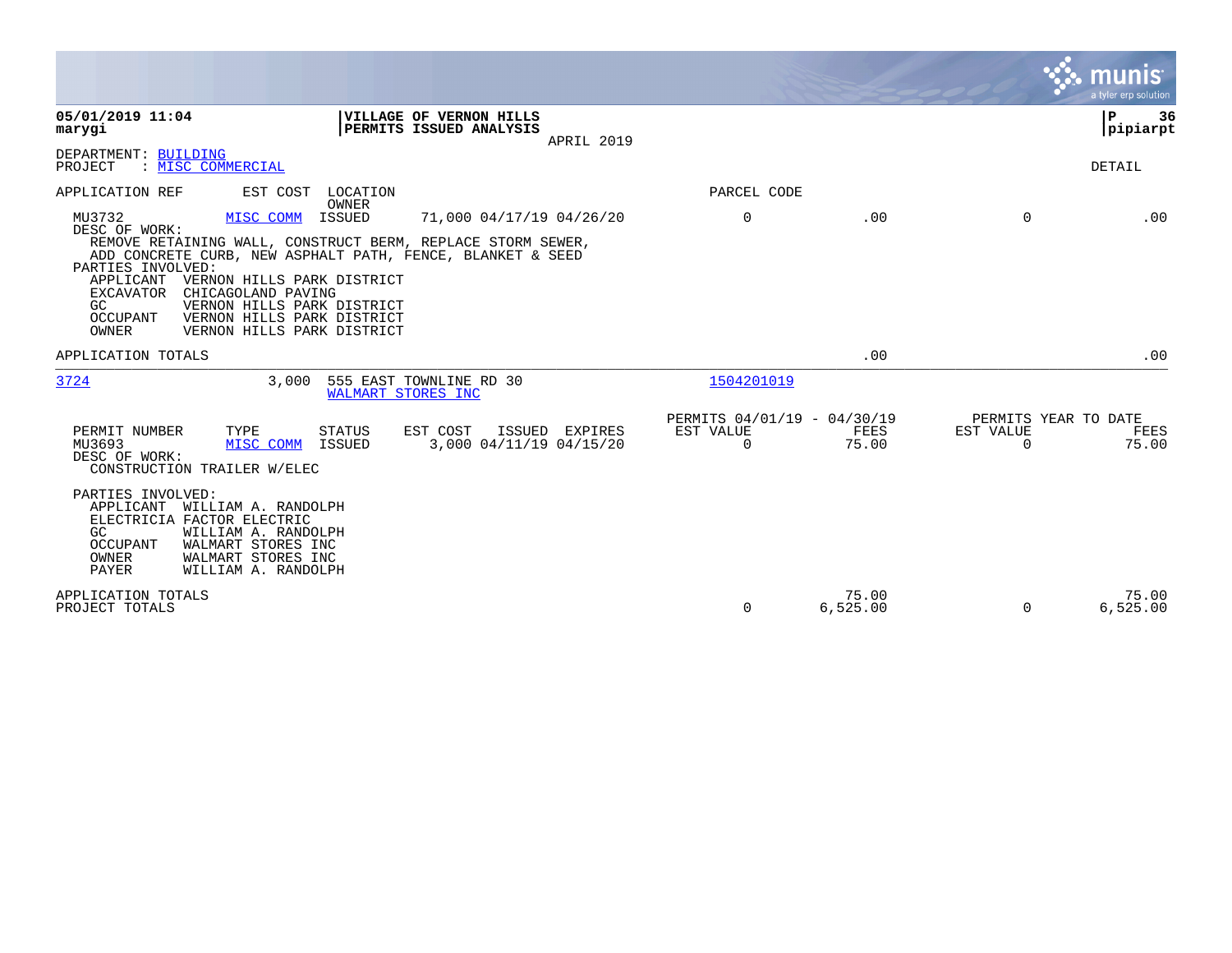|                                                                                                                                               |                                                          |                                                    |                |                                                         |                |                                                  | munis<br>a tyler erp solution |
|-----------------------------------------------------------------------------------------------------------------------------------------------|----------------------------------------------------------|----------------------------------------------------|----------------|---------------------------------------------------------|----------------|--------------------------------------------------|-------------------------------|
| 05/01/2019 11:04<br>marygi                                                                                                                    |                                                          | VILLAGE OF VERNON HILLS<br>PERMITS ISSUED ANALYSIS | APRIL 2019     |                                                         |                |                                                  | 37<br>l P<br> pipiarpt        |
| DEPARTMENT: BUILDING<br>: <u>MIS ELEC RESIDENTIAL</u><br>PROJECT                                                                              |                                                          |                                                    |                |                                                         |                |                                                  | DETAIL                        |
| APPLICATION REF                                                                                                                               | EST COST LOCATION<br><b>OWNER</b>                        |                                                    |                | PARCEL CODE                                             |                |                                                  |                               |
| <u>3611</u>                                                                                                                                   | 313 ALEXANDRIA DR<br>15,246<br><b>JOSEPH A DEVITA</b>    |                                                    |                | 1505206003                                              |                |                                                  |                               |
| PERMIT NUMBER<br>TYPE<br>MU3665<br>DESC OF WORK:<br>SOLAR PANELS                                                                              | <b>STATUS</b><br>ELEC RES<br>ISSUED                      | EST COST<br>15,246 04/02/19 04/01/20               | ISSUED EXPIRES | PERMITS 04/01/19 - 04/30/19<br>EST VALUE<br>$\mathbf 0$ | FEES<br>152.46 | PERMITS YEAR TO DATE<br>EST VALUE<br>$\mathbf 0$ | FEES<br>152.46                |
| PARTIES INVOLVED:<br>APPLICANT VIVENT SOLAR DEVELOPER LLC<br>ELECTRICIA VIVENT SOLAR DEVELOPER LLC<br>GC<br>OWNER<br>JOSEPH A DEVITA<br>PAYER | VIVENT SOLAR DEVELOPER LLC<br>VIVENT SOLAR DEVELOPER LLC |                                                    |                |                                                         |                |                                                  |                               |
| APPLICATION TOTALS                                                                                                                            |                                                          |                                                    |                |                                                         | 152.46         |                                                  | 152.46                        |
| 3640                                                                                                                                          | 13,558<br>1061 DEARBORN LN<br>MARTHA M O'DELL            |                                                    |                | 1506403011                                              |                |                                                  |                               |
| PERMIT NUMBER<br>TYPE<br>MU3686<br>DESC OF WORK:<br>SOLAR PANELS                                                                              | <b>STATUS</b><br>ELEC RES<br><b>ISSUED</b>               | EST COST<br>13,558 04/09/19 04/08/20               | ISSUED EXPIRES | PERMITS 04/01/19 - 04/30/19<br>EST VALUE<br>$\mathbf 0$ | FEES<br>135.58 | PERMITS YEAR TO DATE<br>EST VALUE<br>$\mathbf 0$ | FEES<br>135.58                |
| PARTIES INVOLVED:<br>APPLICANT SUNRUN INSTALLATION SERVICES<br>ELECTRICIA SUNRUN INSTALLATION SERVICES<br>OWNER<br>MARTHA M O'DELL<br>PAYER   | SUNRUN INSTALLATION SERVICES                             |                                                    |                |                                                         |                |                                                  |                               |
| APPLICATION TOTALS                                                                                                                            |                                                          |                                                    |                |                                                         | 135.58         |                                                  | 135.58                        |
| 3643                                                                                                                                          | 395 SYCAMORE ST<br>22,176<br><b>JEFFREY L GUDMUNDSON</b> |                                                    |                | 1132216001                                              |                |                                                  |                               |
| PERMIT NUMBER<br>TYPE<br>MU3722<br>DESC OF WORK:<br>SOLAR PANELS                                                                              | <b>STATUS</b><br>ELEC RES<br><b>ISSUED</b>               | EST COST<br>22,176 04/16/19 04/15/20               | ISSUED EXPIRES | PERMITS 04/01/19 - 04/30/19<br>EST VALUE<br>$\Omega$    | FEES<br>221.76 | PERMITS YEAR TO DATE<br>EST VALUE<br>$\Omega$    | FEES<br>221.76                |
| PARTIES INVOLVED:<br>APPLICANT VIVENT SOLAR DEVELOPER LLC<br>ELECTRICIA VIVENT SOLAR DEVELOPER LLC<br>OWNER<br>PAYER                          | JEFFREY L GUDMUNDSON<br>VIVENT SOLAR DEVELOPER LLC       |                                                    |                |                                                         |                |                                                  |                               |
| APPLICATION TOTALS                                                                                                                            |                                                          |                                                    |                |                                                         | 221.76         |                                                  | 221.76                        |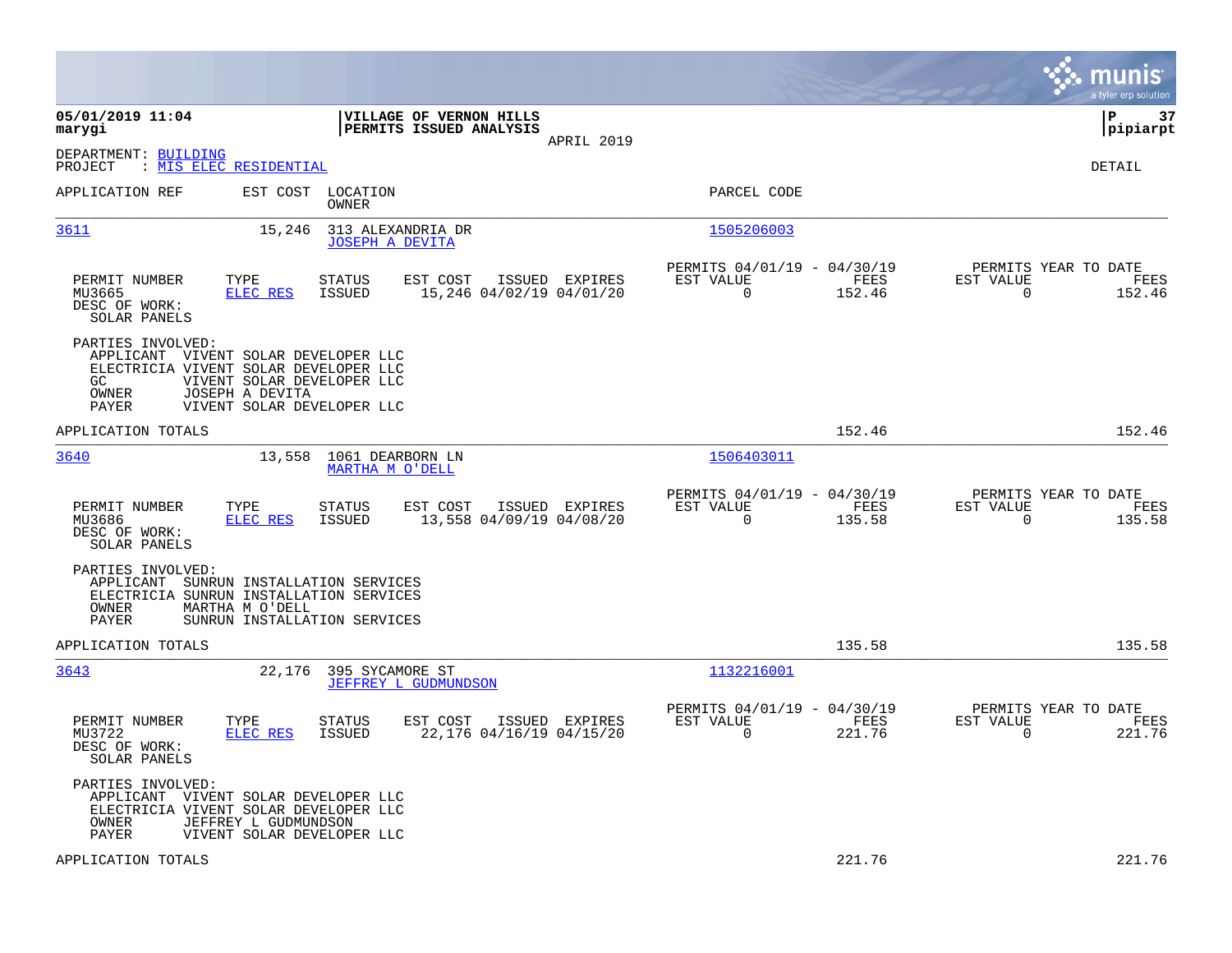|                                                                                    |                                                                                                                          |                                                    |                |                                                         |                |                                                     | munis<br>a tyler erp solution |
|------------------------------------------------------------------------------------|--------------------------------------------------------------------------------------------------------------------------|----------------------------------------------------|----------------|---------------------------------------------------------|----------------|-----------------------------------------------------|-------------------------------|
| 05/01/2019 11:04<br>marygi                                                         |                                                                                                                          | VILLAGE OF VERNON HILLS<br>PERMITS ISSUED ANALYSIS |                |                                                         |                |                                                     | ΙP<br>-38<br> pipiarpt        |
| DEPARTMENT: BUILDING<br>PROJECT                                                    | : MIS ELEC RESIDENTIAL                                                                                                   |                                                    | APRIL 2019     |                                                         |                |                                                     | DETAIL                        |
| APPLICATION REF                                                                    | EST COST LOCATION<br>OWNER                                                                                               |                                                    |                | PARCEL CODE                                             |                |                                                     |                               |
| 3647                                                                               | 18,400<br>204 ABILENE LN                                                                                                 | MATTHEW & ABRA JACOBS                              |                | 1504305014                                              |                |                                                     |                               |
| PERMIT NUMBER<br>MU3702<br>DESC OF WORK:<br>SOLAR PANELS                           | TYPE<br><b>STATUS</b><br>ELEC RES<br><b>ISSUED</b>                                                                       | EST COST<br>18,400 04/11/19 04/10/20               | ISSUED EXPIRES | PERMITS 04/01/19 - 04/30/19<br>EST VALUE<br>$\mathbf 0$ | FEES<br>184.00 | PERMITS YEAR TO DATE<br>EST VALUE<br>$\mathbf 0$    | FEES<br>184.00                |
| PARTIES INVOLVED:<br>APPLICANT<br>ELECTRICIA CERTASUN LLC<br>GC.<br>OWNER<br>PAYER | CERTASUN LLC<br>CERTASUN LLC<br>MATTHEW & ABRA JACOBS<br>CERTASUN LLC                                                    |                                                    |                |                                                         |                |                                                     |                               |
| APPLICATION TOTALS                                                                 |                                                                                                                          |                                                    |                |                                                         | 184.00         |                                                     | 184.00                        |
| 3675                                                                               | 3,640<br>46 MONTEREY DR<br>DAN MARTIN                                                                                    |                                                    |                | 1508202012                                              |                |                                                     |                               |
| PERMIT NUMBER<br>MU3669<br>DESC OF WORK:                                           | TYPE<br><b>STATUS</b><br>ELEC RES<br><b>ISSUED</b><br>SERVICE UPGRADE AND MISC ELEC IN LIVING ROOM                       | EST COST<br>3,640 04/04/19 04/03/20                | ISSUED EXPIRES | PERMITS 04/01/19 - 04/30/19<br>EST VALUE<br>$\mathbf 0$ | FEES<br>50.00  | PERMITS YEAR TO DATE<br>EST VALUE<br>$\mathbf 0$    | FEES<br>50.00                 |
| PARTIES INVOLVED:<br>APPLICANT<br>OWNER<br>PAYER                                   | SCOTT NELSON ELECTRIC<br>ELECTRICIA SCOTT NELSON ELECTRIC<br>DAN MARTIN<br>SCOTT NELSON ELECTRIC                         |                                                    |                |                                                         |                |                                                     |                               |
| APPLICATION TOTALS                                                                 |                                                                                                                          |                                                    |                |                                                         | 50.00          |                                                     | 50.00                         |
| 3799                                                                               | 2,200<br><b>JOSEPH A DEVITA</b>                                                                                          | 313 ALEXANDRIA DR                                  |                | 1505206003                                              |                |                                                     |                               |
| PERMIT NUMBER<br>MU3760<br>DESC OF WORK:<br>REPLACE FUSE PANEL                     | TYPE<br>STATUS<br>ELEC RES<br><b>ISSUED</b>                                                                              | EST COST<br>2,200 04/22/19 04/21/20                | ISSUED EXPIRES | PERMITS 04/01/19 - 04/30/19<br>EST VALUE<br>$\mathbf 0$ | FEES<br>50.00  | PERMITS YEAR TO DATE<br>EST VALUE<br>$\overline{0}$ | FEES<br>50.00                 |
| PARTIES INVOLVED:<br>OWNER<br>PAYER                                                | APPLICANT KAPITAL ELECTRIC COMPANY<br>ELECTRICIA KAPITAL ELECTRIC COMPANY<br>JOSEPH A DEVITA<br>KAPITAL ELECTRIC COMPANY |                                                    |                |                                                         |                |                                                     |                               |
| APPLICATION TOTALS                                                                 |                                                                                                                          |                                                    |                |                                                         | 50.00          |                                                     | 50.00                         |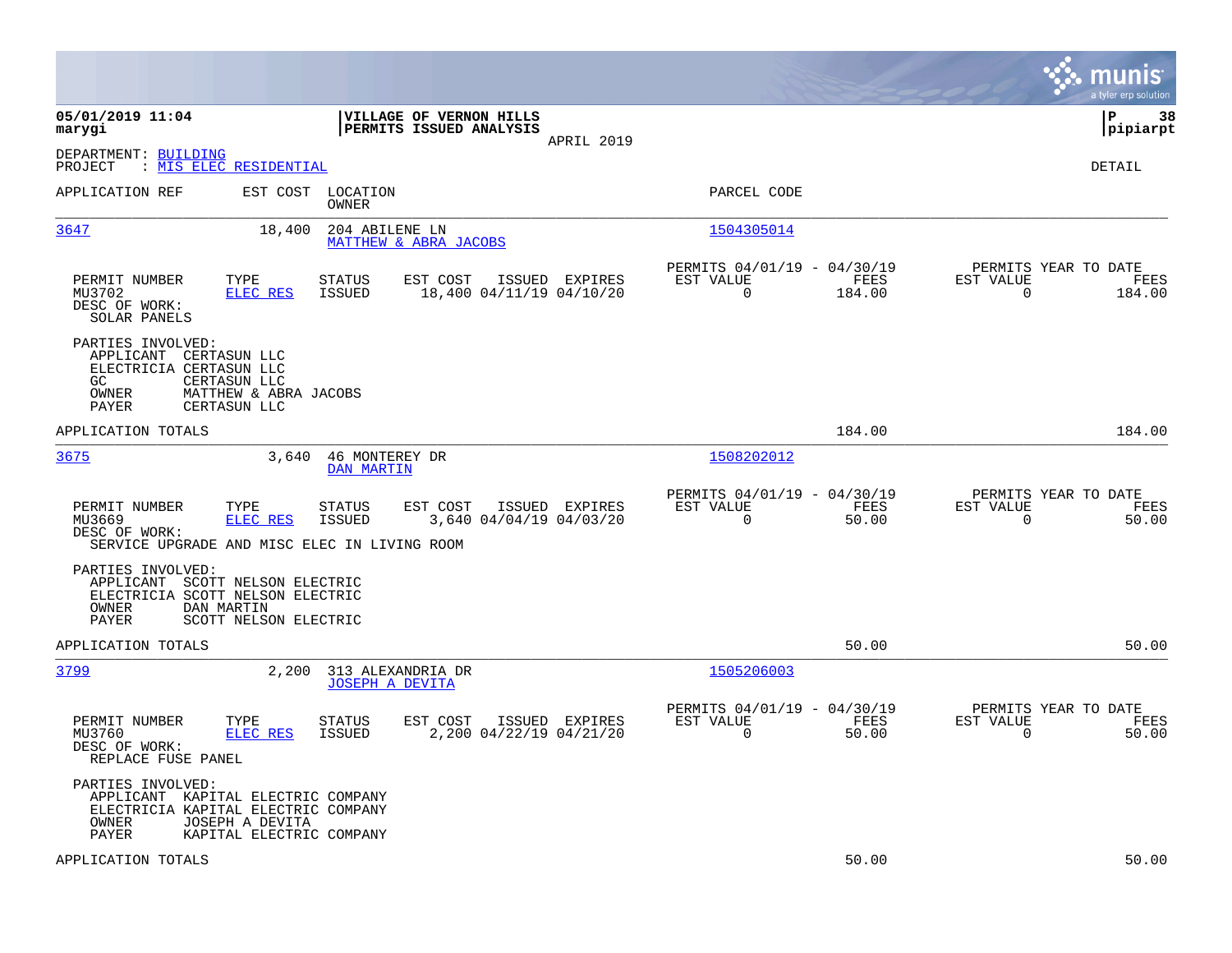|                                                           |          |                                                           |            |             |        | <b>munis</b><br>a tyler erp solution |
|-----------------------------------------------------------|----------|-----------------------------------------------------------|------------|-------------|--------|--------------------------------------|
| 05/01/2019 11:04<br>marygi                                |          | VILLAGE OF VERNON HILLS<br><b>PERMITS ISSUED ANALYSIS</b> | APRIL 2019 |             |        | 39<br>P<br> pipiarpt                 |
| DEPARTMENT: BUILDING<br>: MIS ELEC RESIDENTIAL<br>PROJECT |          |                                                           |            |             |        | DETAIL                               |
| APPLICATION REF                                           | EST COST | LOCATION                                                  |            | PARCEL CODE |        |                                      |
| PROJECT TOTALS                                            |          | OWNER                                                     |            |             | 793.80 | 793.80                               |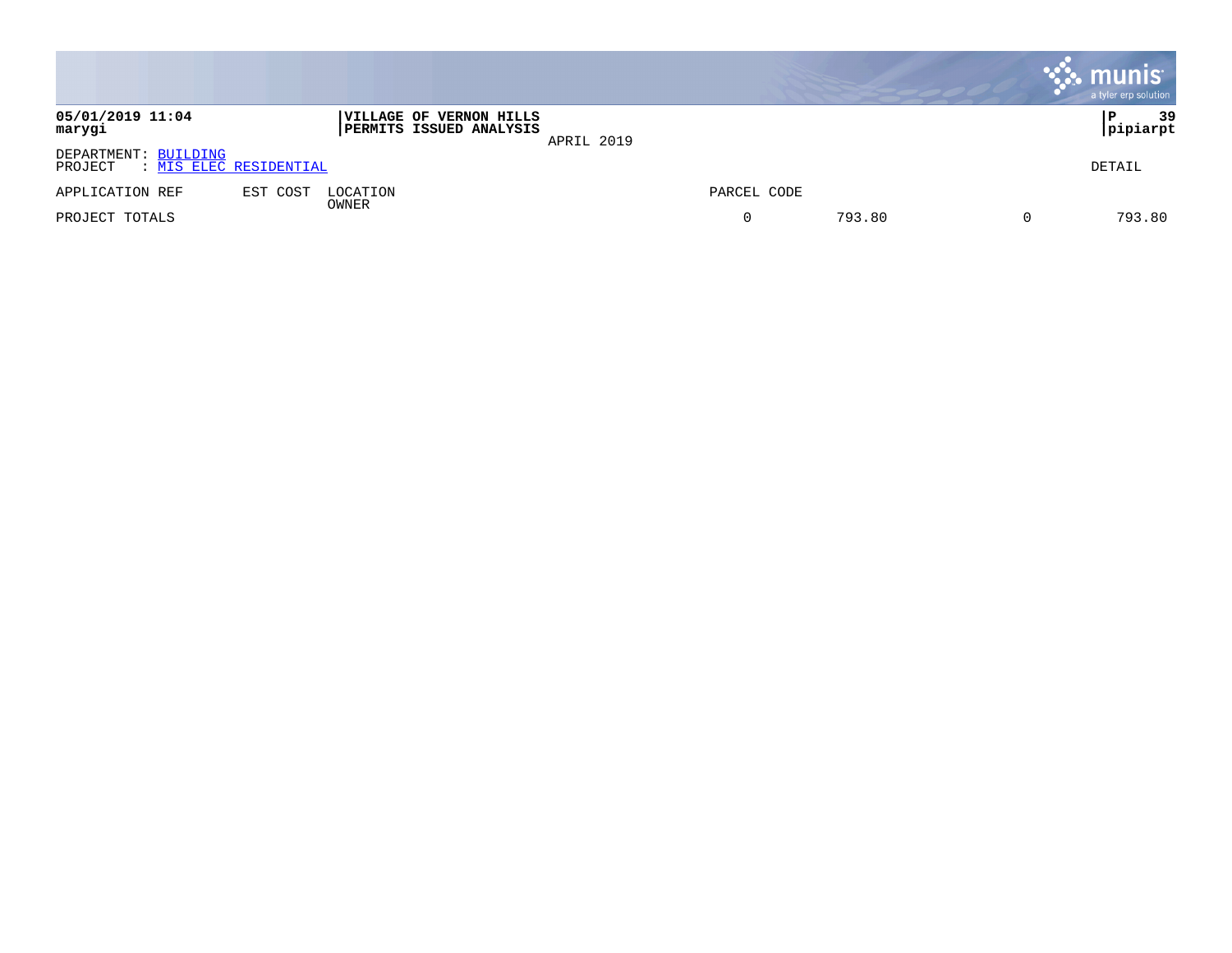|                                                                                                                                                                                                                                                                                                        |                                                                       |                |                                               |                  |                                        | munis<br>a tyler erp solution |
|--------------------------------------------------------------------------------------------------------------------------------------------------------------------------------------------------------------------------------------------------------------------------------------------------------|-----------------------------------------------------------------------|----------------|-----------------------------------------------|------------------|----------------------------------------|-------------------------------|
| 05/01/2019 11:04<br>marygi                                                                                                                                                                                                                                                                             | VILLAGE OF VERNON HILLS<br>PERMITS ISSUED ANALYSIS                    | APRIL 2019     |                                               |                  |                                        | l P<br>40<br> pipiarpt        |
| DEPARTMENT: BUILDING<br>: MISC RESIDENTIAL<br>PROJECT                                                                                                                                                                                                                                                  |                                                                       |                |                                               |                  |                                        | DETAIL                        |
| APPLICATION REF<br>EST COST                                                                                                                                                                                                                                                                            | LOCATION<br>OWNER                                                     |                | PARCEL CODE                                   |                  |                                        |                               |
| 3554<br>8,432                                                                                                                                                                                                                                                                                          | 1125 MUSEUM BLVD 508<br>THE MIL TON APARTMENTS                        |                | 1133406003                                    |                  |                                        |                               |
| PERMIT NUMBER<br>TYPE<br>MU3725<br>MISC RES<br>DESC OF WORK:<br>INTERIOR UNIT RENOVATIONS                                                                                                                                                                                                              | <b>STATUS</b><br>EST COST<br>8,432 04/17/19 04/16/20<br><b>ISSUED</b> | ISSUED EXPIRES | PERMITS 04/01/19 - 04/30/19<br>EST VALUE<br>0 | FEES<br>168.64   | PERMITS YEAR TO DATE<br>EST VALUE<br>0 | FEES<br>168.64                |
| PARTIES INVOLVED:<br>APPLICANT MARQUETTE MANAGEMENT<br>DOCI, INC<br>DRYWALL<br>ELECTRICIA KATTOM ELECTRIC<br>$\mathtt{DOCI}$ , $\mathtt{INC}$<br>GC.<br>GC<br>MFREVF III - VERNON HILLS, LLC<br>OWNER<br>THE MIL TON APARTMENTS<br>PLUMBER<br>MAS PLUMBING<br>PAYER<br>DOCI, INC                       |                                                                       |                |                                               |                  |                                        |                               |
| APPLICATION TOTALS                                                                                                                                                                                                                                                                                     |                                                                       |                |                                               | 168.64           |                                        | 168.64                        |
| 3555<br>55,000                                                                                                                                                                                                                                                                                         | 1175 MUSEUM BLVD<br>THE MIL TON APARTMENTS                            |                | 1133406003                                    |                  |                                        |                               |
| PERMIT NUMBER<br>TYPE<br>MISC RES<br>MU3723<br>DESC OF WORK:<br>INTERIOR UNIT RENOVATION 703, 615, 609, 416, 407, 316                                                                                                                                                                                  | STATUS<br>EST COST<br><b>ISSUED</b><br>55,000 04/17/19 04/16/20       | ISSUED EXPIRES | PERMITS 04/01/19 - 04/30/19<br>EST VALUE<br>0 | FEES<br>1,350.00 | PERMITS YEAR TO DATE<br>EST VALUE<br>0 | FEES<br>1,350.00              |
| PARTIES INVOLVED:<br>APPLICANT<br>MARQUETTE MANAGEMENT<br>DOCI, INC<br>DRYWALL<br>ELECTRICIA KATTOM ELECTRIC<br>GC<br>DOCI, INC<br>GC<br>MFREVF III - VERNON HILLS, LLC<br>OWNER<br>THE MIL TON APARTMENTS<br>PLUMBER<br>MAS PLUMBING<br>DOCI, INC<br>PAYER<br>PAYER<br>MFREVF III - VERNON HILLS, LLC |                                                                       |                |                                               |                  |                                        |                               |
| APPLICATION TOTALS                                                                                                                                                                                                                                                                                     |                                                                       |                |                                               | 1,350.00         |                                        | 1,350.00                      |
| 3556<br>55,000                                                                                                                                                                                                                                                                                         | 1145 MUSEUM BLVD<br>THE MIL TON APARTMENTS                            |                | 1133406003                                    |                  |                                        |                               |
| PERMIT NUMBER<br>TYPE<br>MU3724<br>MISC RES<br>DESC OF WORK:<br>INTERIOR UNIT RENOVATIONS 713, 703, 411, 306, 202                                                                                                                                                                                      | STATUS<br>EST COST<br><b>ISSUED</b><br>55,000 04/17/19 04/16/20       | ISSUED EXPIRES | PERMITS 04/01/19 - 04/30/19<br>EST VALUE<br>0 | FEES<br>1,150.00 | PERMITS YEAR TO DATE<br>EST VALUE<br>0 | FEES<br>1,150.00              |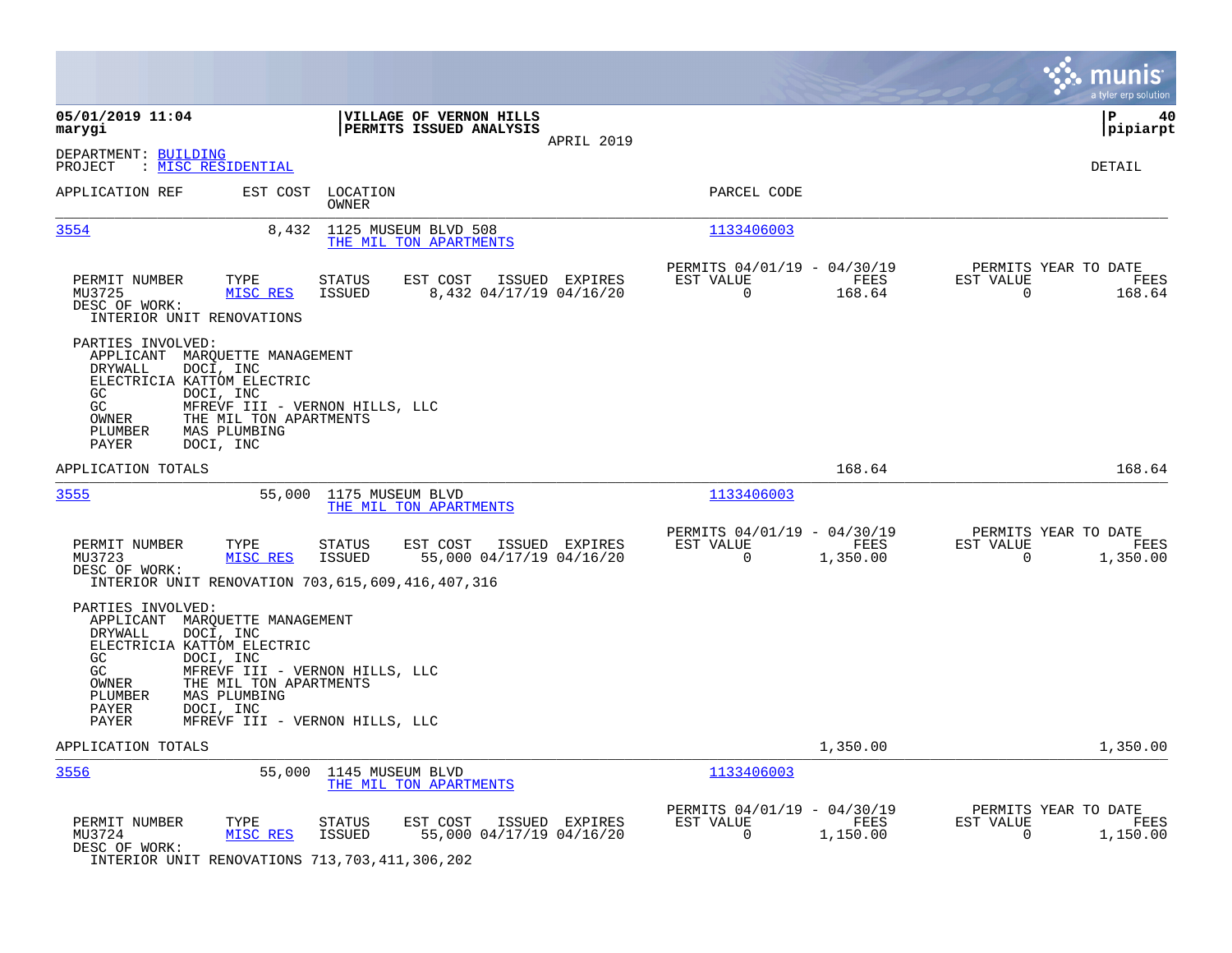|                                                                                                                                                                                                                                                                                                                                                                                  |                                                                         |                |                                                                      |                |                                                     | munis<br>a tyler erp solution |
|----------------------------------------------------------------------------------------------------------------------------------------------------------------------------------------------------------------------------------------------------------------------------------------------------------------------------------------------------------------------------------|-------------------------------------------------------------------------|----------------|----------------------------------------------------------------------|----------------|-----------------------------------------------------|-------------------------------|
| 05/01/2019 11:04<br>marygi                                                                                                                                                                                                                                                                                                                                                       | <b>VILLAGE OF VERNON HILLS</b><br><b>PERMITS ISSUED ANALYSIS</b>        |                |                                                                      |                |                                                     | ۱P.<br>41<br>pipiarpt         |
|                                                                                                                                                                                                                                                                                                                                                                                  |                                                                         | APRIL 2019     |                                                                      |                |                                                     |                               |
| DEPARTMENT: BUILDING<br>: MISC RESIDENTIAL<br>PROJECT                                                                                                                                                                                                                                                                                                                            |                                                                         |                |                                                                      |                |                                                     | DETAIL                        |
| EST COST<br>APPLICATION REF                                                                                                                                                                                                                                                                                                                                                      | LOCATION<br>OWNER                                                       |                | PARCEL CODE                                                          |                |                                                     |                               |
| PARTIES INVOLVED:<br>APPLICANT MARQUETTE MANAGEMENT<br>DRYWALL<br>DOCI, INC<br>ELECTRICIA KATTOM ELECTRIC<br>GC.<br>DOCI, INC                                                                                                                                                                                                                                                    |                                                                         |                |                                                                      |                |                                                     |                               |
| GC<br>MFREVF III - VERNON HILLS, LLC<br>OWNER<br>THE MIL TON APARTMENTS<br>PLUMBER<br>MAS PLUMBING<br>PAYER<br>DOCI, INC<br>PAYER<br>MFREVF III - VERNON HILLS, LLC                                                                                                                                                                                                              |                                                                         |                |                                                                      |                |                                                     |                               |
| APPLICATION TOTALS                                                                                                                                                                                                                                                                                                                                                               |                                                                         |                |                                                                      | 1,150.00       |                                                     | 1,150.00                      |
| 3577                                                                                                                                                                                                                                                                                                                                                                             | 33,650 1723 LAKE CHARLES DR<br>BANK OF AMERICA/NA                       |                | 1128309022                                                           |                |                                                     |                               |
| PERMIT NUMBER<br>TYPE<br>MU3719<br>MISC RES<br>DESC OF WORK:<br>BASEMENT REMODEL (NO FIXTURES)                                                                                                                                                                                                                                                                                   | STATUS<br>EST COST ISSUED EXPIRES<br>33,650 04/16/19 04/15/20<br>ISSUED |                | PERMITS 04/01/19 - 04/30/19<br>EST VALUE<br>$\overline{0}$           | FEES<br>336.50 | PERMITS YEAR TO DATE<br>EST VALUE<br>$\Omega$       | FEES<br>336.50                |
| PARTIES INVOLVED:<br>CARPENTER DELTA CARPENTRY CONTRACTORS INC<br>DRYWALL<br>DECICCO PAINTING & DRYWALL<br>ELECTRICIA INDEPENDENT ELECTRIC<br>FIRE SPRIN NOVA FIRE PROTECTION<br>GC.<br>ICON BUILDING GROUP<br>HVAC<br>INSULATOR ENERGY SMART INSULATION<br>LOW VOLTAG INDEPENDENT ELECTRIC<br>OWNER<br>BANK OF AMERICA/NA<br>PLUMBER<br>BESTLER CORP<br>PAYER<br>RIVIERA 20 LLC | TEMPCO HEATING & AIR CONDTIONING COMPANY                                |                |                                                                      |                |                                                     |                               |
| APPLICATION TOTALS                                                                                                                                                                                                                                                                                                                                                               |                                                                         |                |                                                                      | 336.50         |                                                     | 336.50                        |
| 3629                                                                                                                                                                                                                                                                                                                                                                             | 11,781 10 GREENVALE RD<br>MR & MRS A. ELLIOTT                           |                | 1504101003                                                           |                |                                                     |                               |
| PERMIT NUMBER<br>TYPE<br>MU3685<br>MISC RES<br>DESC OF WORK:<br>ROOF SOLAR PANELS                                                                                                                                                                                                                                                                                                | <b>STATUS</b><br>EST COST<br>ISSUED<br>11,781 04/08/19 04/07/20         | ISSUED EXPIRES | PERMITS 04/01/19 - 04/30/19<br>EST VALUE<br>$\overline{\phantom{0}}$ | FEES<br>117.81 | PERMITS YEAR TO DATE<br>EST VALUE<br>$\overline{0}$ | FEES<br>117.81                |
| PARTIES INVOLVED:<br>APPLICANT VIVINT SOLAR<br>ELECTRICIA VIVINT SOLAR<br>GC<br>VIVINT SOLAR<br>OWNER<br>MR & MRS A. ELLIOTT                                                                                                                                                                                                                                                     |                                                                         |                |                                                                      |                |                                                     |                               |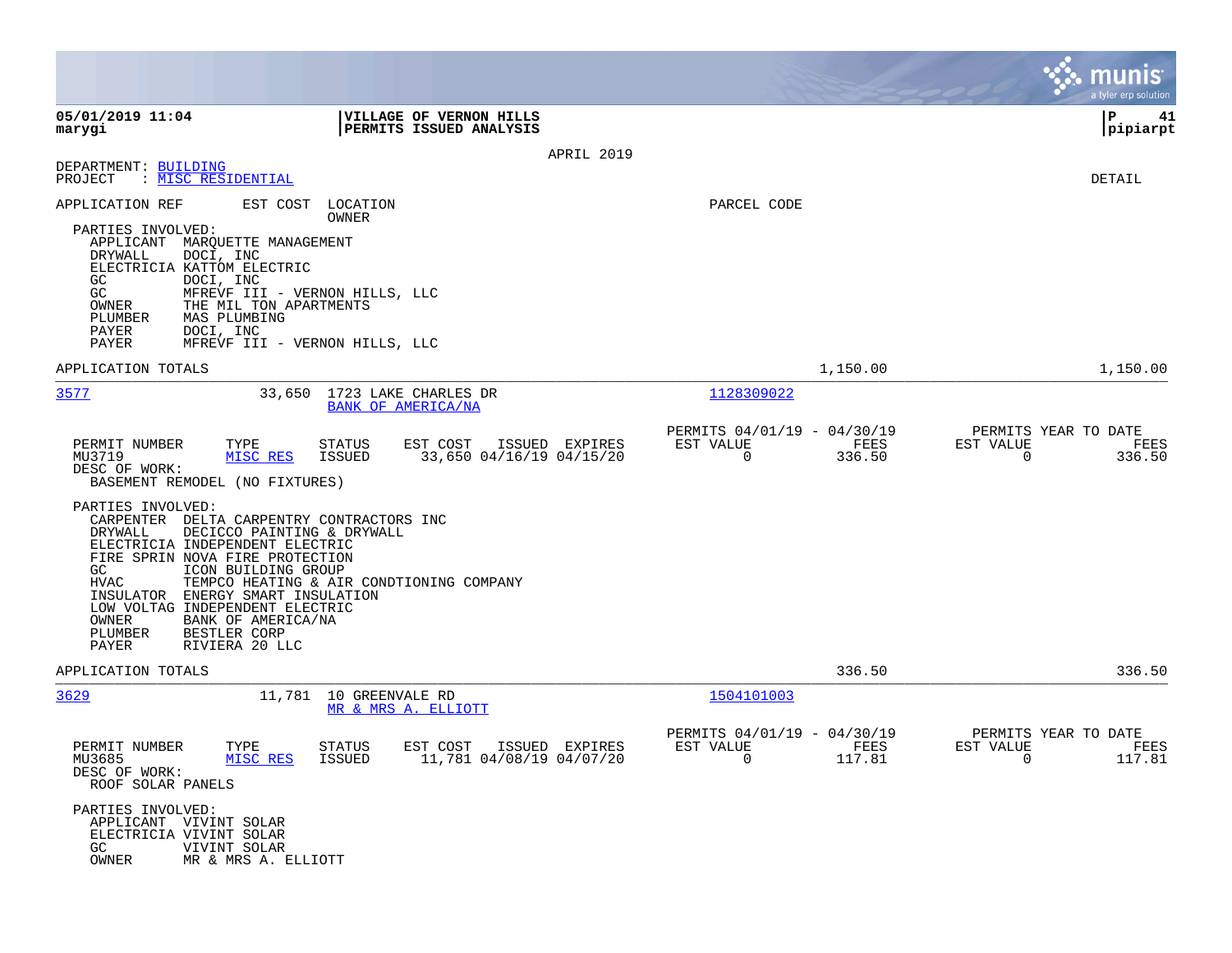|                                                                                                                                                                                                 |                                                                                   |                                                                        | <b>munis</b><br>a tyler erp solution                            |
|-------------------------------------------------------------------------------------------------------------------------------------------------------------------------------------------------|-----------------------------------------------------------------------------------|------------------------------------------------------------------------|-----------------------------------------------------------------|
| 05/01/2019 11:04<br>marygi                                                                                                                                                                      | VILLAGE OF VERNON HILLS<br>PERMITS ISSUED ANALYSIS<br>APRIL 2019                  |                                                                        | ΙP<br>42<br> pipiarpt                                           |
| DEPARTMENT: BUILDING<br>: MISC RESIDENTIAL<br>PROJECT                                                                                                                                           |                                                                                   |                                                                        | <b>DETAIL</b>                                                   |
| APPLICATION REF<br>EST COST<br>PAYER<br>VIVINT SOLAR                                                                                                                                            | LOCATION<br><b>OWNER</b>                                                          | PARCEL CODE                                                            |                                                                 |
| APPLICATION TOTALS                                                                                                                                                                              |                                                                                   | 117.81                                                                 | 117.81                                                          |
| 3657<br>12,000                                                                                                                                                                                  | 106 SOUTH DEERPATH DR<br>JAMES J & JUDITH G CAMP                                  | 1509101012                                                             |                                                                 |
| PERMIT NUMBER<br>TYPE<br>MU3792<br>MISC RES<br>DESC OF WORK:<br>REMOVE KITCHEN WALL, OPEN TO DINING ROOM                                                                                        | <b>STATUS</b><br>EST COST<br>ISSUED EXPIRES<br>12,000 04/30/19 04/29/20<br>ISSUED | PERMITS 04/01/19 - 04/30/19<br>EST VALUE<br>FEES<br>$\Omega$<br>120.00 | PERMITS YEAR TO DATE<br>EST VALUE<br>FEES<br>120.00<br>$\Omega$ |
| PARTIES INVOLVED:<br>CARPENTER<br>DBC, INC<br>DRYWALL<br>DBC, INC<br>J. MULLER ELECTRIC<br>ELECTRICIA<br>GC<br>DBC, INC<br>OWNER<br>JAMES J & JUDITH G CAMP<br>PAYER<br>JAMES J & JUDITH G CAMP |                                                                                   |                                                                        |                                                                 |
| APPLICATION TOTALS<br>PROJECT TOTALS                                                                                                                                                            |                                                                                   | 120.00<br>$\mathbf 0$<br>3,242.95                                      | 120.00<br>3,242.95<br>$\Omega$                                  |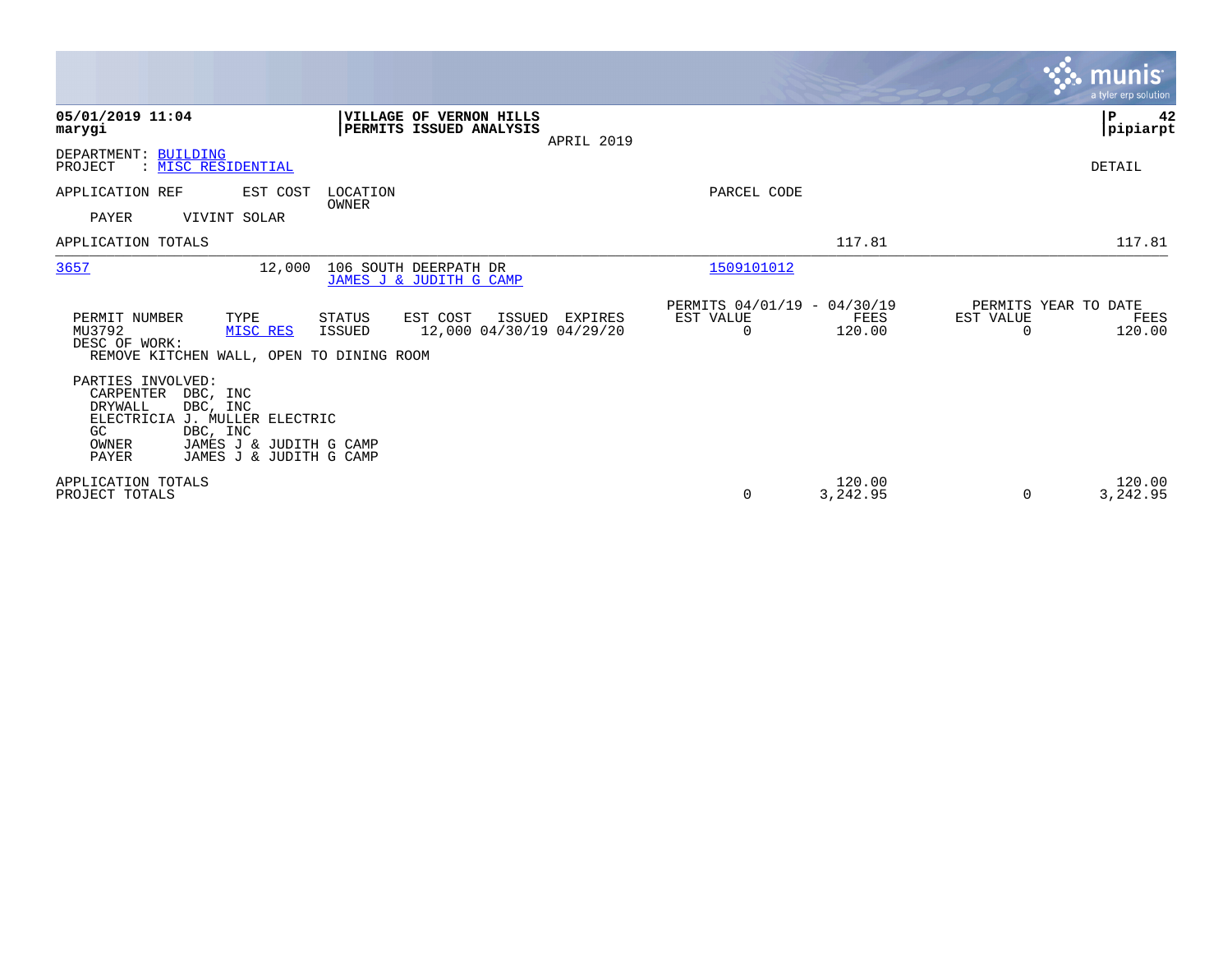|                                                                                                                                                                                |                                                                                                          |                |                                                         |                  |                                                  | munis<br>a tyler erp solution |
|--------------------------------------------------------------------------------------------------------------------------------------------------------------------------------|----------------------------------------------------------------------------------------------------------|----------------|---------------------------------------------------------|------------------|--------------------------------------------------|-------------------------------|
| 05/01/2019 11:04<br>marygi                                                                                                                                                     | VILLAGE OF VERNON HILLS<br>PERMITS ISSUED ANALYSIS                                                       | APRIL 2019     |                                                         |                  |                                                  | P<br>43<br> pipiarpt          |
| DEPARTMENT: BUILDING<br>: PARKING LOT<br>PROJECT                                                                                                                               |                                                                                                          |                |                                                         |                  |                                                  | DETAIL                        |
| APPLICATION REF<br>EST COST                                                                                                                                                    | LOCATION<br><b>OWNER</b>                                                                                 |                | PARCEL CODE                                             |                  |                                                  |                               |
| 3732<br>10,989                                                                                                                                                                 | 261 WEST TOWNLINE RD<br><b>WALGREEN CO</b>                                                               |                | 1505207007                                              |                  |                                                  |                               |
| TYPE<br>PERMIT NUMBER<br>MU3780<br>PKG LOT<br>DESC OF WORK:<br>PARKING LOT MAINTENANCE                                                                                         | <b>STATUS</b><br>EST COST<br><b>ISSUED</b><br>10,989 04/26/19 04/25/20                                   | ISSUED EXPIRES | PERMITS 04/01/19 - 04/30/19<br>EST VALUE<br>$\mathbf 0$ | FEES<br>440.00   | PERMITS YEAR TO DATE<br>EST VALUE<br>$\mathbf 0$ | FEES<br>440.00                |
| PARTIES INVOLVED:<br>APPLICANT ROSE PAVING<br>GC.<br>ROSE PAVING<br><b>OCCUPANT</b><br>WALGREEN CO<br>OWNER<br>WALGREEN CO<br>PAYER<br>ROSE PAVING                             |                                                                                                          |                |                                                         |                  |                                                  |                               |
| APPLICATION TOTALS                                                                                                                                                             |                                                                                                          |                |                                                         | 440.00           |                                                  | 440.00                        |
| 3775<br>44,910                                                                                                                                                                 | 155 BUTTERFIELD RD<br>ESS PRISA II LLC                                                                   |                | 1505308157                                              |                  |                                                  |                               |
| PERMIT NUMBER<br>TYPE<br>MU3771<br>PKG LOT<br>DESC OF WORK:<br>PARKING LOT MAINTENCE                                                                                           | <b>STATUS</b><br>EST COST<br><b>ISSUED</b><br>44,910 04/25/19 04/24/20                                   | ISSUED EXPIRES | PERMITS 04/01/19 - 04/30/19<br>EST VALUE<br>$\Omega$    | FEES<br>1,796.00 | PERMITS YEAR TO DATE<br>EST VALUE<br>$\Omega$    | FEES<br>1,796.00              |
| PARTIES INVOLVED:<br>APPLICANT R.A. PETERSON CO<br>GC.<br>R.A. PETERSON CO<br>EXTRA SPACE STORAGE<br>OCCUPANT<br>ESS PRISA II LLC<br>OWNER                                     |                                                                                                          |                |                                                         |                  |                                                  |                               |
| APPLICATION TOTALS                                                                                                                                                             |                                                                                                          |                |                                                         | 1,796.00         |                                                  | 1,796.00                      |
| 3838<br>3,900                                                                                                                                                                  | 271 EVERGREEN DR<br>MR & MRS GEORGE KONTOS                                                               |                | 1508200029                                              |                  |                                                  |                               |
| PERMIT NUMBER<br>TYPE<br>MU3790<br>PKG LOT<br>DESC OF WORK:<br>PARKING LOT SEALCOAT, STRIPE<br>271-289 EVERGREEN<br>PARTIES INVOLVED:<br>GC<br>OWNER<br>MR & MRS GEORGE KONTOS | <b>STATUS</b><br>EST COST<br>3,900 04/30/19 04/29/20<br><b>ISSUED</b><br>RAMIREZ SEALCOATING & LANDSCAPE | ISSUED EXPIRES | PERMITS 04/01/19 - 04/30/19<br>EST VALUE<br>$\mathbf 0$ | FEES<br>.00      | PERMITS YEAR TO DATE<br>EST VALUE<br>$\mathbf 0$ | FEES<br>.00                   |
| APPLICATION TOTALS<br>PROJECT TOTALS                                                                                                                                           |                                                                                                          |                | $\mathbf 0$                                             | .00<br>2,236.00  | $\Omega$                                         | .00<br>2,236.00               |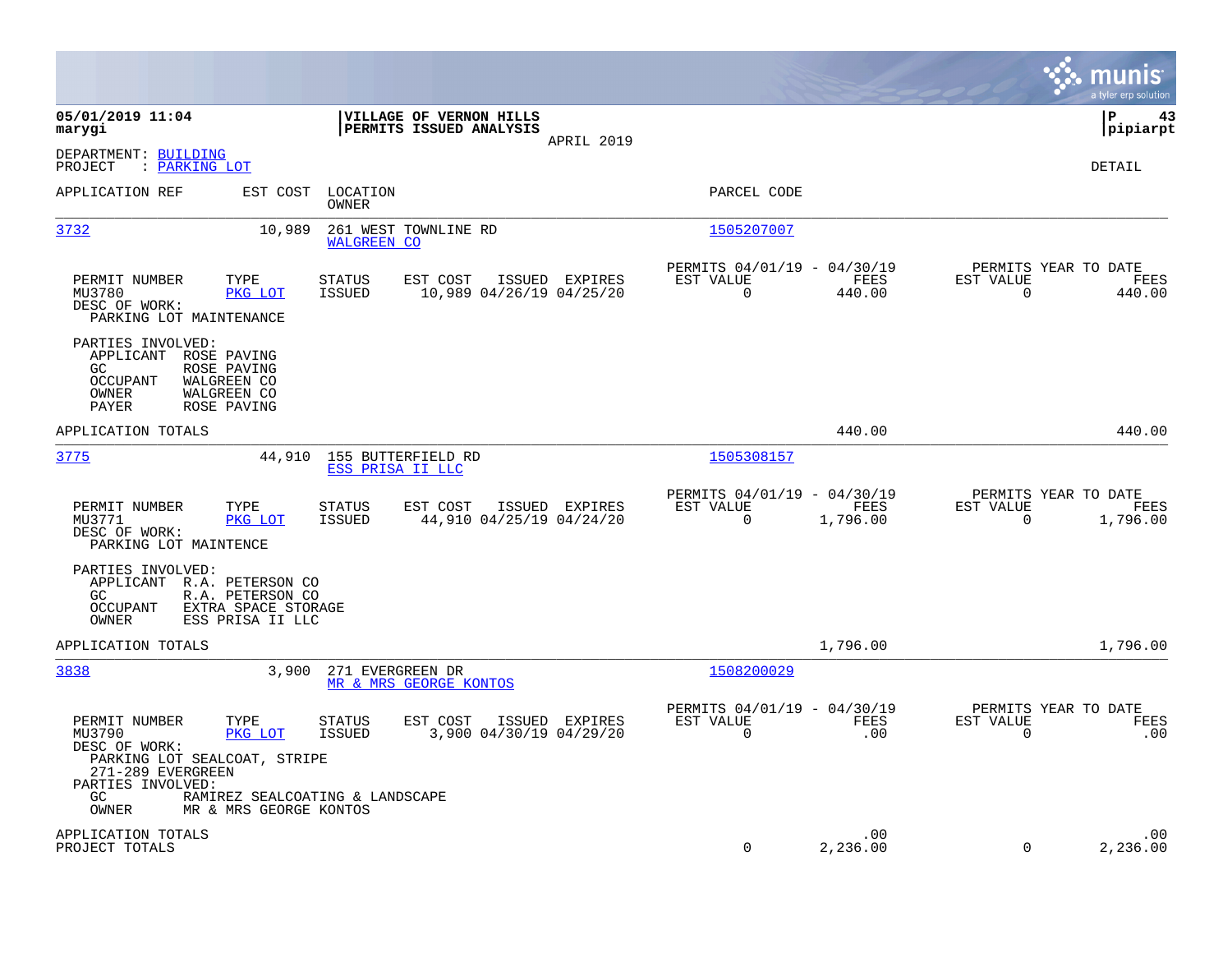|                                                                                                                                             |                                                                                    |                             |                                                                                               |                |                                                         |                |                                                     | munis<br>a tyler erp solution |
|---------------------------------------------------------------------------------------------------------------------------------------------|------------------------------------------------------------------------------------|-----------------------------|-----------------------------------------------------------------------------------------------|----------------|---------------------------------------------------------|----------------|-----------------------------------------------------|-------------------------------|
| 05/01/2019 11:04<br>marygi                                                                                                                  |                                                                                    |                             | VILLAGE OF VERNON HILLS<br>PERMITS ISSUED ANALYSIS                                            |                |                                                         |                |                                                     | 44<br>l P<br> pipiarpt        |
| DEPARTMENT: BUILDING<br>: PATIO<br>PROJECT                                                                                                  |                                                                                    |                             |                                                                                               | APRIL 2019     |                                                         |                |                                                     | DETAIL                        |
| APPLICATION REF                                                                                                                             | EST COST                                                                           | LOCATION<br>OWNER           |                                                                                               |                | PARCEL CODE                                             |                |                                                     |                               |
| 3635                                                                                                                                        | 20,000                                                                             | 189 COLONIAL DR<br>DAN EGAN |                                                                                               |                | 1128108080                                              |                |                                                     |                               |
| PERMIT NUMBER<br>MU3761<br>DESC OF WORK:                                                                                                    | TYPE<br>PATIO                                                                      | STATUS<br>ISSUED            | EST COST<br>20,000 04/23/19 05/01/20<br>PATIO, PILLARS, SEATWALLS W/FIRE PIT & 12 VOLT LIGHTS | ISSUED EXPIRES | PERMITS 04/01/19 - 04/30/19<br>EST VALUE<br>$\Omega$    | FEES<br>200.00 | PERMITS YEAR TO DATE<br>EST VALUE<br>$\Omega$       | FEES<br>200.00                |
| PARTIES INVOLVED:<br>APPLICANT A-1 CONTRACTORS<br>GC.<br>GC<br>LOW VOLTAG LIGHTSCAPE, INC<br>MISCELLANE CHICAGO GAS LINES<br>OWNER<br>PAYER | A-1 CONTRACTORS<br>KIRSTEN SURBER<br>DAN EGAN<br>KIRSTEN SURBER                    |                             |                                                                                               |                |                                                         |                |                                                     |                               |
| APPLICATION TOTALS                                                                                                                          |                                                                                    |                             |                                                                                               |                |                                                         | 200.00         |                                                     | 200.00                        |
| 3663                                                                                                                                        | 19,298                                                                             | <b>KAREN ROBBINS</b>        | 518 COUNCIL CIRCLE                                                                            |                | 1133205061                                              |                |                                                     |                               |
| PERMIT NUMBER<br>MU3728<br>DESC OF WORK:<br>PATIO AND SEATWALLS                                                                             | TYPE<br><b>PATIO</b>                                                               | STATUS<br><b>ISSUED</b>     | EST COST<br>19,298 04/17/19 04/24/20                                                          | ISSUED EXPIRES | PERMITS 04/01/19 - 04/30/19<br>EST VALUE<br>$\mathbf 0$ | FEES<br>192.98 | PERMITS YEAR TO DATE<br>EST VALUE<br>$\Omega$       | FEES<br>192.98                |
| PARTIES INVOLVED:<br>APPLICANT<br>GC.<br>OWNER<br>PAYER                                                                                     | BREEZY HILL NURSERY<br>BREEZY HILL NURSERY<br>KAREN ROBBINS<br>BREEZY HILL NURSERY |                             |                                                                                               |                |                                                         |                |                                                     |                               |
| APPLICATION TOTALS                                                                                                                          |                                                                                    |                             |                                                                                               |                |                                                         | 192.98         |                                                     | 192.98                        |
| 3748                                                                                                                                        | 12,000                                                                             |                             | 238 NORTH FIORE PKY<br>SCOTT & GAIL LASKY                                                     |                | 1506408016                                              |                |                                                     |                               |
| PERMIT NUMBER<br>MU3775<br>DESC OF WORK:<br>PAVER PATIO                                                                                     | TYPE<br>PATIO                                                                      | STATUS<br>ISSUED            | EST COST<br>12,000 04/25/19 04/24/20                                                          | ISSUED EXPIRES | PERMITS 04/01/19 - 04/30/19<br>EST VALUE<br>$\sim$ 0    | FEES<br>120.00 | PERMITS YEAR TO DATE<br>EST VALUE<br>$\overline{0}$ | FEES<br>120.00                |
| PARTIES INVOLVED:<br>APPLICANT SCOTT & GAIL LASKY<br>GC<br>GC.<br>OWNER                                                                     | KELLEY LANDSCAPE<br>SCOTT & GAIL LASKY<br>SCOTT & GAIL LASKY                       |                             |                                                                                               |                |                                                         |                |                                                     |                               |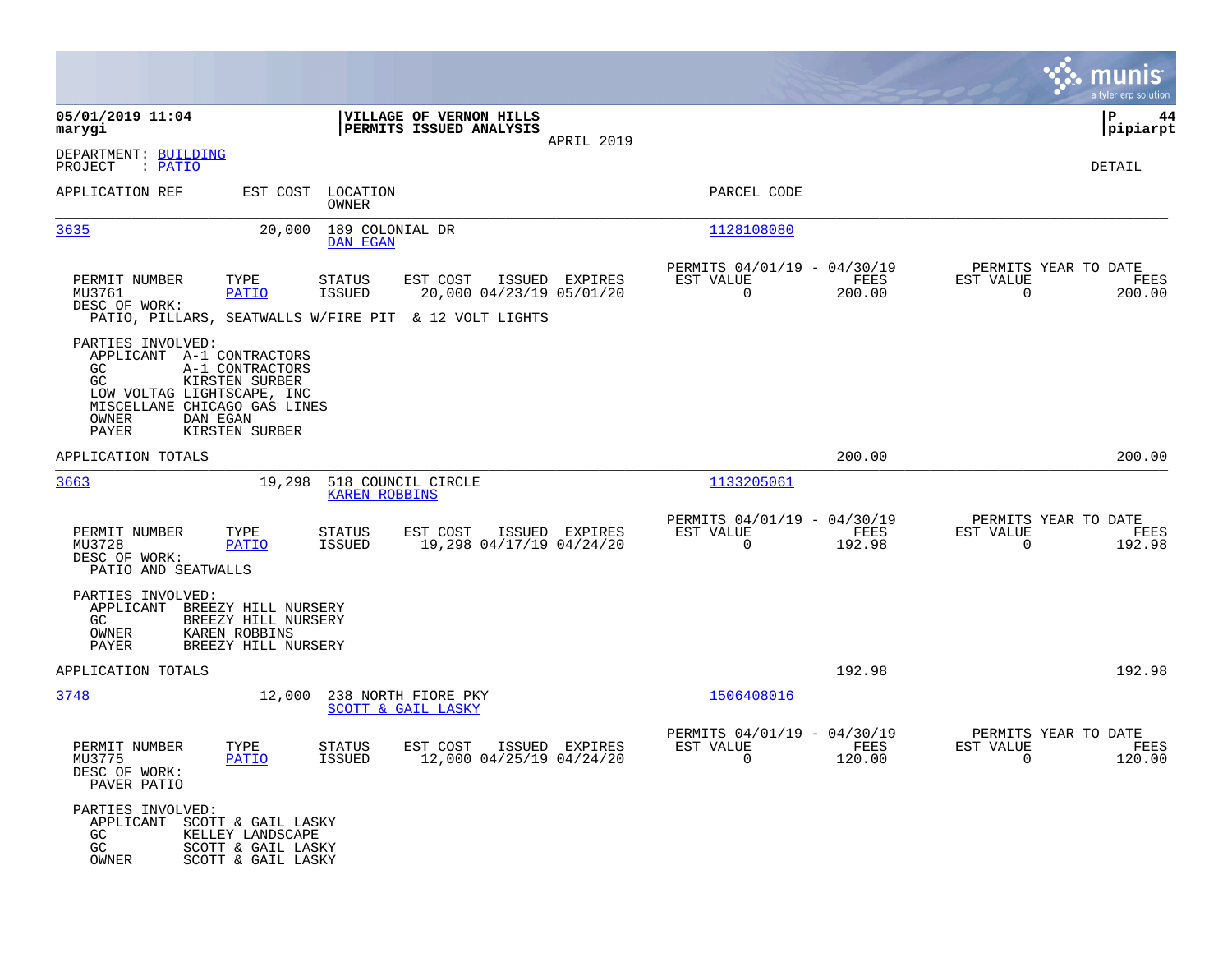|                                              |                                                                   |                       | <b>munis</b><br>a tyler erp solution |
|----------------------------------------------|-------------------------------------------------------------------|-----------------------|--------------------------------------|
| 05/01/2019 11:04<br>marygi                   | <b> VILLAGE OF VERNON HILLS</b><br><b>PERMITS ISSUED ANALYSIS</b> | APRIL 2019            | 45<br>Р<br> pipiarpt                 |
| DEPARTMENT: BUILDING<br>PROJECT<br>$:$ PATIO |                                                                   |                       | DETAIL                               |
| APPLICATION REF                              | EST COST<br>LOCATION                                              | PARCEL CODE           |                                      |
| PAYER                                        | OWNER<br>SCOTT & GAIL LASKY                                       |                       |                                      |
| APPLICATION TOTALS<br>PROJECT TOTALS         |                                                                   | 120.00<br>0<br>512.98 | 120.00<br>512.98                     |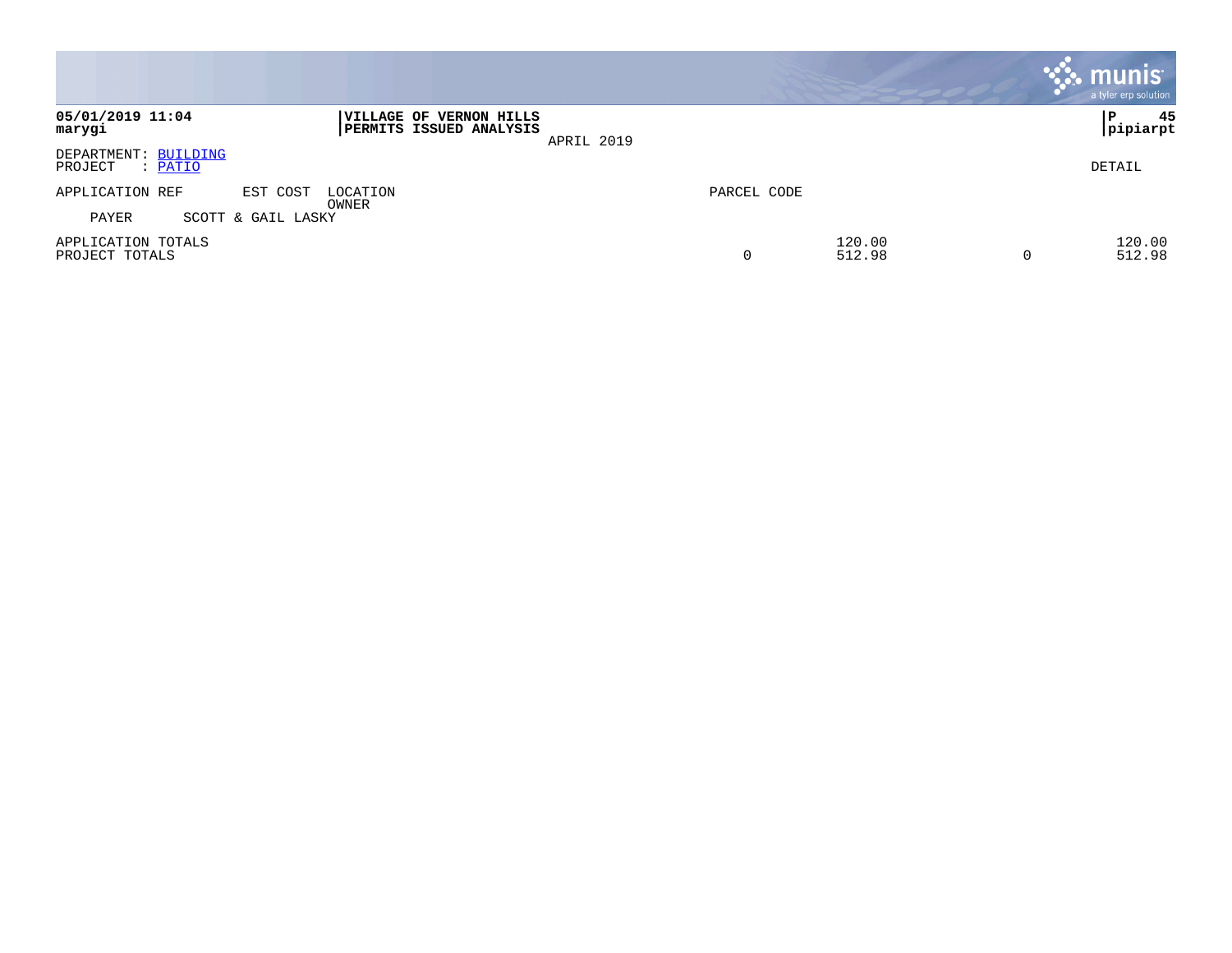|                                                                                                                                                                                                                    |                                                                               | munis<br>a tyler erp solution                                   |
|--------------------------------------------------------------------------------------------------------------------------------------------------------------------------------------------------------------------|-------------------------------------------------------------------------------|-----------------------------------------------------------------|
| 05/01/2019 11:04<br>VILLAGE OF VERNON HILLS<br>marygi<br>PERMITS ISSUED ANALYSIS<br>APRIL 2019                                                                                                                     |                                                                               | P<br>46<br> pipiarpt                                            |
| DEPARTMENT: BUILDING<br>PROJECT<br>: SIDEWALK                                                                                                                                                                      |                                                                               | DETAIL                                                          |
| APPLICATION REF<br>EST COST<br>LOCATION<br>OWNER                                                                                                                                                                   | PARCEL CODE                                                                   |                                                                 |
| 7 MANCHESTER LN<br>3769<br>650<br>GARY R & LORI A WEISS                                                                                                                                                            | 1505417004                                                                    |                                                                 |
| EST COST<br>PERMIT NUMBER<br>TYPE<br><b>STATUS</b><br>ISSUED<br>EXPIRES<br>MU3783<br>650 04/26/19 04/25/20<br><b>SIDEWALK</b><br>ISSUED<br>DESC OF WORK:<br>FRONT STOOP ONLY                                       | PERMITS 04/01/19 - 04/30/19<br>EST VALUE<br>FEES<br>$\Omega$<br>30.00         | PERMITS YEAR TO DATE<br>EST VALUE<br>FEES<br>$\Omega$<br>30.00  |
| PARTIES INVOLVED:<br>APPLICANT<br>GARY R & LORI A WEISS<br>GC.<br>CHEN'S CONCRETE<br>OWNER<br>GARY R & LORI A WEISS<br>PAYER<br>GARY R & LORI A WEISS                                                              |                                                                               |                                                                 |
| APPLICATION TOTALS                                                                                                                                                                                                 | 30.00                                                                         | 30.00                                                           |
| 3784<br>SADDLE BROOK LANE<br>23,150<br><b>PLACEHOLDER</b>                                                                                                                                                          | 1133405001                                                                    |                                                                 |
| TYPE<br>EST COST<br>PERMIT NUMBER<br><b>STATUS</b><br>ISSUED EXPIRES<br>23,150 04/18/19 04/17/20<br>MU3747<br><b>ISSUED</b><br><b>SIDEWALK</b><br>DESC OF WORK:<br>SIDEWALKS/STOOPS, 12 ADDRESSES THRU SADDLEBROOK | PERMITS 04/01/19 - 04/30/19<br><b>EST VALUE</b><br>FEES<br>231.50<br>$\Omega$ | PERMITS YEAR TO DATE<br>EST VALUE<br>FEES<br>$\Omega$<br>231.50 |
| PARTIES INVOLVED:<br>APPLICANT<br>DUBOIS PAVING COMPANY<br>CONCRETE<br>DUBOIS PAVING COMPANY<br>GC.<br>DUBOIS PAVING COMPANY<br>OWNER<br>PLACEHOLDER<br>PAYER<br>DUBOIS PAVING COMPANY                             |                                                                               |                                                                 |
| APPLICATION TOTALS<br>PROJECT TOTALS                                                                                                                                                                               | 231.50<br>0<br>261.50                                                         | 231.50<br>261.50<br>$\Omega$                                    |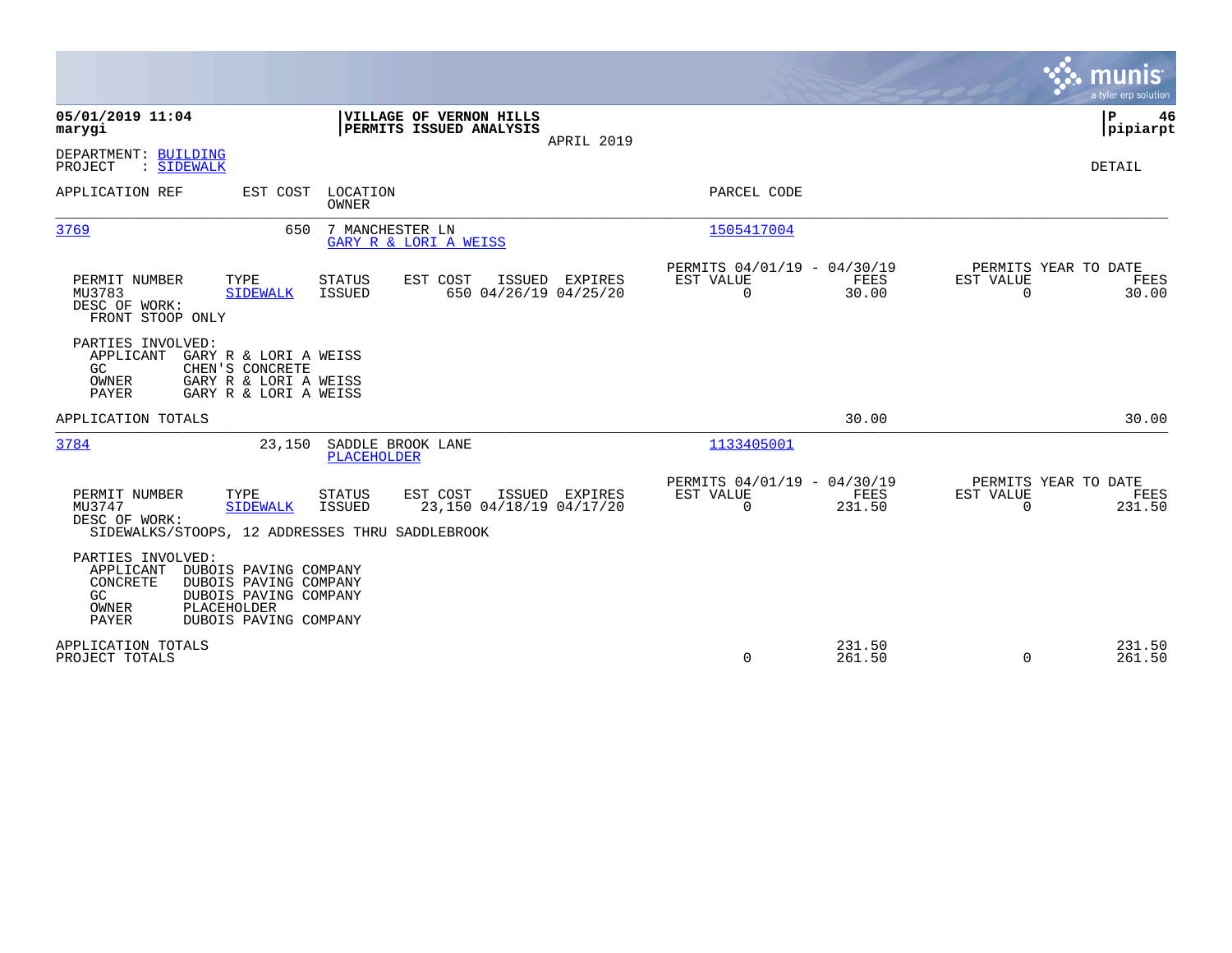|                                                                          |                                                                                                                                |                            |                                                     |                |                                                            |                  |                                                  | munis<br>a tyler erp solution |
|--------------------------------------------------------------------------|--------------------------------------------------------------------------------------------------------------------------------|----------------------------|-----------------------------------------------------|----------------|------------------------------------------------------------|------------------|--------------------------------------------------|-------------------------------|
| 05/01/2019 11:04<br>marygi                                               |                                                                                                                                |                            | VILLAGE OF VERNON HILLS<br>PERMITS ISSUED ANALYSIS  | APRIL 2019     |                                                            |                  |                                                  | ΙP<br>47<br> pipiarpt         |
| DEPARTMENT: BUILDING<br>: REROOF<br>PROJECT                              |                                                                                                                                |                            |                                                     |                |                                                            |                  |                                                  | DETAIL                        |
| APPLICATION REF                                                          |                                                                                                                                | EST COST LOCATION<br>OWNER |                                                     |                | PARCEL CODE                                                |                  |                                                  |                               |
| 3659                                                                     | 13,650                                                                                                                         |                            | 1840 SAINT ANDREW DR<br>CHRISTOPHER & ERICA RENDALL |                | 1129311012                                                 |                  |                                                  |                               |
| PERMIT NUMBER<br>MU3661<br>DESC OF WORK:<br>REROOF                       | TYPE<br><b>REROOF</b>                                                                                                          | <b>STATUS</b><br>COMPLT    | EST COST<br>13,650 04/01/19 04/09/20                | ISSUED EXPIRES | PERMITS 04/01/19 - 04/30/19<br>EST VALUE<br>$\overline{0}$ | FEES<br>136.50   | PERMITS YEAR TO DATE<br>EST VALUE<br>$\Omega$    | FEES<br>136.50                |
| PARTIES INVOLVED:<br>APPLICANT<br>GC.<br>OWNER<br>PAYER<br><b>ROOFER</b> | GL ROOFING<br>GL ROOFING<br>CHRISTOPHER & ERICA RENDALL<br>GL ROOFING<br>GL ROOFING                                            |                            |                                                     |                |                                                            |                  |                                                  |                               |
| APPLICATION TOTALS                                                       |                                                                                                                                |                            |                                                     |                |                                                            | 136.50           |                                                  | 136.50                        |
| 3676                                                                     | 106,762                                                                                                                        | TREVOR BULLOCK             | 1720 LAKE CHARLES DR                                |                | 1128302027                                                 |                  |                                                  |                               |
| PERMIT NUMBER<br>MU3671<br>DESC OF WORK:<br><b>REROOF</b>                | TYPE<br><b>REROOF</b>                                                                                                          | <b>STATUS</b><br>ISSUED    | EST COST<br>106,762 04/04/19 04/03/20               | ISSUED EXPIRES | PERMITS 04/01/19 - 04/30/19<br>EST VALUE<br>$\mathbf 0$    | FEES<br>1,067.62 | PERMITS YEAR TO DATE<br>EST VALUE<br>$\mathbf 0$ | FEES<br>1,067.62              |
| PARTIES INVOLVED:<br>APPLICANT<br>GC.<br>OWNER<br>PAYER<br><b>ROOFER</b> | INNOVATIVE HOME CONCEPTS<br>INNOVATIVE HOME CONCEPTS<br>TREVOR BULLOCK<br>INNOVATIVE HOME CONCEPTS<br>INNOVATIVE HOME CONCEPTS |                            |                                                     |                |                                                            |                  |                                                  |                               |
| APPLICATION TOTALS                                                       |                                                                                                                                |                            |                                                     |                |                                                            | 1,067.62         |                                                  | 1,067.62                      |
| 3729                                                                     | 18,500                                                                                                                         |                            | 210 CONGRESSIONAL CT<br>JAMES E & PATTI L SCHOFIELD |                | 1132207016                                                 |                  |                                                  |                               |
| PERMIT NUMBER<br>MU3684<br>DESC OF WORK:<br>REROOF                       | TYPE<br><b>REROOF</b>                                                                                                          | STATUS<br><b>ISSUED</b>    | EST COST<br>18,500 04/08/19 04/07/20                | ISSUED EXPIRES | PERMITS 04/01/19 - 04/30/19<br>EST VALUE<br>0              | FEES<br>185.00   | PERMITS YEAR TO DATE<br>EST VALUE<br>0           | FEES<br>185.00                |
| PARTIES INVOLVED:<br>GC<br>OWNER<br>PAYER<br><b>ROOFER</b>               | APPLICANT PHOENIX EXTERIOR<br>PHOENIX EXTERIOR<br>JAMES E & PATTI L SCHOFIELD<br>PHOENIX EXTERIOR<br>PHOENIX EXTERIOR          |                            |                                                     |                |                                                            |                  |                                                  |                               |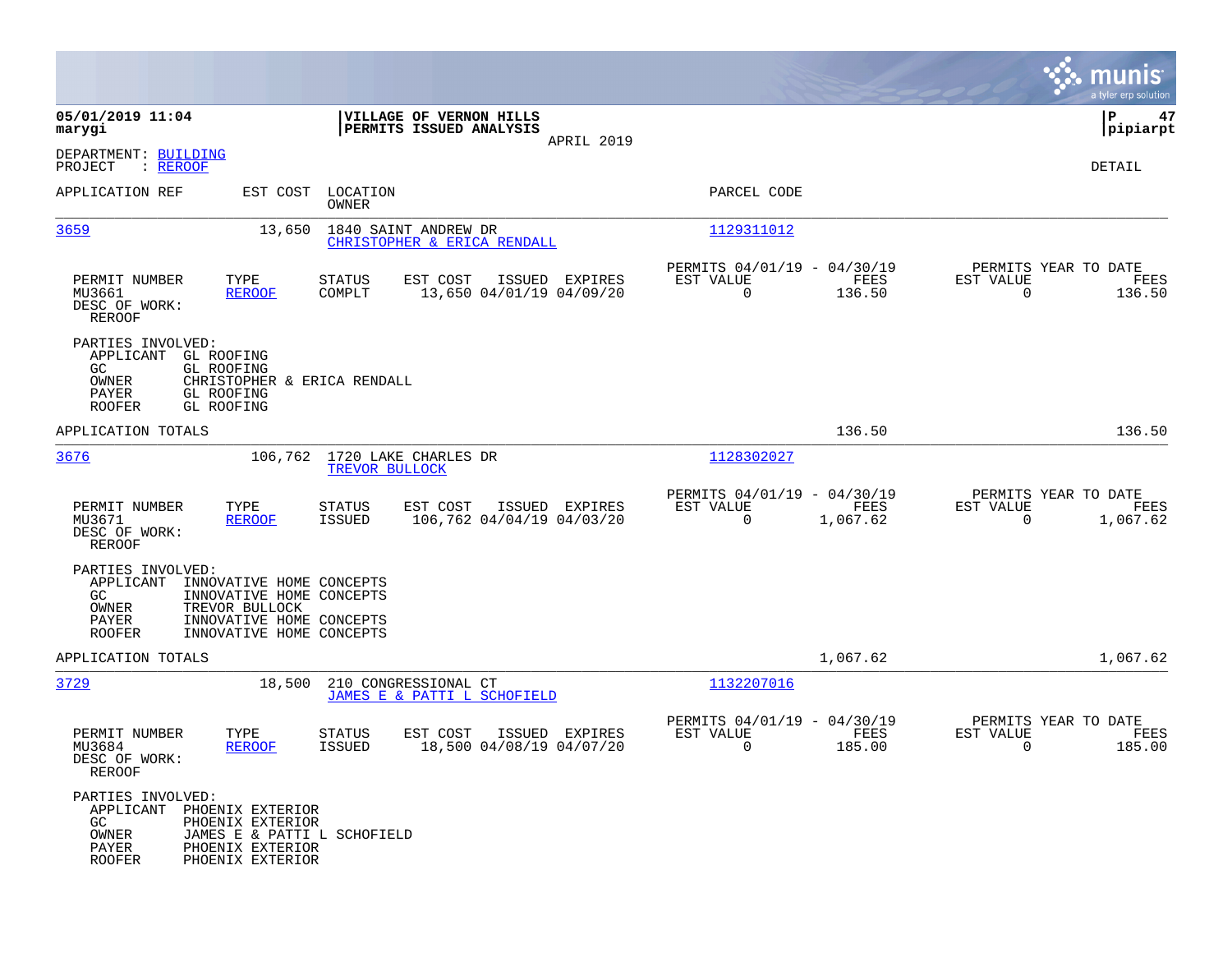|                                                                                                                                                                                                          |                                                                                         |                                                                              | munis<br>a tyler erp solution                                     |
|----------------------------------------------------------------------------------------------------------------------------------------------------------------------------------------------------------|-----------------------------------------------------------------------------------------|------------------------------------------------------------------------------|-------------------------------------------------------------------|
| 05/01/2019 11:04<br>marygi                                                                                                                                                                               | VILLAGE OF VERNON HILLS<br>PERMITS ISSUED ANALYSIS<br>APRIL 2019                        |                                                                              | P<br>48<br> pipiarpt                                              |
| DEPARTMENT: BUILDING<br>PROJECT<br>: <u>REROOF</u>                                                                                                                                                       |                                                                                         |                                                                              | DETAIL                                                            |
| APPLICATION REF<br>EST COST                                                                                                                                                                              | LOCATION<br>OWNER                                                                       | PARCEL CODE                                                                  |                                                                   |
| APPLICATION TOTALS                                                                                                                                                                                       |                                                                                         | 185.00                                                                       | 185.00                                                            |
| 3737<br>2,800                                                                                                                                                                                            | 270 BALTIMORE DR<br>CATHERINE H KIEPURA, TRUSTEE                                        | 1132207011                                                                   |                                                                   |
| PERMIT NUMBER<br>TYPE<br>MU3695<br><b>REROOF</b><br>DESC OF WORK:<br>GARAGE/LOWER LEVEL ONLY                                                                                                             | <b>STATUS</b><br>EST COST<br>ISSUED EXPIRES<br><b>ISSUED</b><br>2,800 04/11/19 04/30/20 | PERMITS 04/01/19 - 04/30/19<br>EST VALUE<br>FEES<br>$\mathbf 0$<br>50.00     | PERMITS YEAR TO DATE<br>EST VALUE<br>FEES<br>$\mathbf 0$<br>50.00 |
| PARTIES INVOLVED:<br>APPLICANT<br>AFH CONSTRUCTION INC<br>GC.<br>AFH CONSTRUCTION INC<br>OWNER<br>CATHERINE H KIEPURA, TRUSTEE<br>PAYER<br>AFH CONSTRUCTION INC<br>AFH CONSTRUCTION INC<br><b>ROOFER</b> |                                                                                         |                                                                              |                                                                   |
| APPLICATION TOTALS                                                                                                                                                                                       |                                                                                         | 50.00                                                                        | 50.00                                                             |
| 3738<br>15,494                                                                                                                                                                                           | 363S SYCAMORE ST<br>MIKE J & LILLY ANNE S KUCZYNSKI                                     | 1132216005                                                                   |                                                                   |
| PERMIT NUMBER<br>TYPE<br>MU3696<br><b>REROOF</b><br>DESC OF WORK:<br><b>REROOF</b>                                                                                                                       | <b>STATUS</b><br>EST COST<br>ISSUED EXPIRES<br>ISSUED<br>15,494 04/11/19 04/26/20       | PERMITS 04/01/19 -<br>04/30/19<br>FEES<br>EST VALUE<br>$\mathbf 0$<br>154.94 | PERMITS YEAR TO DATE<br>EST VALUE<br>FEES<br>0<br>154.94          |
| PARTIES INVOLVED:<br>APPLICANT<br>AFH CONSTRUCTION INC<br>GC.<br>AFH CONSTRUCTION INC<br>OWNER<br>AFH CONSTRUCTION INC<br>PAYER<br>AFH CONSTRUCTION INC<br><b>ROOFER</b>                                 | MIKE J & LILLY ANNE S KUCZYNSKI                                                         |                                                                              |                                                                   |
| APPLICATION TOTALS                                                                                                                                                                                       |                                                                                         | 154.94                                                                       | 154.94                                                            |
| 3742<br>6,831                                                                                                                                                                                            | 257 PONTIAC LN<br>ELLEN M & FLEIX T GALLO                                               | 1506408003                                                                   |                                                                   |
| PERMIT NUMBER<br>TYPE<br>MU3698<br><b>REROOF</b><br>DESC OF WORK:<br>PARTIAL REROOF<br>HOUSE & LEFT SIDE ATTACHED GARAGE ONLY<br>PARTIES INVOLVED:<br>APPLICANT LINDHOLM ROOFING                         | STATUS<br>EST COST ISSUED EXPIRES<br><b>ISSUED</b><br>6,831 04/11/19 04/19/20           | PERMITS 04/01/19 - 04/30/19<br>EST VALUE<br>FEES<br>$\Omega$<br>68.31        | PERMITS YEAR TO DATE<br>EST VALUE<br>FEES<br>$\Omega$<br>68.31    |
| GC<br>LINDHOLM ROOFING<br>OWNER<br>ELLEN M & FLEIX T GALLO                                                                                                                                               |                                                                                         |                                                                              |                                                                   |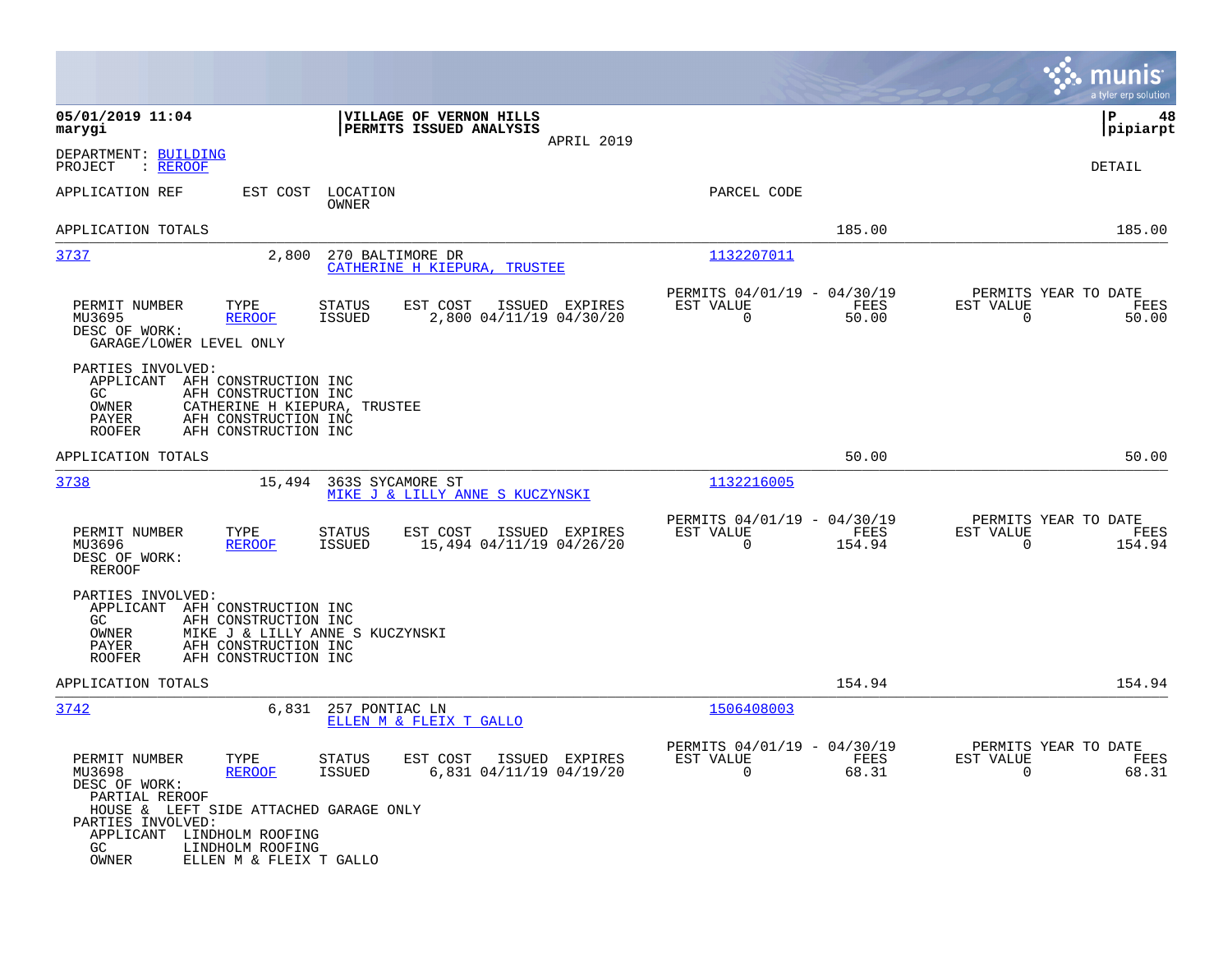|                                                                                                                                                                                         |                                                                                                                                                                                                    |                                                                           | munis<br>a tyler erp solution                                      |
|-----------------------------------------------------------------------------------------------------------------------------------------------------------------------------------------|----------------------------------------------------------------------------------------------------------------------------------------------------------------------------------------------------|---------------------------------------------------------------------------|--------------------------------------------------------------------|
| 05/01/2019 11:04<br>marygi                                                                                                                                                              | VILLAGE OF VERNON HILLS<br>PERMITS ISSUED ANALYSIS<br>APRIL 2019                                                                                                                                   |                                                                           | P<br>49<br> pipiarpt                                               |
| DEPARTMENT: BUILDING<br>: REROOF<br>PROJECT                                                                                                                                             |                                                                                                                                                                                                    |                                                                           | DETAIL                                                             |
| APPLICATION REF<br>EST COST                                                                                                                                                             | LOCATION<br>OWNER                                                                                                                                                                                  | PARCEL CODE                                                               |                                                                    |
| LINDHOLM ROOFING<br>PAYER<br><b>ROOFER</b><br>LINDHOLM ROOFING                                                                                                                          |                                                                                                                                                                                                    |                                                                           |                                                                    |
| APPLICATION TOTALS                                                                                                                                                                      |                                                                                                                                                                                                    | 68.31                                                                     | 68.31                                                              |
| 3752<br>11,872                                                                                                                                                                          | 2334 SARAZEN DR<br>BRET A & ZACHO J MOBERG                                                                                                                                                         | 1129201035                                                                |                                                                    |
| PERMIT NUMBER<br>TYPE<br>MU3705<br><b>REROOF</b><br>DESC OF WORK:<br>REROOF                                                                                                             | <b>STATUS</b><br>EST COST<br>ISSUED EXPIRES<br>11,872 04/12/19 04/11/20<br>ISSUED                                                                                                                  | PERMITS 04/01/19 - 04/30/19<br>EST VALUE<br>FEES<br>$\mathbf 0$<br>118.72 | PERMITS YEAR TO DATE<br>EST VALUE<br>FEES<br>0<br>118.72           |
| PARTIES INVOLVED:<br>APPLICANT<br>SMART ROOFING INC<br>GC.<br>SMART ROOFING INC<br>OWNER<br>BRET A & ZACHO J MOBERG<br>PAYER<br>SMART ROOFING INC<br>SMART ROOFING INC<br><b>ROOFER</b> |                                                                                                                                                                                                    |                                                                           |                                                                    |
| APPLICATION TOTALS                                                                                                                                                                      |                                                                                                                                                                                                    | 118.72                                                                    | 118.72                                                             |
| 3759<br>8,500                                                                                                                                                                           | 27 LINDON LN<br>JOHN B & JOYCE SCHULLIAN, TRUSTEES                                                                                                                                                 | 1509102018                                                                |                                                                    |
| PERMIT NUMBER<br>TYPE<br>MU3709<br><b>REROOF</b><br>DESC OF WORK:<br>REROOF                                                                                                             | EST COST<br>ISSUED EXPIRES<br><b>STATUS</b><br>8,500 04/15/19 04/25/20<br>ISSUED                                                                                                                   | PERMITS 04/01/19 - 04/30/19<br>EST VALUE<br>FEES<br>0<br>85.00            | PERMITS YEAR TO DATE<br>EST VALUE<br>FEES<br>0<br>85.00            |
| PARTIES INVOLVED:<br>APPLICANT<br>GC.<br>OWNER<br><b>ROOFER</b><br><b>ROOFER</b>                                                                                                        | COUNTRYSIDE ROOFING SIDING & WINDOWS<br>COUNTRYSIDE ROOFING SIDING & WINDOWS<br>JOHN B & JOYCE SCHULLIAN, TRUSTEES<br>COUNTRYSIDE ROOFING SIDING & WINDOWS<br>COUNTRYSIDE ROOFING SIDING & WINDOWS |                                                                           |                                                                    |
| APPLICATION TOTALS                                                                                                                                                                      |                                                                                                                                                                                                    | 85.00                                                                     | 85.00                                                              |
| 3761<br>21,102                                                                                                                                                                          | 1741 SAINT ANDREW DR<br><b>MARLON GARCIA</b>                                                                                                                                                       | 1129312004                                                                |                                                                    |
| PERMIT NUMBER<br>TYPE<br>MU3711<br><b>REROOF</b><br>DESC OF WORK:<br>REROOF                                                                                                             | <b>STATUS</b><br>EST COST<br>ISSUED EXPIRES<br>21,102 04/15/19 04/14/20<br>ISSUED                                                                                                                  | PERMITS 04/01/19 - 04/30/19<br>FEES<br>EST VALUE<br>$\mathbf 0$<br>211.02 | PERMITS YEAR TO DATE<br>EST VALUE<br>FEES<br>$\mathbf 0$<br>211.02 |
| PARTIES INVOLVED:<br>APPLICANT 4 COUNTY CONSTRUCTION                                                                                                                                    |                                                                                                                                                                                                    |                                                                           |                                                                    |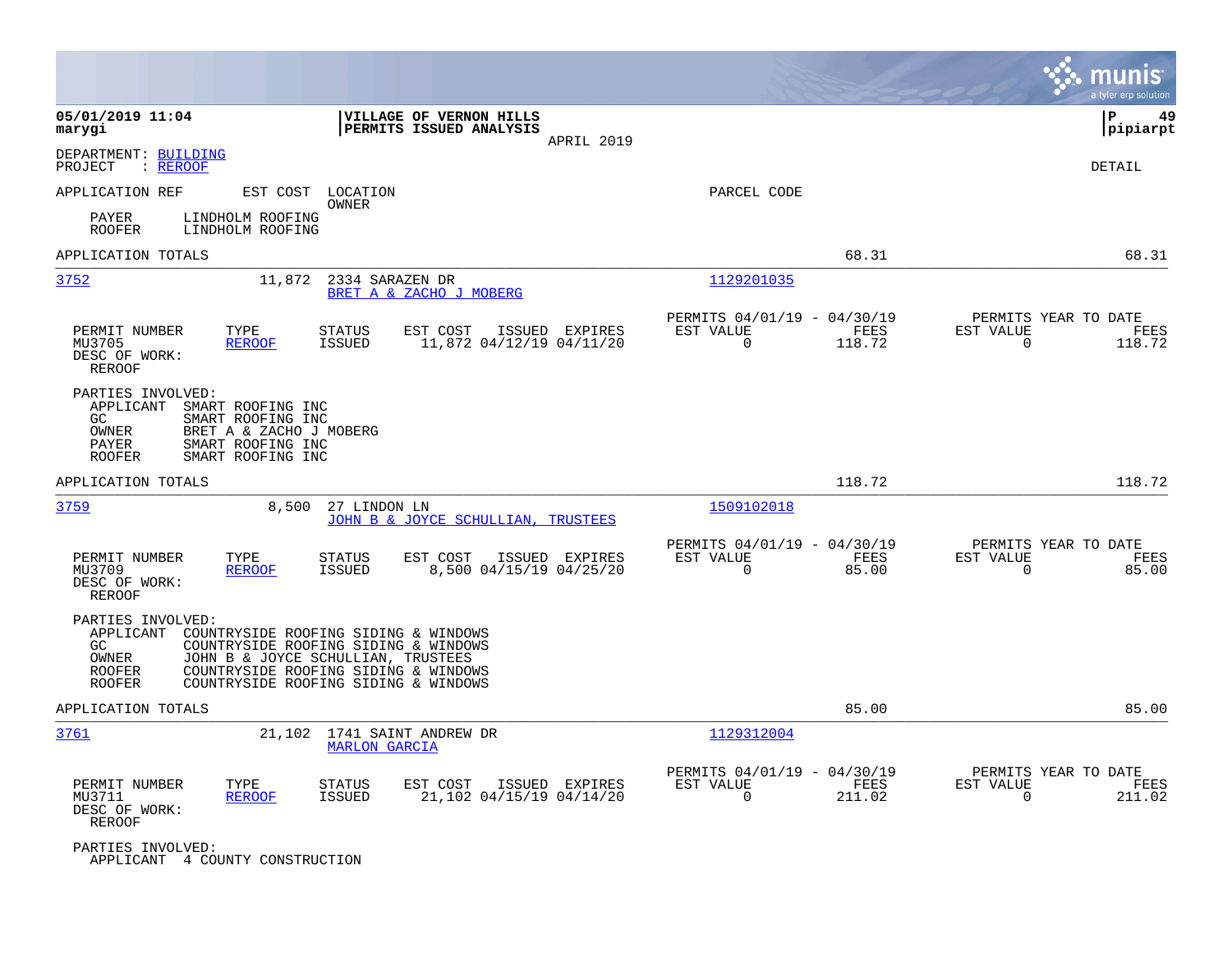|                                                                                                                                                                                                                                                                                                                       |                                                                           | munis<br>a tyler erp solution                                      |
|-----------------------------------------------------------------------------------------------------------------------------------------------------------------------------------------------------------------------------------------------------------------------------------------------------------------------|---------------------------------------------------------------------------|--------------------------------------------------------------------|
| 05/01/2019 11:04<br>VILLAGE OF VERNON HILLS<br>marygi<br>PERMITS ISSUED ANALYSIS<br>APRIL 2019                                                                                                                                                                                                                        |                                                                           | l P<br>50<br> pipiarpt                                             |
| DEPARTMENT: BUILDING<br>PROJECT<br>: REROOF                                                                                                                                                                                                                                                                           |                                                                           | DETAIL                                                             |
| APPLICATION REF<br>EST COST<br>LOCATION<br>OWNER<br>GC<br>4 COUNTY CONSTRUCTION<br>OWNER<br>MARLON GARCIA<br>PAYER<br>4 COUNTY CONSTRUCTION<br>4 COUNTY CONSTRUCTION<br><b>ROOFER</b>                                                                                                                                 | PARCEL CODE                                                               |                                                                    |
| APPLICATION TOTALS                                                                                                                                                                                                                                                                                                    | 211.02                                                                    | 211.02                                                             |
| 3762<br>13,095<br>570 CENTRAL PARK PL<br>TIMOTHY & LINDA ZUROW                                                                                                                                                                                                                                                        | 1509312011                                                                |                                                                    |
| ISSUED EXPIRES<br>PERMIT NUMBER<br>TYPE<br><b>STATUS</b><br>EST COST<br>MU3712<br><b>REROOF</b><br><b>ISSUED</b><br>13,095 04/15/19 04/30/20<br>DESC OF WORK:<br>REROOF                                                                                                                                               | PERMITS 04/01/19 - 04/30/19<br>FEES<br>EST VALUE<br>0<br>130.95           | PERMITS YEAR TO DATE<br>EST VALUE<br>FEES<br>0<br>130.95           |
| PARTIES INVOLVED:<br>APPLICANT<br>DONALY ROOFING & CONSTRUCTION<br>GC<br>DONALY ROOFING & CONSTRUCTION<br>OWNER<br>TIMOTHY & LINDA ZUROW<br>DONALY ROOFING & CONSTRUCTION<br>PAYER<br>DONALY ROOFING & CONSTRUCTION<br><b>ROOFER</b><br>ELITE EXTERIORS LLC<br><b>ROOFER</b><br><b>ROOFER</b><br>ODT CONSTRUCTION INC |                                                                           |                                                                    |
| APPLICATION TOTALS                                                                                                                                                                                                                                                                                                    | 130.95                                                                    | 130.95                                                             |
| 3763<br>11,260<br>510 SUPERIOR ST<br>MICHAEL EDWARD & JENNIFER MARIE BULLMAN                                                                                                                                                                                                                                          | 1509306004                                                                |                                                                    |
| PERMIT NUMBER<br>TYPE<br>STATUS<br>EST COST<br>ISSUED EXPIRES<br>11,260 04/15/19 04/30/20<br>MU3713<br><b>REROOF</b><br><b>ISSUED</b><br>DESC OF WORK:<br><b>REROOF</b>                                                                                                                                               | PERMITS 04/01/19 - 04/30/19<br>FEES<br>EST VALUE<br>$\mathbf 0$<br>112.60 | PERMITS YEAR TO DATE<br>EST VALUE<br>FEES<br>$\mathbf 0$<br>112.60 |
| PARTIES INVOLVED:<br>APPLICANT<br>DONALY ROOFING & CONSTRUCTION<br>DONALY ROOFING & CONSTRUCTION<br>GC.<br>OWNER<br>MICHAEL EDWARD & JENNIFER MARIE BULLMAN<br>DONALY ROOFING & CONSTRUCTION<br>PAYER<br>DONALY ROOFING & CONSTRUCTION<br><b>ROOFER</b><br><b>ROOFER</b><br>ODT CONSTRUCTION INC                      |                                                                           |                                                                    |
| APPLICATION TOTALS                                                                                                                                                                                                                                                                                                    | 112.60                                                                    | 112.60                                                             |
| 3774<br>5,200<br>2316 SARAZEN DR<br><b>JAMAL FAROOQUI</b>                                                                                                                                                                                                                                                             | 1129201038                                                                |                                                                    |
| PERMIT NUMBER<br>TYPE<br>EST COST<br>ISSUED EXPIRES<br><b>STATUS</b><br>5,200 04/17/19 04/16/20<br>MU3731<br><b>REROOF</b><br><b>ISSUED</b>                                                                                                                                                                           | PERMITS 04/01/19 - 04/30/19<br>EST VALUE<br>FEES<br>$\Omega$<br>52.00     | PERMITS YEAR TO DATE<br>EST VALUE<br>FEES<br>52.00<br>0            |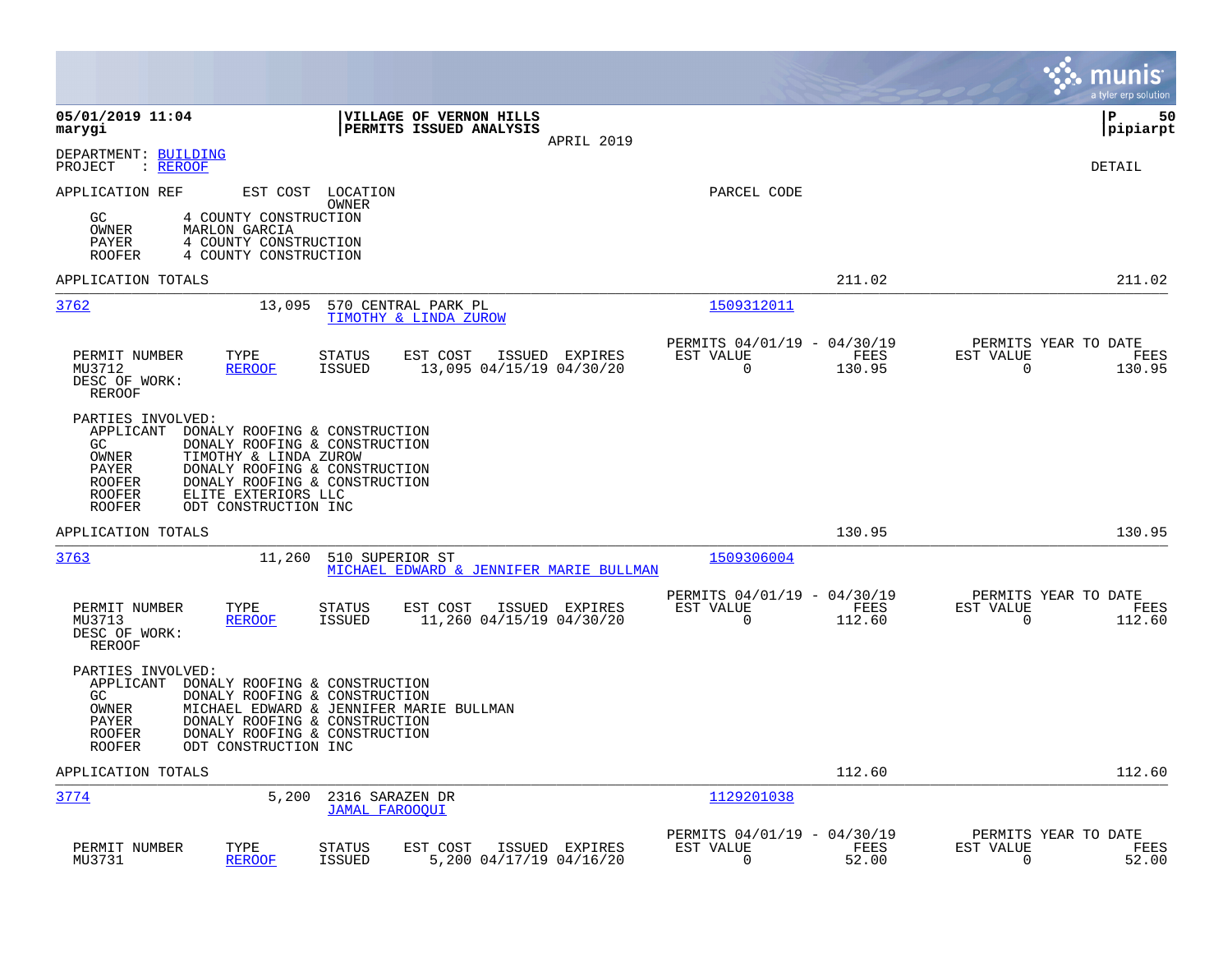|                                                                                                                                                                                                                                                                                       |                                                                  |                                                      | munis<br>a tyler erp solution                                                     |
|---------------------------------------------------------------------------------------------------------------------------------------------------------------------------------------------------------------------------------------------------------------------------------------|------------------------------------------------------------------|------------------------------------------------------|-----------------------------------------------------------------------------------|
| 05/01/2019 11:04<br>marygi                                                                                                                                                                                                                                                            | VILLAGE OF VERNON HILLS<br>PERMITS ISSUED ANALYSIS<br>APRIL 2019 |                                                      | l P<br>51<br> pipiarpt                                                            |
| DEPARTMENT: BUILDING<br>: REROOF<br>PROJECT                                                                                                                                                                                                                                           |                                                                  |                                                      | <b>DETAIL</b>                                                                     |
| APPLICATION REF<br>EST COST<br>LOCATION<br>OWNER<br>DESC OF WORK:<br><b>REROOF</b>                                                                                                                                                                                                    |                                                                  | PARCEL CODE                                          |                                                                                   |
| PARTIES INVOLVED:<br>APPLICANT BENJAMIN BROTHERS CONSTRUCTION<br>GC<br>BENJAMIN BROTHERS CONSTRUCTION<br>OWNER<br>JAMAL FAROOQUI<br>PAYER<br>BENJAMIN BROTHERS CONSTRUCTION<br>BENJAMIN BROTHERS CONSTRUCTION<br><b>ROOFER</b>                                                        |                                                                  |                                                      |                                                                                   |
| APPLICATION TOTALS                                                                                                                                                                                                                                                                    |                                                                  |                                                      | 52.00<br>52.00                                                                    |
| 3776<br>40,500<br>DONG JIANG                                                                                                                                                                                                                                                          | 339 BAY TREE CIR                                                 | 1133118026                                           |                                                                                   |
| PERMIT NUMBER<br>TYPE<br>STATUS<br>MU3733<br><b>REROOF</b><br><b>ISSUED</b><br>DESC OF WORK:<br>REROOF - 339/345 BAYTREE                                                                                                                                                              | EST COST<br>ISSUED EXPIRES<br>40,500 04/17/19 04/16/20           | PERMITS 04/01/19 - 04/30/19<br>EST VALUE<br>$\Omega$ | PERMITS YEAR TO DATE<br>FEES<br>EST VALUE<br>FEES<br>405.00<br>$\Omega$<br>405.00 |
| PARTIES INVOLVED:<br>APPLICANT AMERICAN BUILDING CONTRACTORS<br>GC.<br>AMERICAN BUILDING CONTRACTORS<br><b>OCCUPANT</b><br>BAT TREE @ GREGG'S LANDING CONDO ASSOC<br>OWNER<br>DONG JIANG<br><b>PAYER</b><br>AMERICAN BUILDING CONTRACTORS                                             |                                                                  |                                                      |                                                                                   |
| APPLICATION TOTALS                                                                                                                                                                                                                                                                    |                                                                  |                                                      | 405.00<br>405.00                                                                  |
| 3777<br>40,500<br>PLACEHOLDER                                                                                                                                                                                                                                                         | 373 BAY TREE CIR                                                 | 1133118039                                           |                                                                                   |
| PERMIT NUMBER<br>TYPE<br><b>STATUS</b><br>MU3734<br><b>REROOF</b><br><b>ISSUED</b><br>DESC OF WORK:<br>REROOF 373-379 BAYTREE                                                                                                                                                         | EST COST<br>ISSUED EXPIRES<br>40,500 04/17/19 04/16/20           | PERMITS 04/01/19 - 04/30/19<br>EST VALUE<br>$\Omega$ | PERMITS YEAR TO DATE<br>FEES<br>EST VALUE<br>FEES<br>405.00<br>$\Omega$<br>405.00 |
| PARTIES INVOLVED:<br>APPLICANT AMERICAN BUILDING CONTRACTORS<br>AMERICAN BUILDING CONTRACTORS<br>GC.<br>BAT TREE @ GREGG'S LANDING CONDO ASSOC<br><b>OCCUPANT</b><br>OWNER<br>PLACEHOLDER<br>AMERICAN BUILDING CONTRACTORS<br>PAYER<br>AMERICAN BUILDING CONTRACTORS<br><b>ROOFER</b> |                                                                  |                                                      |                                                                                   |
| APPLICATION TOTALS                                                                                                                                                                                                                                                                    |                                                                  |                                                      | 405.00<br>405.00                                                                  |
| 3778<br>40,500<br><b>PLACEHOLDER</b>                                                                                                                                                                                                                                                  | 381 BAY TREE CIR                                                 | 1133118014                                           |                                                                                   |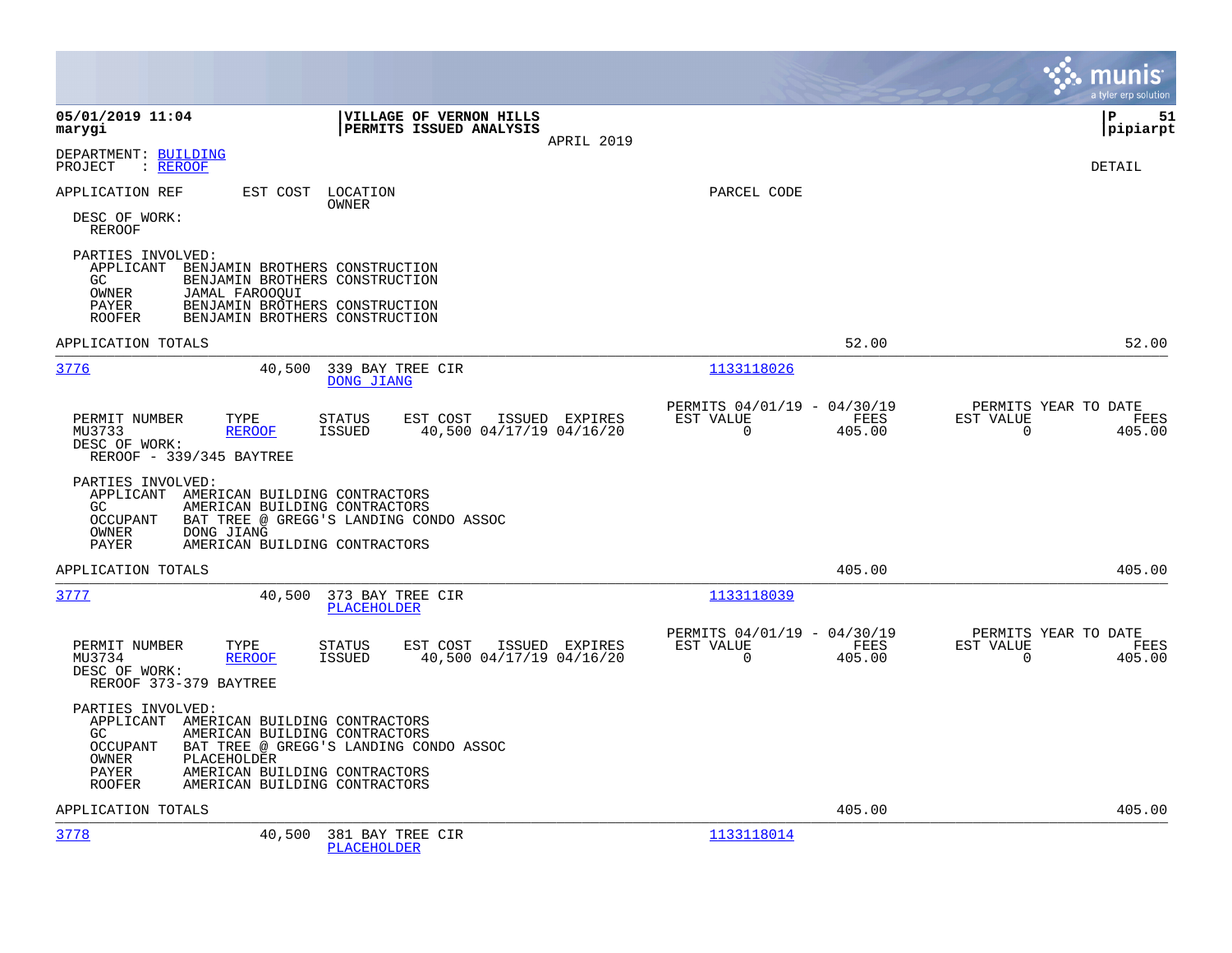|                                                                                                                                                                                                                                                                                                |                                                    |                                                      |                |                                               | munis<br>a tyler erp solution |
|------------------------------------------------------------------------------------------------------------------------------------------------------------------------------------------------------------------------------------------------------------------------------------------------|----------------------------------------------------|------------------------------------------------------|----------------|-----------------------------------------------|-------------------------------|
| 05/01/2019 11:04<br>marygi                                                                                                                                                                                                                                                                     | VILLAGE OF VERNON HILLS<br>PERMITS ISSUED ANALYSIS | PERMITS 04/01/19 - 04/30/19                          |                | PERMITS YEAR TO DATE                          | 52<br>∣P<br> pipiarpt         |
| TYPE<br>PERMIT NUMBER<br><b>STATUS</b><br>EST COST                                                                                                                                                                                                                                             | ISSUED EXPIRES<br>APRIL 2019                       | EST VALUE                                            | FEES           | EST VALUE                                     | FEES                          |
| DEPARTMENT: BUILDING<br>: REROOF<br>PROJECT                                                                                                                                                                                                                                                    |                                                    |                                                      |                |                                               | DETAIL                        |
| APPLICATION REF<br>EST COST LOCATION                                                                                                                                                                                                                                                           |                                                    | PARCEL CODE                                          |                |                                               |                               |
| OWNER<br>MU3735<br><b>REROOF</b><br>ISSUED<br>DESC OF WORK:<br>REROOF - 381-387 BAY TREE                                                                                                                                                                                                       | 40,500 04/17/19 04/16/20                           | $\mathbf 0$                                          | 405.00         | $\Omega$                                      | 405.00                        |
| PARTIES INVOLVED:<br>APPLICANT AMERICAN BUILDING CONTRACTORS<br>GC.<br>AMERICAN BUILDING CONTRACTORS<br><b>OCCUPANT</b><br>BAT TREE @ GREGG'S LANDING CONDO ASSOC<br>OWNER<br>PLACEHOLDER<br>PAYER<br>AMERICAN BUILDING CONTRACTORS<br>AMERICAN BUILDING CONTRACTORS<br><b>ROOFER</b>          |                                                    |                                                      |                |                                               |                               |
| APPLICATION TOTALS                                                                                                                                                                                                                                                                             |                                                    |                                                      | 405.00         |                                               | 405.00                        |
| 3779<br>40,500<br>395 BAY TREE CIR<br>PLACEHOLDER                                                                                                                                                                                                                                              |                                                    | 1133118018                                           |                |                                               |                               |
| TYPE<br>EST COST<br>PERMIT NUMBER<br>STATUS<br>MU3736<br><b>REROOF</b><br>ISSUED<br>DESC OF WORK:<br>ROOF 395-401 BAYTREE                                                                                                                                                                      | ISSUED EXPIRES<br>40,500 04/17/19 04/16/20         | PERMITS 04/01/19 - 04/30/19<br>EST VALUE<br>$\Omega$ | FEES<br>405.00 | PERMITS YEAR TO DATE<br>EST VALUE<br>$\Omega$ | FEES<br>405.00                |
| PARTIES INVOLVED:<br>APPLICANT<br>AMERICAN BUILDING CONTRACTORS<br>GC<br>AMERICAN BUILDING CONTRACTORS<br><b>OCCUPANT</b><br>BAT TREE @ GREGG'S LANDING CONDO ASSOC<br><b>PLACEHOLDER</b><br>OWNER<br>PAYER<br>AMERICAN BUILDING CONTRACTORS<br><b>ROOFER</b><br>AMERICAN BUILDING CONTRACTORS |                                                    |                                                      |                |                                               |                               |
| APPLICATION TOTALS                                                                                                                                                                                                                                                                             |                                                    |                                                      | 405.00         |                                               | 405.00                        |
| 3780<br>7,457 107 MIDWAY LN<br>DARIUSZ & DANUTA RUDNICKI                                                                                                                                                                                                                                       |                                                    | 1509102022                                           |                |                                               |                               |
| PERMIT NUMBER<br>TYPE<br>STATUS<br>EST COST<br>MU3739<br><b>REROOF</b><br><b>ISSUED</b><br>DESC OF WORK:<br>REROOF                                                                                                                                                                             | ISSUED EXPIRES<br>7,457 04/18/19 04/17/20          | PERMITS 04/01/19 - 04/30/19<br>EST VALUE<br>$\Omega$ | FEES<br>74.57  | PERMITS YEAR TO DATE<br>EST VALUE<br>$\Omega$ | FEES<br>74.57                 |
| PARTIES INVOLVED:<br>APPLICANT ALL ROOFS INC<br>GC.<br>ALL ROOFS INC<br>DARIUSZ & DANUTA RUDNICKI<br>OWNER<br>PAYER<br>ALL ROOFS INC<br><b>ROOFER</b><br>ALL ROOFS INC                                                                                                                         |                                                    |                                                      |                |                                               |                               |
| APPLICATION TOTALS                                                                                                                                                                                                                                                                             |                                                    |                                                      | 74.57          |                                               | 74.57                         |

**COL**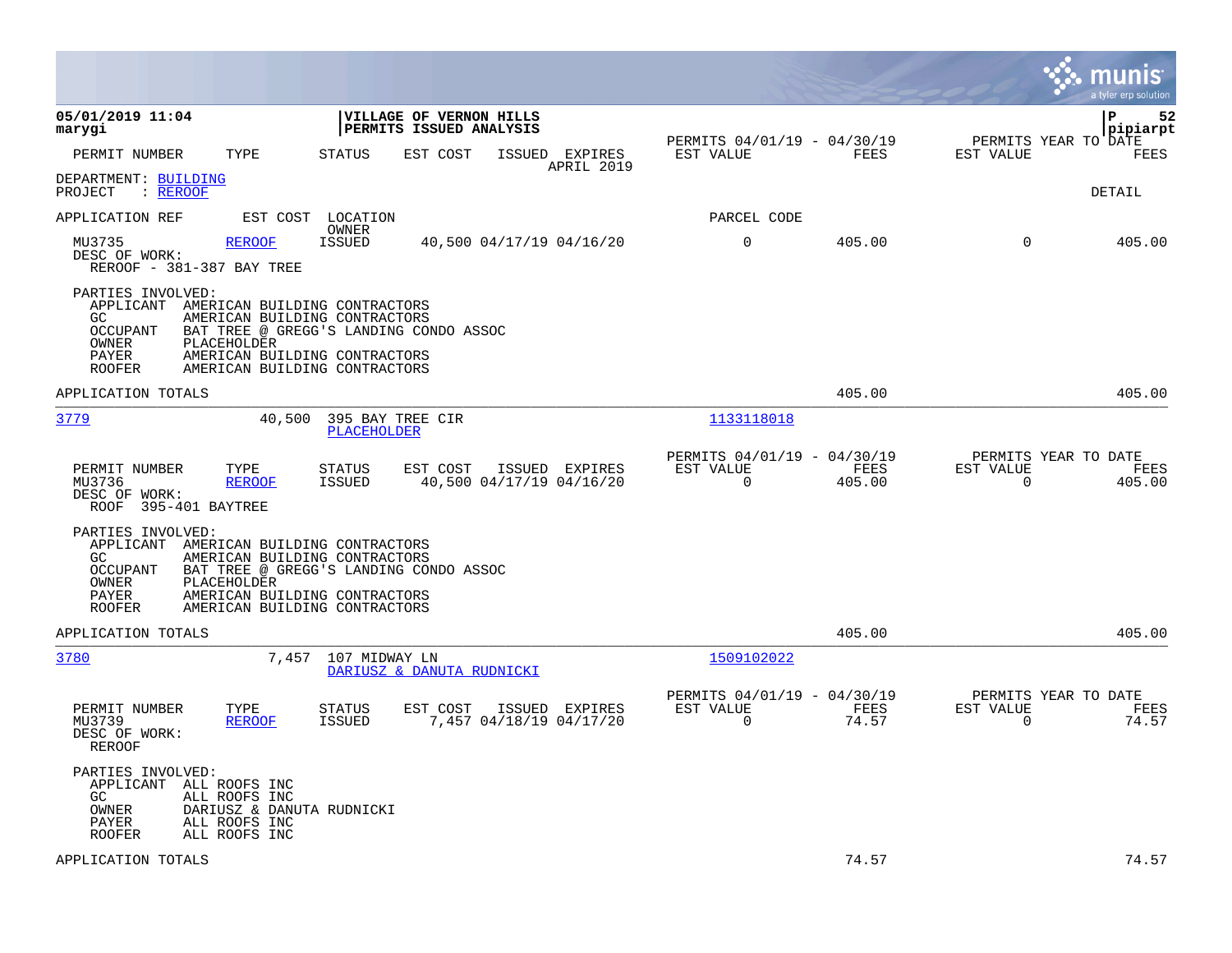|                                                                                           |                                                                                                                                    |                                   |                                                           |                |                                                            |                  |                                                               | munis<br>a tyler erp solution |
|-------------------------------------------------------------------------------------------|------------------------------------------------------------------------------------------------------------------------------------|-----------------------------------|-----------------------------------------------------------|----------------|------------------------------------------------------------|------------------|---------------------------------------------------------------|-------------------------------|
| 05/01/2019 11:04<br>marygi                                                                |                                                                                                                                    |                                   | VILLAGE OF VERNON HILLS<br><b>PERMITS ISSUED ANALYSIS</b> |                |                                                            |                  |                                                               | 53<br>IΡ<br> pipiarpt         |
| DEPARTMENT: BUILDING<br>PROJECT<br>: REROOF                                               |                                                                                                                                    |                                   |                                                           | APRIL 2019     |                                                            |                  |                                                               | DETAIL                        |
| APPLICATION REF                                                                           |                                                                                                                                    | EST COST LOCATION<br>OWNER        |                                                           |                | PARCEL CODE                                                |                  |                                                               |                               |
| 3782                                                                                      | 7,500                                                                                                                              | 193 MONTEITH CT<br>KSHITIJ Y VYAS |                                                           |                | 1506401017                                                 |                  |                                                               |                               |
| PERMIT NUMBER<br>MU3741<br>DESC OF WORK:<br><b>REROOF</b>                                 | TYPE<br><b>REROOF</b>                                                                                                              | <b>STATUS</b><br><b>ISSUED</b>    | EST COST<br>7,500 04/18/19 04/26/20                       | ISSUED EXPIRES | PERMITS 04/01/19 - 04/30/19<br>EST VALUE<br>$\overline{0}$ | FEES<br>75.00    | PERMITS YEAR TO DATE<br>EST VALUE<br>$\Omega$                 | FEES<br>75.00                 |
| PARTIES INVOLVED:<br>APPLICANT AMA PRO SERVICES<br>GC.<br>OWNER<br>PAYER<br><b>ROOFER</b> | AMA PRO SERVICES<br>KSHITIJ Y VYAS<br>AMA PRO SERVICES<br>AMA PRO SERVICES                                                         |                                   |                                                           |                |                                                            |                  |                                                               |                               |
| APPLICATION TOTALS                                                                        |                                                                                                                                    |                                   |                                                           |                |                                                            | 75.00            |                                                               | 75.00                         |
| 3788                                                                                      | 106,098                                                                                                                            |                                   | 940 FOREST EDGE DR<br>BENCHMARC REAL ESTATE INC           |                | 1515101036                                                 |                  |                                                               |                               |
| PERMIT NUMBER<br>MU3755<br>DESC OF WORK:<br><b>REROOF</b>                                 | TYPE<br><b>REROOF</b>                                                                                                              | <b>STATUS</b><br><b>ISSUED</b>    | EST COST<br>106,098 04/19/19 04/18/20                     | ISSUED EXPIRES | PERMITS 04/01/19 - 04/30/19<br>EST VALUE<br>$\Omega$       | FEES<br>1,060.98 | PERMITS YEAR TO DATE<br>EST VALUE<br>$\Omega$                 | FEES<br>1,060.98              |
| PARTIES INVOLVED:<br>APPLICANT<br>GC.<br>OCCUPANT<br>OWNER<br>PAYER<br><b>ROOFER</b>      | DURAPLY ROOFING<br>DURAPLY ROOFING<br>BENCHMARC REAL ESTATE INC<br>BENCHMARC REAL ESTATE INC<br>DURAPLY ROOFING<br>DURAPLY ROOFING |                                   |                                                           |                |                                                            |                  |                                                               |                               |
| APPLICATION TOTALS                                                                        |                                                                                                                                    |                                   |                                                           |                |                                                            | 1,060.98         |                                                               | 1,060.98                      |
| 3798                                                                                      | 10,376                                                                                                                             |                                   | 581 CENTRAL PARK PL<br>ROBERT & LAURA J BLACK             |                | 1509314004                                                 |                  |                                                               |                               |
| PERMIT NUMBER<br>MU3759<br>DESC OF WORK:<br>REROOF & GUTTERS                              | TYPE<br><b>REROOF</b>                                                                                                              | <b>STATUS</b><br>ISSUED           | EST COST<br>10,376 04/22/19 04/21/20                      | ISSUED EXPIRES | PERMITS 04/01/19 - 04/30/19<br>EST VALUE<br>$\overline{0}$ | FEES<br>103.76   | PERMITS YEAR TO DATE<br>EST VALUE<br>$\overline{\phantom{0}}$ | FEES<br>103.76                |
| PARTIES INVOLVED:<br>APPLICANT<br>GC<br>OWNER<br>PAYER                                    | E&L ROOFING & WINDOWS LLC<br>E&L ROOFING & WINDOWS LLC<br>ROBERT & LAURA J BLACK<br>E&L ROOFING & WINDOWS LLC                      |                                   |                                                           |                |                                                            |                  |                                                               |                               |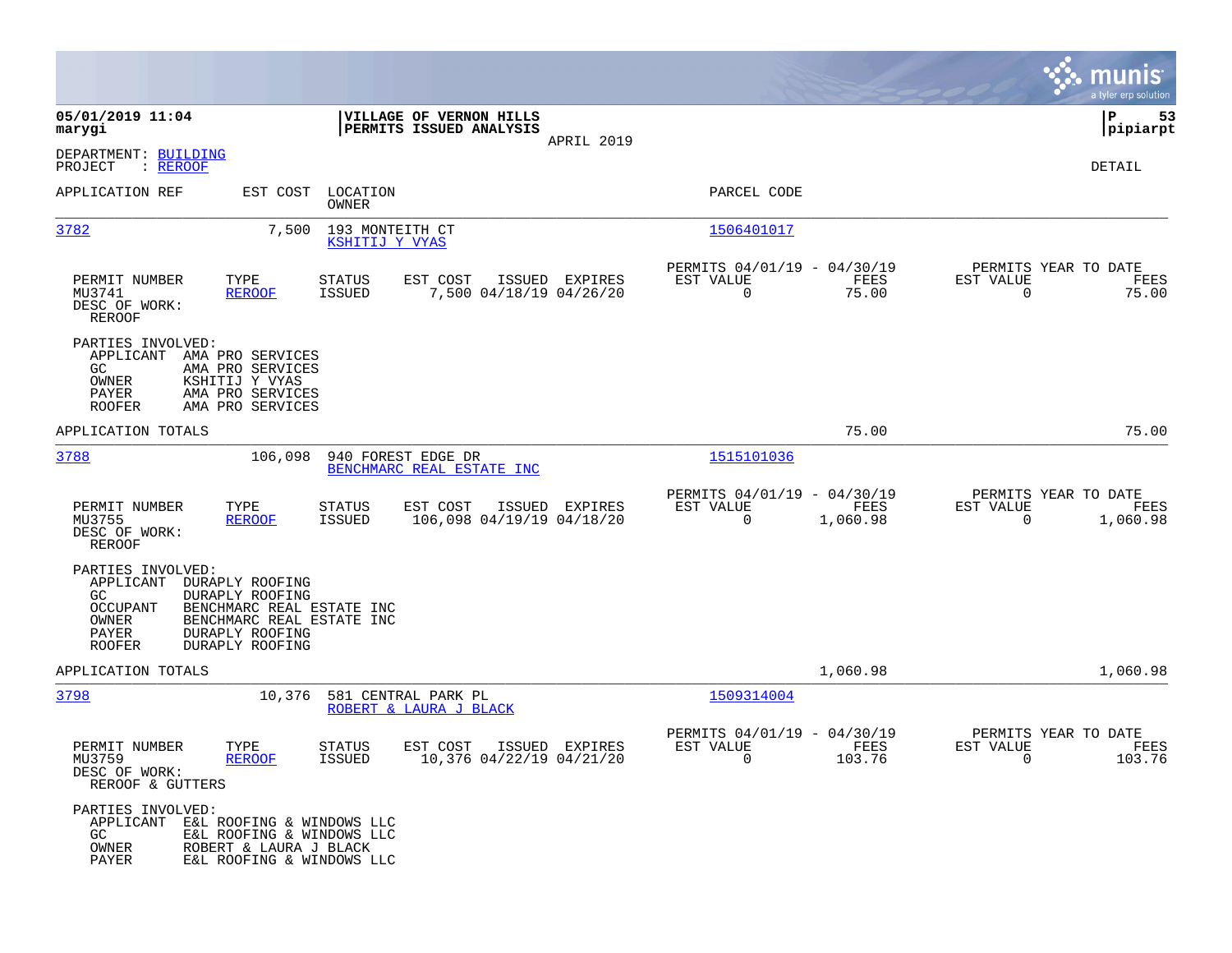|                                                                                                                                                                                                         |                                                                                                             |                                                                           | munis<br>a tyler erp solution                                      |
|---------------------------------------------------------------------------------------------------------------------------------------------------------------------------------------------------------|-------------------------------------------------------------------------------------------------------------|---------------------------------------------------------------------------|--------------------------------------------------------------------|
| 05/01/2019 11:04<br>marygi                                                                                                                                                                              | VILLAGE OF VERNON HILLS<br>PERMITS ISSUED ANALYSIS<br>APRIL 2019                                            |                                                                           | ΙP<br>54<br> pipiarpt                                              |
| DEPARTMENT: BUILDING<br>PROJECT<br>: <u>REROOF</u>                                                                                                                                                      |                                                                                                             |                                                                           | <b>DETAIL</b>                                                      |
| APPLICATION REF                                                                                                                                                                                         | EST COST LOCATION                                                                                           | PARCEL CODE                                                               |                                                                    |
| <b>ROOFER</b><br>E&L ROOFING & WINDOWS LLC                                                                                                                                                              | <b>OWNER</b>                                                                                                |                                                                           |                                                                    |
| APPLICATION TOTALS                                                                                                                                                                                      |                                                                                                             | 103.76                                                                    | 103.76                                                             |
| 3804<br>12,900                                                                                                                                                                                          | 1799S STANWICH RD<br>CURT S & JANE H COOPER                                                                 | 1129311014                                                                |                                                                    |
| PERMIT NUMBER<br>TYPE<br>MU3764<br>REROOF<br>DESC OF WORK:<br><b>REROOF</b>                                                                                                                             | <b>STATUS</b><br>EST COST<br>ISSUED EXPIRES<br><b>ISSUED</b><br>12,900 04/23/19 04/22/20                    | PERMITS 04/01/19 - 04/30/19<br>EST VALUE<br>FEES<br>$\Omega$<br>129.00    | PERMITS YEAR TO DATE<br>EST VALUE<br>FEES<br>$\Omega$<br>129.00    |
| PARTIES INVOLVED:<br>APPLICANT PRATE ROOFING & INSTALLATIONS LLC<br>GC.<br>OWNER<br>CURT S & JANE H COOPER<br>PAYER<br><b>ROOFER</b>                                                                    | PRATE ROOFING & INSTALLATIONS LLC<br>PRATE ROOFING & INSTALLATIONS LLC<br>PRATE ROOFING & INSTALLATIONS LLC |                                                                           |                                                                    |
| APPLICATION TOTALS                                                                                                                                                                                      |                                                                                                             | 129.00                                                                    | 129.00                                                             |
| 3818<br>11,233                                                                                                                                                                                          | 136 ANNAPOLIS DR<br><b>RONALD R MILLER</b>                                                                  | 1505411010                                                                |                                                                    |
| PERMIT NUMBER<br>TYPE<br><b>REROOF</b><br>MU3770<br>DESC OF WORK:<br><b>REROOF</b>                                                                                                                      | <b>STATUS</b><br>EST COST<br>ISSUED EXPIRES<br>11,233 04/25/19 04/24/20<br><b>ISSUED</b>                    | PERMITS 04/01/19 - 04/30/19<br>EST VALUE<br>FEES<br>$\mathbf 0$<br>112.33 | PERMITS YEAR TO DATE<br>EST VALUE<br>FEES<br>$\mathbf 0$<br>112.33 |
| PARTIES INVOLVED:<br>APPLICANT<br>UNITED HOME IMPROVEMENT<br>GC.<br>UNITED HOME IMPROVEMENT<br>OWNER<br>RONALD R MILLER<br>UNITED HOME IMPROVEMENT<br>PAYER<br>UNITED HOME IMPROVEMENT<br><b>ROOFER</b> |                                                                                                             |                                                                           |                                                                    |
| APPLICATION TOTALS                                                                                                                                                                                      |                                                                                                             | 112.33                                                                    | 112.33                                                             |
| 3819<br>16,383                                                                                                                                                                                          | 315S BALTIMORE DR<br>JOHN P & DAWN S KRIPPINGER                                                             | 1132209005                                                                |                                                                    |
| PERMIT NUMBER<br>TYPE<br>MU3773<br><b>REROOF</b><br>DESC OF WORK:<br>REROOF                                                                                                                             | EST COST<br><b>STATUS</b><br>ISSUED EXPIRES<br><b>ISSUED</b><br>16,383 04/25/19 04/24/20                    | PERMITS 04/01/19 - 04/30/19<br>EST VALUE<br>FEES<br>$\Omega$<br>163.83    | PERMITS YEAR TO DATE<br>EST VALUE<br>FEES<br>$\mathbf 0$<br>163.83 |
| PARTIES INVOLVED:<br>APPLICANT AFH CONSTRUCTION INC<br>GC.<br>AFH CONSTRUCTION INC                                                                                                                      |                                                                                                             |                                                                           |                                                                    |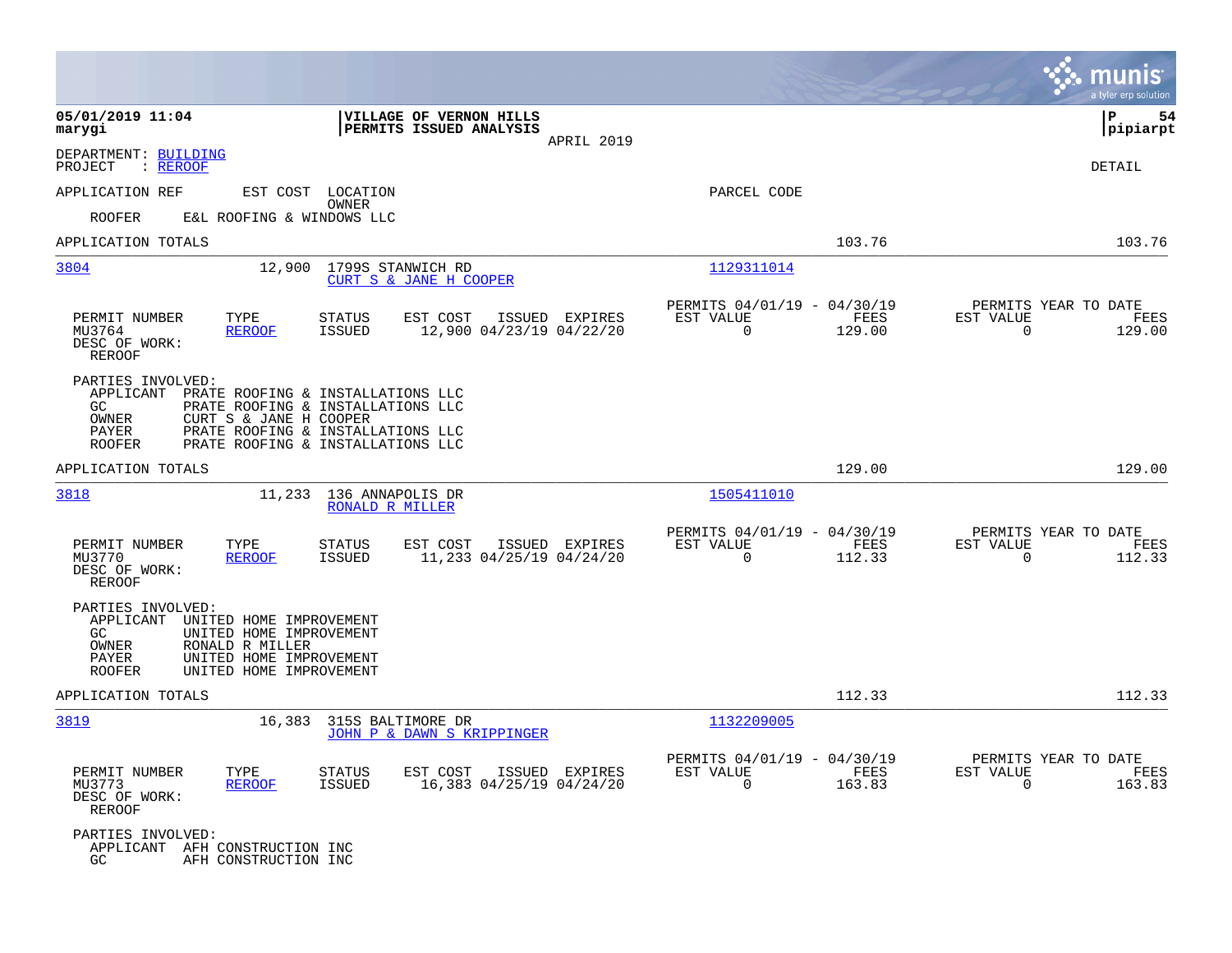|                                                                                                                                                                                                                     |                                                                                          |                                                                              | munis<br>a tyler erp solution                                        |
|---------------------------------------------------------------------------------------------------------------------------------------------------------------------------------------------------------------------|------------------------------------------------------------------------------------------|------------------------------------------------------------------------------|----------------------------------------------------------------------|
| 05/01/2019 11:04<br>marygi                                                                                                                                                                                          | VILLAGE OF VERNON HILLS<br>PERMITS ISSUED ANALYSIS<br>APRIL 2019                         |                                                                              | lР<br>55<br> pipiarpt                                                |
| DEPARTMENT: BUILDING<br>: REROOF<br>PROJECT                                                                                                                                                                         |                                                                                          |                                                                              | <b>DETAIL</b>                                                        |
| APPLICATION REF<br>JOHN P & DAWN S KRIPPINGER<br>OWNER<br>AFH CONSTRUCTION INC<br><b>PAYER</b><br><b>ROOFER</b><br>AFH CONSTRUCTION INC                                                                             | EST COST LOCATION<br>OWNER                                                               | PARCEL CODE                                                                  |                                                                      |
| APPLICATION TOTALS                                                                                                                                                                                                  |                                                                                          | 163.83                                                                       | 163.83                                                               |
| 3821<br>16,885                                                                                                                                                                                                      | 235 CONGRESSIONAL CT<br>SCOTT A & HEATHER S SHAPIRO                                      | 1132207022                                                                   |                                                                      |
| PERMIT NUMBER<br>TYPE<br>MU3774<br><b>REROOF</b><br>DESC OF WORK:<br><b>REROOF</b>                                                                                                                                  | <b>STATUS</b><br>EST COST<br>ISSUED EXPIRES<br>16,885 04/25/19 04/24/20<br><b>ISSUED</b> | PERMITS 04/01/19 - 04/30/19<br>EST VALUE<br>FEES<br>$\overline{0}$<br>168.85 | PERMITS YEAR TO DATE<br>EST VALUE<br>FEES<br>168.85<br>$\mathbf 0$   |
| PARTIES INVOLVED:<br>APPLICANT AFH CONSTRUCTION INC<br>GC.<br>AFH CONSTRUCTION INC<br>OWNER<br>SCOTT A & HEATHER S SHAPIRO<br>AFH CONSTRUCTION INC<br>PAYER<br>AFH CONSTRUCTION INC<br><b>ROOFER</b>                |                                                                                          |                                                                              |                                                                      |
| APPLICATION TOTALS                                                                                                                                                                                                  |                                                                                          | 168.85                                                                       | 168.85                                                               |
| 3828                                                                                                                                                                                                                | 5,978 147 MIDWAY LN<br>XIAOFENG NIU                                                      | 1509102042                                                                   |                                                                      |
| PERMIT NUMBER<br>TYPE<br>MU3781<br><b>REROOF</b><br>DESC OF WORK:<br><b>REROOF</b>                                                                                                                                  | <b>STATUS</b><br>EST COST<br>ISSUED EXPIRES<br>5,978 04/26/19 04/25/20<br><b>ISSUED</b>  | PERMITS 04/01/19 - 04/30/19<br>EST VALUE<br>FEES<br>$\Omega$<br>59.78        | PERMITS YEAR TO DATE<br>EST VALUE<br>FEES<br>$\overline{0}$<br>59.78 |
| PARTIES INVOLVED:<br>APPLICANT<br>CITTRIX BUILDING SERVICES<br>CITTRIX BUILDING SERVICES<br>GC.<br>OWNER<br>XIAOFENG NIU<br><b>PAYER</b><br>CITTRIX BUILDING SERVICES<br><b>ROOFER</b><br>CITTRIX BUILDING SERVICES |                                                                                          |                                                                              |                                                                      |
| APPLICATION TOTALS                                                                                                                                                                                                  |                                                                                          | 59.78                                                                        | 59.78                                                                |
| 3836<br>21,053                                                                                                                                                                                                      | 389 COLONIAL DR<br><b>ROBYN M KAUFMAN</b>                                                | 1128108058                                                                   |                                                                      |
| PERMIT NUMBER<br>TYPE<br>MU3789<br><b>REROOF</b><br>DESC OF WORK:<br>REROOF                                                                                                                                         | STATUS<br>EST COST<br>ISSUED EXPIRES<br>21,053 04/30/19 04/29/20<br>ISSUED               | PERMITS 04/01/19 - 04/30/19<br>EST VALUE<br>FEES<br>$\Omega$<br>210.53       | PERMITS YEAR TO DATE<br>EST VALUE<br>FEES<br>$\Omega$<br>210.53      |

PARTIES INVOLVED: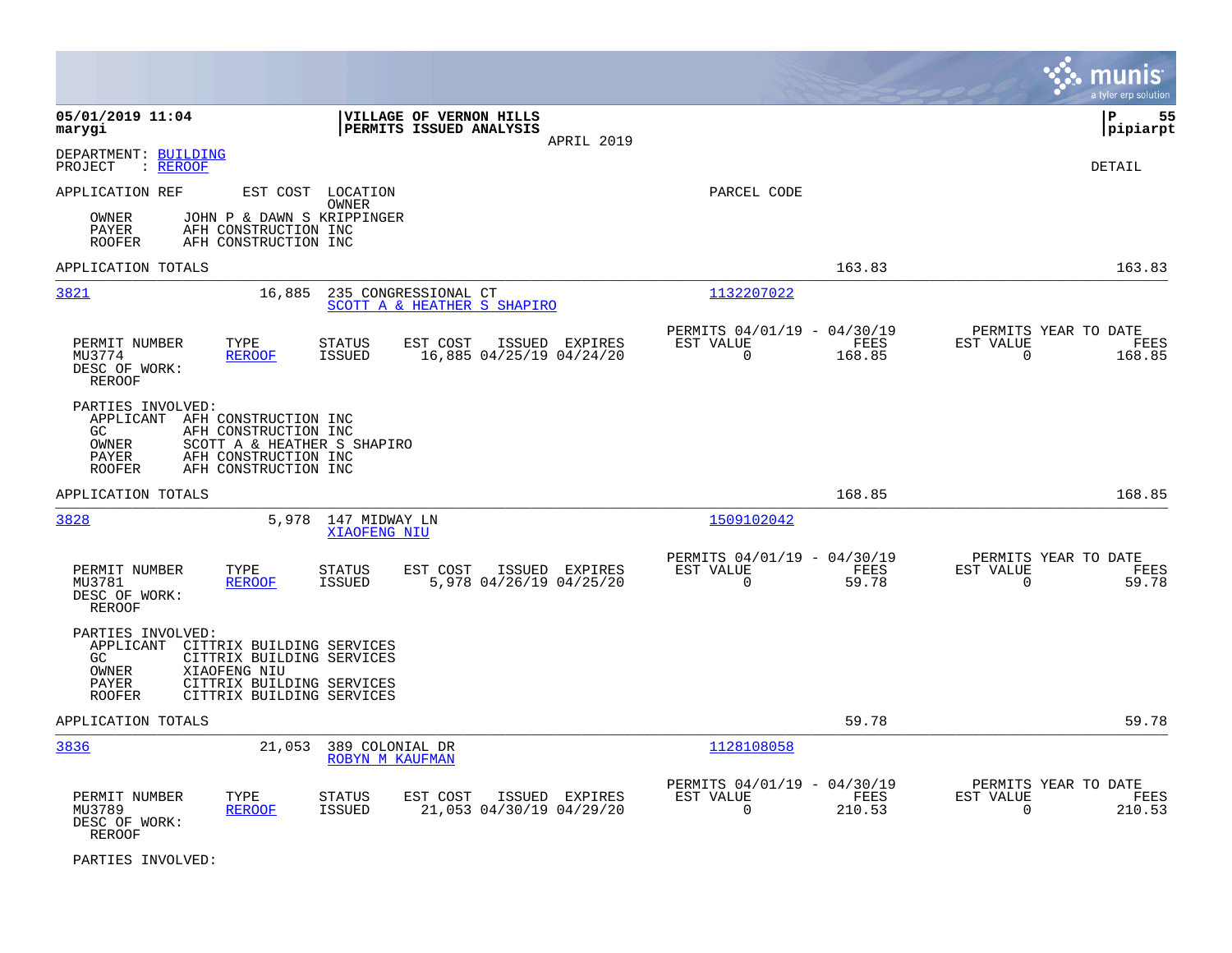|                                                                                                                                                                                                                 |                                                                                  |                                               |                   | <b>munis</b><br>a tyler erp solution                           |
|-----------------------------------------------------------------------------------------------------------------------------------------------------------------------------------------------------------------|----------------------------------------------------------------------------------|-----------------------------------------------|-------------------|----------------------------------------------------------------|
| 05/01/2019 11:04<br>marygi                                                                                                                                                                                      | VILLAGE OF VERNON HILLS<br>PERMITS ISSUED ANALYSIS<br>APRIL 2019                 |                                               |                   | P)<br>56<br> pipiarpt                                          |
| DEPARTMENT: BUILDING<br>: REROOF<br>PROJECT                                                                                                                                                                     |                                                                                  |                                               |                   | DETAIL                                                         |
| APPLICATION REF<br>EST COST<br>AFH CONSTRUCTION INC<br>APPLICANT<br>GC<br>AFH CONSTRUCTION INC<br><b>OWNER</b><br>ROBYN M KAUFMAN<br>PAYER<br>AFH CONSTRUCTION INC<br><b>ROOFER</b><br>AFH CONSTRUCTION INC     | LOCATION<br>OWNER                                                                | PARCEL CODE                                   |                   |                                                                |
| APPLICATION TOTALS                                                                                                                                                                                              |                                                                                  |                                               | 210.53            | 210.53                                                         |
| 3839<br>6,000                                                                                                                                                                                                   | 405 LARCHMONT LN<br>KAREN KALINOWSKI                                             | 1504101047                                    |                   |                                                                |
| PERMIT NUMBER<br>TYPE<br>MU3791<br><b>REROOF</b><br>DESC OF WORK:<br><b>REROOF</b>                                                                                                                              | STATUS<br>EST COST<br>ISSUED EXPIRES<br>6,000 04/30/19 04/29/20<br><b>ISSUED</b> | PERMITS 04/01/19 - 04/30/19<br>EST VALUE<br>0 | FEES<br>60.00     | PERMITS YEAR TO DATE<br>EST VALUE<br>FEES<br>$\Omega$<br>60.00 |
| PARTIES INVOLVED:<br>APPLICANT<br>E&L ROOFING & WINDOWS LLC<br>E&L ROOFING & WINDOWS LLC<br>GC<br>KAREN KALINOWSKI<br>OWNER<br>PAYER<br>E&L ROOFING & WINDOWS LLC<br><b>ROOFER</b><br>E&L ROOFING & WINDOWS LLC |                                                                                  |                                               |                   |                                                                |
| APPLICATION TOTALS<br>PROJECT TOTALS                                                                                                                                                                            |                                                                                  | 0                                             | 60.00<br>6,211.29 | 60.00<br>6,211.29<br>0                                         |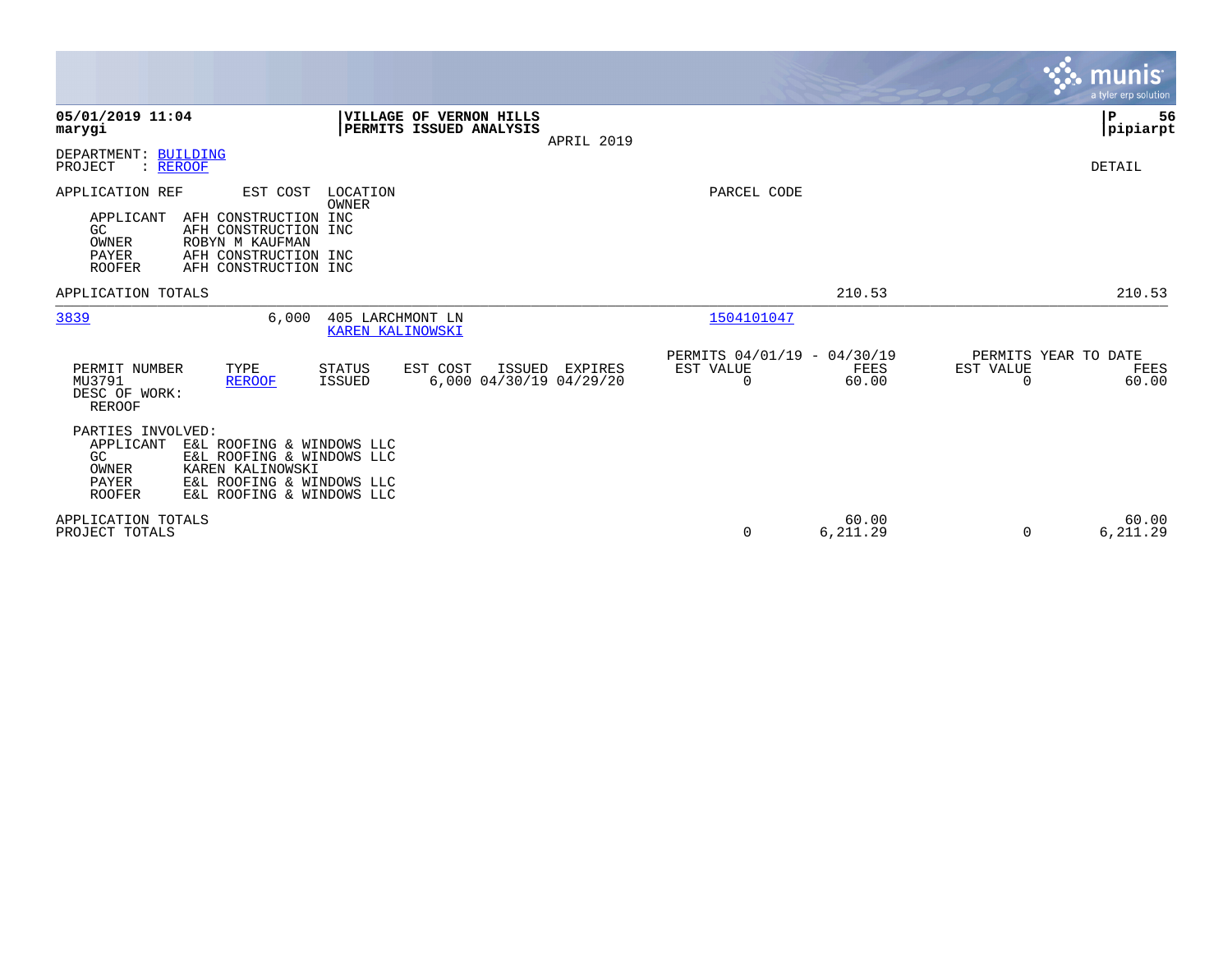|                                                                    |                                                                                                                                          |                   |                                                    |                |                                                      |                |                                               | <b>munis</b><br>a tyler erp solution. |
|--------------------------------------------------------------------|------------------------------------------------------------------------------------------------------------------------------------------|-------------------|----------------------------------------------------|----------------|------------------------------------------------------|----------------|-----------------------------------------------|---------------------------------------|
| 05/01/2019 11:04<br>marygi                                         |                                                                                                                                          |                   | VILLAGE OF VERNON HILLS<br>PERMITS ISSUED ANALYSIS | APRIL 2019     |                                                      |                |                                               | 57<br>P<br> pipiarpt                  |
| DEPARTMENT: BUILDING<br>PROJECT                                    | : SEWER REPAIR                                                                                                                           |                   |                                                    |                |                                                      |                |                                               | DETAIL                                |
| APPLICATION REF                                                    | EST COST                                                                                                                                 | LOCATION<br>OWNER |                                                    |                | PARCEL CODE                                          |                |                                               |                                       |
| 3662                                                               | 3,500                                                                                                                                    | 101 HASTINGS CT   | MR & MRS MICHAEL DRAGILEV                          |                | 1132406004                                           |                |                                               |                                       |
| PERMIT NUMBER<br>MU3662<br>DESC OF WORK:<br>SEWER REPAIR           | TYPE<br>SEWER REP                                                                                                                        | STATUS<br>COMPLT  | EST COST<br>ISSUED<br>3,500 04/01/19 03/31/20      | <b>EXPIRES</b> | PERMITS 04/01/19 - 04/30/19<br>EST VALUE<br>$\Omega$ | FEES<br>50.00  | PERMITS YEAR TO DATE<br>EST VALUE<br>$\Omega$ | FEES<br>50.00                         |
| PARTIES INVOLVED:<br>APPLICANT<br>GC.<br>OWNER<br>PLUMBER<br>PAYER | DUANE BLANTON PLUMBING<br>DUANE BLANTON PLUMBING<br>MR & MRS MICHAEL DRAGILEV<br><b>DUANE BLANTON PLUMBING</b><br>DUANE BLANTON PLUMBING |                   |                                                    |                |                                                      |                |                                               |                                       |
| APPLICATION TOTALS<br>PROJECT TOTALS                               |                                                                                                                                          |                   |                                                    |                | 0                                                    | 50.00<br>50.00 | 0                                             | 50.00<br>50.00                        |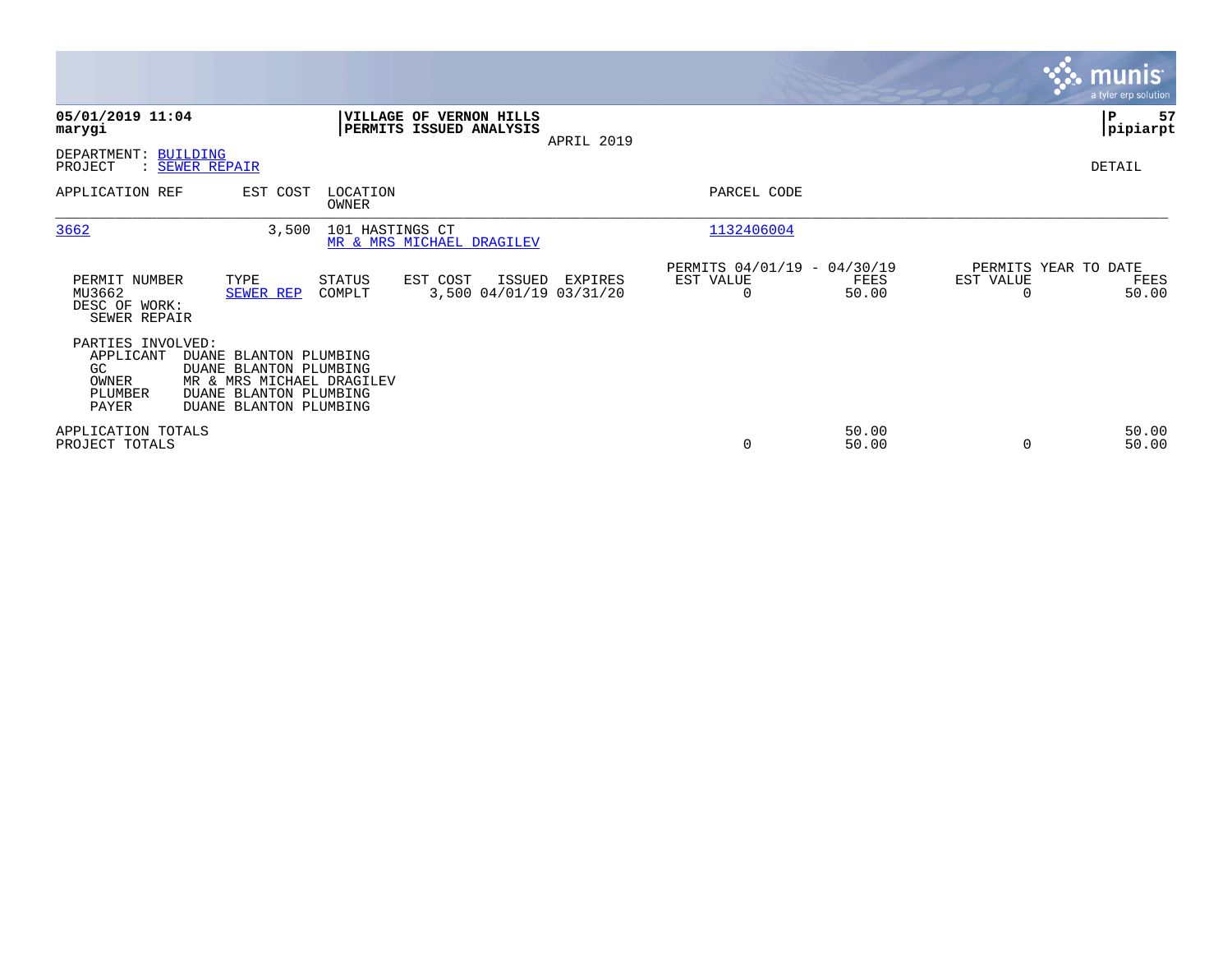|                                                        |                                                                                                                                         |                                 |                                                    |            |                                                      |                  |           | munis <sup>®</sup><br>a tyler erp solution |
|--------------------------------------------------------|-----------------------------------------------------------------------------------------------------------------------------------------|---------------------------------|----------------------------------------------------|------------|------------------------------------------------------|------------------|-----------|--------------------------------------------|
| 05/01/2019 11:04<br>marygi                             |                                                                                                                                         |                                 | VILLAGE OF VERNON HILLS<br>PERMITS ISSUED ANALYSIS | APRIL 2019 |                                                      |                  |           | l P<br>58<br> pipiarpt                     |
| DEPARTMENT: BUILDING<br>PROJECT<br>: SIDING            |                                                                                                                                         |                                 |                                                    |            |                                                      |                  |           | DETAIL                                     |
| APPLICATION REF                                        | EST COST                                                                                                                                | LOCATION<br>OWNER               |                                                    |            | PARCEL CODE                                          |                  |           |                                            |
| 3760                                                   | 22,484                                                                                                                                  | 15 LINDON LN<br>RONALD G HILTON |                                                    |            | 1509103014                                           |                  |           |                                            |
| PERMIT NUMBER<br>MU3710<br>DESC OF WORK:<br>SIDING     | TYPE<br>SIDING                                                                                                                          | STATUS<br>ISSUED                | EST COST<br>ISSUED<br>22,484 04/15/19 04/14/20     | EXPIRES    | PERMITS 04/01/19 - 04/30/19<br>EST VALUE<br>$\Omega$ | FEES<br>224.84   | EST VALUE | PERMITS YEAR TO DATE<br>FEES<br>224.84     |
| PARTIES INVOLVED:<br>APPLICANT<br>GC<br>OWNER<br>PAYER | COUNTRYSIDE ROOFING SIDING & WINDOWS<br>COUNTRYSIDE ROOFING SIDING & WINDOWS<br>RONALD G HILTON<br>COUNTRYSIDE ROOFING SIDING & WINDOWS |                                 |                                                    |            |                                                      |                  |           |                                            |
| APPLICATION TOTALS<br>PROJECT TOTALS                   |                                                                                                                                         |                                 |                                                    |            | 0                                                    | 224.84<br>224.84 |           | 224.84<br>224.84                           |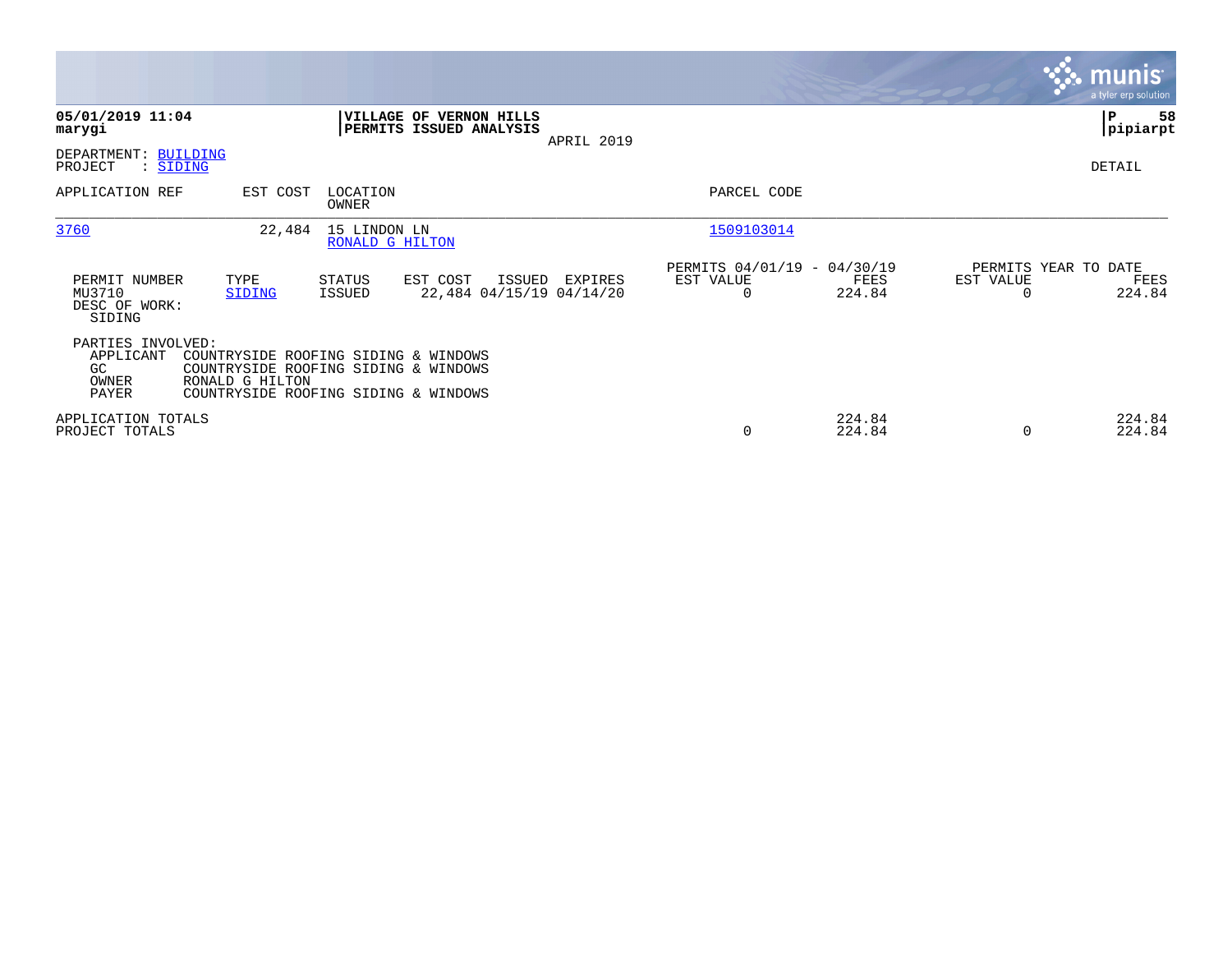|                                                                                                                                              |                                                                              |                                                                            | munis<br>a tyler erp solution                                   |
|----------------------------------------------------------------------------------------------------------------------------------------------|------------------------------------------------------------------------------|----------------------------------------------------------------------------|-----------------------------------------------------------------|
| 05/01/2019 11:04<br>marygi                                                                                                                   | VILLAGE OF VERNON HILLS<br>PERMITS ISSUED ANALYSIS<br>APRIL 2019             |                                                                            | 59<br>l P<br> pipiarpt                                          |
| DEPARTMENT: BUILDING<br>: WATER HEATER<br>PROJECT                                                                                            |                                                                              |                                                                            | DETAIL                                                          |
| APPLICATION REF<br>EST COST                                                                                                                  | LOCATION<br>OWNER                                                            | PARCEL CODE                                                                |                                                                 |
| 3713<br>25,000                                                                                                                               | 600 NORTH DEERPATH DR<br>COUNTRYSIDE FIRE PROTECTION DISTRICT                | 1504100003                                                                 |                                                                 |
| PERMIT NUMBER<br>TYPE<br>MU3679<br>WATER HEAT ISSUED<br>DESC OF WORK:<br>2 TANKLESS UNITS                                                    | EST COST<br><b>STATUS</b><br>ISSUED EXPIRES<br>25,000 04/05/19 04/04/20      | PERMITS 04/01/19 - 04/30/19<br>EST VALUE<br>FEES<br>$\Omega$<br>.00        | PERMITS YEAR TO DATE<br>EST VALUE<br>FEES<br>$\mathbf 0$<br>.00 |
| PARTIES INVOLVED:<br>TOP TEC HEATING, PL & ELEC<br>GC.<br><b>OCCUPANT</b><br>OWNER<br>PLUMBER<br>TOP TEC HEATING, PL & ELEC                  | COUNTRYSIDE FIRE PROTECTION DISTRICT<br>COUNTRYSIDE FIRE PROTECTION DISTRICT |                                                                            |                                                                 |
| APPLICATION TOTALS                                                                                                                           |                                                                              | .00                                                                        | .00                                                             |
| 3725                                                                                                                                         | 1,600 1314 GEORGETOWN WAY<br><b>PLACEHOLDER</b>                              | 1515205010                                                                 |                                                                 |
| PERMIT NUMBER<br>TYPE<br>MU3680<br><b>WATER HEAT ISSUED</b><br>DESC OF WORK:<br>WATER HEATER                                                 | EST COST<br>ISSUED EXPIRES<br>STATUS<br>1,600 04/08/19 04/07/20              | PERMITS 04/01/19 - 04/30/19<br>EST VALUE<br><b>FEES</b><br>$\Omega$<br>.00 | PERMITS YEAR TO DATE<br>EST VALUE<br>FEES<br>$\Omega$<br>.00    |
| PARTIES INVOLVED:<br>APPLICANT<br>VENTURE PLG<br>GC<br>VENTURE PLG<br>OWNER<br>PLACEHOLDER<br>PLUMBER<br>VENTURE PLG<br>VENTURE PLG<br>PAYER |                                                                              |                                                                            |                                                                 |
| APPLICATION TOTALS                                                                                                                           |                                                                              | .00                                                                        | .00                                                             |
| 3758<br>1,008                                                                                                                                | 4 SOUTH DEERPATH DR<br>ZHAO YAN                                              | 1509101002                                                                 |                                                                 |
| PERMIT NUMBER<br>TYPE<br>WATER HEAT ISSUED<br>MU3708<br>DESC OF WORK:<br>WATER HEATER                                                        | EST COST<br>ISSUED EXPIRES<br><b>STATUS</b><br>1,008 04/15/19 04/14/20       | PERMITS 04/01/19 - 04/30/19<br>EST VALUE<br>FEES<br>$\mathbf 0$<br>.00     | PERMITS YEAR TO DATE<br>EST VALUE<br>FEES<br>0<br>.00           |
| PARTIES INVOLVED:<br>APPLICANT<br>ZHAO YAN<br>GC<br>ZHAO YAN<br>OWNER<br>ZHAO YAN<br>PLUMBER<br>ABT<br>PAYER<br>ZHAO YAN                     |                                                                              |                                                                            |                                                                 |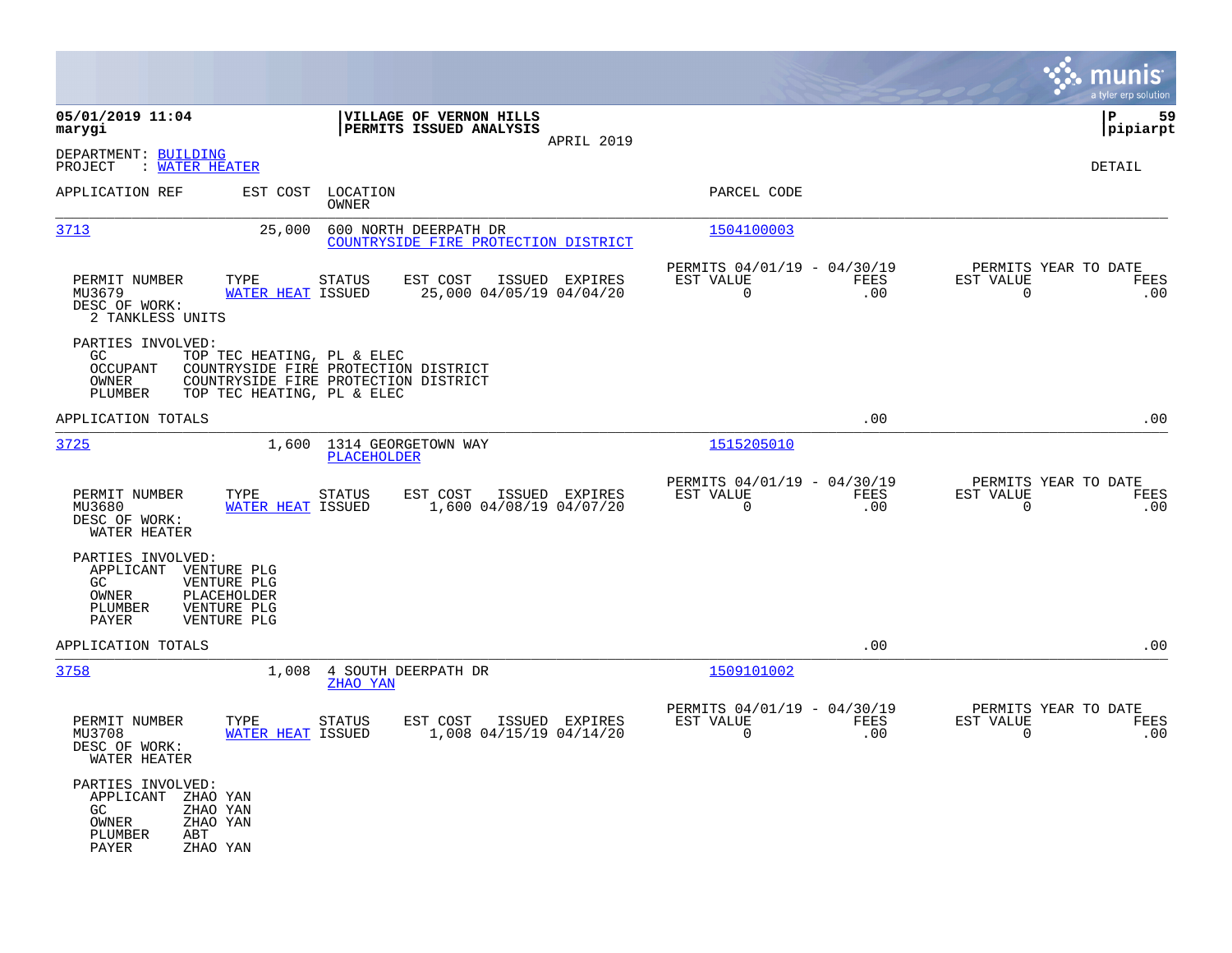|                                                                                          |                                                                                                                                            |                                               |                                                    |                |                                                            |             |                                                               | munis<br>a tyler erp solution     |
|------------------------------------------------------------------------------------------|--------------------------------------------------------------------------------------------------------------------------------------------|-----------------------------------------------|----------------------------------------------------|----------------|------------------------------------------------------------|-------------|---------------------------------------------------------------|-----------------------------------|
| 05/01/2019 11:04<br>marygi<br>APPLICATION TOTALS                                         |                                                                                                                                            |                                               | VILLAGE OF VERNON HILLS<br>PERMITS ISSUED ANALYSIS |                |                                                            | .00         |                                                               | ΙP<br>60<br> pipiarpt<br>$.00 \,$ |
| DEPARTMENT: BUILDING<br>PROJECT<br>: WATER HEATER                                        |                                                                                                                                            |                                               |                                                    | APRIL 2019     |                                                            |             |                                                               | DETAIL                            |
| APPLICATION REF                                                                          | EST COST                                                                                                                                   | LOCATION<br>OWNER                             |                                                    |                | PARCEL CODE                                                |             |                                                               |                                   |
| 3786                                                                                     | 2,600                                                                                                                                      | 614 CROOKED STICK CT                          | JULIUS S GYORFI & DORIE A MENDELL                  |                | 1132310002                                                 |             |                                                               |                                   |
| PERMIT NUMBER<br>MU3754<br>DESC OF WORK:<br>WATER HEATER                                 | TYPE<br>WATER HEAT ISSUED                                                                                                                  | STATUS                                        | EST COST<br>2,600 04/18/19 04/22/20                | ISSUED EXPIRES | PERMITS 04/01/19 - 04/30/19<br>EST VALUE<br>$\mathbf 0$    | FEES<br>.00 | PERMITS YEAR TO DATE<br>EST VALUE<br>0                        | FEES<br>.00                       |
| PARTIES INVOLVED:<br>APPLICANT<br>GC.<br>OWNER<br>PLUMBER<br>PAYER                       | JULIUS S GYORFI & DORIE A MENDELL<br>DORIE A MENDELL<br>JULIUS S GYORFI & DORIE A MENDELL<br>TOP TEC HEATING, PL & ELEC<br>DORIE A MENDELL |                                               |                                                    |                |                                                            |             |                                                               |                                   |
| APPLICATION TOTALS                                                                       |                                                                                                                                            |                                               |                                                    |                |                                                            | .00         |                                                               | .00                               |
| 3797                                                                                     | 1,135                                                                                                                                      | 326 NORTH FIORE PKY<br>MAYUR & JASMINE TALATI |                                                    |                | 1506405009                                                 |             |                                                               |                                   |
| PERMIT NUMBER<br>MU3757<br>DESC OF WORK:<br>WATER HEATER                                 | TYPE<br><b>WATER HEAT ISSUED</b>                                                                                                           | <b>STATUS</b>                                 | EST COST<br>1,135 04/22/19 04/21/20                | ISSUED EXPIRES | PERMITS 04/01/19 - 04/30/19<br>EST VALUE<br>0              | FEES<br>.00 | PERMITS YEAR TO DATE<br>EST VALUE<br>0                        | FEES<br>.00                       |
| PARTIES INVOLVED:<br>APPLICANT MAYUR & JASMINE TALATI<br>GC<br>OWNER<br>PLUMBER<br>PAYER | MAYUR & JASMINE TALATI<br>MAYUR & JASMINE TALATI<br>GLYNN'S PLUMBING & SEWER<br>MAYUR & JASMINE TALATI                                     |                                               |                                                    |                |                                                            |             |                                                               |                                   |
| APPLICATION TOTALS                                                                       |                                                                                                                                            |                                               |                                                    |                |                                                            | .00         |                                                               | .00                               |
| <u>3831</u>                                                                              |                                                                                                                                            | 1,635 1470 BUTLER COURT                       | <u>SAI VENKATA &amp; VASUDHA PINGLE</u>            |                | 1132105002                                                 |             |                                                               |                                   |
| PERMIT NUMBER<br>MU3784<br>DESC OF WORK:<br>WATER HEATER                                 | TYPE<br>WATER HEAT ISSUED                                                                                                                  | <b>STATUS</b>                                 | EST COST<br>1,635 04/29/19 04/28/20                | ISSUED EXPIRES | PERMITS 04/01/19 - 04/30/19<br>EST VALUE<br>$\overline{0}$ | FEES<br>.00 | PERMITS YEAR TO DATE<br>EST VALUE<br>$\overline{\phantom{0}}$ | FEES<br>.00                       |
| PARTIES INVOLVED:<br>APPLICANT<br>GC<br>OWNER<br>PLUMBER<br>ABT                          | SAI VENKATA & VASUDHA PINGLE<br>SAI VENKATA & VASUDHA PINGLE<br>SAI VENKATA & VASUDHA PINGLE                                               |                                               |                                                    |                |                                                            |             |                                                               |                                   |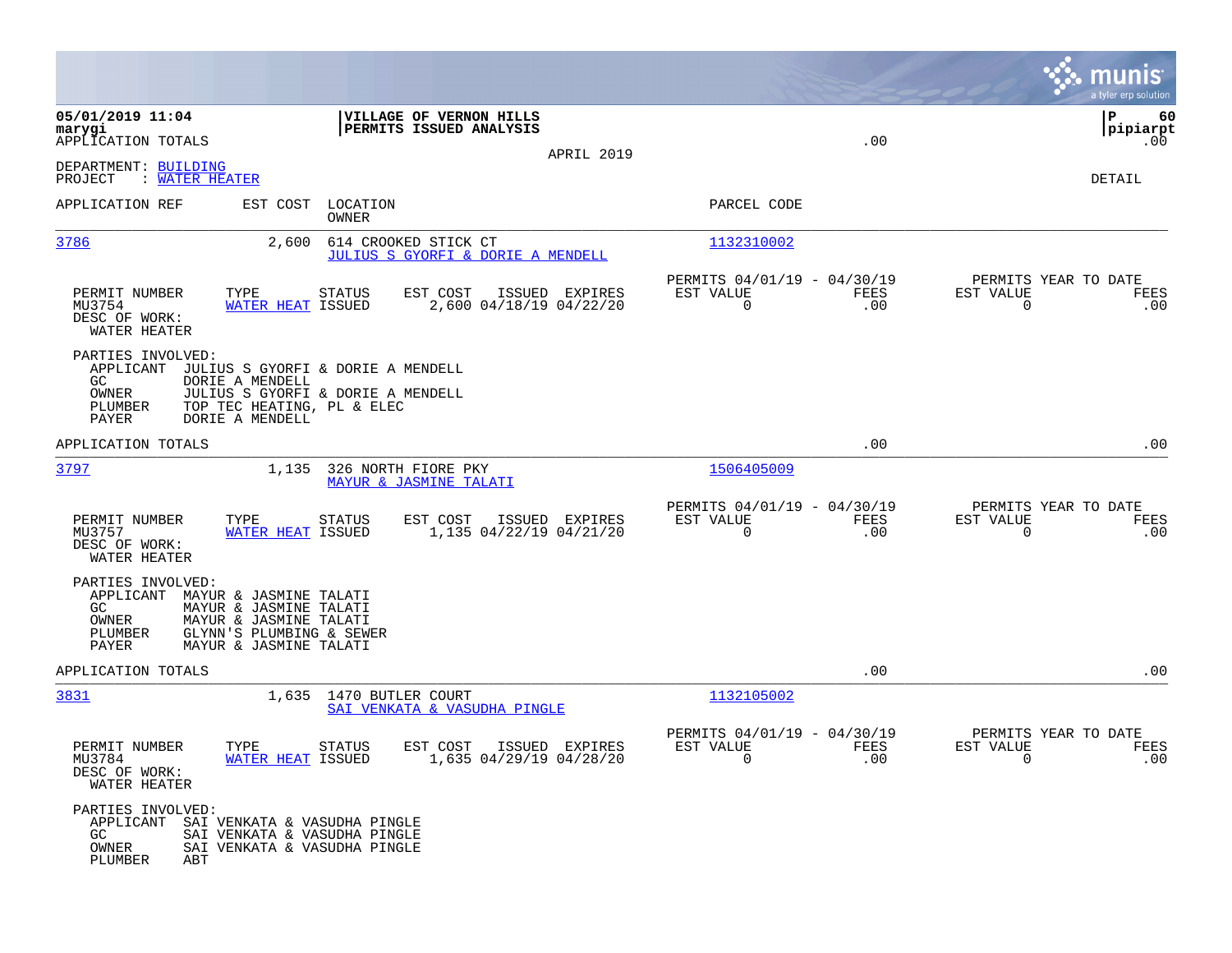|                                                   |                                                                  |             |            | mu<br>a tyler erp solution |
|---------------------------------------------------|------------------------------------------------------------------|-------------|------------|----------------------------|
| 05/01/2019 11:04<br>marygi                        | VILLAGE OF VERNON HILLS<br>PERMITS ISSUED ANALYSIS<br>APRIL 2019 |             |            | -61<br>P<br>pipiarpt       |
| DEPARTMENT: BUILDING<br>PROJECT<br>: WATER HEATER |                                                                  |             |            | DETAIL                     |
| APPLICATION REF<br>EST COST                       | LOCATION<br>OWNER                                                | PARCEL CODE |            |                            |
| PAYER<br>VENKATA & VASUDHA PINGLE<br>SAI          |                                                                  |             |            |                            |
| APPLICATION TOTALS<br>PROJECT TOTALS              |                                                                  | 0           | .00<br>.00 | .00<br>.00                 |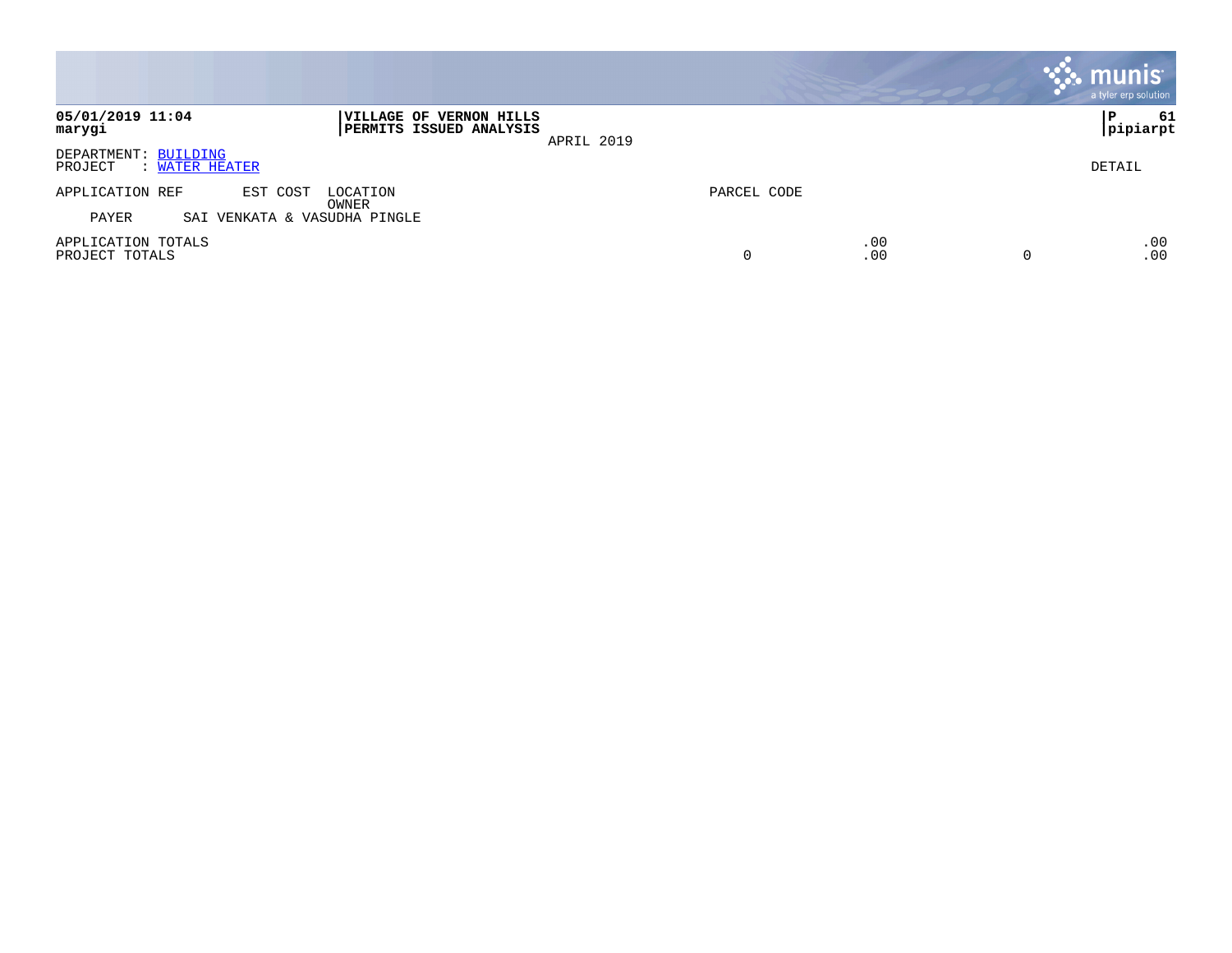|                                                                                                                       |                                                                                            |                            |                                                               |                |                                                            |                |                                                               | munis<br>a tyler erp solution |
|-----------------------------------------------------------------------------------------------------------------------|--------------------------------------------------------------------------------------------|----------------------------|---------------------------------------------------------------|----------------|------------------------------------------------------------|----------------|---------------------------------------------------------------|-------------------------------|
| 05/01/2019 11:04<br>marygi                                                                                            |                                                                                            |                            | VILLAGE OF VERNON HILLS<br>PERMITS ISSUED ANALYSIS            |                |                                                            |                |                                                               | l P<br>62<br> pipiarpt        |
| DEPARTMENT: BUILDING<br>: SIGN<br>PROJECT                                                                             |                                                                                            |                            |                                                               | APRIL 2019     |                                                            |                |                                                               | DETAIL                        |
| APPLICATION REF                                                                                                       |                                                                                            | EST COST LOCATION<br>OWNER |                                                               |                | PARCEL CODE                                                |                |                                                               |                               |
| 3532                                                                                                                  |                                                                                            |                            | 2,851 1945 LAKE CHARLES DR<br>BANK OF AMERICA/NA              |                | 1128309001                                                 |                |                                                               |                               |
| PERMIT NUMBER<br>MU3720<br>DESC OF WORK:<br>GROUND SIGN: ICON/RIVIERA ESTATES                                         | TYPE<br><b>SIGN</b>                                                                        | <b>STATUS</b><br>ISSUED    | EST COST<br>2,851 04/16/19 04/15/20                           | ISSUED EXPIRES | PERMITS 04/01/19 - 04/30/19<br>EST VALUE<br>$\overline{0}$ | FEES<br>75.00  | PERMITS YEAR TO DATE<br>EST VALUE<br>$\Omega$                 | FEES<br>75.00                 |
| PARTIES INVOLVED:<br>APPLICANT<br>GC.<br>OWNER<br>PAYER<br>SIGN                                                       | ICON BUILDING GROUP<br>RIVIERA 20 LLC<br>BANK OF AMERICA/NA<br>RIVIERA 20 LLC<br>FASTSIGNS |                            |                                                               |                |                                                            |                |                                                               |                               |
| APPLICATION TOTALS                                                                                                    |                                                                                            |                            |                                                               |                |                                                            | 75.00          |                                                               | 75.00                         |
| 3575                                                                                                                  | 24,525                                                                                     | 1155 MUSEUM BLVD           | THE MIL TON APARTMENTS                                        |                | 1133406003                                                 |                |                                                               |                               |
| PERMIT NUMBER<br>MU3663<br>DESC OF WORK:<br>SIGN: THE MIL' TON                                                        | TYPE<br><b>SIGN</b>                                                                        | STATUS<br>ISSUED           | EST COST<br>24,525 04/02/19 04/01/20                          | ISSUED EXPIRES | PERMITS 04/01/19 - 04/30/19<br>EST VALUE<br>$\mathbf 0$    | FEES<br>383.25 | PERMITS YEAR TO DATE<br>EST VALUE<br>$\Omega$                 | FEES<br>383.25                |
| PARTIES INVOLVED:<br>APPLICANT SIGN A RAMA<br>ELECTRICIA CENTRAL STATES SIGNS<br>GC.<br>OWNER<br><b>PAYER</b><br>SIGN | SIGN A RAMA<br>THE MIL TON APARTMENTS<br>SIGN A RAMA<br>SIGN A RAMA                        |                            |                                                               |                |                                                            |                |                                                               |                               |
| APPLICATION TOTALS                                                                                                    |                                                                                            |                            |                                                               |                |                                                            | 383.25         |                                                               | 383.25                        |
| 3602                                                                                                                  | 3,000                                                                                      |                            | 701 NORTH MILWAUKEE AVE 344<br>INLAND REAL ESTATE CORPORATION |                | 1503102018                                                 |                |                                                               |                               |
| PERMIT NUMBER<br>MU3677<br>DESC OF WORK:<br>SIGN: ARTISAN VAPOR                                                       | TYPE<br><b>SIGN</b>                                                                        | STATUS<br>ISSUED           | EST COST<br>3,000 04/05/19 04/04/20                           | ISSUED EXPIRES | PERMITS 04/01/19 - 04/30/19<br>EST VALUE<br>$\sim$ 0       | FEES<br>103.00 | PERMITS YEAR TO DATE<br>EST VALUE<br>$\overline{\phantom{0}}$ | FEES<br>103.00                |
| PARTIES INVOLVED:<br>APPLICANT SOUTH WATER SIGNS<br>ELECTRICIA DEPAUL ELECTRIC SERVICES<br>GC<br>OCCUPANT             | SOUTH WATER SIGNS<br>ARTISAN VAPOR COMPANY                                                 |                            |                                                               |                |                                                            |                |                                                               |                               |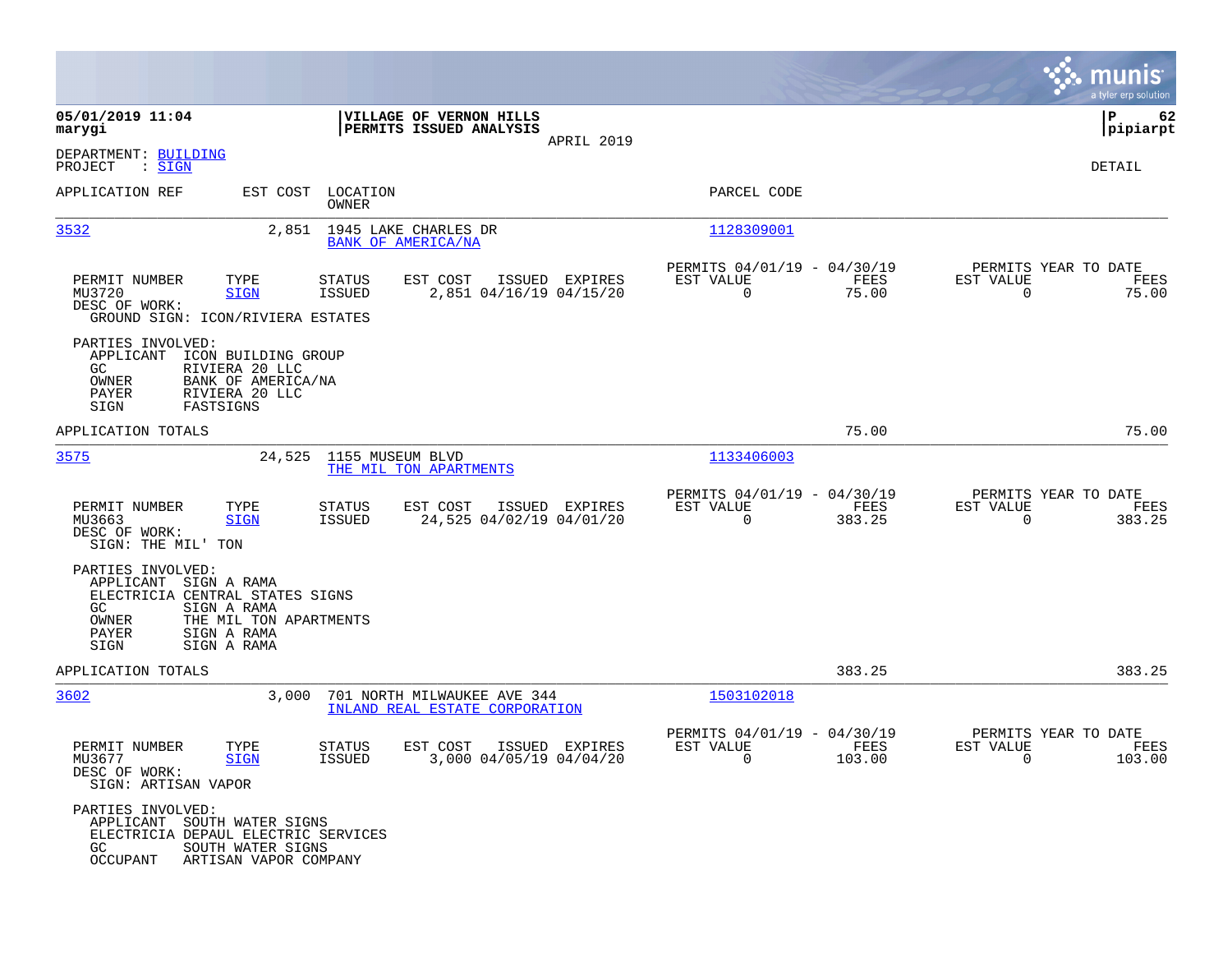|                                                                                                                                                                                                                                           |                                                                                         |                                                                           | munis<br>a tyler erp solution                                         |
|-------------------------------------------------------------------------------------------------------------------------------------------------------------------------------------------------------------------------------------------|-----------------------------------------------------------------------------------------|---------------------------------------------------------------------------|-----------------------------------------------------------------------|
| 05/01/2019 11:04<br>marygi                                                                                                                                                                                                                | VILLAGE OF VERNON HILLS<br>PERMITS ISSUED ANALYSIS<br>APRIL 2019                        |                                                                           | l P<br>63<br> pipiarpt                                                |
| DEPARTMENT: BUILDING<br>PROJECT<br>$:$ SIGN                                                                                                                                                                                               |                                                                                         |                                                                           | <b>DETAIL</b>                                                         |
| APPLICATION REF<br>EST COST LOCATION                                                                                                                                                                                                      | OWNER                                                                                   | PARCEL CODE                                                               |                                                                       |
| INLAND REAL ESTATE CORPORATION<br>OWNER<br>SOUTH WATER SIGNS<br>PAYER<br>SIGN<br>SOUTH WATER SIGNS                                                                                                                                        |                                                                                         |                                                                           |                                                                       |
| APPLICATION TOTALS                                                                                                                                                                                                                        |                                                                                         | 103.00                                                                    | 103.00                                                                |
| 3613<br>3,000                                                                                                                                                                                                                             | 701 NORTH MILWAUKEE AVE 268<br>INLAND REAL ESTATE CORPORATION                           | 1503102018                                                                |                                                                       |
| PERMIT NUMBER<br>TYPE<br>MU3738<br>SIGN<br>DESC OF WORK:<br>SIGN                                                                                                                                                                          | <b>STATUS</b><br>EST COST<br>ISSUED EXPIRES<br>3,000 04/17/19 04/16/20<br><b>ISSUED</b> | PERMITS 04/01/19 - 04/30/19<br>EST VALUE<br>FEES<br>$\mathbf 0$<br>113.00 | PERMITS YEAR TO DATE<br>EST VALUE<br>FEES<br>$\overline{0}$<br>113.00 |
| PARTIES INVOLVED:<br>APPLICANT RAMEN HOUSE<br>ELECTRICIA T.A.G. ELECTRIC<br>RAMEN HOUSE<br>GC<br>RAMEN HOUSE<br><b>OCCUPANT</b><br>OWNER<br>INLAND REAL ESTATE CORPORATION<br>SIGN<br>PR SIGNS                                            |                                                                                         |                                                                           |                                                                       |
| APPLICATION TOTALS                                                                                                                                                                                                                        |                                                                                         | 113.00                                                                    | 113.00                                                                |
| 3615<br>1,200                                                                                                                                                                                                                             | 700 NORTH MILWAUKEE AVENUE 138-B<br>HAWTHORN HILLS SOUARE 1687 LLC                      | 1504201051                                                                |                                                                       |
| PERMIT NUMBER<br>TYPE<br>MU3721<br><b>SIGN</b><br>DESC OF WORK:<br>SIGN                                                                                                                                                                   | EST COST<br>ISSUED EXPIRES<br><b>STATUS</b><br><b>ISSUED</b><br>1,200 04/16/19 04/15/20 | PERMITS 04/01/19 - 04/30/19<br>EST VALUE<br>FEES<br>$\mathbf 0$<br>125.00 | PERMITS YEAR TO DATE<br>EST VALUE<br>FEES<br>125.00<br>0              |
| PARTIES INVOLVED:<br>APPLICANT LA GRANGE SIGN<br>ELECTRICIA LA GRANGE SIGN<br>LA GRANGE SIGN<br>GC.<br>OCCUPANT<br>BENJAMIN MOORE/THYBONY<br>OWNER<br>HAWTHORN HILLS SQUARE 1687 LLC<br>LA GRANGE SIGN<br>PAYER<br>LA GRANGE SIGN<br>SIGN |                                                                                         |                                                                           |                                                                       |
| APPLICATION TOTALS                                                                                                                                                                                                                        |                                                                                         | 125.00                                                                    | 125.00                                                                |
| 3627<br>9,000                                                                                                                                                                                                                             | 316 CENTER DR<br>BW BOWLING PROPERTIES LP                                               | 1133302036                                                                |                                                                       |
| PERMIT NUMBER<br>TYPE<br>MU3765<br><b>SIGN</b><br>DESC OF WORK:                                                                                                                                                                           | STATUS<br>EST COST<br>ISSUED EXPIRES<br>9,000 04/24/19 04/23/20<br><b>ISSUED</b>        | PERMITS 04/01/19 - 04/30/19<br>EST VALUE<br><b>FEES</b><br>0<br>191.00    | PERMITS YEAR TO DATE<br>EST VALUE<br>FEES<br>0<br>191.00              |